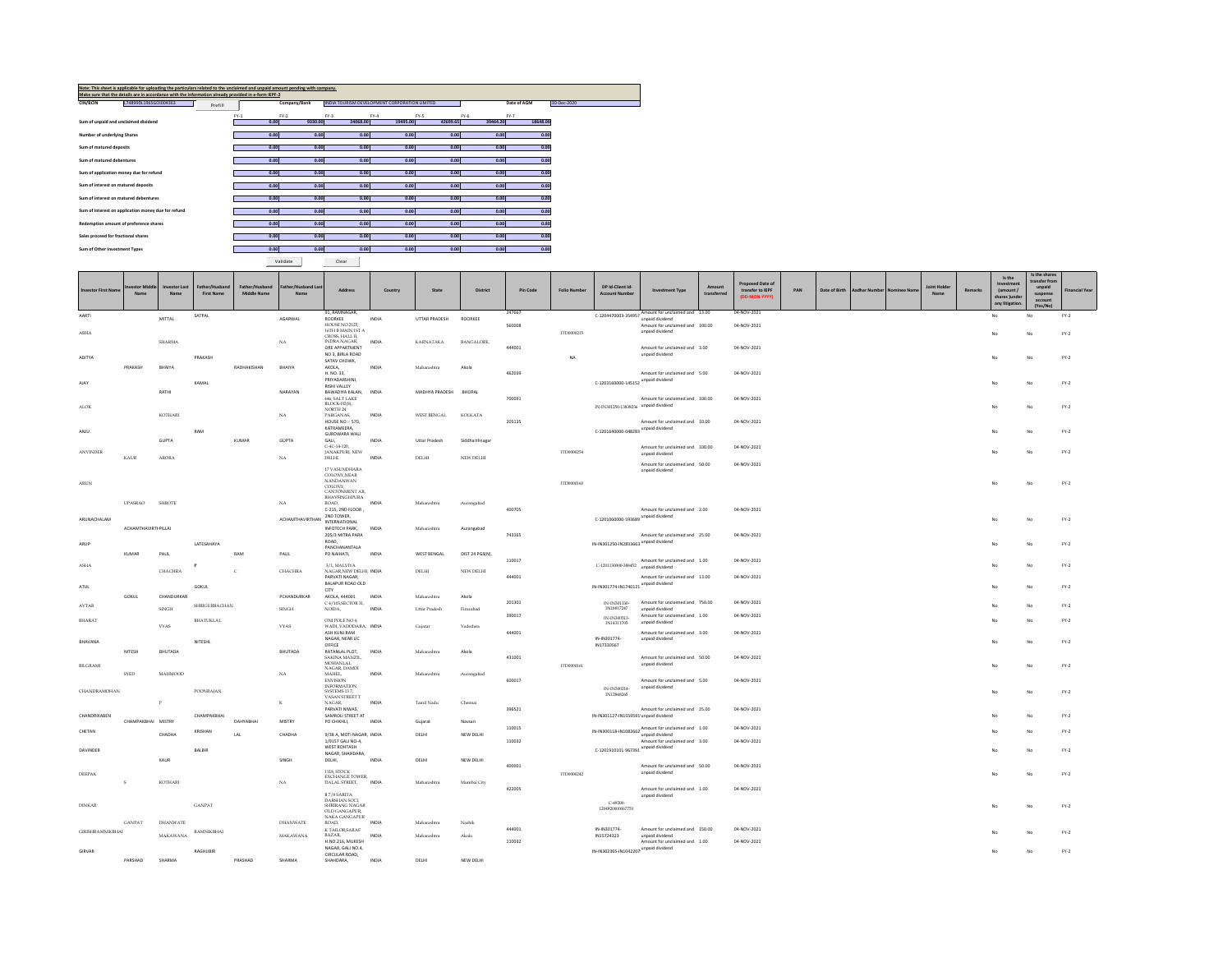| <b>HEMANT</b>     |                    | <b>JOSHI</b>     | <b>ISHWARLAL</b>  | NANALAI      | JOSH              | 10 SHYAMPARK<br>SOCIETY,<br>KRISHNANAGAR<br>SAUPUR,          | INDIA | Gujarat        | Ahm             | 382346 |            | IN-IN301233-IN1025793 unpaid dividend            | Amount for unclaimed and 125.00                                          | 04-NOV-2021 |    | No             | FY.2   |
|-------------------|--------------------|------------------|-------------------|--------------|-------------------|--------------------------------------------------------------|-------|----------------|-----------------|--------|------------|--------------------------------------------------|--------------------------------------------------------------------------|-------------|----|----------------|--------|
|                   |                    |                  | LATE              |              |                   | 62 14TH A MAIN 2ND<br>STAGE 2ND PHASE<br>WOC ROAD            |       |                |                 | 560086 |            | IN-IN302148-IN1057788                            | Amount for unclaimed and 100.00<br>unpaid dividend                       | 04-NOV-2021 |    | No             | FY.2   |
|                   | P                  | SIDDAPPA         |                   |              | VEERAPPA          | MAHALAKSHMIPURA<br>M.                                        | INDIA | Karnataka      | Bangalore Urban |        |            |                                                  |                                                                          |             |    |                |        |
| KESHAV            |                    | AGGARWAL         |                   |              | $_{\rm NA}$       | 1035, URBAN<br>ESTATE, PHASE-L                               | INDIA | Punjab         | Jalandhar       | 144022 | ITD0000003 |                                                  | Amount for unclaimed and 50.00<br>unpaid dividend                        | 04-NOV-2021 |    | No             | $FY-2$ |
|                   |                    |                  |                   |              |                   | C/3, H-WING, FLAT<br>NO-81 3RD FLOOR,                        |       |                |                 | 400067 |            |                                                  | Amount for unclaimed and 6.00<br>unpaid dividend                         | 04-NOV-2021 |    |                |        |
| KIRTI             |                    |                  | <b>JAYANTILAL</b> |              |                   | AHAVIR<br>NAGAR,SHANKER<br>LANE, KANDIVALI-                  |       |                |                 |        |            | IN-IN303735<br>IN10001518                        |                                                                          |             |    | No             | $FY-2$ |
|                   |                    | SHAH             |                   | KAPURCHAND   | SHAH              | WEST,                                                        | INDIA | Maharashtra    | Mumbai City     |        |            |                                                  |                                                                          |             |    |                |        |
| <b>KRISHA!</b>    |                    |                  | <b>GURDAS</b>     |              |                   | 9/38A, MOTI NAGAR,                                           |       |                |                 | 110015 |            | C-14100-1201410000010(unpaid dividend            | Amount for unclaimed and 1.00                                            | 04-NOV-2021 |    | No             | $FY-2$ |
|                   | LAL                | CHADHA           |                   | MAL          | CHADHA            | NEW DELHI.<br>H NO 185 WARD NO                               | INDIA | Delhi          | New Delhi       | 125051 |            |                                                  | Amount for unclaimed and 15.00                                           | 04-NOV-2021 |    |                |        |
| LAXYA             |                    | GROVER           | SURENDER          |              | GROVER            | 2 GURUDWARA<br>STREET<br>RATIA,                              | INDIA | Haryana        | Fatehabad       |        |            | IN-IN300484-IN1713481 <sup>unpaid</sup> dividend |                                                                          |             |    | No             | $FY-2$ |
| MARISH            |                    |                  |                   |              |                   | <b>ASSTT</b><br>MANAGER(A/CS)                                |       |                |                 | 573201 | TTM000181  |                                                  | Amount for unclaimed and 100.00<br>unpaid dividend                       | 04-NOV-2021 |    | No             | $FY-2$ |
|                   | <b>CHANDRA</b>     | <b>DASHORA</b>   |                   |              | NA                | HOTEL HASSAN<br>ASH, B M ROAD,                               | INDIA | Kamataka       | Hassa           |        |            |                                                  |                                                                          |             |    |                |        |
|                   |                    |                  |                   |              |                   |                                                              |       |                |                 | 570001 |            |                                                  | Amount for unclaimed and 100.00<br>unpaid dividend                       | 04-NOV-2021 |    |                |        |
| MD                |                    |                  |                   |              |                   | 2459/1, ERRAKATTE<br>STREET, LASHKHAR                        |       |                |                 |        | ITD0000123 |                                                  |                                                                          |             | No | No             | $FY-2$ |
|                   | RAHMATHULLASHARIFF |                  |                   |              | $_{\rm NA}$       | <b>MOHALLA</b>                                               |       | Kamataka       | Mysore          |        |            |                                                  |                                                                          |             |    |                |        |
| MEHTA             |                    |                  |                   |              |                   | LAXMI VILAS PALACE                                           |       |                |                 | 313001 | ITD0000199 |                                                  | Amount for unclaimed and 50.00<br>unpaid dividend                        | 04-NOV-2021 |    | No             | $FY-2$ |
|                   |                    | SWAROOP          |                   |              | NA                | HOTEL, SWAROOP<br>SAGAR ROAD.                                | INDIA | Raiasthan      | Udajpur         |        |            |                                                  |                                                                          |             |    |                |        |
| MERCY             |                    |                  | BABY              |              |                   | <b>THARAKUNNEL</b><br>HOUSE EDAMARUK                         |       |                |                 | 686652 |            | IN-IN301895<br>IN10218682                        | Amount for unclaimed and 5.00<br>unpaid dividend                         | 04-NOV-2021 |    | No             | $FY-2$ |
|                   |                    | <b>BABY</b>      |                   |              | THOMAS            | U PO MELUKAVU<br>B/S02, GREEN ASH,                           | INDM  | Kerala         | Kottayam        | 400080 |            |                                                  | Amount for unclaimed and 3.00                                            | 04-NOV-2021 |    |                |        |
| MITESH            | GULABCHAND GUDKA   |                  |                   | $\mathbf{L}$ | <b>GUDKA</b>      | VASANT GARDEN                                                | INDIA | Maharashtra    | Mumbai City     |        |            | C-59100-12059100000671unpaid dividend            |                                                                          |             |    | No             | $FY-2$ |
|                   |                    |                  |                   |              |                   | KHARIWADI FATEH<br>DARWAJA, DIST                             |       |                |                 | 388620 |            |                                                  | Amount for unclaimed and 25.00                                           | 04-NOV-2021 |    |                |        |
| MITESHKUMAR       | <b>DINESHRHAI</b>  | PRAIAPATI        | DINESHBHA         | BHAILALBHAI  | PRAJAPATI         | ANAND                                                        | INDIA |                |                 |        |            | C-1202680000-071798 unpaid dividend              |                                                                          |             |    | No             | $FY-2$ |
|                   |                    |                  |                   |              |                   | KARIYA KUNJ,                                                 |       | Gujarat        | Bharuch         | 444001 |            |                                                  | Amount for unclaimed and 1.00                                            | 04-NOV-2021 |    |                |        |
| MITHUN            |                    |                  | <b>RASIKLAL</b>   |              |                   | <b>BEHIND NEW JAIN</b><br>MANDIR, DEVRAO<br>BABA CHAL AKOLA. |       |                |                 |        |            | C-1201090001-686151                              | unpaid dividend                                                          |             | No | No             | $FY-2$ |
|                   | RASIKLAL           | KARIYA           |                   |              | <b>KARIYA</b>     | NANIK NIWAS                                                  | INDIA | Maharashtra    | Akola           | 421004 |            |                                                  | Amount for unclaimed and 1.00                                            |             |    |                |        |
| NARAIN            |                    |                  | GOPALDAS          |              |                   | SOCIETY, FLAT NO.8,                                          |       |                |                 |        |            | C-1202810000-064401 unpaid dividend              |                                                                          | 04-NOV-2021 |    | No             | $FY-2$ |
|                   | KHEMANI            | GOPALDAS         |                   |              | KHEMANI           | DT. SECTION,<br>ULHASNAGAR.                                  | INDIA | Maharashtra    | Thane           |        |            |                                                  |                                                                          |             |    |                |        |
| NEELISETTY        |                    |                  |                   |              | SRIHARI           | DOOR NO 4-2-127                                              |       |                |                 | 524002 |            | C-1204770000-016231 unpaid dividend              | Amount for unclaimed and 750.00                                          | 04-NOV-2021 |    | No             | $FY-2$ |
|                   |                    | $\textsc{radia}$ |                   |              |                   | <b>USMAN SAHEB PET</b><br>STONEHOUSEPET,                     | INDIA | Andhra Pradesh | Nellon          |        |            |                                                  |                                                                          |             |    |                |        |
| NEETU             |                    | SONI             | AMIT              |              | SONI              | B-4/D, SHIV MARG,<br><b>BANI PARK,</b>                       | INDM  | Rajasthan      | Jaipur          | 302006 |            |                                                  | $C-1203140000-035151$ Amount for unclaimed and 125.00<br>unpaid dividend | 04-NOV-2021 |    | No             | $FY-2$ |
| PARMOD            |                    |                  |                   |              |                   | WZ-182, VIRENDER                                             |       |                |                 | 110058 | ITD0000158 |                                                  | Amount for unclaimed and 50.00<br>unpaid dividend                        | 04-NOV-2021 |    | No             | $FY-2$ |
|                   | KUMAR              | AHLUWALIA        |                   |              | NA                | NAGAR, POST<br>OFFICE ANAKPURI. INDIA                        |       | DELHI          | NEW DELHI       |        |            |                                                  |                                                                          |             |    |                |        |
| PERMANAND         |                    |                  | LATE              |              |                   | RZ<br>535/24,TUGLAKABA                                       |       |                |                 | 110019 |            | IN-IN300206                                      | Amount for unclaimed and 1.00<br>unpaid dividend                         | 04-NOV-2021 |    | No             | $FY-2$ |
|                   |                    | RAJU             |                   | HARI         | <b>SINGH</b>      | D EXTN. KALKAJI<br>NEW DELHI,<br>GORE APPT NO. 3,            | INDIA | DELHI          | NEW DELHI       | 444005 |            | IN10489618                                       |                                                                          | 04-NOV-2021 |    |                |        |
| PRAKASH           | RADHAKISAN BHAIYA  |                  |                   |              | <b>RADHAKISAN</b> | FLAT NO.3.<br>JATHARPETH,                                    | INDIA | Maharashtra    | Akola           |        |            | C-1302310000-083694                              | Amount for unclaimed and 51.00<br>unpaid dividend                        |             |    | No             | $FY-2$ |
|                   |                    |                  |                   |              |                   | $C/113$ , GIRDHAR                                            |       |                |                 | 390010 |            |                                                  | Amount for unclaimed and 50.00<br>unpaid dividend                        | 04-NOV-2021 |    |                |        |
| PRITESH           |                    |                  |                   |              | YOGESHBHAI        | PARK SOCIETY, OPP.<br>NEW ERA SCHOOL                         |       |                |                 |        |            | C-1301670000-349445                              |                                                                          |             |    | N <sub>0</sub> | $FY-2$ |
|                   |                    |                  |                   |              |                   | B/H,MAKARPURA<br>DEPOT,<br>MAKARPURA,                        |       |                |                 |        |            |                                                  |                                                                          |             |    |                |        |
| PURSOTTAM         | YOGESHBHAI PATEL   |                  | RAM               |              |                   | H NO 216, KANPUR                                             | INDIA | Gujarat        | Vadodara        | 284001 |            |                                                  | IN-IN301696-IN1049253 Amount for unclaimed and 50.00                     | 04-NOV-2021 |    | No             | $FY-2$ |
|                   | DAS                | SHARMA           |                   | SWAROOR      | SHARMA            | ROAD ,TALPURA,                                               | INDIA | Uttar Pradesh  | Jhans           | 627011 |            |                                                  | Amount for unclaimed and 50.00                                           | 04-NOV-2021 |    |                |        |
| R                 |                    | MATHAVARAJAN     |                   |              | $_{\rm NA}$       | $4/111,$ KRISHNAPURAM,<br>TIRUNELVELL                        | INDIA | Tamil Nadu     | Tirunelveli     |        | ITD0000236 |                                                  | unpaid dividend                                                          |             |    | No             | FY.2   |
|                   |                    |                  |                   |              |                   | THUNDLIVE A<br>PUTHEN VEEDU,                                 |       |                |                 |        |            |                                                  | Amount for unclaimed and 50.00<br>unpaid dividend                        | 04-NOV-2021 |    |                |        |
| RAIAN             |                    |                  |                   |              |                   | MUTTACAUD.<br>KOVALAM P.O.                                   |       |                |                 |        | 170000132  |                                                  |                                                                          |             |    | No             | $FY-2$ |
|                   |                    | <b>AMRAHAM</b>   |                   |              | NA.               | TRIVANDRUM                                                   | INDIA | Kerala         | Kannu           |        |            |                                                  |                                                                          |             |    |                |        |
|                   |                    |                  |                   |              |                   | 603 PARIVAR<br>APARTMENTS, IP                                |       |                |                 | 110092 |            |                                                  | Amount for unclaimed and 125.00<br>unpaid dividend                       | 04-NOV-2021 |    |                |        |
| <b>RAJEEV</b>     |                    |                  | OM                |              |                   | <b>EXTENSION</b><br>PATPAR GANJ,                             |       |                |                 |        |            | IN-IN301055<br>IN10530130                        |                                                                          |             |    | No             | $FY-2$ |
|                   | <b>KUMAR</b>       | <b>BADHWAR</b>   |                   |              | PRAKASH           | DELHI.<br>C-2/24, YAMUNA                                     | INDIA | DELHI          | NEW DELHI       | 110053 |            | IN-IN30096                                       | Amount for unclaimed and 1.00                                            | 04-NOV-2021 |    |                |        |
| RAJEEV            |                    | PUNIA            | <b>HARVIR</b>     | SINGH        | PUNIA             | VIHAR, DELHI,<br>5/2226, KATRA                               | INDIA | DELHI          | NEW DELHI       | 110006 |            | IN10484305                                       | unpaid dividend<br>Amount for unclaimed and 3.00                         | 04-NOV-2021 |    | No             | $FY-2$ |
| RAJESHWAR         |                    |                  | LAXMI             |              |                   | KHUSHHAL ROY,<br>CHANDNI CHOWK,                              |       |                |                 |        |            | IN-IN301143-IN1101609 unpaid dividend            |                                                                          |             |    | No             | $FY-2$ |
|                   | PRASAD             | BHARGAVA         |                   | VNARAIN      | BHARGAVA          | DELHI,                                                       | INDIA | DELHI          | NEW DELHI       | 110010 |            |                                                  | Amount for unclaimed and 100.00                                          | 04-NOV-2021 |    |                |        |
| <b>RAINEESH</b>   |                    |                  |                   |              |                   | 1/46, SADAR BAZAR,<br>DELHI CANTT, NEW                       |       |                |                 |        | rroomaa    |                                                  | unpaid dividend                                                          |             |    | No             | $FY-2$ |
|                   | <b>KUMAR</b>       | <b>UPMANYU</b>   |                   |              | $_{\rm NA}$       | DELHI                                                        | INDIA | DELHI          | NEW DELHI       |        |            |                                                  |                                                                          |             |    |                |        |
|                   |                    |                  |                   |              |                   | CHIMPA MARG.<br>SARDARSHAHR, DIST                            |       |                |                 | 331403 |            | IN-IN301127-                                     | Amount for unclaimed and 13.00<br>unpaid dividend                        | 04-NOV-2021 |    |                |        |
| <b>RAMESH</b>     | CHANDRA            | <b>MUNDHRA</b>   | LATEGANGADHAP     |              | MUNDHRA           | CHURU                                                        | INDIA | Rajasthar      | Churu           |        |            | IN16617867                                       |                                                                          |             |    | No             | $FY-2$ |
|                   |                    |                  |                   |              |                   | SUYOG NAGAR,<br>BEHIND MALKAPUR                              |       |                |                 | 444001 |            |                                                  | Amount for unclaimed and 98.00                                           | 04-NOV-2021 |    |                |        |
| <b>RAMKRISHNA</b> |                    |                  |                   |              |                   | <b>GRAM</b><br>PANCHAYAT,                                    |       |                |                 |        |            | C-1203840001<br>597113                           | unpaid dividend                                                          |             |    | No             | $FY-2$ |
|                   | <b>SADASHIV</b>    | <b>INGLE</b>     |                   |              | <b>SADASHIV</b>   | AKOLA MS,                                                    | INDIA | Maharashtra    | Akola           | 380051 |            |                                                  |                                                                          | 04-NOV-2021 |    |                |        |
| <b>RANJANBEN</b>  |                    |                  | SOMABHAI          |              |                   | H/55 GOKULDHAM,<br>NR VEJALPUR                               |       |                |                 |        |            | IN-IN300513-<br>IN13368495                       | Amount for unclaimed and 4.00<br>unpaid dividend                         |             |    | No             | $FY-2$ |
|                   | $\leq$             | MODI             |                   | $\mathbf{v}$ | MODI              | <b>POLICE</b><br>CHOWKLVEIALPUR INDIA                        |       | Guiarat        | Ahmedabad       |        |            |                                                  |                                                                          |             |    |                |        |
|                   |                    |                  |                   |              |                   |                                                              |       |                |                 | 444005 |            |                                                  | Amount for unclaimed and 5.00<br>unpaid dividend                         | 04-NOV-2021 |    |                |        |
| RAVIRATANLAL      |                    |                  |                   |              | RATANLAL          | FLAT NO.3<br>JALARAM<br>HOUSOCIETY, NO.2                     |       |                |                 |        | ITD0000331 |                                                  |                                                                          |             | No | No             | $FY-2$ |
|                   |                    |                  |                   |              |                   |                                                              |       |                |                 |        |            |                                                  |                                                                          |             |    |                |        |
|                   |                    |                  |                   |              |                   | ,MARATHA NAGAR<br>, NEAR JALARAM<br>SCHOOL,                  |       |                |                 |        |            |                                                  |                                                                          |             |    |                |        |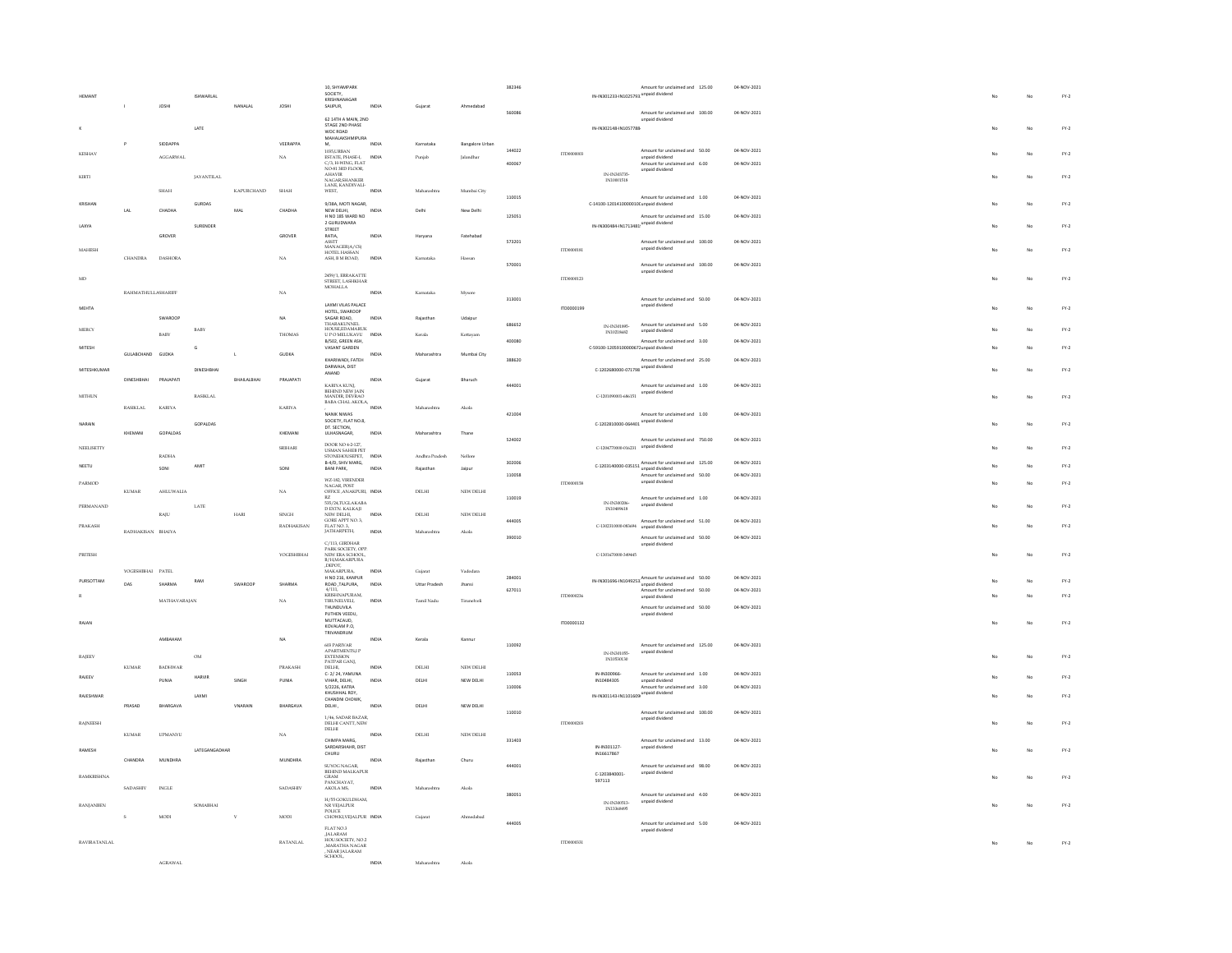|                        |                 |                     |                       |               |              |                                                           |       |                          |                 | 110063 |                  |                                                              | Amount for unclaimed and 100.00                             | 04-NOV-2021       |    |    |                                 |
|------------------------|-----------------|---------------------|-----------------------|---------------|--------------|-----------------------------------------------------------|-------|--------------------------|-----------------|--------|------------------|--------------------------------------------------------------|-------------------------------------------------------------|-------------------|----|----|---------------------------------|
| RENI                   |                 |                     |                       |               |              | J-175, R B I<br>ENCLAVE, PASHIM<br>VIHAR, NEW DELHI       |       |                          |                 |        | TTM000193        |                                                              | unpaid dividend                                             |                   |    |    | $\mathsf{FY}\text{-}\mathsf{2}$ |
|                        |                 | <b>TANDON</b>       |                       |               | $_{\rm NA}$  |                                                           | INDIA | DELHI                    | NEW DELHI       |        |                  |                                                              |                                                             |                   |    |    |                                 |
|                        |                 |                     |                       |               |              | KPXI/319 VADDAKKE                                         |       |                          |                 |        |                  |                                                              | Amount for unclaimed and 100.00<br>unpaid dividend          | 04-NOV-2021       |    |    |                                 |
| RO <sub>1</sub>        |                 |                     |                       |               |              | CHAMAKALAYIL,<br>MANNADI LANE                             |       |                          |                 |        | 170000189        |                                                              |                                                             |                   |    | No | $FY-2$                          |
|                        |                 | GEORGE              |                       |               | NA           | AMBALAMUKKU                                               | INDM  | DELHI                    | NEW DELHI       |        |                  |                                                              |                                                             |                   |    |    |                                 |
|                        |                 |                     |                       |               |              | D NO 7/451-A,N G O                                        |       |                          |                 | 516001 |                  | IN-IN300669                                                  | Amount for unclaimed and 15.00<br>unpaid dividend           | 04-NOV-2021       |    |    |                                 |
|                        |                 | <b>DASTAGIRI</b>    |                       |               | NA           | COLONY,<br>CUDDAPAH                                       | INDIA | Andhra Pradesh           | Kadapa          |        |                  | IN10092803                                                   |                                                             |                   |    | No | $FY-2$                          |
|                        |                 |                     |                       |               |              |                                                           |       |                          |                 | 400059 |                  |                                                              | Amount for unclaimed and 1.00                               | 04-NOV-2021       |    |    |                                 |
| SANJAY                 |                 |                     | $_{\rm RN}$           |               |              | FLAT NO. 410,<br>SARITA LOK,<br>DARSHAN CHSLTD,           |       |                          |                 |        |                  | C-1202890000-320475                                          | unpaid dividend                                             |                   | No | No | $FY-2$                          |
|                        | SINGH           | TIWARI              |                       | <b>SINGH</b>  | TIWARI       | MILITARY ROAD,<br>MAROL(EAST).                            | INDIA | Maharashtra              | Mumbai City     |        |                  |                                                              |                                                             |                   |    |    |                                 |
|                        |                 |                     |                       |               |              | EX DY GM (E&M),<br>ENGAN NIVAS,                           |       |                          |                 | 560032 |                  |                                                              | Amount for unclaimed and 50.00                              | 04-NOV-2021       |    |    |                                 |
|                        |                 |                     |                       |               |              | 38/5,<br>MANORAYANA                                       |       |                          |                 |        |                  |                                                              | unpaid dividend                                             |                   |    |    |                                 |
| <b>SANTHANAGOPALAN</b> |                 |                     |                       |               |              | PALYA,<br>SULTANPALYA                                     |       |                          |                 |        | ITD0000214       |                                                              |                                                             |                   | No | No | $FY-2$                          |
|                        |                 | $_{\rm G}$          |                       |               | $_{\rm NA}$  | MAIN ROAD, R.T<br>MAIN ROAD, R.T                          | INDIA | Kamataka                 | Bangalore Urbar |        |                  |                                                              |                                                             |                   |    |    |                                 |
|                        |                 |                     |                       |               |              | NEW NO 69, VS V<br>KOIL STREET,                           |       |                          |                 | 600004 |                  |                                                              | Amount for unclaimed and 50.00<br>unpaid dividend           | 04-NOV-2021       |    |    |                                 |
| <b>SHV</b>             |                 | <b>SHANKAR</b>      |                       |               | NA           | MYLAPORE,                                                 | INDIA | Tamil Nadu               | Che             |        | ITD0000188       |                                                              |                                                             |                   |    | No | $FY-2$                          |
| <b>SHIBDAS</b>         |                 | <b>GHOSAL</b>       |                       |               | NA           | B-759, PALAM<br>VIHAR,                                    | INDIA | Haryana                  | Gurgaon         | 122017 | ITD0000200       |                                                              | Amount for unclaimed and 100.00<br>unpaid dividend          | 04-NOV-2021       |    | No | $FY-2$                          |
|                        |                 |                     |                       |               |              | 9/103 AVC YOJNA 3                                         |       |                          |                 | 211019 |                  |                                                              | Amount for unclaimed and 3.00                               | 04-NOV-2021       |    |    |                                 |
| SURHASH                |                 |                     | SHYAM                 |               |              | <b>JHUNSI, ALLAHABAD</b>                                  |       |                          |                 |        |                  | IN-IN300450-IN1399853 unpaid dividend                        |                                                             |                   |    | No | $FY-2$                          |
|                        |                 | AGARWAL             |                       | LAL           | AGARWAL      | <b>7A FIRST FLOOR</b>                                     | INDIA | Uttar Pradesh            | Allahabad       | 110064 |                  |                                                              | Amount for unclaimed and 1.00                               | 04-NOV-2021       |    |    |                                 |
| <b>SURJIT</b>          |                 |                     |                       |               |              | FR. FIRST FLOOR<br>BLOCK-EL, HARI<br>NAGARN, NEW<br>DELHI |       |                          |                 |        |                  | IN-IN300708<br>IN10599362                                    | unpaid dividend                                             |                   |    | No | $\text{FY-2}$                   |
|                        | PAL             | SINGH               |                       | <b>GURBUX</b> | <b>SINGH</b> |                                                           | INDIA | DELHI                    | NEW DELHI       |        |                  |                                                              |                                                             |                   |    |    |                                 |
|                        |                 |                     |                       |               |              |                                                           |       |                          |                 | 110062 |                  |                                                              | Amount for unclaimed and 50.00<br>unpaid dividend           | 04-NOV-2021       |    |    |                                 |
| <b>TARA</b>            |                 |                     |                       |               |              | HOUSE NO. F-138,<br>SECTOR V, DR<br>AMBEDKAR NAGAR        |       |                          |                 |        | ITD0000196       |                                                              |                                                             |                   | No | No | $\text{FY-2}$                   |
|                        |                 | CHAND               |                       |               | $_{\rm NA}$  | NEW DELHI,<br>223 SURABHI 9TH                             | INDIA | DELHI                    | NEW DELHI       | 570008 |                  |                                                              | Amount for unclaimed and 100.00                             | 04-NOV-2021       |    |    |                                 |
| UJ.                    |                 |                     |                       |               |              | CROSS, C BLOCK J P<br>NAGAR                               |       |                          |                 |        | ITD0000125       |                                                              | unpaid dividend                                             |                   |    | No | $FY-2$                          |
|                        | SOMASHEKARA RAO |                     |                       |               | NA           | VILLAGE & PO                                              | INDM  | Karnataka                | MYSORE          |        |                  |                                                              | Amount for unclaimed and 50.00                              | 04-NOV-2021       |    |    |                                 |
| UDAI                   |                 |                     |                       |               |              | DADRA, MUSAFIRA                                           |       |                          |                 |        | ITD0000159       |                                                              | unpaid dividend                                             |                   | No | No | $FY-2$                          |
|                        | RHAN            | TIWARI              |                       |               | <b>NA</b>    | KHANA<br><b>DISTT</b>                                     | INDIA | Uttar Pradesh            | Saharanpu       |        |                  |                                                              |                                                             |                   |    |    |                                 |
|                        |                 |                     |                       |               |              | 401-VASUNDHARA<br>FLAT.12-JAIN                            |       |                          |                 | 380006 |                  |                                                              | Amount for unclaimed and 2.00<br>unpaid dividend            | 04-NOV-2021       |    |    |                                 |
| VAGHAJIBHAI            |                 |                     | MALUKCHAND            |               |              | SOCIETY, NEAR<br>PRITAM NAGAR, ELLIS                      |       |                          |                 |        |                  | IN-IN302461-IN1007368                                        |                                                             |                   | No | No | $FY-2$                          |
|                        |                 | VORA                |                       |               | VORA         | BRIDGE,                                                   | INDIA | Gujarat                  | Ahmedabad       |        |                  |                                                              |                                                             |                   |    |    |                                 |
| VASANT                 |                 | GARG                | А                     |               | GARG         | 186 11, ARYA PURI.<br>MUZAFFARNAGAR                       | INDIA | Uttar Pradesh            | Muzaffarnagar   | 251001 |                  | C-1304140000<br>689772                                       | Amount for unclaimed and 1.00<br>unpaid dividend            | 04-NOV-2021       |    | No | $\mathsf{FY}\text{-}\mathsf{2}$ |
|                        |                 |                     |                       |               |              | 1/57A GALI NO 3.                                          |       |                          |                 | 110032 |                  |                                                              |                                                             | 04-NOV-2021       |    |    |                                 |
|                        |                 |                     |                       |               |              |                                                           |       |                          |                 |        |                  | IN-IN301549                                                  | Amount for unclaimed and 2000.00                            |                   |    |    |                                 |
| <b>VIDHYA</b>          |                 | DUGAR               | <b>ASHOK</b>          | KUMAR         | DUGAR        | VISWAS NAGAR                                              | INDIA | Delhi                    | New Delhi       |        |                  | IN17475072                                                   | unpaid dividend                                             |                   |    | No | $FY-2$                          |
|                        |                 |                     |                       |               |              | SAHADARA,<br>HOTEL JAIPUR<br>ASHOK, RESIDENTIA            |       |                          |                 | 302016 |                  |                                                              | Amount for unclaimed and 113.00<br>unpaid dividend          | 04-NOV-2021       |    |    |                                 |
| VISHAL                 |                 |                     | <b>SURAJ</b>          |               |              | L COMPLEX JAI<br>SINGH CIRCLE.<br>BANI PARK.              |       |                          |                 |        |                  | IN-IN300214-<br>IN12438990                                   |                                                             |                   | No | No | $FY-2$                          |
|                        |                 | $MATHUR$            |                       | PRAKASH       | $MATHUR$     |                                                           | INDM  | Rajasthar                | Jaipus          | 302016 |                  |                                                              |                                                             | 04-NOV-2021       |    |    |                                 |
| VISHWESHWAR            | R               | BHAT                | RAMACHANDRA           | MAHADEV       | BHAT         | MADGUNI, HALKAR,<br>KUMTA,                                | INDIA | Raiasthan                | Jaipur          |        |                  |                                                              | IN-IN301774-IN1060349 Amount for unclaimed and 18.00        |                   |    | No | $FY-2$                          |
|                        |                 | KAVITA              | <b>GIRDHARI</b>       | LAL           | SHARMA       | 31, Ratnapuri Colony,<br>Sodala.                          | INDIA | Rajasthan                | Jalpur          | 302006 |                  |                                                              | IN-IN302236-IN1194005<br>unpaid dividend<br>unpaid dividend | 04-NOV-2021       |    | No | $FY-2$                          |
|                        |                 | ABHILASH            | SATPAL                |               | SINGH        | H.NO. 439, WARD<br>NO. 5.                                 | INDIA | Harvana                  | Hissar          | 126102 |                  |                                                              | C-1203840001-531693<br>unpaid dividend                      | 04-NOV-2021       |    | No | $FY-2$                          |
|                        |                 |                     |                       |               |              | S/O OM PRAKASH<br>AGARWAL RK                              |       |                          |                 | 753002 |                  | IN-IN301774-                                                 | Amount for unclaimed and 100.00<br>unpaid dividend          | 04-NOV-2021       |    |    |                                 |
| PUNAM                  | CHANDRA         | AGARWALLA           | OMPRAKADH             |               | AGARWALLA    | JEWELLERS<br>NAYA SARAK,                                  | INDIA | ORISSA                   | CUTTACK         |        |                  | IN13252266                                                   |                                                             |                   |    | No | $FY-2$                          |
|                        |                 |                     |                       |               |              | ROHOKALE MALA.                                            |       |                          |                 |        |                  |                                                              | Amount for unclaimed and<br>unpaid dividend                 | 04-NOV-2021       |    |    |                                 |
|                        |                 |                     |                       |               |              | NEAR VARULA<br>MARUTI MANDIR.<br>NALEGAON,                |       |                          |                 |        |                  |                                                              |                                                             |                   | No | No | $\text{FY-2}$                   |
|                        | DNYANDEO        | <b>ROHOKALE</b>     | $\overline{M}$        |               | NA           | AHMEDNGAR                                                 | INDIA | Maharashtı               | AHMEDNAGAL      |        |                  |                                                              |                                                             | 50                |    |    |                                 |
|                        |                 |                     |                       |               |              | Maharashtra                                               |       |                          |                 |        | 414001           | C-1302190000-135528                                          | Amount for unclaimed and                                    | 04-NOV-2021       |    |    |                                 |
| <b>MITA</b>            | RANI            | N                   | <b>BRL</b>            | BHUSHAN       | NA           | 7645 GRAIN MARKET<br>ROAD BATHINDA                        | INDIA | PUNJAE                   | BHATINDA        |        | 151001           | IN-IN301330-IN204339                                         | unpaid dividend                                             | 50                |    | No | $FY-2$                          |
|                        |                 |                     |                       |               |              | 176/4892 PANT<br><b>NAGAR GHATKOPAR</b>                   |       |                          |                 |        |                  |                                                              | Amount for unclaimed and<br>unpaid dividend                 | 04-NOV-2021       |    | No |                                 |
| <b>ARVINDAREN</b>      | BHOGILAL        | N                   | NA                    |               | NA           | (E) MUMBAI<br>MUMBAI                                      | INDIA | Maharashtra              | Mumbai City     |        | 400075           | IN-IN300888-IN131733                                         |                                                             | $\infty$          |    |    | $FY-2$                          |
|                        |                 |                     |                       |               |              | ROOM NO A/16 YOG!                                         |       |                          |                 |        |                  |                                                              | Amount for unclaimed and<br>unpaid dividend                 | 04-NOV-2021       |    |    |                                 |
|                        |                 |                     |                       |               |              | NAGAR, NR BADHIR<br>VIDYALAYA OP                          |       |                          |                 |        |                  |                                                              |                                                             |                   | No | No | $FY-2$                          |
|                        |                 | N.                  | VIRJI                 | <b>BHA</b>    | GPATEL       | DABHAN NADIAD                                             | INDIA | GUJARAT                  | NADIAD          |        | 387320           | IN-IN300394-IN126838                                         |                                                             |                   |    |    |                                 |
|                        | KUMAR           | NA                  | BHARO                 | PRASAD        | RATHI        | 30 TRIVENI GANJ<br>HAPUR GHAZIABAD                        | INDIA | UTTAR PRADESH            | HAPUR           |        | 245101           | IN-IN300118-IN107049 unpaid dividend                         | Amount for unclaimed and                                    | 04-NOV-2021       |    | No | $FY-2$                          |
|                        |                 |                     |                       |               |              | NEW RADHA KISAN                                           |       |                          |                 |        |                  |                                                              | Amount for unclaimed and<br>unpaid dividend                 | 04-NOV-2021       |    |    |                                 |
| <b>DIRTI</b>           | PRAFIII         | N <sub>A</sub>      | <b>NA</b>             |               | <b>NA</b>    | PLOT NEAR AGRASEN<br>RHAVAN AKOLA                         | INDIA | MAHARASHTRA              | AKOLA           |        | 444001           | IN-IN301774-IN174978                                         |                                                             | 13                |    | No | $\mathsf{FY}\text{-}\mathsf{2}$ |
|                        |                 |                     |                       |               |              | 110/3 B D EASTATE<br>TIMARPUR NEW                         |       |                          |                 |        |                  |                                                              | Amount for unclaimed and<br>unpaid dividend                 | 04-NOV-2021       | No | No | $FY-2$                          |
| KAILASH                | CHANDRA         | N                   | RAMINVAN              |               | NA           | DELHI                                                     | INDIA | DELHI                    | NEW DELHI       |        | 110054           | IN-IN301774-IN166955                                         |                                                             | $125\,$           |    |    |                                 |
|                        |                 |                     |                       |               |              | 15, BRAHMANAND<br>SOCIETY, B/H. ASHISH                    |       |                          |                 |        |                  |                                                              | Amount for unclaimed and<br>unpaid dividend                 | 04-NOV-2021       |    |    |                                 |
|                        |                 |                     |                       |               |              | NAGAR,<br>MEGHANINAGAR.                                   |       |                          |                 |        |                  |                                                              |                                                             |                   | No | No | $FY-2$                          |
| MADHUBEN               | MAHENDRABHAI NA |                     | MAHESHBHAI            | SHAH          | NA           | AHMEDABAD.<br>B-15/1 BLOCK B                              | INDIA | GUJARAT                  | AHMEDABAD       |        | 380016           | IN-IN300343-IN101054                                         | Amount for unclaimed and                                    | 25<br>04-NOV-2021 |    |    |                                 |
|                        |                 |                     |                       |               |              | STREET NO 20 JITAR<br>NAGAR PARWANA                       |       |                          |                 |        |                  |                                                              | unpaid dividend                                             |                   |    | No | FY.2                            |
| MUKESH                 | <b>MISHRA</b>   | N4                  | RAJ                   | KUMAR         | MISHRA       | ROAD DELHI                                                | INDIA | DELHI                    | NEW DELHI       |        | 110051           | IN-IN300214-IN121334                                         | Amount for unclaimed and                                    | so<br>04-NOV-2021 |    |    |                                 |
|                        |                 |                     |                       |               |              | S/O M SANGAIAH H                                          |       |                          |                 |        |                  |                                                              | unpaid dividend                                             |                   |    |    |                                 |
|                        |                 |                     |                       |               |              | NO 1243 L B EXLION<br>KOTTUR KUDUGLTO                     |       |                          |                 |        |                  |                                                              |                                                             |                   |    | No | $\mathsf{FY}\text{-}\mathsf{2}$ |
| <b>NEENA</b>           | M<br>RAJESH     | <b>NA</b><br>SUREKA | $_{\sf NA}$<br>RAJESH |               | NA<br>SUREKA | HOSPET KARNATAKA INDIA<br>RAJANI NIVAS ALSI<br>PLOT AKOLA | INDIA | Karnataka<br>Maharashtra | Hassan<br>Akola |        | 583134<br>444001 | IN-IN300214-IN162242<br>IN-IN301744-IN165255 unpaid dividend | Amount for unclaimed and                                    | 04-NOV-2021       |    | No | $FY-2$                          |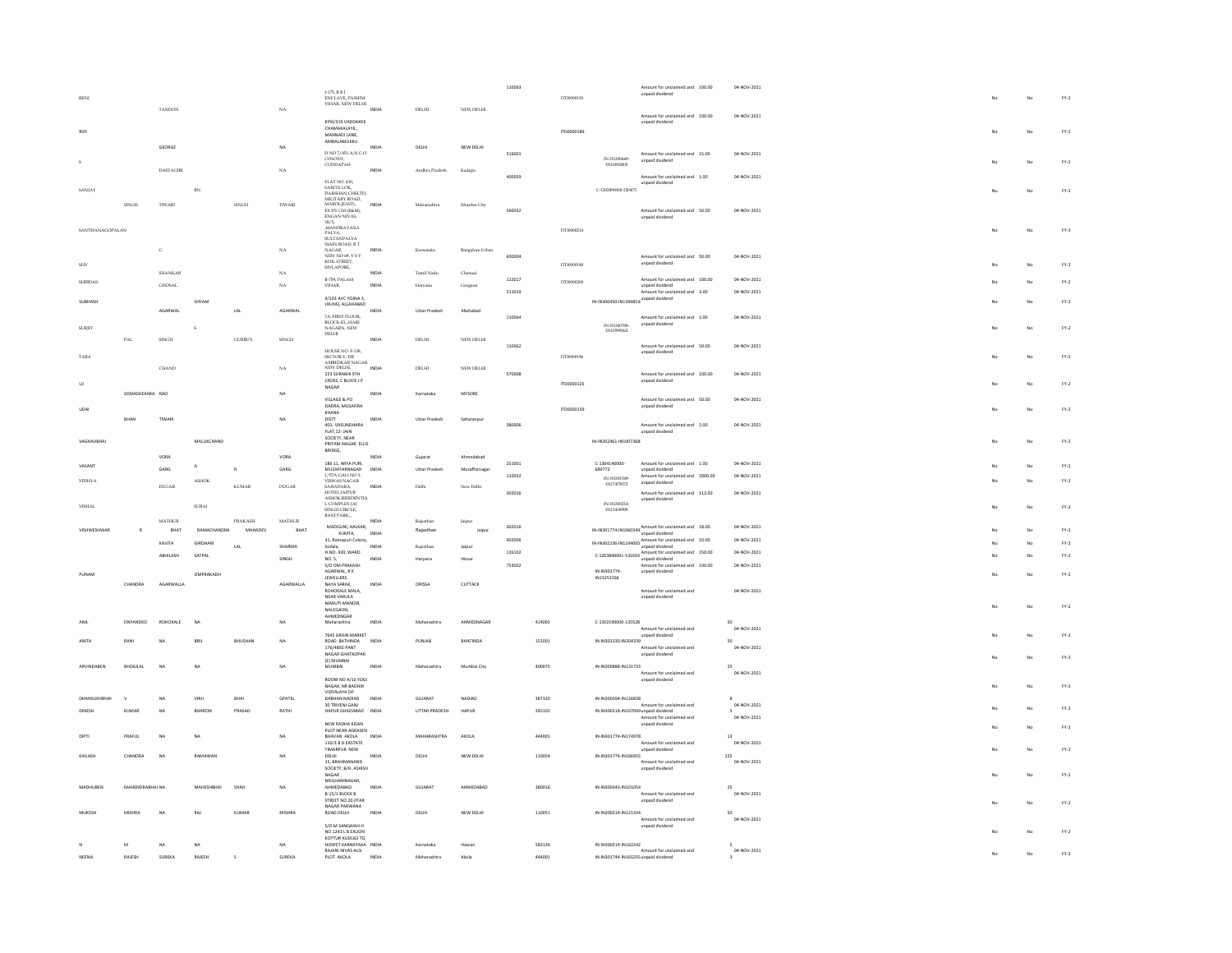|                 |                                |                 |              |                         | H NO 8 3 168/E/2/26<br>SREE RAMA NAGAR                          |                |                |                        |                  |              |                                      | Amount for unclaimed and<br>unpaid dividend                             | 04-NOV-2021                          |    | No       | $FY-2$                          |
|-----------------|--------------------------------|-----------------|--------------|-------------------------|-----------------------------------------------------------------|----------------|----------------|------------------------|------------------|--------------|--------------------------------------|-------------------------------------------------------------------------|--------------------------------------|----|----------|---------------------------------|
| NERAVATI        | SUMALATHA<br>N <sub>A</sub>    | PRAHLADA        | GUPTA        |                         | YOUSUF GUDA ROAD<br>HYDERABAD<br><b>B 289 GALI NO 7</b>         | INDIA          | Telangana      | Hyderabac              |                  | 500040       | IN-IN301696-IN114379                 | Amount for unclaimed and                                                | 65<br>04-NOV-2021                    |    |          |                                 |
| PADAM           | KUMAR<br>NA                    | <b>NA</b>       |              | NA                      | AMRIT VIHAR,<br>BURARI DELHI                                    | INDIA          | Delhi          | New Delhi              |                  | 110084       | IN-IN300708-IN106188                 | unpaid dividend                                                         | $\overline{1}$                       |    | No       | $\mathsf{FY}\text{-}\mathsf{2}$ |
|                 |                                |                 |              |                         | H NO. 217<br>MAYYANNA GALLI                                     |                |                |                        |                  |              |                                      | Amount for unclaimed and<br>unpaid dividend                             | 04-NOV-2021                          | No | No       | $FY-2$                          |
| PARASHARAM      | BHAVAKU<br>MARIHALKAR          | NA              |              | NA                      | KADOLI BELGAUM<br>KARNATAKA                                     | INDIA          | Karnataka      | <b>Bangalore Urban</b> |                  | 591143       | C-1204760000-177257                  | Amount for unclaimed and                                                | 04-NOV-2021                          |    |          |                                 |
|                 |                                |                 |              |                         | FLAT NO 2, APURVA<br>COMPLEX, JAMKHED                           |                |                |                        |                  |              |                                      | unpaid dividend                                                         |                                      |    |          |                                 |
|                 |                                |                 |              |                         | ROAD, NR DAMANIA<br>BUNGLOW.                                    |                |                |                        |                  |              |                                      |                                                                         |                                      | No | No       | $\text{FY-2}$                   |
| PAWAN           | SUHNURAM SHARMA                | NA              |              | <b>NA</b>               | DAREWADI,<br>AHMEDNAGAR<br>Maharashtra                          | INDIA          | Maharashtra    | Ahmednagar             |                  | 414002       | 0-1302190000-135513                  |                                                                         | 10 <sub>10</sub>                     |    |          |                                 |
|                 |                                |                 |              |                         | C/302 MEGH MAYUR                                                |                |                |                        |                  |              |                                      | Amount for unclaimed and<br>unpaid dividend                             | 04-NOV-2021                          |    |          |                                 |
|                 |                                |                 |              |                         | MALHAR APT B/H<br>SNEH SANKUL                                   |                |                |                        |                  |              |                                      |                                                                         |                                      | No | No       | $FY-2$                          |
| PRAKASHKUMAF    | GUPTESHWAR PRASADSHRIVASTNA    |                 |              | NA                      | ANAND MAHAL RD<br>ADAIAN ROAD SURAT<br>GUJARAT                  | INDIA          | Gujara         | Surat                  |                  | 395009       | C-1203320001-IN32787                 |                                                                         | 54                                   |    |          |                                 |
|                 |                                |                 |              |                         | 6, AMITEJ<br>RAJSTHAMBH                                         |                |                |                        |                  |              |                                      | Amount for unclaimed and<br>unpaid dividend                             | 04-NOV-2021                          |    | No       | $\mathsf{FY}\text{-}\mathsf{2}$ |
| PRITI           | PATEL<br>NA                    | TEJAS           | PATEL        | NA                      | SOCIETY OPP. POLO<br>GROUND BARODA INDIA<br>NEELIKON FOOD       |                | Guiarat        | Vadodara               |                  | 390001       | IN-IN301991-IN102021                 | Amount for unclaimed and                                                | 25<br>04-NOV-2021                    |    |          |                                 |
|                 |                                |                 |              |                         | DYES CHEM. LTD<br>UNIT -2 PLOT NO -17                           |                |                |                        |                  |              |                                      | unpaid dividend                                                         |                                      | No | No       | $\mathsf{FY}\text{-}\mathsf{2}$ |
|                 | RAMPRATAP<br>SINGH             | NA              |              | NA                      | M.I.D.C DH ROHA<br>RAIGAD<br>MAHARASHTRA                        | INDIA          | Maharashtra    |                        |                  |              | C-1201320000-984035                  |                                                                         | 50                                   |    |          |                                 |
| <b>RAKESH</b>   |                                |                 |              |                         | SHIVOM 24                                                       |                |                | Bhandara               |                  | 402116       |                                      | Amount for unclaimed and<br>unpaid dividend                             | 04-NOV-2021                          |    |          |                                 |
|                 |                                |                 |              |                         | KRISHNARPAN<br>COLONY AMRAVATI                                  |                |                |                        |                  |              |                                      |                                                                         |                                      | No | No       | $FY-2$                          |
| RAMESHWAR       | SHANKARLALJI LADDHA            | <b>NA</b>       |              | <b>NA</b>               | MAHARASHTRA<br>OPP-RAKESH TRADER,                               | INDIA          | Maharashtra    | Amravati               |                  | 444605       | C-1203320007-074758                  | Amount for unclaimed and                                                | 50<br>04-NOV-2021                    |    |          |                                 |
|                 |                                |                 |              |                         | KND ROAD,<br>BHUSAWAL<br>BHUSAWAL                               |                |                |                        |                  |              |                                      | unpaid dividend                                                         |                                      | No | No       | $FY-2$                          |
| <b>RIZWANA</b>  | RIYAZUDDIN<br>SHAIKH           | <b>NA</b>       |              | NA                      | MAHARASHTRA<br>KIRTI NAGAR NEAR                                 | INDIA          | Maharashtra    | Bhandara               |                  | 425201       | C-1202000000-388063                  | Amount for unclaimed and                                                | 50<br>04-NOV-2021                    |    |          |                                 |
|                 | GHASIRAM<br>AGRAWAL            | <b>GHASIRAM</b> | AGRAWA       | NA                      | TAMNE HOSPITAL<br>AKOLA<br>434/5 MAIN BAZAAR                    | INDIA          | Maharashtı     | Akola                  |                  | 444001       | IN-IN300214-IN173737                 | unpaid dividend<br>Amount for unclaimed and                             | $\mathbf{1}$<br>04-NOV-2021          |    | No       | $FN-2$                          |
|                 | <b>DURAIRAIAN</b><br><b>NA</b> | <b>NA</b>       |              | NA                      | VELLORE<br><b>RAMLATA BUSNESS</b>                               | INDIA          | Tamil Nadu     | Vellor                 |                  | 632004       | IN-IN300214-IN138445 unpaid dividend | Amount for unclaimed and                                                | 13<br>04-NOV-2021                    |    | No       | $FY-2$                          |
|                 |                                |                 |              |                         | CENTRE.<br>MURTIZAPUR ROAD,                                     |                |                |                        |                  |              |                                      | unpaid dividend                                                         |                                      |    | No       | $FY-2$                          |
| SANTOSH         | BADRINARAYAN RATHI             | <b>NA</b>       |              | NA                      | AKOLA, M.S.<br>133 ADITYA AWAS,<br>NEW GOPAL BINAR.             | INDIA          | Maharashtra    | AKOLA                  |                  | 444004       | C-1302310000-074871                  | Amount for unclaimed and<br>unpaid dividend                             | 25<br>04-NOV-2021                    |    |          |                                 |
| SHIV            | NA<br>KUMAR                    | NA              |              | NA                      | BARAN ROAD, KOTA,<br>RAJASTHAN                                  | INDIA          | Rajasthan      | KOTA                   |                  | 324001       | IN-IN302269-IN114496                 |                                                                         | $\mathbf{1}$                         | No | No       | $FY-2$                          |
|                 |                                |                 |              |                         | FLAT NO 7 KAMALA<br><b>RESIDENCY BARDE</b>                      |                |                |                        |                  |              |                                      | Amount for unclaimed and<br>unpaid dividend                             | 04-NOV-2021                          |    |          |                                 |
|                 |                                |                 |              |                         | <b>GALLI NAVIPETH</b><br>AHMEDNAGAR                             |                |                |                        |                  |              |                                      |                                                                         |                                      |    | No       | $FY-2$                          |
| TUSHAR          | CHANDRAKANT KAPALE             | NA              |              | NA                      | <b>MAHARASHTRA</b><br>39 POCKET C 12                            | INDIA          | Maharashtı     | AHMEDNAGAR             |                  | 414001       | C-1302190000-089778                  | Amount for unclaimed and                                                | 800<br>04-NOV-2021                   | No | No       | $FY-2$                          |
| <b>MADHLIRA</b> | <b>DUMBA</b><br><b>NA</b>      | NA              | NA           | NA                      | SECTOR 3 ROHIN<br>NO 96 SINDHI<br>COLONY, NEAR                  | INDIA          | DELHI          | NEW DELHI              |                  | 110085       | IN-IN302269-IN139067 unpaid dividend | Amount for unclaimed and<br>unpaid dividend                             | $18\,$<br>04-NOV-2021                |    |          |                                 |
|                 |                                |                 |              |                         | MEDICAL<br>COLLEGE JODHPUR                                      |                |                |                        |                  |              |                                      |                                                                         |                                      | No | No       | $FY-2$                          |
|                 |                                |                 |              |                         | SHASTRI<br>NAGAR, JODHPUR                                       |                |                |                        |                  |              |                                      |                                                                         |                                      |    |          |                                 |
| KARAN           | MAPARA<br><b>NA</b>            | NA              | NA           | NA                      | RAJASTHAN, 342003 INDIA<br>A/203, MANGAL DEEP<br>APT, OPP.RAJIV |                | Rajasthar      | <b>JODHPUR</b>         |                  | 342003       | C-1203600001-847491                  | Amount for unclaimed and<br>unpaid dividend                             | 13<br>04-NOV-2021                    |    |          |                                 |
|                 |                                |                 |              |                         | NAGAR,<br>JIVRAJPARK.VEJALPU                                    |                |                |                        |                  |              |                                      |                                                                         |                                      | No | No       | $FY-2$                          |
| <b>BRUESH</b>   | ROHITKUMAR SHAH                | <b>NA</b>       | NA           | NA                      | R, AHMEDABAD,<br>380051                                         | INDIA          | GUJARAT        | AHMEDABAD              |                  | 380051       | IN-IN300343-IN108682                 |                                                                         | 50<br>04-NOV-2021                    |    |          |                                 |
|                 |                                |                 |              |                         | NO 1036/7<br>SARVAJANIKA<br>HOSTEL, ROAD 2ND                    |                |                |                        |                  |              |                                      | Amount for unclaimed and<br>unpaid dividend                             |                                      |    |          |                                 |
|                 |                                |                 |              |                         | MAIN 2ND CROSS,<br>VIDYARANYA PURAM                             |                |                |                        |                  |              |                                      |                                                                         |                                      | No | No       | $FN-2$                          |
| RAGHAVENDRA     | $\kappa$                       | NA              | NA           | NA                      | NEAR ANDHANI,<br>MYSORE KARNATAKA<br>570008                     | INDIA          | Karnataka      | MYSORE                 |                  | 570008       | C-1203600001-719211                  |                                                                         | 15                                   |    |          |                                 |
|                 |                                |                 |              |                         | 3-156 TRAVADIPADI<br>PETLAD PETLAD                              |                |                |                        |                  |              |                                      | Amount for unclaimed and<br>unpaid dividend                             | 04-NOV-2021                          |    | No       | $\text{FY-2}$                   |
| DIPAWALIBEN     | MUKESHKUMAR SHAH               | NA              |              |                         | GUJARAT                                                         | INDIA          | GUJARAT        | ANAND                  |                  | 388450       | C-1201750000-115735                  | Amount for unclaimed and                                                | $\mathbf{1}$<br>04-NOV-2021          |    |          |                                 |
| JAMBUBHA        | VADILAL<br>CHOKSHI             | <b>NA</b>       |              | NA                      | CHOKSHI NI POLE<br>KHAMBHAT GUJARAT INDIA<br>WARD NO. 16 NEAR   |                | GUJARAT        | ANAND                  |                  | 388620       | C-1201130000-050991                  | unpaid dividend<br>Amount for unclaimed and                             | 50<br>04-NOV-2021                    |    | No       | FY.2                            |
|                 |                                |                 |              |                         | LATA BHAWAN<br>HANUMANGARH                                      |                |                |                        |                  |              |                                      | unpaid dividend                                                         |                                      | No | No       | FY.2                            |
|                 | VERMA<br>CHAND                 | NA              |              | NA                      | TOWN<br>HANUMANGARH<br>TOWN RAJASTHAN                           | INDIA          | Rajasthan      | HANUMANGARH            |                  | 335513       | C-1201210100-465525                  |                                                                         | $\mathsf{s}$                         |    |          |                                 |
|                 |                                |                 |              | NA                      |                                                                 | INDIA          | DELHI          | NEW DELHI              | 110092           |              |                                      | Amount for unclaimed and<br>unpaid dividend                             | 04-NOV-2021<br>50                    |    | No       | $FY-2$                          |
|                 | $\mathbf{x}$                   |                 | $\mathbf{x}$ | NA                      | $\boldsymbol{\chi}$                                             | INDIA          | DELHI          | NEW DELHI              | 110092           | $\mathbf{x}$ |                                      | Amount for unclaimed and<br>unpaid dividend                             | 04-NOV-2021<br>04-NOV-2021           |    | No       | $FY-2$                          |
|                 |                                |                 |              | NA<br>NA                | $\boldsymbol{\mathsf{x}}$<br>$\boldsymbol{\mathsf{x}}$          | INDIA<br>INDIA | DELHI<br>DELHI | NEW DELHI<br>NEW DELHI | 110092<br>110092 | $\mathbf{x}$ |                                      | Amount for unclaimed and<br>unpaid dividend<br>Amount for unclaimed and | 04-NOV-2021                          |    | No       | $FY-2$<br>$FY-2$                |
|                 |                                |                 |              | NA                      | $\boldsymbol{\mathsf{x}}$                                       | INDIA          | DELHI          | NEW DELHI              | 110092           | $\mathbf{x}$ |                                      | unpaid dividend<br>Amount for unclaimed and                             | $\overline{z}$<br>04-NOV-2021        |    | No<br>No | $FY-2$                          |
|                 |                                |                 |              | $\overline{\mathbf{M}}$ | $\boldsymbol{\mathbf{x}}$                                       | INDIA          | DELHI          | NEW DELHI              | 110092           |              |                                      | unpaid dividend<br>Amount for unclaimed and<br>unpaid dividend          | 625<br>04-NOV-2021<br>$\overline{1}$ |    | No       | $FY-2$                          |
|                 |                                |                 |              | NA                      | $\boldsymbol{\mathsf{x}}$                                       | INDIA          | DELHI          | NEW DELHI              | 110092           |              |                                      | Amount for unclaimed and<br>unpaid dividend                             | 04-NOV-2021<br>$\overline{1}$        |    | No       | $FY-2$                          |
|                 |                                |                 |              | NA<br>NA.               | $\boldsymbol{\mathsf{x}}$<br>$\mathbf{x}$                       | INDIA<br>INDIA | DELHI<br>DELHI | NEW DELHI<br>NEW DELHI | 110092<br>110092 |              |                                      | Amount for unclaimed and<br>unpaid dividend<br>Amount for unclaimed and | 04-NOV-2021<br>18<br>04-NOV-2021     |    | No       | $FN-2$                          |
|                 | $\mathbf x$                    |                 | $\mathbf{x}$ | NA                      | $\mathbf{x}$                                                    | INDIA          | DELHI          | NEW DELHI              | 110092           | $\mathbf{x}$ |                                      | unpaid dividend<br>Amount for unclaimed and                             | so<br>04-NOV-2021                    |    | No       | $FY-2$                          |
|                 | $\mathbf x$<br>$\mathbf x$     |                 |              | NA                      | $\boldsymbol{\mathsf{x}}$                                       | INDIA          | DELHI          | NEW DELHI              | 110092           |              |                                      | unpaid dividend<br>Amount for unclaimed and                             | 278<br>04-NOV-2021                   |    | No<br>No | $FY-2$<br>$FY-2$                |
|                 |                                |                 |              |                         |                                                                 |                |                |                        |                  |              |                                      | unpaid dividend                                                         | 12                                   |    |          |                                 |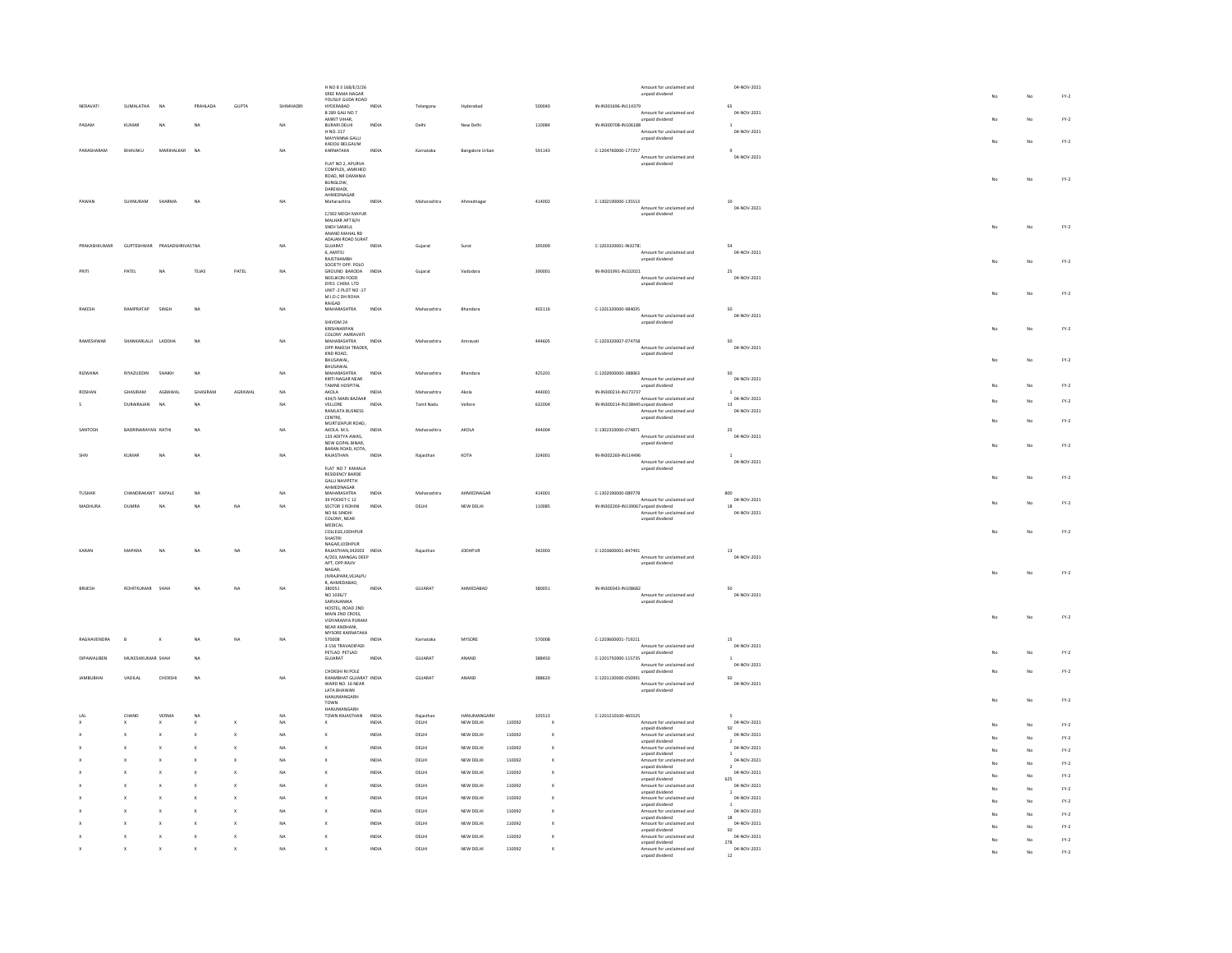|                |         |                        | $\mathbf{x}$  | $\mathbf{x}$                | $_{\text{NA}}$ | $\mathbf{x}$                              | INDIA                                | DELHI                | NEW DELHI          | 110092 |             | Amount for unclaimed and                         | 04-NOV-2021        |     | No | $\text{FY-2}$ |
|----------------|---------|------------------------|---------------|-----------------------------|----------------|-------------------------------------------|--------------------------------------|----------------------|--------------------|--------|-------------|--------------------------------------------------|--------------------|-----|----|---------------|
|                |         | $\mathbf x$            | $\mathbf{x}$  | $\mathsf x$                 | NA             | $\mathbf{x}$                              | <b>INDIA</b>                         | DELHI                | NEW DELHI          | 110092 | $\mathbf x$ | unpaid dividend<br>Amount for unclaimed and      | 15<br>04-NOV-2021  |     |    |               |
|                |         |                        |               |                             |                |                                           |                                      |                      |                    |        |             | unpaid dividend                                  | 25                 |     | No | $FY-2$        |
|                |         | ×                      | $\mathbf{x}$  | $\mathbf{x}$                | NA             | $\mathbf{x}$                              | INDIA                                | DELHI                | NEW DELHI          | 110092 | $\mathbf x$ | Amount for unclaimed and                         | 04-NOV-2021        |     | No | $FY-2$        |
|                |         |                        |               |                             |                |                                           |                                      |                      |                    |        |             | unpaid dividend                                  | 1                  |     |    |               |
|                |         |                        |               |                             |                | THUNDUVILA                                |                                      |                      |                    |        |             | Amount for unclaimed and                         | 03-NOV-2022        |     |    |               |
|                |         |                        |               |                             |                | PUTHEN VEEDU<br>MUTTACAUD.                |                                      | Kerala               | Thiruvananthapuran |        |             | unpaid dividend                                  |                    | No  | No | $FY-3$        |
|                |         |                        |               |                             |                | KOVALAM P.O                               |                                      |                      |                    |        |             |                                                  |                    |     |    |               |
| RAIAN          |         | <b>AMRAHAM</b>         | NA            | NA                          | <b>NA</b>      | <b>TRIVANDRUM</b>                         | INDIA                                |                      |                    | 695527 | 1700000132  |                                                  | 200                |     |    |               |
|                |         |                        |               |                             |                |                                           |                                      |                      |                    |        |             | Amount for unclaimed and                         | 03-NOV-2022        |     |    |               |
|                |         |                        |               |                             |                | SYAMALA SADANAM                           |                                      |                      |                    |        |             | unpaid dividend                                  |                    |     |    |               |
|                |         |                        |               |                             |                | KOVALAM P O<br>TRIVANDRUM.                |                                      | Kerala               | Thiruvananthapuram |        |             |                                                  |                    | No  | No | $FY-3$        |
|                |         | GOPI                   | NA            | NA                          | NA             | KERALA                                    | INDIA                                |                      |                    | 695527 | ITD0000143  |                                                  | 400                |     |    |               |
|                |         |                        |               |                             |                |                                           |                                      |                      |                    |        |             | Amount for unclaimed and                         | 03-NOV-2022        |     |    |               |
|                |         |                        |               |                             |                | C/O SHRI ASHOK KR                         |                                      |                      |                    |        |             | unpaid dividend                                  |                    |     |    |               |
|                |         |                        |               |                             |                | SINGH, PANVAN                             |                                      |                      |                    |        |             |                                                  |                    |     |    |               |
|                |         |                        |               |                             |                | HANS                                      |                                      | Delhi                | New Delhi          |        |             |                                                  |                    | No  | No | $FY-3$        |
|                |         |                        |               |                             |                | HELICOPERS LTD,<br>NORTHERN REGION        |                                      |                      |                    |        |             |                                                  |                    |     |    |               |
|                |         |                        |               |                             |                | SAFDARJUNG                                |                                      |                      |                    |        |             |                                                  |                    |     |    |               |
| <b>SHOBI-</b>  | NATH    | SINGH                  | NA            | NA                          | NA             | AIRPORT, NEW DELHI INDIA                  |                                      |                      |                    | 110003 | ITD0000163  |                                                  | 400                |     |    |               |
|                |         |                        |               |                             |                |                                           |                                      |                      |                    |        |             | Amount for unclaimed and                         | 03-NOV-2022        |     |    |               |
|                |         |                        |               |                             |                | KPXI/319 VADDAKKE<br>CHAMAKALAYIL         |                                      |                      |                    |        |             | unpaid dividend                                  |                    |     |    |               |
|                |         |                        |               |                             |                | MANNADI LANE.                             |                                      | Kerala               | Thiruvananthapuram |        |             |                                                  |                    | No  | No | $FY-3$        |
|                |         |                        |               |                             |                | AMBALAMUKKU                               |                                      |                      |                    |        |             |                                                  |                    |     |    |               |
| <b>ROY</b>     |         | GEORGE                 | <b>NA</b>     | NA                          | NA             | TRIVANDRUM                                | INDIA                                |                      |                    | 695005 | ITD0000189  |                                                  | 400                |     |    |               |
|                |         |                        |               |                             |                |                                           |                                      |                      |                    |        |             | Amount for unclaimed and                         | 03-NOV-2022        |     |    |               |
|                |         |                        |               |                             |                | KONDAPI VILLAGE                           |                                      | Andhra Pradesh       | Prakasan           |        |             | unpaid dividend                                  |                    |     | No | $FN-3$        |
|                |         | <b>KRISHNAMURTHYNA</b> |               | NA                          | NA             | PRAKASAM DISTRICT<br>ANDHRA PRADESH INDIA |                                      |                      |                    | 523270 | ITD0000237  |                                                  | 200                |     |    |               |
|                |         |                        |               |                             |                | B-371, SUDERSHAN                          |                                      |                      |                    |        |             | Amount for unclaimed and                         | 03-NOV-2022        |     |    |               |
|                |         |                        |               |                             |                | PARK                                      |                                      | Delh                 | New Delhi          |        |             | unpaid dividend                                  |                    |     | No | $FY-3$        |
|                |         |                        |               |                             |                | NEAR DR POPLI                             |                                      |                      |                    |        |             |                                                  |                    |     |    |               |
| SHASH          |         | <b>BATRA</b>           | <b>NA</b>     | <b>NA</b>                   | NA             | NEW DELHI<br>C 4/14B,                     | INDIA                                |                      |                    | 110015 | ITD0000192  |                                                  | 200                |     |    |               |
|                |         |                        |               |                             |                | Keshav Puram,                             |                                      | Delhi                | New Delhi          |        |             | Amount for unclaimed and<br>unpaid dividend      | 03-NOV-2022        |     | No | $FY-3$        |
|                | MOHAN   | <b>JINDAL</b>          | <b>ROSHAM</b> |                             | $_{\rm LAL}$   | New Delhi                                 | $\ensuremath{\mathsf{INDIA}}\xspace$ |                      |                    | 110035 |             | IN-IN302349-IN100105                             | 400                |     |    |               |
|                |         |                        |               |                             |                | A-10, SRI AGRSEN                          |                                      |                      |                    |        |             | Amount for unclaimed and                         | 03-NOV-2022        |     |    |               |
|                |         |                        |               |                             |                | APARTMENTS                                |                                      |                      |                    |        |             | unpaid dividend                                  |                    |     |    |               |
|                |         |                        |               |                             |                | PLOT NO.10                                |                                      | Delhi                | New Delhi          |        |             |                                                  |                    |     | No | $FY-3$        |
|                |         |                        |               |                             |                | SECTOR 7, DWARKA                          |                                      |                      |                    |        |             |                                                  |                    |     |    |               |
| SNEHLATA       |         | <b>GUPTA</b>           | NA            | NA.                         | NA             | NEW DELHI<br>WZ-182, VIRENDER             | INDIA                                |                      |                    | 110045 | ITD0000194  | Amount for unclaimed and                         | 200<br>03-NOV-2022 |     |    |               |
|                |         |                        |               |                             |                | NAGAR                                     |                                      |                      |                    |        |             | unpaid dividend                                  |                    |     |    |               |
|                |         |                        |               |                             |                | POST OFFICE                               |                                      | Delhi                | New Delhi          |        |             |                                                  |                    | No  | No | $FY-3$        |
|                |         |                        |               |                             |                | <b>JANAKPURI</b>                          |                                      |                      |                    |        |             |                                                  |                    |     |    |               |
| PARMOD         | KUMAR   | AHLUWALIA              | NA            | NA                          | NA             | NEW DELHI                                 | INDIA                                |                      |                    | 110058 | ITD0000158  |                                                  | 200                |     |    |               |
|                |         |                        |               |                             |                | $\text{C-4C-14-120}$                      |                                      |                      |                    |        |             | Amount for unclaimed and                         | 03-NOV-2022        |     |    |               |
| ANVINDER       | KAUR    | ARORA                  | NA            | NA                          | NA             | <b>JANAKPURI</b>                          | <b>INDIA</b>                         | Delhi                | New Delhi          | 110058 | ITD0000254  | unpaid dividend                                  | 400                |     | No | $FY-3$        |
|                |         |                        |               |                             |                | NEW DELHI<br>HOUSE NO. F-138              |                                      |                      |                    |        |             | Amount for unclaimed and                         | 03-NOV-2022        |     |    |               |
|                |         |                        |               |                             |                | SECTOR V                                  |                                      |                      |                    |        |             | unpaid dividend                                  |                    |     |    |               |
|                |         |                        |               |                             |                | DR AMBEDKAR                               |                                      | Delhi                | New Delhi          |        |             |                                                  |                    |     | No | $FY-3$        |
|                |         |                        |               |                             |                | NAGAR                                     |                                      |                      |                    |        |             |                                                  |                    |     |    |               |
| TARA           |         | CHAND                  | NA            | NA                          | NA             | NEW DELHI                                 | INDIA                                |                      |                    | 110062 | ITD0000196  | Amount for unclaimed and                         | 200<br>03-NOV-2022 |     |    |               |
|                |         |                        |               |                             |                | J-175, R B I ENCLAVE                      |                                      |                      |                    |        |             | unpaid dividend                                  |                    |     |    |               |
|                |         |                        |               |                             |                | <b>PASHIM VIHAR</b>                       |                                      | Delhi                | New Delhi          |        |             |                                                  |                    | No  | No | $FY-3$        |
| RENI           |         | TANDON                 | NA            | NA                          | NA             | NEW DELHI                                 | INDIA                                |                      |                    | 110063 | ITD0000193  |                                                  | 400                |     |    |               |
|                |         |                        |               |                             |                | 7A, FIRST FLOOR                           |                                      |                      |                    |        |             | Amount for unclaimed and                         | 03-NOV-2022        |     |    |               |
|                |         |                        |               |                             |                | BLOCK-EL<br>HARI NAGARN                   |                                      | Delhi                | New Delhi          |        |             | unpaid dividend                                  |                    |     | No | $FY-3$        |
| SURJIT         | PAL     | SINGH                  | $\leq$        | <b>GURBUX</b>               | SINGH          | NEW DELHI                                 | INDIA                                |                      |                    | 110064 |             | IN-IN300708-IN105993                             |                    |     |    |               |
|                |         |                        |               |                             |                | 201, PARYATAN                             |                                      |                      |                    |        |             |                                                  |                    |     |    |               |
|                |         |                        |               |                             |                | <b>VIHAR</b>                              |                                      |                      |                    |        |             |                                                  |                    |     |    |               |
|                |         |                        |               |                             |                |                                           |                                      |                      |                    |        |             | Amount for unclaimed and<br>unpaid dividend      | 03-NOV-2022        |     |    |               |
|                |         |                        |               |                             |                | B-4, VASUNDHRA                            |                                      | Delh                 |                    |        |             |                                                  |                    |     | No |               |
| VIMAL          |         |                        |               |                             |                | ENCLAVE                                   |                                      |                      | New Delhi          |        |             |                                                  |                    |     |    | $FY-3$        |
|                |         | GUPTA                  | <b>NA</b>     | NA                          | NA             | DELHI                                     | INDM                                 |                      |                    | 110096 | ITD0000208  |                                                  | 400                |     |    |               |
|                |         |                        |               |                             |                | 9/103 AVC YOJNA 3                         |                                      |                      |                    |        |             | Amount for unclaimed and                         | 03-NOV-2022        |     |    |               |
| <b>SUBHASH</b> |         |                        |               |                             |                | <b>JHUNSI</b><br>ALLAHABAD                |                                      | <b>Uttar Pradesh</b> | Allahabad          |        |             | unpaid dividend                                  |                    |     | No | $FY-3$        |
|                |         | AGARWAL                | SHYAN         |                             | AGARWAL        |                                           | INDIA                                |                      |                    |        |             |                                                  | $10$               |     |    |               |
|                |         |                        |               | $\ensuremath{\mathsf{LAL}}$ |                | <b>UTTAR PRADESH</b><br>VILLAGE & PO      |                                      |                      |                    | 211019 |             | IN-IN300450-IN139985<br>Amount for unclaimed and | 03-NOV-2022        |     |    |               |
|                |         |                        |               |                             |                | DADRA, MUSAFIRA                           |                                      |                      |                    |        |             | unpaid dividend                                  |                    |     |    |               |
|                |         |                        |               |                             |                | KHANA                                     |                                      | Uttar Pradesh        | Sultanpur          |        |             |                                                  |                    |     | No | $FN-3$        |
| LIDAL          | RHAN    | TIWARI                 | NA            |                             |                | DISTT SILTAN PUR<br>U.P                   | INDIA                                |                      |                    |        |             |                                                  | 200                |     |    |               |
|                |         |                        |               | <b>NA</b>                   | NA             | H.NO.-186-11                              |                                      |                      |                    | 227813 | TD0000159   | Amount for unclaimed and                         | 03-NOV-2022        |     |    |               |
|                |         |                        |               |                             |                | ARYA PURI                                 |                                      |                      |                    |        |             | unpaid dividend                                  |                    |     |    |               |
|                |         |                        |               |                             |                | MUZAFFAR NAGAR                            |                                      | <b>Uttar Pradesh</b> | Muzaffarnagar      |        |             |                                                  |                    |     | No | $FY-3$        |
| VASANT         |         | GARG                   | ATMA          | RAM                         | GARG           | <b>LITTAR PRADESH</b>                     | INDIA                                |                      |                    | 251001 |             | IN-IN302365-IN107218                             | 62                 |     |    |               |
|                |         |                        |               |                             |                | H.NO-186/11,<br>ARYA PURL                 |                                      |                      |                    |        |             | Amount for unclaimed and                         | 03-NOV-2022        |     |    |               |
|                |         |                        |               |                             |                | MUZAFFAR NAGAR,                           |                                      | <b>Uttar Pradesh</b> | Muzaffarnagar      |        |             | unpaid dividend                                  |                    |     | No | $FY-3$        |
| MADHU          |         | GARG                   | VASAN         |                             | GARG           | UTTAR PRADESH                             | INDV                                 |                      |                    | 251001 |             | IN-IN302365-IN107223                             |                    |     |    |               |
|                |         |                        |               |                             |                | H NO 216                                  |                                      |                      |                    |        |             | Amount for unclaimed and                         | 03-NOV-2022        |     |    |               |
|                |         |                        |               |                             |                | KANPUR ROAD                               |                                      |                      |                    |        |             | unpaid dividend                                  |                    |     |    |               |
|                |         |                        |               |                             |                | TALPURA                                   |                                      | <b>Uttar Pradesh</b> | Jhansi             |        |             |                                                  |                    |     | No | $FY-3$        |
| PURSOTTAM      | DAS     | SHARMA                 | RAM           | SWAROOP                     | SHARMA         | JHANSI                                    | INDIA                                |                      |                    | 284001 |             | IN-IN301696-IN104925<br>Amount for unclaimed and | 200<br>03-NOV-2022 |     |    |               |
|                |         |                        |               |                             |                | 2/34, NEW                                 |                                      |                      |                    |        |             | unpaid dividend                                  |                    |     |    |               |
|                |         |                        |               |                             |                | <b>VIDHADHAR NAGAR</b>                    |                                      | Rajasthan            | Jaipu              |        |             |                                                  |                    |     | No | $FN-3$        |
|                |         |                        |               |                             |                | JAIPUR                                    |                                      |                      |                    |        |             |                                                  |                    |     |    |               |
| <b>GIRIRAL</b> | KISHORE | <b>SHARMA</b>          | NA            | NA                          | NA             | RAIASTHAN                                 | INDIA                                |                      |                    | 302012 | (TD0000209  |                                                  | 400                |     |    |               |
|                |         |                        |               |                             |                | LAXMI VILAS PALACE                        |                                      |                      |                    |        |             | Amount for unclaimed and                         | 03-NOV-2022        |     |    |               |
|                |         |                        |               |                             |                | HOTEL                                     |                                      |                      |                    |        |             | unpaid dividend                                  |                    |     |    |               |
|                |         |                        |               |                             |                | SWAROOP SAGAR<br>ROAD                     |                                      | Raiasthan            | Udajpu             |        |             |                                                  |                    | Mo. | No | $FY-3$        |
|                |         |                        |               |                             |                | UDAIPUR                                   |                                      |                      |                    |        |             |                                                  |                    |     |    |               |
| MEHTA          |         | SWAROOP                | NA            | NA                          | NA             | RAIASTHAN                                 | INDIA                                |                      |                    | 313001 | ITD0000199  |                                                  | 200                |     |    |               |
|                |         |                        |               |                             |                | 544, LILA CHOWK,                          |                                      |                      |                    |        |             | Amount for unclaimed and                         | 03-NOV-2022        |     |    |               |
|                |         |                        |               |                             |                | PURANI ABADI.<br>SRIGANGA NAGAR,          |                                      | Rajasthan            | Sri Ganganagar     |        |             | unpaid dividend                                  |                    |     | No | $FY-3$        |
|                |         | GUPTA                  | NA            | NA                          | NA             | RAJASTHAN                                 | INDIA                                |                      |                    |        |             |                                                  | 200                |     |    |               |
|                | KUMAR   |                        |               |                             |                | H/55 GOKULDHAM                            |                                      |                      |                    | 335001 | ITD0000108  | Amount for unclaimed and                         | 03-NOV-2022        |     |    |               |
|                |         |                        |               |                             |                | NR VEJALPUR POLICE                        |                                      |                      |                    |        |             | unpaid dividend                                  |                    |     |    |               |
|                |         |                        |               |                             |                | CHOWKI                                    |                                      | Gujarat              | Ahmedabad          |        |             |                                                  |                    |     | No | $FN-3$        |
|                |         |                        |               |                             |                | VEJALPUR<br>AHMEDABAD                     |                                      |                      |                    |        |             |                                                  |                    |     |    |               |
|                |         | MODI                   | SOMABHA       |                             | MOD!           | GUJARAT                                   | INDU                                 |                      |                    | 380051 |             | IN-IN300513-IN133684                             |                    |     |    |               |
|                |         |                        |               |                             |                | SONI POLE NO 4                            |                                      |                      |                    |        |             | Amount for unclaimed and                         | 03-NOV-2022        |     |    |               |
|                |         |                        |               |                             |                | WADI                                      |                                      | Gujarat              | Vadodara           |        |             | unpaid dividend                                  |                    | No  | No | $FY-3$        |
| BHARAT         |         | VYAS                   | BHATUKLAL     |                             | VYAS           | VADODARA<br>GUJARA                        | INDIA                                |                      |                    | 390017 |             | IN-IN300513-IN143117                             | $\,$ 2 $\,$        |     |    |               |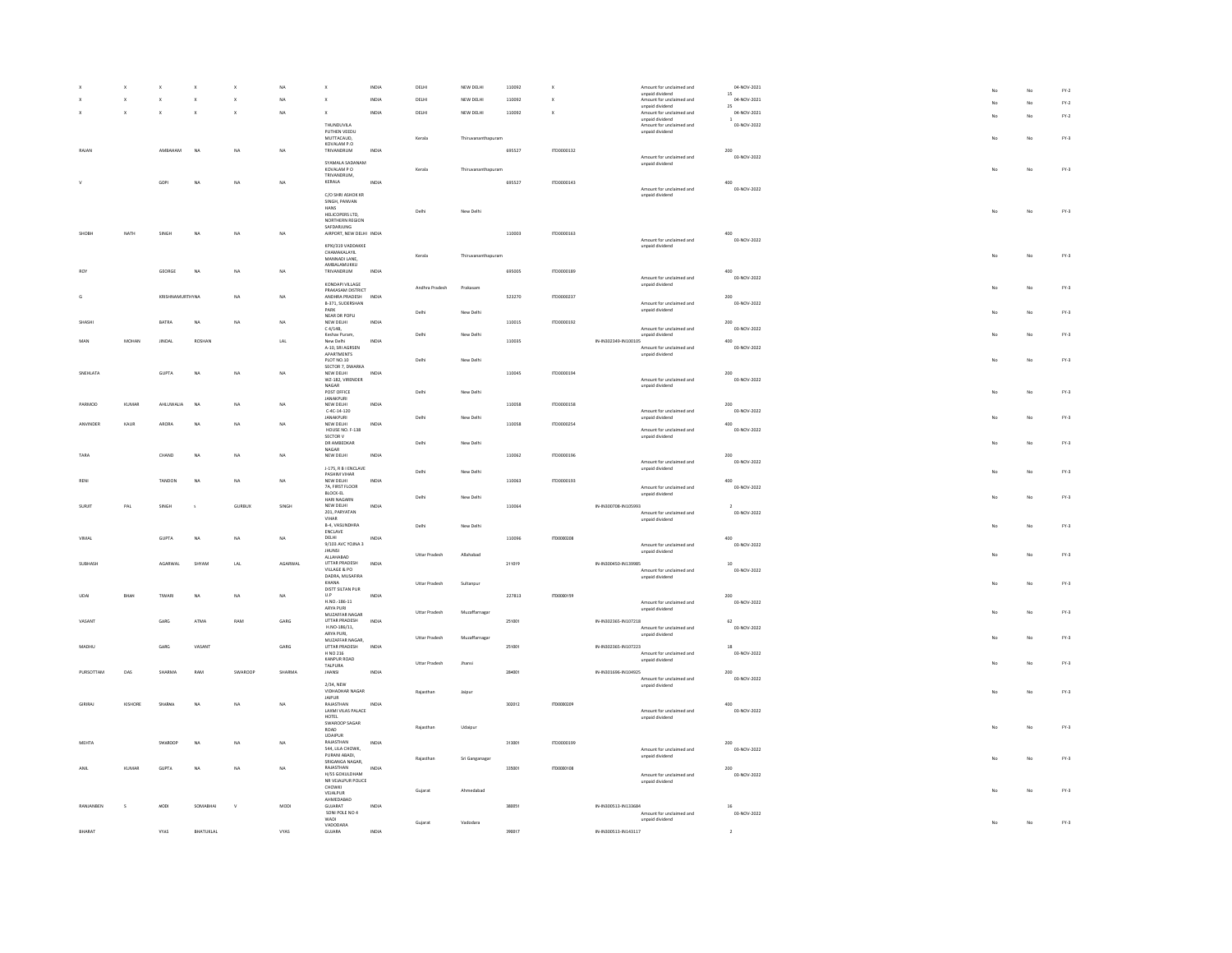|               |                       |                 |              |                         |                        | NYALKARAN                                    |              |                |                        |        |            | Amount for unclaimed and<br>unpaid dividend      | 03-NOV-2022                   |    |    |        |
|---------------|-----------------------|-----------------|--------------|-------------------------|------------------------|----------------------------------------------|--------------|----------------|------------------------|--------|------------|--------------------------------------------------|-------------------------------|----|----|--------|
|               |                       |                 |              |                         |                        | RHAVAN'<br>NANDANVAN                         |              | Gujarat        | Navsari                |        |            |                                                  |                               |    |    | $FY-3$ |
|               |                       |                 |              |                         |                        | SOCIETY                                      |              |                |                        |        |            |                                                  |                               |    |    |        |
|               | GORDHANBHAI KANJIBHAI |                 | KANJIBHAI    | $\overline{\mathbf{a}}$ | TANK                   | ERU ROAD VUALPORE<br>DIST NAVSARI            | INDIA        |                |                        | 396450 |            | IN-IN300888-IN140613                             | co.                           |    |    |        |
|               |                       |                 |              |                         |                        | 1118, STOCK<br><b>EXCHANGE TOWER</b>         |              |                |                        |        |            | Amount for unclaimed and<br>unpaid dividend      | 03-NOV-2022                   |    |    |        |
|               |                       |                 |              |                         |                        | DALAL STREET                                 |              | Maharashtra    | Mumbai City            |        |            |                                                  |                               |    | No | $FY-3$ |
| DEEPAK        | $\epsilon$            | KOTHARI         | NA           | NA                      | <b>NA</b>              | MUMBAI                                       | INDIA        |                |                        | 400001 | ITD0000242 | Amount for unclaimed and                         | $200 -$<br>03-NOV-2022        |    |    |        |
|               |                       |                 |              |                         |                        | 17 VASUNDHARA                                |              |                |                        |        |            | unpaid dividend                                  |                               |    |    |        |
|               |                       |                 |              |                         |                        | COLONY                                       |              |                |                        |        |            |                                                  |                               |    |    |        |
|               |                       |                 |              |                         |                        | NEAR NANDANWAN<br>COLONY.                    |              | Maharashtra    | Aurangabad             |        |            |                                                  |                               |    | No | $FY-3$ |
|               |                       |                 |              |                         |                        | CANTONMENT AR<br>BHAVSINGHPURA               |              |                |                        |        |            |                                                  |                               |    |    |        |
|               | UPASRAO               | SHROTE          | <b>NA</b>    |                         |                        | ROAD, AURANGABAD INDIA                       |              |                |                        | 431002 | ITD0000160 |                                                  | 200                           |    |    |        |
|               |                       |                 |              |                         |                        | S P ASSOCIATES C/O<br>JANKI<br>MARKETING OPP |              |                |                        |        |            | Amount for unclaimed and<br>unpaid dividend      | 03-NOV-2022                   |    |    |        |
|               |                       |                 |              |                         |                        | MANEK TALKIES                                |              |                |                        |        |            |                                                  |                               |    | No |        |
|               |                       |                 |              |                         |                        | TILAK ROAD                                   |              | Maharashtra    | Akola                  |        |            |                                                  |                               |    |    | $FY-3$ |
| SUDHA         | PRAKASH               | BHAIYA          | PRAKASH      |                         | BHAIYA                 | <b>AKOLA</b><br><b>MAHARASHTRA</b>           | INDIA        |                |                        | 444001 |            | C-1203320000-275930                              | 200                           |    |    |        |
|               |                       |                 |              |                         |                        | <b>RK TAILOR</b><br>SARAF BAZAR              |              |                |                        |        |            | Amount for unclaimed and<br>unpaid dividend      | 03-NOV-2022                   |    |    |        |
|               |                       |                 |              |                         |                        |                                              |              | Maharashtra    | Akola                  |        |            |                                                  |                               |    | No | $FY-3$ |
| <b>GIRISH</b> | RAMNIKBHAI            | MAKAWANA        | RAMNIKBHAI   |                         | MAKAWANA               | AKOLA<br>GORE APPT. NO. 3<br>JATHARPETH      | INDIA        |                |                        | 444001 |            | IN-IN301774-IN157243<br>Amount for unclaimed and | $\overline{2}$<br>03-NOV-2022 |    |    |        |
|               |                       |                 |              |                         |                        |                                              |              | Maharashtra    | Akola                  |        |            | unpaid dividend                                  |                               |    | No | $FY-3$ |
| PRAKASH       | RADHAKISAN            | BHAIYA          | <b>NA</b>    | NA                      | NA                     | AKOLA MS<br>12/155                           | INDIA        |                |                        | 444005 |            | C-1302310000-083700                              | 712                           |    |    |        |
|               |                       |                 |              |                         |                        | KOTHAPETA                                    |              |                |                        |        |            | Amount for unclaimed and<br>unpaid dividend      | 03-NOV-2022                   |    |    |        |
|               |                       |                 |              |                         |                        | VETAPALEM MANDAL<br>CHIRALA                  |              | Andhra Pradesh | Prakasar               |        |            |                                                  |                               |    | No | $FY-3$ |
| SANKA         |                       | RADHARANI       | SANKA        |                         | VENKATARAMANA          | PRAKASAM<br><b>HOUSE NO.2125</b>             | INDIA        |                |                        | 523157 |            | IN-IN301696-IN122242                             | 200                           |    |    |        |
|               |                       |                 |              |                         |                        | 16TH B MAIN 1ST A                            |              |                |                        |        |            | Amount for unclaimed and<br>unpaid dividend      | 03-NOV-2022                   |    |    |        |
|               |                       |                 |              |                         |                        | CROSS<br>HALL II                             |              | Karnataka      | <b>Bangalore Urban</b> |        |            |                                                  |                               | No | No | $FY-3$ |
| ABM/          |                       | <b>SHARMA</b>   | NA           | NA                      | <b>NA</b>              | INDRA NAGAR,                                 | INDIA        |                |                        | 560008 | 1700000215 |                                                  | 400                           |    |    |        |
|               |                       |                 |              |                         |                        | BANGALORE                                    |              |                |                        |        |            | Amount for unclaimed and                         | 03-NOV-2022                   |    |    |        |
|               |                       |                 |              |                         |                        | 96/1 RUDRAPPA<br>GARDEN                      |              |                |                        |        |            | unpaid dividend                                  |                               |    |    |        |
|               |                       |                 |              |                         |                        | VIVEKA NAGAR POST<br>BANGALORE               |              | Karnataka      | <b>Bangalore Urban</b> |        |            |                                                  |                               | No | No | $FY-3$ |
|               | P                     | RERNARD         | NA           | <b>NA</b>               | <b>NA</b>              | KARNATRAKA                                   | INDIA        |                |                        | 560047 | 1700000222 |                                                  | 200                           |    |    |        |
|               |                       |                 |              |                         |                        | 2459/1, ERRAKATTE                            |              |                |                        |        |            | Amount for unclaimed and<br>unpaid dividend      | 03-NOV-2022                   |    |    |        |
|               |                       |                 |              |                         |                        | STREET<br>LASHKHAR MOHALLA                   |              | Karnataka      | <b>Bangalore Urban</b> |        |            |                                                  |                               |    | No | $FY-3$ |
|               |                       |                 |              |                         |                        | $MYSORE$                                     |              |                |                        |        |            |                                                  |                               |    |    |        |
| RAHMATH       | ULLA                  | SHARIFF         | <b>NA</b>    | NA                      | NA                     | KARNATAKA<br>223 SURABHI 9TH                 | INDIA        |                |                        | 570001 | ITD0000123 | Amount for unclaimed and                         | 400<br>03-NOV-2022            |    |    |        |
|               |                       |                 |              |                         |                        | CROSS<br>C BLOCK J P NAGAR                   |              |                |                        |        |            | unpaid dividend                                  |                               |    | No | $FY-3$ |
|               |                       |                 |              |                         |                        | MYSORE                                       |              | Karnataka      | Mysore                 |        |            |                                                  |                               |    |    |        |
|               | OMASHEKARA            | RAO             | NA           | NA                      | NA                     | KARNATAKA<br>MAATHRU                         | INDIA        |                |                        | 570008 | ITD0000125 | Amount for unclaimed and                         | 400<br>03-NOV-2022            |    |    |        |
|               |                       |                 |              |                         |                        |                                              |              |                |                        |        |            |                                                  |                               |    |    |        |
|               |                       |                 |              |                         |                        |                                              |              |                |                        |        |            | unpaid dividend                                  |                               |    |    |        |
|               |                       |                 |              |                         |                        | KRUPA,1138,<br>MOKSHA MARGA,<br>2ND STAGE.   |              | Karnataka      | Mysore                 |        |            |                                                  |                               |    | No | $FY-3$ |
|               |                       |                 |              |                         | NA                     | SIDDARTHA LAYOUT<br>MYSORE                   | INDIA        |                |                        |        |            |                                                  |                               |    |    |        |
|               | SREEPATHI             | RAO             | NA           | NA                      |                        | ASSTT<br>MANAGERIA/CS)                       |              |                |                        | 570011 | ITD0000122 | Amount for unclaimed and                         | 400<br>03-NOV-2022            |    |    |        |
|               |                       |                 |              |                         |                        | HOTEL HASSAN ASH                             |              | Karnataka      | Hassan                 |        |            | unpaid dividend                                  |                               |    | No | $FY-3$ |
|               | CHANDRA               | DASHORA         | <b>NA</b>    | NA                      | NA                     | B M ROAD, HASSAN<br>KARNATAKA                | INDIA        |                |                        | 573201 | ITD0000181 |                                                  | 400                           |    |    |        |
|               |                       |                 |              |                         |                        | MADGUNI                                      |              |                |                        |        |            | Amount for unclaimed and                         | 03-NOV-2022                   |    |    |        |
|               |                       |                 |              |                         |                        | HALKAR                                       |              | Karnataka      | Uttara Kannada         |        |            | unpaid dividend                                  |                               |    | No | $FY-3$ |
| VISHWESHWA    |                       | <b>BHAT</b>     | RAMACHANDRA  | MAHADEV                 | BHAT                   | KUMTA<br>NEW NO 69, V S V                    | INDIA        |                |                        |        | 581343     | IN-IN301774-IN106034<br>Amount for unclaimed and | 70<br>03-NOV-2022             |    |    |        |
|               |                       |                 |              |                         |                        | KOIL STREET                                  |              | Tamil Nadu     | Chennai                |        |            | unpaid dividend                                  |                               |    | No | $FY-3$ |
|               | $\mathbf{v}$          | SHANKAR         | <b>NA</b>    | NA                      | NA                     | MYLAPORE,                                    | INDIA        |                |                        | 600004 | ITD0000188 |                                                  | 200                           |    |    |        |
|               |                       |                 |              |                         |                        | ENVISION<br><b>INFORMATION</b>               |              |                |                        |        |            | Amount for unclaimed and<br>unpaid dividend      | 03-NOV-2022                   |    |    |        |
|               |                       |                 |              |                         |                        | SYSTEMS 13 7                                 |              |                |                        |        |            |                                                  |                               |    |    |        |
|               |                       |                 |              |                         |                        | VASAN STREET T<br>NAGAR                      |              | Tamil Nadu     | Chennai                |        |            |                                                  |                               |    | No | $FY-3$ |
|               |                       |                 |              |                         |                        | CHENNAL                                      |              |                |                        |        |            |                                                  |                               |    |    |        |
|               |                       |                 | POONRAJAN    |                         | ×                      | TAMILNADU<br>48. METTU STREET                | INDIA        |                |                        | 600017 |            | IN-IN300214-IN128482<br>Amount for unclaimed and | $_{20}$<br>03-NOV-2022        |    |    |        |
|               |                       |                 |              |                         |                        | KURUCHIKUPPAM                                |              | Pondicherry    | NA                     |        |            | unpaid dividend                                  |                               |    | No | $FY-3$ |
|               |                       | LALL            | NA           | NA                      | NA.                    | PONDICHERRY                                  | INDIA        |                |                        | 605012 | ITD0000252 |                                                  | 400                           |    |    |        |
|               |                       |                 |              |                         |                        | 53 KALAIMAGAL IIND<br>STREET                 |              |                |                        |        |            | Amount for unclaimed and<br>unpaid dividend      | 03-NOV-2022                   |    |    |        |
|               |                       |                 |              |                         |                        | NEHRU NAGAR<br>BYE PASS ROAD                 |              | Tamil Nadu     | Madurai                |        |            |                                                  |                               |    | No | $FY-3$ |
|               |                       | PAVITHRA        | $\mathbf{D}$ |                         | DHANABALAKRISHNAMADURA |                                              | INDIA        |                |                        | 625010 |            | IN-IN301080-IN228089                             | $\overline{2}$                |    |    |        |
|               |                       |                 |              |                         |                        | 4/111,<br>KRISHNAPURAM                       |              |                |                        |        |            | Amount for unclaimed and<br>unpaid dividend      | 03-NOV-2022                   |    |    |        |
|               |                       |                 |              |                         |                        | TIRUNELVELI                                  |              | Tamil Nadu     | Tirunelveli            |        |            |                                                  |                               |    | No | $FY-3$ |
|               |                       | MATHAVARAJAN NA |              | <b>NA</b>               | NA                     | TAMIL NADU<br>PLOT NO 345 IST                | <b>INDIA</b> |                |                        | 627011 | ITD0000236 | Amount for unclaimed and                         | 200<br>03-NOV-2022            |    |    |        |
|               |                       |                 |              |                         |                        | MAIN ROAD<br>KARPAGAVINAYAGAR                |              |                |                        |        |            | unpaid dividend                                  |                               |    |    |        |
|               |                       |                 |              |                         |                        | NAGAR                                        |              | Tamil Nadu     | Sivaganga              |        |            |                                                  |                               |    | No | $FY-3$ |
|               |                       | THENAWMAI       | $\mathbb{N}$ |                         | NACHIAPPAN             | SEKKALAI KOTTAI<br>KARAIKUDI                 | INDIA        |                |                        | 630002 |            | IN-IN301080-IN224847                             | 200                           |    |    |        |
|               |                       |                 |              |                         |                        | OLD NO 37 NEW NO<br>97                       |              |                |                        |        |            | Amount for unclaimed and<br>unpaid dividend      | 03-NOV-2022                   |    |    |        |
|               |                       |                 |              |                         |                        | NORTH SILAMBANY                              |              | Tamil Nadu     | Sivaganga              |        |            |                                                  |                               |    | No | $FY-3$ |
|               |                       |                 |              |                         |                        | STREET                                       |              |                |                        |        |            |                                                  |                               |    |    |        |
|               |                       | PALANIAPPAN     | THINNAPPAN   |                         |                        | DEVAKOTTAI<br>SIVAGANGAI                     | INDIA        |                |                        | 630302 |            | IN-IN301604-IN115199                             | 180<br>03-NOV-2022            |    |    |        |
|               |                       |                 |              |                         |                        | H. NO. 17<br>VILL - ROHARBANDH               |              |                |                        |        |            | Amount for unclaimed and<br>unpaid dividend      |                               |    | No |        |
| <b>ANKITA</b> | ATUL                  | THACKER         | MAGAN        | LAL                     | THACKER                | PO - MOTINAGAR<br>DHANBAD                    | INDIA        | Jharkhand      | Dhanbad                | 828120 |            | IN-IN302201-IN109751                             | 60                            |    |    | $FY-3$ |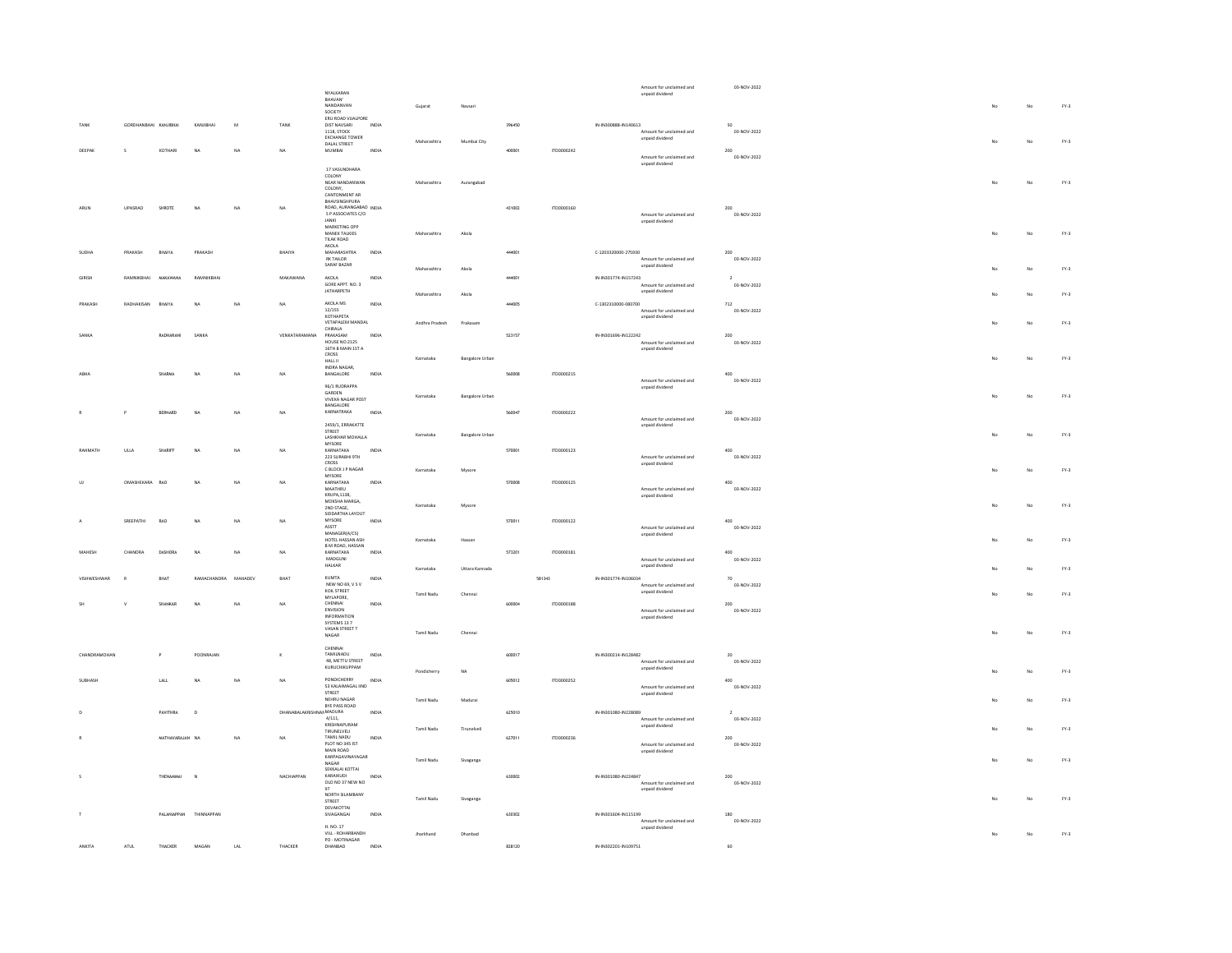|               |                                    |                      |                                     |                     |                |                | NEAR<br>VRIDHASHRAM,KUP INDIA<br>WAD ROAD,SANGLI       |              | Maharashtra           | Sangli              |        |                                      | Amount for unclaimed and<br>unpaid dividend                     | 03-NOV-2022           |    |                | $FY-3$ |
|---------------|------------------------------------|----------------------|-------------------------------------|---------------------|----------------|----------------|--------------------------------------------------------|--------------|-----------------------|---------------------|--------|--------------------------------------|-----------------------------------------------------------------|-----------------------|----|----------------|--------|
| SHEETAL       |                                    | MAHAVEER             | DHAVATE                             | MAHAVEER            |                |                | SECTOR-                                                | INDIA        |                       | Faridabad           | 416416 | C-1202000000-158070                  | Amount for unclaimed and                                        | 2616<br>03-NOV-2022   |    |                | $FY-3$ |
| B             | $\mathbb{R}$                       |                      | CHHABRA                             | KHUSHI              | $\text{RAM}$   | CHHABRA        | 31, FARIDABAD<br><b>COMPOUND</b>                       |              | Haryana               |                     | 121003 | IN-IN302092-IN100392 unpaid dividend | Amount for unclaimed and                                        | 80<br>03-NOV-2022     |    |                |        |
|               | MANZOORALI                         |                      | KASIMAL                             | KASIM               |                | ALI            | COLONEL, GANJ, KANP IN DIA<br>11R                      |              | Uttar Pradesh         | Kanpur Nagar        | 208001 | IN-IN300239-IN106445                 | unpaid dividend                                                 | 600                   |    | No             | $FY-3$ |
| SUPTI         |                                    |                      | SHOME                               | <b>RIMAL</b>        | KUMAR          | SHOME          | J K COLONY, JAIMAU INDIA<br>KANPUR                     |              | Uttar Pradesh         | Kanpur Nagar        | 208010 |                                      | Amount for unclaimed and                                        | 03-NOV-2022<br>100    |    | No             | $FY-3$ |
| SHIVAM        |                                    |                      | AGARWAL                             | VIRENDRA            | KUMAR          | AGARWAL        | BEHARIPUR KAROLAN INDIA                                |              | <b>Uttar Pradesh</b>  | Bareilly            | 243001 | C-1206120000-368266 unpaid dividend  | C-1201090002-755811 unpaid dividend<br>Amount for unclaimed and | 03-NOV-2022<br>200    |    | No             | $FN-3$ |
|               | VIRENDRA                           | <b>KUMAR</b>         | AGARWAL                             | RAM                 | SWAROOF        | AGARWAL        | BEHARIPUR,<br>KAROLAN, BAREILLY                        | <b>INDIA</b> | <b>Uttar Pradesh</b>  | Bareilly            | 243001 | C-1206140000-092493 unpaid dividend  | Amount for unclaimed and                                        | 03-NOV-2022<br>200    |    | No             | $FN-3$ |
| ANKITA        |                                    |                      | AGARWAL                             | VIRENDRA            | KUMAR          | AGARWAL        | KAROLAN.BAREILLY                                       | INDIA        | Uttar Pradesh         | Bareilly            | 243003 | C-1206120000-300437 unpaid dividend  | Amount for unclaimed and                                        | 03-NOV-2022<br>50     |    | No             | $FY-3$ |
|               |                                    |                      |                                     |                     |                |                | AVANTIKA NAGAR<br>GAJRAULA, DIST J P INDIA             |              | <b>Littar Pradesh</b> |                     |        |                                      | Amount for unclaimed and<br>unpaid dividend                     | 03-NOV-2022           |    | No             | $FV-2$ |
| VIVEK         |                                    |                      | AGARWAL                             | <b>MUNESE</b>       | KUMAR          | AGARWA         | NAGAR<br><b>JAMUN</b>                                  |              |                       | Jyotiba Phule Nagar | 244235 | IN-IN303116-IN103279                 | Amount for unclaimed and                                        | 200<br>03-NOV-2022    |    |                |        |
|               | <b>HARVINDER</b>                   | SINGH                | ARORA                               | $\mathsf{c}$        | $\mathsf{s}$   | ARORA          | MOHALLA,LALKURTI, INDIA<br>MEERUT CANTT                |              | <b>Uttar Pradesh</b>  | Meerut              | 250001 | IN-IN300724-IN100974                 | unpaid dividend                                                 | 400                   |    | No             | $FY-3$ |
|               |                                    |                      |                                     |                     |                |                | KUDI BHAGTASNI                                         |              |                       |                     |        |                                      | Amount for unclaimed and                                        | 03-NOV-2022           |    |                |        |
|               | VEERENDRA                          |                      | CHOUDHARY                           | HANUMANRAN          |                | CHOUDHARY      | HOUSING, BOARD.<br>JODHPUR RAJ.                        | INDIA        | Raiasthan             | Jodhour             | 342003 | C-1201210100-250050                  | unpaid dividend                                                 | 90                    |    | No             | $FY-3$ |
|               |                                    |                      |                                     |                     |                |                | RAI COLONY ROAD.<br>BARMER TOWN                        | INDIA        | Rajasthan             | Barmer              |        |                                      | Amount for unclaimed and<br>unpaid dividend                     | 03-NOV-2022           |    | No             | $FY-3$ |
| ASHOP         |                                    | KUMAR                | KIRI                                | <b>RUHU</b>         | MAL            | KIRI           | WARD NO-2/2,<br>BARMER                                 |              |                       |                     | 344001 | IN-IN303116-IN106077                 |                                                                 | 200                   |    |                |        |
|               |                                    | ANII RHAI            | <b>DAMBUA</b>                       |                     | MEGHAGIRHAL    | <b>DAMBUAD</b> | KOTHARIYA ROAD,<br>RAJKOT GUJARAT                      | INDIA        | Gujarat               | Rajkot              | 360001 | C-1207020000-211472 unpaid dividend  | Amount for unclaimed and                                        | 03-NOV-2022<br>200    |    | No             | $FY-3$ |
|               |                                    |                      |                                     |                     |                |                | OPP. PRATAP VILLAS                                     | INDIA        | Gujarat               | Jamnagar            |        |                                      | Amount for unclaimed and<br>unpaid dividend                     | 03-NOV-2022           |    | No             | $FY-3$ |
|               | VASANTBEN                          | MAHESHBHAI           | MEHTA                               | MAHESHBHAI          | NA             | NA             | PALACE, JAMNAGAR<br>GUJARAT                            |              |                       |                     | 361008 | C-1201090000-562594                  |                                                                 | 100                   |    |                |        |
|               | SIDHDHARTHKLIMAR PRAVINCHANDRASHAH |                      |                                     | PRAVINCHANDRA M     |                | SHAH           | DEESA, DEESA<br>GUIARAT                                | INDIA        | Guiarat               | <b>Banas Kantha</b> | 385535 | C-1202200000-030494 unpaid dividend  | Amount for unclaimed and                                        | 03-NOV-2022<br>70     |    | No             | $FY-3$ |
|               | RAIFNDRASINH<br>$\epsilon$         |                      | PARMAR                              | <b>GIRDHARSINH</b>  | $\overline{M}$ | PARMAR         | SUBHANPURA, BAROD                                      | INDIA        | Guiarat               | Vadodara            | 390023 | IN-IN301991-IN102776 unpaid dividend | Amount for unclaimed and                                        | 03-NOV-2022<br>500    |    | No             | $FY-3$ |
|               | <b>SHASHIKANT</b>                  | MANEK                | DHUMAL                              | MANEK               |                | DHUMAL         | VIJALPORE.NAVSARI.                                     | INDIA        | Guiarat               | Navsari             | 396445 | IN-IN302582-IN101113 unpaid dividend | Amount for unclaimed and                                        | 03-NOV-2022<br>100    |    | No             | $FN-3$ |
|               |                                    |                      |                                     |                     |                |                | SAMROLI STREET, AT<br>PO CHIKHLI, DIST-                | INDIA        | Gujarat               | Navsari             |        |                                      | Amount for unclaimed and<br>unpaid dividend                     | 03-NOV-2022           |    | No             | $FY-3$ |
|               | CHANDRIKABEN                       | CHAMPAKBHAI MISTRY   |                                     | СНАМРАКВНАІ         | DAHYABHA       | MISTRY         | NAVSARI                                                |              |                       |                     | 396521 | IN-IN301127-IN155959                 | Amount for unclaimed and                                        | 100<br>03-NOV-2022    |    |                |        |
|               |                                    |                      |                                     |                     |                |                | 45 GARODIA NAGAR, INDIA<br>GHATKOPAR FAST              |              | Maharashtra           | Mumbai City         |        |                                      | unpaid dividend                                                 |                       |    | No             | $FY-3$ |
| PRAVINA       |                                    |                      | PRAVINKUMAR GOKULGANDHI PRAVINKUMAR |                     |                | GOKULGANDHI    | MUMBAI                                                 |              |                       |                     | 400077 | IN-IN303116-10479875                 | Amount for unclaimed and                                        | 200<br>03-NOV-2022    |    |                |        |
|               | PURLISHOTTAM                       | RANSHRAL             | VADAV                               | RANSHRAL            | $na$           |                | P N ROAD, BHANDUP INDIA<br>(W),MUMBAL                  |              | Maharashtra           | Mumbai City         | 400078 |                                      | unpaid dividend                                                 | 40                    |    | No             | $FY-3$ |
|               |                                    |                      |                                     |                     |                | NA             | OPPOSITE AZAD                                          |              |                       |                     |        | C-1203320001-520133                  | Amount for unclaimed and                                        | 03-NOV-2022           |    |                |        |
|               | NANDKISHOP                         | PRABHAKAR            | JOSH                                | PRABHAKAI           | NA             | NA             | <b>TWAKIES.</b><br>ICHALKARANJI                        | INDIA        | Maharashtra           | Kolhapur            | 416115 | C-1202000000-345673                  | unpaid dividend                                                 |                       |    | No             | $FY-3$ |
|               |                                    |                      |                                     |                     |                |                | BEHIND MALKAPUR<br>GRAM PANCHAYAT, INDIA               |              | Maharashtra           | Akola               |        |                                      | Amount for unclaimed and<br>unpaid dividend                     | 03-NOV-2022           |    | No             | $FY-3$ |
|               | RAMKRISHNA                         | SADASHIV             | INGLE                               | SADASHIV            | NA             | NA             | AKOLA MS<br>DAL BAZAR, LASHKAR, INDIA                  |              | Madhya Pradesh        | Gwalion             | 444001 | C-1302310000-083943                  | Amount for unclaimed and                                        | 398<br>03-NOV-2022    |    | No             | $FY-3$ |
|               |                                    |                      | RAMANAGARWAINA                      |                     | NA             | <b>NA</b>      | <b>GWALIOR</b><br>TADITHOTA, INDIRA                    |              |                       |                     | 474001 | C-1201770100-746466 unpaid dividend  | Amount for unclaimed and                                        | sn<br>03-NOV-2022     |    |                |        |
|               | SRINIVASL                          |                      | ERRA                                | <b>KRISHNA</b>      |                | ERRA           | NAGAR.<br>RAJAHMUNDRY                                  | INDIA        | Andhra Pradesh        | East Godavari       | 533103 | IN-IN302863-IN102364                 | unpaid dividend                                                 | 20                    |    | No             | $FY-3$ |
|               |                                    |                      |                                     |                     |                |                | CHIDAMBARANAR<br>STREET, THENI                         |              |                       |                     |        |                                      | Amount for unclaimed and<br>unpaid dividend                     | 03-NOV-2022           |    |                | $FY-3$ |
|               | SANKARANARAYANAN                   |                      |                                     | BALAGURUNATHAN      |                |                | ALLINAGARAM.<br>THENI DIST                             | INDIA        | Tamil Nadu            | Theni               | 625531 | IN-IN301774-IN103436                 |                                                                 | 50                    |    | No             |        |
|               |                                    |                      |                                     |                     |                |                | KUMAR STREET.<br>VADAKARAI THENI                       | INDIA        | Tamil Nadu            | Theni               |        |                                      | Amount for unclaimed and<br>unpaid dividend                     | 03-NOV-2022           |    | No             | $FY-3$ |
|               | SENTHILKUMAR                       |                      | SEENIVASAN                          | SEENIVASAN          |                |                | DT, PERIYAKULAM<br>DURGAPUR, DIST-                     |              |                       |                     | 625601 | IN-IN301774-IN113312                 | Amount for unclaimed and                                        | 104<br>03-NOV-2022    |    |                |        |
| AMIYA         |                                    | KUMAR                | MAITY                               | BIMAL               | KUMAR          | MAITY          | BURDWAN<br><b>MAYA</b>                                 | INDIA        | West Bengal           | Bardhaman           | 713205 | IN-IN300773-10153568 unpaid dividend | Amount for unclaimed and                                        | 30<br>03-NOV-2022     |    | No             | $FY-3$ |
|               |                                    | PADA                 | DAS                                 | <b>DEBENDRA</b>     | CHANDRA        | DAS            | BAZAR, DURGAPUR, B INDIA                               |              | West Bengal           | Bardhamar           | 713207 | IN-IN302105-IN102278                 | unpaid dividend                                                 | 50                    |    | No             | $FY-3$ |
|               |                                    |                      |                                     |                     |                |                | <b>URDWAN</b><br>P 109, MAURYA<br><b>FNCLAVE PITAM</b> |              |                       |                     |        |                                      | Amount for unclaimed and<br>unpaid dividend                     | 03-NOV-2022           |    |                |        |
| <b>YASH</b>   |                                    | PAL                  | CHOPRA                              | ANANT               | RAM            | CHOPRA         | PURA, NEW DELHI<br>110034                              | INDIA        | Delhi                 | New Delh            | 110034 | C-1205920000-000281                  |                                                                 | 2.00                  |    | No             | $FY-3$ |
|               |                                    |                      |                                     |                     |                |                | H.NO. 439.WARD NO.<br><b>SHAKIKAT</b>                  |              |                       |                     |        |                                      | Amount for unclaimed and<br>unpaid dividend                     | 03-NOV-2022           |    |                |        |
|               | <b>ARHILASH</b>                    |                      |                                     | SATPAL              |                | SINGH          | NAGAR, JIND<br>HARYANA,126102                          | INDIA        | Haryana               | <b>Jind</b>         | 126102 | C-1203840001-531693                  |                                                                 | 600.00                |    | No             | $FY-3$ |
| RANI          |                                    | DEVI                 | AGARWAI                             | GHAN                | SHYAMDASS      | AGARWAI        | 221, BARA BAZAR, SHII INDIA                            |              | <b>Littar Pradesh</b> | Firezabad           | 205135 |                                      | Amount for unclaimed and                                        | 03-NOV-2022<br>740.00 |    | No             | $FY-3$ |
|               |                                    |                      |                                     |                     |                |                | 186/11 ARYA PURI,                                      |              |                       |                     |        | C-1201640000-059464 unpaid dividend  | Amount for unclaimed and                                        | 03-NOV-2022           |    |                |        |
| ALPANA        |                                    |                      | GARG                                | ATMA                | RAM            | GARG           | MUZAFFARNAGAR<br>U.P. 251001                           | INDIA        | <b>Uttar Pradesh</b>  | Muzaffarnaga        | 251001 | C-1201060400-027677                  | unpaid dividend                                                 | 2.00<br>03-NOV-2022   |    | No             | $FY-3$ |
|               |                                    |                      |                                     |                     |                |                | 186/11, ARYA PURI,<br>MUZAFFARNAGAR,                   | INDIA        | Uttar Pradesh         | Muzaffarnagar       | 251001 |                                      | Amount for unclaimed and<br>unpaid dividend                     |                       |    | No             | $FY-3$ |
| PREM          |                                    |                      | BALA                                | VASANT              |                | GARG           | 251001<br>186/11, ARYA PURI,                           |              |                       |                     |        |                                      | Amount for unclaimed and                                        | 2.00<br>03-NOV-2022   |    |                |        |
| VASANT        |                                    |                      | GARG                                | A                   | $\mathbf R$    | GARG           | MUZAFFARNAGAR<br>251001                                | INDIA        | <b>Uttar Pradesh</b>  | Muzaffarnaga        | 251001 | C-1304140000-689772                  | unpaid dividend                                                 | 2.00                  |    | N <sub>0</sub> | $FV-2$ |
|               |                                    |                      |                                     |                     |                |                | A-8, DHANANJAY                                         |              |                       |                     |        |                                      | Amount for unclaimed and<br>unpaid dividend                     | 03-NOV-2022           |    |                |        |
|               |                                    |                      |                                     |                     |                |                | APARTMENT, NEAR<br>BANK OF                             |              |                       |                     |        |                                      |                                                                 |                       |    |                |        |
|               |                                    |                      |                                     |                     |                |                | .MAHARASHTRA.<br>AKURDI, PUNE, PUNE                    | INDIA        | Maharashtra           | Pune                | 411035 |                                      |                                                                 |                       | No | No             | $FY-3$ |
|               |                                    |                      |                                     |                     |                |                | MAHARASHTRA.<br>411035                                 |              |                       |                     |        |                                      |                                                                 |                       |    |                |        |
| <b>MONALI</b> |                                    | VIRENDRA             | MUNOT                               | VIRENDRA            | VINOD          | MUNOT          | 1335, LAKSHTEERT                                       |              |                       |                     |        | C-1202350000-266208                  | Amount for unclaimed and                                        | 2.00<br>03-NOV-2022   |    |                |        |
|               |                                    |                      |                                     |                     |                |                | <b>VASAHAT</b><br>VASAHA1,<br>PHULEWADI,KOLHAP INDIA   |              |                       |                     | 416010 |                                      | unpaid dividend                                                 |                       |    |                | $FY-3$ |
|               |                                    |                      |                                     |                     |                |                | UR<br>AHARASHTRA,41601                                 |              | Maharashtra           | Kolhapur            |        |                                      |                                                                 |                       |    | No             |        |
| SANGITA       |                                    | SACHIN               | JADHAV                              | SACHIN              |                |                |                                                        |              |                       |                     |        | C-1202000000-093518                  | Amount for unclaimed and                                        | 300.00<br>03-NOV-2022 |    |                |        |
|               |                                    |                      |                                     |                     |                |                | C/O ASSOCIATED<br>LUBRICANT, NEAR                      |              |                       |                     |        |                                      | unpaid dividend                                                 |                       |    |                |        |
|               |                                    |                      |                                     |                     |                |                | AKOT STAND, TILAK INDIA                                |              | Maharashtra           | Akola               | 444001 |                                      |                                                                 |                       |    | No             | $FY-3$ |
|               |                                    |                      |                                     |                     |                |                |                                                        |              |                       |                     |        |                                      |                                                                 |                       |    |                |        |
|               | NITESHKUMAR                        | LAXMINARAYAN BHUTADA |                                     | <b>LAXMINARAYAN</b> |                |                | ROAD<br>AKOLA<br>Maharashtra,444001                    |              |                       |                     |        |                                      |                                                                 | 10.00                 |    |                |        |
|               |                                    |                      |                                     |                     |                |                | PREM KALAS MAYUR                                       |              |                       |                     |        | C-1303580000-034475                  | Amount for unclaimed and<br>unpaid dividend                     | 03-NOV-2022           |    |                |        |
|               | SURENDRA                           | KAILASHCHAND TIWARI  |                                     |                     | <b>NA</b>      | NA             | COLONY, MALKAPUR INDIA<br>ROAD, AKOLA MS               |              | Maharashtra           | Akola               | 444004 | C-1302310000-091971                  |                                                                 | 450.00                |    | No             | $FY-3$ |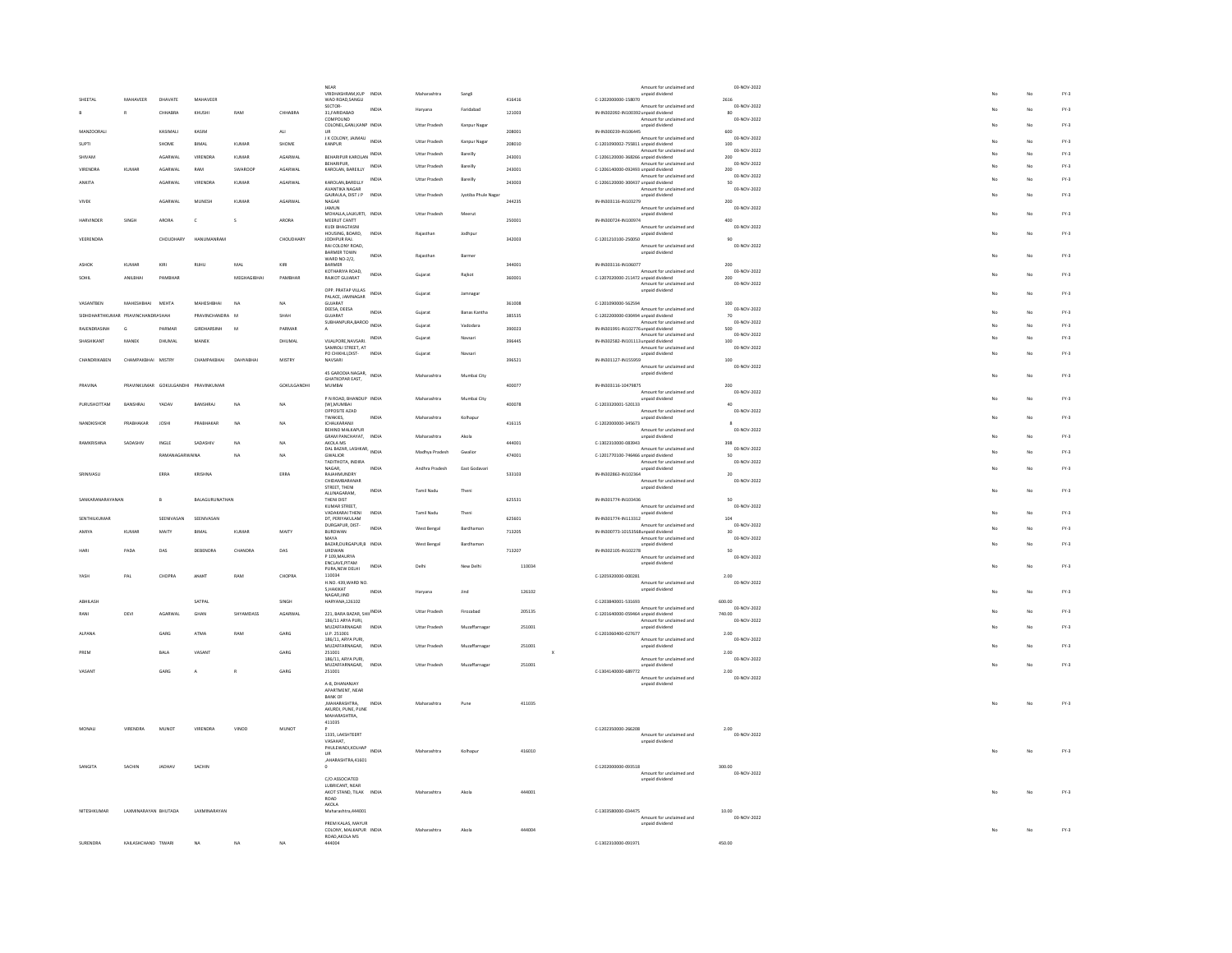| PRAKASH       | RADHAKISAN       | BHAIYA      | RADHAKISAN    |              |               | GORE APPT NO. 3,<br>FLAT NO.<br>3,JATHARPETH<br>AKOLA MS, 444005<br>7-7-87/1, ASHOK                                      | INDIA        | Maharashtra    | Akola             | 444005 | Amount for unclaimed and<br>unpaid dividend<br>C-1302310000-083694<br>Amount for unclaimed and | 03-NOV-2022<br>202.00<br>03-NOV-2022 |    | No          | $FY-3$ |
|---------------|------------------|-------------|---------------|--------------|---------------|--------------------------------------------------------------------------------------------------------------------------|--------------|----------------|-------------------|--------|------------------------------------------------------------------------------------------------|--------------------------------------|----|-------------|--------|
|               |                  |             |               |              |               | NAGAR, JAGTAL,<br><b>IAGTAI ANDHRA</b><br>PRADESH                                                                        | INDIA        | Andhra Pradesh | Kumoo             | 505327 | unpaid dividend                                                                                |                                      |    | No          | $FY-3$ |
| PRAKASH       | KUMAR            | INDRAM      | <b>LAXMAN</b> | <b>BAO</b>   | <b>INDRAM</b> | 505327<br>MITHAKHALI<br>PASCHIMPARA, PO-<br>CANNING                                                                      |              |                |                   |        | C-1202770000-109771<br>Amount for unclaimed and<br>unpaid dividend                             | 590.00<br>03-NOV-2022                |    |             |        |
|               |                  |             |               |              |               | TOWN SOLITH 24<br>PARGANAS, 24<br>PARGANAS WEST                                                                          | INDIA        | West Bengal    | South 24 Parganas | 743329 |                                                                                                |                                      |    | No          | $FY-3$ |
| SUBHANKAR     |                  | NASKAR      | SUKUMAR       |              | NASKAR        | BENGAL, 743329<br>G 3/1, MALVIYA<br>NAGAR, NEW                                                                           | INDIA        | Delhi          | New Delhi         | 110017 | C-1201910300-540305<br>Amount for unclaimed and<br>unpaid dividend                             | 200.00<br>03-NOV-2022                |    | No          | $FY-3$ |
| ASHA          |                  | CHACHRA     | $\mathbf{p}$  | $\mathbf{C}$ | CHACHRA       | DELHI110017                                                                                                              |              |                |                   |        | C-1201130000-388452<br>Amount for unclaimed and<br>unpaid dividend                             | 2.00<br>03-NOV-2022                  |    |             |        |
| <b>TRUPT</b>  | LAJPATRAI        | ARYA        | NA            | NA           | NA            | A-2, KONARK ESTATE,<br>OPP. POONA CLUB,<br>ABOVE LAL PATH LAB, INDIA<br>BUNDGARDEN ROAD.<br>$\ensuremath{\mathsf{PUNE}}$ |              | Maharashtra    | Pune              | 411002 |                                                                                                |                                      | No | No          | $FY-3$ |
| SAROJINI      |                  | SAJWAN      | NA            | NA           | NA            | D - 2 SHASTRI NAGAR<br>STREET NO - 1<br>DEHRADUN(U.K)                                                                    | INDIA        | Uttarakhand    | Dehradun          | 248001 | IN-IN300974-IN116372<br>Amount for unclaimed and<br>unpaid dividend<br>IN-IN301653-IN102148    | 20.00<br>03-NOV-2022<br>100.00       | No | No          | $FY-3$ |
| <b>IOMY</b>   | $\mathbf{c}$     | <b>JOHN</b> | <b>NA</b>     | NA           | NA            | 550(377)<br><b>CHIRIYANKANDATYH</b><br>HOUSE                                                                             | INDIA        | Kerala         |                   | 680642 | Amount for unclaimed and<br>unpaid dividend                                                    | 03-NOV-2022                          |    | No          | $FY-3$ |
|               |                  |             |               |              |               | PUTHENPEEDIKA<br>THRISSUR                                                                                                |              |                |                   |        | IN-IN301637-IN414695<br>Amount for unclaimed and                                               | 40.00<br>03-NOV-2022                 |    |             |        |
| SANDHYA       |                  | JAIN        | <b>NA</b>     | NA.          | $na$          | $1\cdot1/11$<br>BUDH VIHAR<br>PHASE-1                                                                                    | INDIA        | Delh           | West Delhi        | 110041 | unpaid dividend                                                                                |                                      |    | No          | $FY-3$ |
| COSTANCIO     | ANTHONY          | FERNANDES   | NA            | <b>NA</b>    | NA            | DELHI<br>24, KALEWADI<br>RAHEVASHI SANGH INDIA                                                                           |              | Maharashtra    | Mumbai City       | 400033 | IN-IN303108-IN100068<br>Amount for unclaimed and<br>unpaid dividend                            | 800.00<br>03-NOV-2022                |    | No          | $FY-3$ |
|               |                  |             |               |              |               | MUMBAL<br>MAHARASHTRA                                                                                                    |              |                |                   |        | C-1203440000-035252<br>Amount for unclaimed and                                                | 4.00<br>03-NOV-2022                  |    |             |        |
| <b>JYOTI</b>  |                  | GAUR        | $_{\sf NA}$   | NA           | NA            | D- 879, PHASE- 2<br>OPP LOKESH CINEMA<br>OPP LOKESH CINEMA<br>NDIA<br>NANGLOI NO- 2<br>NEW DELHI                         |              | Delhi          | West Delhi        | 110041 | unpaid dividend<br>IN-IN300589-IN101534                                                        | 2.00                                 |    | $_{\rm No}$ | $FY-3$ |
|               |                  |             |               |              |               | 401-VASUNDHARA<br>FLAT,                                                                                                  |              |                |                   |        | Amount for unclaimed and<br>unpaid dividend                                                    | 03-NOV-2022                          |    |             |        |
| VAGHAJIBHAI   |                  | VORA        | <b>NA</b>     | NA           | NA            | 12- JAIN SOCIETY,<br>NEAR PRITAM<br><b>NAGAR</b><br>ELLIS BRIDGE,                                                        | INDIA        | Gujarat        | Ahmedabad         | 380006 |                                                                                                |                                      |    | No          | $FY-3$ |
|               |                  |             |               |              |               | AHMEDABAD<br>H NO:49,<br>FINE AVENUE PHASE -                                                                             |              |                |                   |        | IN-IN302461-IN100736<br>Amount for unclaimed and<br>unpaid dividend                            | 8.00<br>03-NOV-2022                  |    |             |        |
| DHARAMRAI     |                  | SAHU        | <b>NA</b>     | NA           | NA            | NAYAPURA KOLAR<br>ROAD                                                                                                   | INDIA        | Madhya Pradesh | Bhopal            | 462042 |                                                                                                |                                      |    | No          | $FY-3$ |
|               |                  |             |               |              |               | BHOPAL M.P.<br>$B-4/D$<br>SHIV MARG                                                                                      |              |                |                   |        | C-1205950000-011780<br>Amount for unclaimed and<br>unpaid dividend                             | 20.00<br>03-NOV-2022                 |    |             |        |
| NEETU         |                  | SONI        | NA            | NA           | NA            | <b>BANI PARK</b><br>JAIPUR RAJASTHAN<br>5/60                                                                             | INDIA        | Rajasthan      | Jaipur            | 302006 | C-1203140000-035151<br>Amount for unclaimed and                                                | 500.00<br>03-NOV-2022                |    | No          | $FY-3$ |
| RACHNA        |                  | SETHI       | <b>NA</b>     | NA           | NA            | NIRMAL PURI BLOCK<br>LAJPAT NAGAR -IV                                                                                    | INDIA        | Delhi          | South Delhi       | 110024 | unpaid dividend                                                                                |                                      |    | No          | $FY-3$ |
|               |                  |             |               |              |               | NEW DELHI<br>H NO-08, THIRD<br><b>FLOOR</b>                                                                              |              |                |                   |        | C-1206930000-004278<br>Amount for unclaimed and<br>unpaid dividend                             | 440.00<br>03-NOV-2022                |    |             |        |
| POOIA         |                  | RAIPLIT     | NA            | NA           | <b>NA</b>     | ANMOL VATIKA,<br>CHAUKHANDI ROAD<br>TILAK NAGAR                                                                          | INDIA        | Delhi          | West Delhi        | 110018 |                                                                                                |                                      | No | No          | $FY-3$ |
|               |                  |             |               |              |               | NEW DELHI<br>CO LANCO                                                                                                    |              |                |                   |        | $C-1201880000-003416$<br>Amount for unclaimed and                                              | $8.00\,$<br>03-NOV-2022              |    |             |        |
| VEMPARALA     | s                | SANTOSH     | <b>NA</b>     | NA           | <b>NA</b>     | INFRATECH LTD<br>VILL KURUNTLPO<br>KHARGAPRASAD                                                                          | INDIA        | ORISSA         | Dhenkana          | 759121 | unpaid dividend                                                                                |                                      |    | No          | $FY-3$ |
|               |                  |             |               |              |               | VIA MERAMANDALI<br>DHENKANAL                                                                                             |              |                |                   |        | IN-IN300484-IN153071<br>Amount for unclaimed and                                               | 216.00<br>03-NOV-2022                |    |             |        |
| <b>SURJIT</b> | PAL              | SINGH       | <b>NA</b>     | NA           | NA            | <b>TAFF</b><br>BLOCK EL<br>HARI NAGAR<br>NEW DELHI                                                                       | INDIA        | Delhi          | West Delhi        | 110064 | unpaid dividend<br>IN-IN300644-IN100736                                                        | 2.00                                 |    | No          | $FY-3$ |
|               |                  |             |               |              |               | NANIK NIWAS<br>SOCIETY,                                                                                                  |              |                |                   |        | Amount for unclaimed and<br>unpaid dividend                                                    | 03-NOV-2022                          |    |             |        |
| NARAIN        | GOPALDAS         | KHEMANI     | <b>NA</b>     | NA           | NA            | FLAT NO.8, DT.<br>SECTION.<br>ULHASNAGAR,                                                                                | <b>INDIA</b> | Maharashtra    | Thane             | 421004 |                                                                                                |                                      |    | No          | $FY-3$ |
|               |                  |             |               |              |               | THANE<br>MAHARASHTRA<br>7 A FF                                                                                           |              |                |                   |        | C-1202810000-064401<br>Amount for unclaimed and                                                | 2.00<br>03-NOV-2022                  |    |             |        |
| SURJIT        | PAL              | SINGH       | <b>NA</b>     | NA           | NA            | <b>BLOCK EL</b><br>HARI NAGAR<br>DELHI                                                                                   | INDIA        | Delhi          | West Delhi        | 110064 | unpaid dividend<br>IN-IN300644-IN100995                                                        | 2.00                                 |    | No          | $FY-3$ |
|               | PRAKASH          | BAJORIA     | <b>NA</b>     | NA           | NA            | TANTIGERIA<br>P O MIDNAPORE<br>MIDNAPORE                                                                                 | INDIA        | West Bengal    |                   | 721101 | Amount for unclaimed and<br>unpaid dividend                                                    | 03-NOV-2022                          |    | No          | $FY-3$ |
|               |                  |             |               |              |               | WEST BENGAL<br>B/S02, GREEN ASH<br>VASANT GARDEN                                                                         |              |                |                   |        | IN-IN300214-IN143046<br>Amount for unclaimed and<br>unpaid dividend                            | 6.00<br>03-NOV-2022                  |    |             |        |
| MITESH        | GULABCHAND GUDKA |             | <b>NA</b>     | NA           | NA            | MULUND<br>MAHARASTRA                                                                                                     | INDIA        | Maharashtra    | Mumbai City       | 400080 | C-1205910000-067240<br>Amount for unclaimed and                                                | 12.00<br>03-NOV-2022                 |    | No          | $FY-3$ |
| NAVINCHANDRA  | RUSHIKUMAR       | TRIVED      | $_{\sf NA}$   | NA           | NA.           | 353/6 CHANKYAPURI,<br>GHATLODIA,<br>AHMEDABAD,                                                                           | INDIA        | Gujarat        | Ahmedahad         | 380061 | unpaid dividend                                                                                |                                      |    | No          | $FY-3$ |
|               |                  |             |               |              |               | AHMEDABAD<br>GUJARAT                                                                                                     |              |                |                   |        | $C-1204310000-126075$                                                                          | 200.00                               |    |             |        |
|               | KUMAR            | BARUA       | <b>NA</b>     | <b>NA</b>    | NA            | HARSH APARTMENT<br>311 SARAT                                                                                             |              |                |                   |        | Amount for unclaimed and<br>unpaid dividend                                                    | 03-NOV-2022                          |    |             |        |
|               |                  |             |               |              |               | CHATTERJEE ROAD INDIA<br>GROUND FLOOR<br>HOWRAH                                                                          |              | West Bengal    | Howrah            | 711102 | IN-IN301250-IN288251                                                                           | 200.00                               |    | No          | $FY-3$ |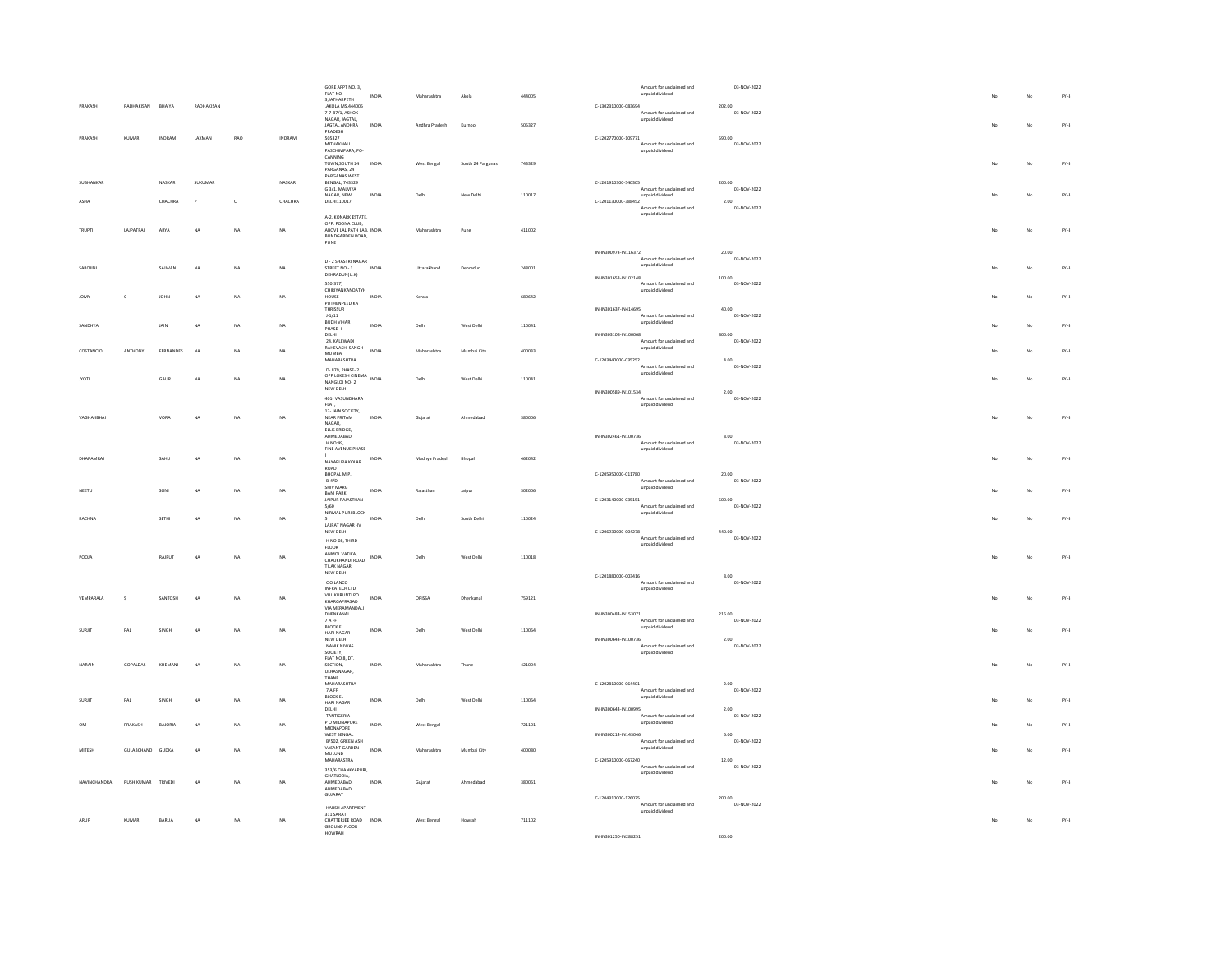|              |                            |                         |           |           |                 | C-215, 2ND FLOOR                                                |              |                      |                    |        |              |                      |                                             | 03-NOV-2022           |
|--------------|----------------------------|-------------------------|-----------|-----------|-----------------|-----------------------------------------------------------------|--------------|----------------------|--------------------|--------|--------------|----------------------|---------------------------------------------|-----------------------|
|              |                            |                         |           |           |                 | 2ND TOWER                                                       |              |                      |                    |        |              |                      | Amount for unclaimed and<br>unpaid dividend |                       |
| ARUNACHALAM  | ACHAMTHAVIRT PILLAI<br>HAN |                         | <b>NA</b> | MA.       | MA.             | INTERNATIONAL<br><b>INFOTECH PARK</b>                           | INDIA        | Maharashtr           | Than               | 400705 |              |                      |                                             |                       |
|              |                            |                         |           |           |                 | VASHI                                                           |              |                      |                    |        |              |                      |                                             |                       |
|              |                            |                         |           |           |                 | MAHARASHTRA                                                     |              |                      |                    |        |              | C-1201060000-593689  |                                             | 8.00                  |
|              |                            |                         |           |           |                 | H NO-08, THIRD                                                  |              |                      |                    |        |              |                      | Amount for unclaimed and<br>unpaid dividend | 03-NOV-2022           |
|              |                            |                         |           |           |                 | $FLOOR$                                                         |              |                      |                    |        |              |                      |                                             |                       |
|              | s                          | RAJPUT                  | NA        | NA        | NA              | ANMOL VATIKA<br>CHAUKHANDI ROAD INDIA                           |              | Delh                 | West Delhi         | 110018 |              |                      |                                             |                       |
|              |                            |                         |           |           |                 | TILAK NAGAR                                                     |              |                      |                    |        |              |                      |                                             |                       |
|              |                            |                         |           |           |                 | NEW DELHI                                                       |              |                      |                    |        |              | C-1201880000-002621  |                                             | 12.00                 |
|              |                            |                         |           |           |                 | 31 A R                                                          |              |                      |                    |        |              |                      | Amount for unclaimed and                    | 03-NOV-2022           |
|              |                            |                         |           |           |                 | PARSHWANATH                                                     |              |                      |                    |        |              |                      | unpaid dividend                             |                       |
| RACHANA      |                            | SANGHVI                 | NA        | NA.       | NA              | NAGAR<br>KESHARBAGH ROAD                                        | INDIA        | Madhya Pradesh       | Indone             | 452001 |              |                      |                                             |                       |
|              |                            |                         |           |           |                 | INDORE MATHA                                                    |              |                      |                    |        |              |                      |                                             |                       |
|              |                            |                         |           |           |                 | PRADESH                                                         |              |                      |                    |        |              | C-1203790000-093464  |                                             | 800.00                |
|              |                            |                         |           |           |                 | 40 RAJ MAHAL<br>COLONY                                          |              |                      |                    |        |              |                      | Amount for unclaimed and<br>unpaid dividend | 03-NOV-2022           |
| PURUSHOTTAM  |                            | CHANDWANI               | <b>NA</b> | NA        | NA              | INDORE MADHYA                                                   | INDIA        | Madhya Pradesh       | Indore             | 452001 |              |                      |                                             |                       |
|              |                            |                         |           |           |                 | PRADESH                                                         |              |                      |                    |        |              | C-1203320002-070737  |                                             | 100.00                |
| VIVEKANAND   | GANGARAMANI                |                         | <b>NA</b> | NA        | NA              | $\mathbf{x}$                                                    | INDIA        | DELHI                | NEW DELHI          | 110092 | $\mathbf{x}$ |                      | Amount for unclaimed and<br>unpaid dividend | 03-NOV-2022<br>300.00 |
|              |                            | ABRAHAM                 | KA        |           | Abrahan         | Thunduvilla Puthen INDIA                                        |              | Kerala               | Thiruvananthapuram |        |              |                      | Amount for unclaimed and 150.00             | 05-NOV-2023           |
| RAJAN        |                            |                         |           |           |                 | Veedu Muttacaud,<br>Kovalam                                     |              |                      |                    |        | ITD0000132   |                      | unpaid dividend                             |                       |
|              |                            |                         |           |           |                 |                                                                 |              |                      |                    |        |              |                      | Amount for unclaimed and                    | 05-NOV-2023           |
|              |                            |                         |           |           |                 | SYAMALA SADANAM                                                 |              |                      |                    |        |              |                      | unpaid dividend                             |                       |
|              |                            |                         |           |           |                 | KOVALAM PO                                                      |              | Kerala               | Thiruvananthapuram |        |              |                      |                                             |                       |
|              |                            | GOP                     | <b>NA</b> | NA        | NA              | TRIVANDRUM,<br>KERALA                                           | INDIA        |                      |                    | 695527 | ITD0000143   |                      |                                             | 300                   |
|              |                            |                         |           |           |                 |                                                                 |              |                      |                    |        |              |                      | Amount for unclaimed and                    | 05-NOV-2023           |
|              |                            |                         |           |           |                 | C/O SHRI ASHOK KR                                               |              |                      |                    |        |              |                      | unpaid dividend                             |                       |
|              |                            |                         |           |           |                 | SINGH, PANVAN<br>HANS                                           |              |                      |                    |        |              |                      |                                             |                       |
|              |                            |                         |           |           |                 |                                                                 |              | Delhi                | New Delhi          |        |              |                      |                                             |                       |
|              |                            |                         |           |           |                 | HELICOPERS LTD,<br>NORTHERN REGION                              |              |                      |                    |        |              |                      |                                             |                       |
|              | NATH                       | SINGH                   | <b>NA</b> | NA        | NA              | SAFDARJUNG<br>AIRPORT, NEW DELHI INDIA                          |              |                      |                    | 110003 | ITD0000163   |                      |                                             | 300                   |
|              |                            |                         |           |           |                 |                                                                 |              |                      |                    |        |              |                      | Amount for unclaimed and                    | 05-NOV-2023           |
|              |                            |                         |           |           |                 | KPXI/319 VADDAKKE                                               |              |                      |                    |        |              |                      | unpaid dividend                             |                       |
|              |                            |                         |           |           |                 | CHAMAKALAYIL                                                    |              | Kerala               | Thinwananthanuram  |        |              |                      |                                             |                       |
|              |                            |                         |           |           |                 | MANNADI LANE,<br>AMBALAMUKKU                                    |              |                      |                    |        |              |                      |                                             |                       |
|              |                            | GEORGE                  | <b>NA</b> | <b>NA</b> | NA              | TRIVANDRUM                                                      | INDIA        |                      |                    | 695005 | ITD0000189   |                      |                                             | 300                   |
|              |                            |                         |           |           |                 | KONDAPI VIII AGE                                                |              |                      |                    |        |              |                      | Amount for unclaimed and                    | 05-NOV-2023           |
|              |                            |                         |           |           |                 | PRAKASAM DISTRICT                                               |              | Andhra Pradesh       | Prakasan           |        |              |                      | unpaid dividend                             |                       |
|              |                            | <b>KRISHNAMLIRTHYNA</b> |           | NA.       | NA              | ANDHRA PRADESH                                                  | INDIA        |                      |                    | 523270 | 170000237    |                      |                                             | 150                   |
|              |                            |                         |           |           |                 | B-371, SUDERSHAN                                                |              |                      |                    |        |              |                      | Amount for unclaimed and                    | 05-NOV-2023           |
|              |                            |                         |           |           |                 | PARK<br>NEAR DR POPLI                                           |              | Delhi                | New Delhi          |        |              |                      | unpaid dividend                             |                       |
| SHASH        |                            | BATRA                   | <b>NA</b> | NA        | NA              | NEW DELHI                                                       | INDIA        |                      |                    | 110015 | ITD0000192   |                      |                                             | 150                   |
|              |                            |                         |           |           |                 | $\in$ 4/14B,                                                    |              |                      |                    |        |              |                      | Amount for unclaimed and                    | 05-NOV-2023           |
|              | MOHAN                      | <b>JINDAL</b>           | ROSHA     |           | $_{\text{LAL}}$ | Keshav Puram.<br>New Delhi                                      | INDIA        | Delhi                | New Delhi          | 110035 |              | IN-IN302349-IN100105 | unpaid dividend                             | $300\,$               |
|              |                            |                         |           |           |                 | A-10, SRI AGRSEN                                                |              |                      |                    |        |              |                      | Amount for unclaimed and                    | 05-NOV-2023           |
|              |                            |                         |           |           |                 | APARTMENTS                                                      |              |                      |                    |        |              |                      | unpaid dividend                             |                       |
|              |                            |                         |           |           |                 | PLOT NO.10                                                      |              | Delhi                | New Delhi          |        |              |                      |                                             |                       |
| SNEHLATA     |                            | GUPTA                   | NA        | NA        | NA              | SECTOR 7, DWARKA<br>NEW DELHI                                   | INDIA        |                      |                    | 110045 | ITD0000194   |                      |                                             | 150                   |
|              |                            |                         |           |           |                 | WZ-182, VIRENDER                                                |              |                      |                    |        |              |                      | Amount for unclaimed and                    | 05-NOV-2023           |
|              |                            |                         |           |           |                 | NAGAR                                                           |              |                      |                    |        |              |                      | unpaid dividend                             |                       |
|              |                            |                         |           |           |                 | POST OFFICE<br>JANAKPURI                                        |              | Delhi                | New Delhi          |        |              |                      |                                             |                       |
| PARMOD       | KUMAR                      | AHLUWALIA               | <b>NA</b> | NA        | NA              | NEW DELHI                                                       | INDIA        |                      |                    | 110058 | ITD0000158   |                      |                                             | 150                   |
|              |                            |                         |           |           |                 | HOUSE NO. F-138                                                 |              |                      |                    |        |              |                      | Amount for unclaimed and                    | 05-NOV-2023           |
|              |                            |                         |           |           |                 | SECTOR V                                                        |              |                      |                    |        |              |                      | unpaid dividend                             |                       |
|              |                            |                         |           |           |                 | DR AMBEDKAR<br>NAGAR                                            |              | Delhi                | New Delhi          |        |              |                      |                                             |                       |
| TARA         |                            | CHAND                   | <b>NA</b> | <b>NA</b> | NA              | NEW DELHI                                                       | INDIA        |                      |                    | 110062 | ITD0000196   |                      |                                             | 150                   |
|              |                            |                         |           |           |                 | 7A, FIRST FLOOR                                                 |              |                      |                    |        |              |                      | Amount for unclaimed and                    | 05-NOV-2023           |
|              |                            |                         |           |           |                 | <b>BLOCK-EL</b><br>HARI NAGARN                                  |              | Delhi                | New Delhi          |        |              |                      | unpaid dividend                             |                       |
| SURIT        | PAL                        | SINGH                   |           | GURBUX    | SINGH           | NEW DELHI                                                       | INDIA        |                      |                    | 110064 |              | IN-IN300708-IN105993 |                                             |                       |
|              |                            |                         |           |           |                 | VILLAGE & PO                                                    |              |                      |                    |        |              |                      | Amount for unclaimed and                    | 05-NOV-2023           |
|              |                            |                         |           |           |                 | DADRA, MUSAFIRA                                                 |              |                      |                    |        |              |                      | unpaid dividend                             |                       |
|              |                            |                         |           |           |                 | KHANA<br>DISTT SILTAN PUR                                       |              | Uttar Pradesh        | Sultanpur          |        |              |                      |                                             |                       |
|              | BHAN                       | TIWARI                  | NA        | NA        | NA              | $\ensuremath{\mathsf{U}}\xspace.\ensuremath{\mathsf{P}}\xspace$ | INDM         |                      |                    | 227813 | ITD0000159   |                      |                                             | 150                   |
|              |                            |                         |           |           |                 | H.NO.-186-11                                                    |              |                      |                    |        |              |                      | Amount for unclaimed and                    | 05-NOV-2023           |
|              |                            |                         |           |           |                 | ARYA PURI                                                       |              | <b>Uttar Pradesh</b> | Muzaffarnagar      |        |              |                      | unpaid dividend                             |                       |
| VASAN        |                            | GARG                    | ATMA      | RAM       | GARG            | MUZAFFAR NAGAR<br>UTTAR PRADESH                                 | INDIA        |                      |                    | 251001 |              | IN-IN302365-IN107218 |                                             | 47                    |
|              |                            |                         |           |           |                 | H.NO-186/11,                                                    |              |                      |                    |        |              |                      | Amount for unclaimed and                    | 05-NOV-2023           |
|              |                            |                         |           |           |                 | ARYA PURI,<br>MUZAFFAR NAGAR,                                   |              | Uttar Pradesh        | Muzaffarnagar      |        |              |                      | unpaid dividend                             |                       |
| MADHL        |                            | GARG                    | VASANT    |           | GARG            | UTTAR PRADESH                                                   | INDIA        |                      |                    |        |              |                      |                                             |                       |
|              |                            |                         |           |           |                 | LAXMI VILAS PALACE                                              |              |                      |                    | 251001 |              | IN-IN302365-IN107223 | Amount for unclaimed and                    | $11\,$<br>05-NOV-2023 |
|              |                            |                         |           |           |                 | HOTEL                                                           |              |                      |                    |        |              |                      | unpaid dividend                             |                       |
|              |                            |                         |           |           |                 | SWAROOP SAGAR                                                   |              | Rajasthan            | Udaipur            |        |              |                      |                                             |                       |
|              |                            |                         |           |           |                 | ROAD<br>UDAIPUR                                                 |              |                      |                    |        |              |                      |                                             |                       |
|              |                            |                         |           | NA.       | NA              | RAJASTHAN                                                       | INDIA        |                      |                    | 313001 | ITD0000199   |                      |                                             | 150                   |
| <b>MEHTA</b> |                            | SWARDOP                 | NA        |           |                 | 544, LILA CHOWK,                                                |              |                      |                    |        |              |                      | Amount for unclaimed and                    | 05-NOV-2023           |
|              |                            |                         |           |           |                 |                                                                 |              | Rajasthan            | Sri Ganganagar     |        |              |                      | unpaid dividend                             |                       |
|              |                            |                         |           |           |                 | PURANI ABADI.                                                   |              |                      |                    | 335001 | ITD0000108   |                      |                                             |                       |
| ANIL         | KUMAR                      | <b>GUPTA</b>            | <b>NA</b> | NA        | NA              | SRIGANGA NAGAR,<br>RAJASTHAN                                    | <b>INDIA</b> |                      |                    |        |              |                      |                                             | 150                   |
|              |                            |                         |           |           |                 |                                                                 |              |                      |                    |        |              |                      |                                             |                       |
|              |                            |                         |           |           |                 | H/55 GOKULDHAM<br>NR VEJALPUR POLICE                            |              |                      |                    |        |              |                      | Amount for unclaimed and<br>unpaid dividend | 05-NOV-2023           |
|              |                            |                         |           |           |                 | $\text{CHOWKI}$                                                 |              | Gujarat              | Ahmedabad          |        |              |                      |                                             |                       |
|              |                            |                         |           |           |                 | VEJALPUR<br>AHMEDARAD                                           |              |                      |                    |        |              |                      |                                             |                       |
| RANJANBEN    | $\sim$                     | MODI                    | SOMABHAI  |           | MODI            | $GUIARAT$                                                       | INDIA        |                      |                    | 380051 |              | IN-IN300513-IN133684 |                                             | $12$                  |
|              |                            |                         |           |           |                 | SONI POLE NO 4                                                  |              |                      |                    |        |              |                      | Amount for unclaimed and                    | 05-NOV-2023           |
|              |                            |                         |           |           |                 | WADI<br>VADODARA                                                |              | Gujarat              | Vadodara           |        |              |                      | unpaid dividend                             |                       |
| BHARAT       |                            | VYAS                    | BHATUKLAL |           | VYAS            | GUJARA                                                          | INDIA        |                      |                    | 390017 |              | IN-IN300513-IN143117 |                                             | $\mathbf{2}$          |
|              |                            |                         |           |           |                 |                                                                 |              |                      |                    |        |              |                      | Amount for unclaimed and                    | 05-NOV-2023           |
|              |                            |                         |           |           |                 | NYALKARAN                                                       |              |                      |                    |        |              |                      | unpaid dividend                             |                       |
|              |                            |                         |           |           |                 | BHAVAN'<br>NANDANVAN                                            |              | Gujarat              | Navsari            |        |              |                      |                                             |                       |
|              |                            |                         |           |           |                 | SOCIETY                                                         |              |                      |                    |        |              |                      |                                             |                       |
|              |                            |                         |           |           |                 | ERU ROAD VUALPORE                                               |              |                      |                    |        |              |                      |                                             |                       |
|              | GORDHANBHAI                | KANJIBHAI               | KANJIBHAI |           | TANK            | DIST NAVSARI                                                    | INDIA        |                      |                    | 396450 |              | IN-IN300888-IN140613 |                                             | 28                    |
| TANK         |                            |                         |           |           |                 | 1118, STOCK<br><b>EXCHANGE TOWER</b>                            |              |                      |                    |        |              |                      | Amount for unclaimed and<br>unpaid dividend | 05-NOV-2023           |
| DEEPAK       | $\mathsf S$                | KOTHARI                 | <b>NA</b> | NA        | NA              | DALAL STREET<br>MUMBAI                                          | INDIA        | Maharashtra          | Mumbai City        | 400001 | ITD0000242   |                      |                                             | 150                   |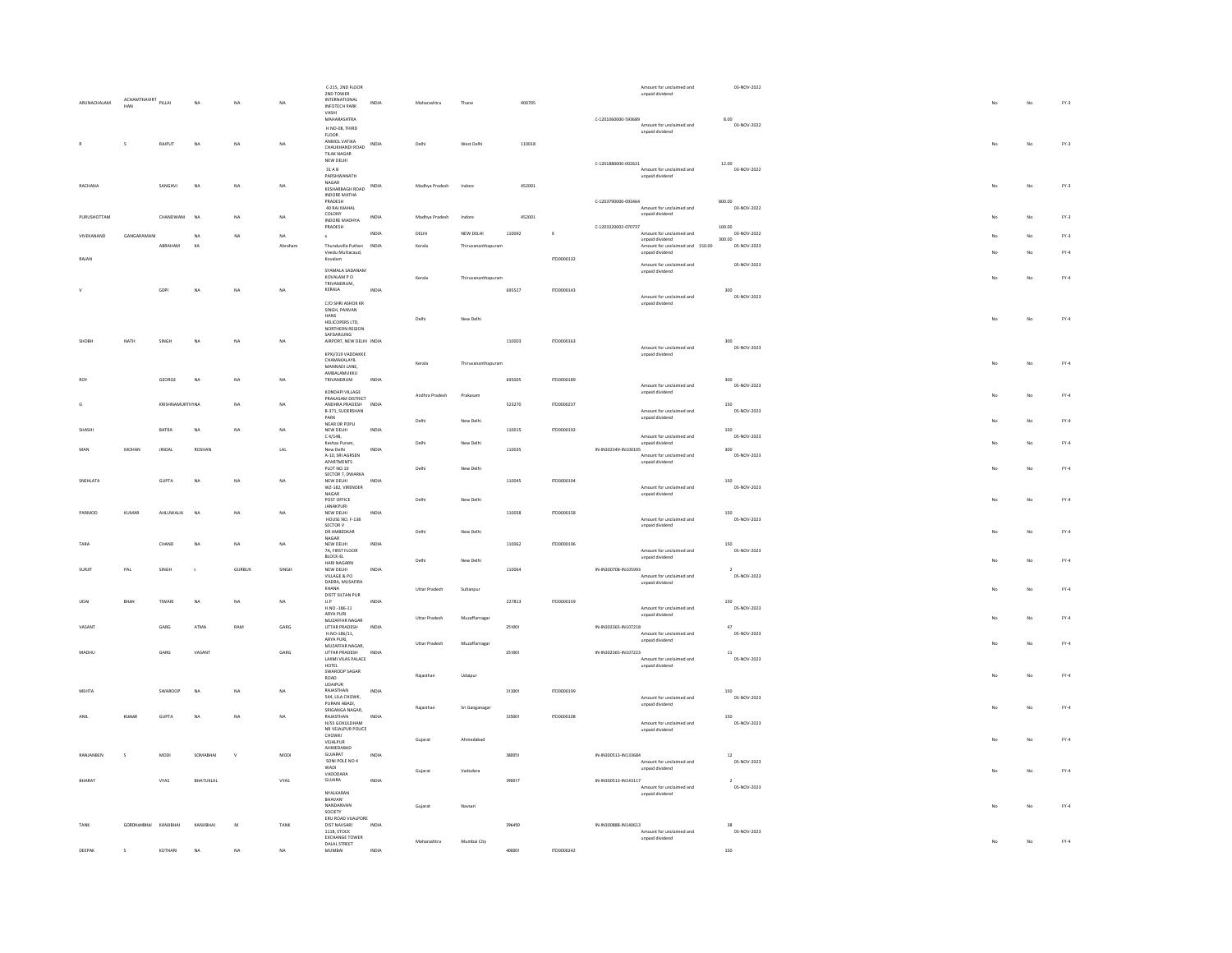|                    |                 |                       |                     |           |                         |                                                           |              |                   |                        |        |            |                      | Amount for unclaimed and<br>unpaid dividend        | 05-NOV-2023              |    |    |        |
|--------------------|-----------------|-----------------------|---------------------|-----------|-------------------------|-----------------------------------------------------------|--------------|-------------------|------------------------|--------|------------|----------------------|----------------------------------------------------|--------------------------|----|----|--------|
|                    |                 |                       |                     |           |                         | 17 VASHNDHARA<br>COLONY                                   |              |                   |                        |        |            |                      |                                                    |                          |    |    |        |
|                    |                 |                       |                     |           |                         | NEAR NANDANWAN<br>COLONY,                                 |              | Maharashtra       | Aurangabad             |        |            |                      |                                                    |                          | No | No | $FY-4$ |
|                    |                 |                       |                     |           |                         | CANTONMENT AR<br>BHAVSINGHPURA                            |              |                   |                        |        |            |                      |                                                    |                          |    |    |        |
|                    | <b>UPASRAO</b>  | SHROTE                | <b>NA</b>           | NA        | NA                      | ROAD, AURANGABAD INDIA<br><b>HOUSE NO.2125</b>            |              |                   |                        | 431002 | ITD0000160 |                      |                                                    | 150                      |    |    |        |
|                    |                 |                       |                     |           |                         | 16TH B MAIN 1ST A                                         |              |                   |                        |        |            |                      | Amount for unclaimed and<br>unpaid dividend        | 05-NOV-2023              |    |    |        |
|                    |                 |                       |                     |           |                         | CROSS<br>HALL II<br>INDRA NAGAR,                          |              | Karnataka         | <b>Bangalore Urban</b> |        |            |                      |                                                    |                          | No | No | $FY-4$ |
|                    |                 | SHARMA                | <b>NA</b>           | <b>NA</b> | NA                      | <b>RANGALORE</b>                                          | INDIA        |                   |                        | 560008 | ITD0000215 |                      |                                                    | 300                      |    |    |        |
|                    |                 |                       |                     |           |                         | 96/1 RUDRAPPA                                             |              |                   |                        |        |            |                      | Amount for unclaimed and<br>unpaid dividend        | 05-NOV-2023              |    |    |        |
|                    |                 |                       |                     |           |                         | GARDEN<br>VIVEKA NAGAR POST                               |              | Karnataka         | <b>Bangalore Urbar</b> |        |            |                      |                                                    |                          |    | No | $FY-4$ |
|                    |                 | BERNARD               | NA                  | NA        | NA                      | BANGALORE<br>KARNATRAKA                                   | INDM         |                   |                        | 560047 | ITD0000222 |                      |                                                    | 150                      |    |    |        |
|                    |                 |                       |                     |           |                         | 2459/1, ERRAKATTE                                         |              |                   |                        |        |            |                      | Amount for unclaimed and                           | 05-NOV-2023              |    |    |        |
|                    |                 |                       |                     |           |                         | STREET                                                    |              | Karnataka         | <b>Bangalore Urban</b> |        |            |                      | unpaid dividend                                    |                          |    | No | $FY-4$ |
| PAUMANTH           |                 | SHARIFF               | NA                  |           |                         | LASHKHAR MOHALLA<br>MYSORE                                | INDIA        |                   |                        |        |            |                      |                                                    | 200                      |    |    |        |
|                    | ULLA            |                       |                     | NA        | NA                      | KARNATAKA<br>RK TAILOR                                    |              |                   |                        | 570001 | ITD0000123 |                      | Amount for unclaimed and                           | 05-NOV-2023              |    |    |        |
|                    |                 |                       |                     |           |                         | SARAF BAZAR                                               |              | Maharashtra       | Akola                  |        |            |                      | unpaid dividend                                    |                          |    | No | $FY-4$ |
|                    |                 | MAKAWANA              | RAMNIKBHA           |           | MAKAWANA                | AKOLA<br>ASSTT                                            | INDIA        |                   |                        | 444001 |            | IN-IN301774-IN157243 | Amount for unclaimed and                           | 05-NOV-2023              |    |    |        |
|                    |                 |                       |                     |           |                         | MANAGERIA/CS)<br>HOTEL HASSAN ASH                         |              | Karnataka         | Hassan                 |        |            |                      | unpaid dividend                                    |                          |    | No | $FY-4$ |
| MAHESH             | CHANDRA         | <b>DASHORA</b>        | <b>NA</b>           | NA        | NA                      | B M ROAD, HASSAN<br>KARNATAKA                             | INDIA        |                   |                        | 573201 | ITD0000181 |                      |                                                    | 300                      |    |    |        |
|                    |                 |                       |                     |           |                         | MADGUNI<br>HALKAR                                         |              |                   |                        |        |            |                      | Amount for unclaimed and<br>unpaid dividend        | 05-NOV-2023              |    |    |        |
| <b>VISHWESHWAR</b> | $\mathbb{R}$    | BHAT                  | RAMACHANDRA MAHADEV |           | BHAT                    | KUMTA                                                     | INDIA        | Karnataka         | Uttara Kannada         | 581343 |            | IN-IN301774-IN106034 |                                                    | 53                       |    | No | $FY-4$ |
|                    |                 |                       |                     |           |                         | NEW NO 69, V S V<br>KOIL STREET                           |              |                   |                        |        |            |                      | Amount for unclaimed and                           | 05-NOV-2023              |    |    |        |
|                    |                 |                       |                     |           |                         | MYLAPORE,                                                 |              | Tamil Nadu        | Chenna                 |        |            |                      | unpaid dividend                                    |                          |    | No | $FY-4$ |
|                    |                 | SHANKAR               | <b>NA</b>           | NA        | NA                      | CHENNAL<br>ENVISION                                       | INDIA        |                   |                        | 600004 | ITD0000188 |                      | Amount for unclaimed and                           | 150<br>05-NOV-2023       |    |    |        |
|                    |                 |                       |                     |           |                         | INFORMATION<br>SYSTEMS 13 7                               |              |                   |                        |        |            |                      | unpaid dividend                                    |                          |    |    |        |
|                    |                 |                       |                     |           |                         | VASAN STREET T<br>NAGAR                                   |              | Tamil Nadu        | Chenna                 |        |            |                      |                                                    |                          |    | No | $FY-4$ |
|                    |                 |                       |                     |           |                         | CHENNAL                                                   |              |                   |                        |        |            |                      |                                                    |                          |    |    |        |
| CHANDRAMOHAN       |                 |                       | POONRAJAN           |           | ×                       | TAMILNADU<br>48, METTU STREET                             | INDIA        |                   |                        | 600017 |            | IN-IN300214-IN128482 | Amount for unclaimed and                           | 15<br>05-NOV-2023        |    |    |        |
|                    |                 |                       |                     |           |                         | KURUCHIKUPPAM                                             |              | Pondicherry       | NA                     |        |            |                      | unpaid dividend                                    |                          |    | No | $FY-4$ |
| <b>SURHASH</b>     |                 | LALL                  | <b>NA</b>           | NA        | <b>NA</b>               | PONDICHERRY<br>53 KALAIMAGAL IIND                         | INDIA        |                   |                        | 605012 | 1TD0000252 |                      |                                                    | 300                      |    |    |        |
|                    |                 |                       |                     |           |                         | STREET<br>NEHRU NAGAR                                     |              |                   |                        |        |            |                      | Amount for unclaimed and<br>unpaid dividend        | 05-NOV-2023              |    |    |        |
|                    |                 |                       |                     |           |                         | BYE PASS ROAD                                             |              | Tamil Nadu        | Madurai                |        |            |                      |                                                    |                          |    | No | $FY-4$ |
|                    |                 | PAVITHRA              | $\mathbf{D}$        |           | DHANABALAKRISHNANMADURA | 4/111.                                                    | INDIA        |                   |                        | 625010 |            | IN-IN301080-IN228089 | Amount for unclaimed and                           | $\bar{z}$<br>05-NOV-2023 |    |    |        |
|                    |                 |                       |                     |           |                         |                                                           |              |                   |                        |        |            |                      |                                                    |                          |    |    |        |
|                    |                 |                       |                     |           |                         | KRISHNAPURAM<br>TIRUNELVELI                               |              | <b>Tamil Nadu</b> | Tirunelveli            |        |            |                      | unpaid dividend                                    |                          |    | No | $FY-4$ |
|                    |                 | MATHAVARAJAN NA       |                     | NA        | NA.                     | TAMIL NADU                                                | INDIA        |                   |                        | 627011 | ITD0000236 |                      |                                                    | $150\,$<br>05-NOV-2023   |    |    |        |
| <b>ANKITA</b>      |                 |                       |                     |           |                         | H. NO. 17<br>VILL - ROHARBANDH                            |              | <b>Iharkhand</b>  | Dhanhad                |        |            |                      | Amount for unclaimed and<br>unpaid dividend        |                          |    | No |        |
|                    | ATLIE           | THACKER               | MAGAN               | LAL       | THACKER                 | PO - MOTINAGAR<br>DHANBAD                                 | INDIA        |                   |                        | 828120 |            | IN-IN302201-IN109751 |                                                    | 45                       |    |    | $FY-4$ |
|                    |                 |                       |                     |           |                         | TADITHOTA, INDIRA                                         |              |                   |                        |        |            |                      | Amount for unclaimed and                           | 05-NOV-2023              |    |    |        |
| SRINIVASLI         |                 | ERRA                  | KRISHNA             |           | ERRA                    | NAGAR.<br>RAJAHMUNDRY                                     | INDIA        | Andhra Pradesh    | East Godayari          | 533103 |            | IN-IN302863-IN102364 | unpaid dividend                                    | 15                       |    | No | $FY-4$ |
| ABHILASH           |                 |                       |                     |           |                         | H.NO. 439.WARD NO.<br>5, HAKIKAT                          |              |                   | Jind                   | 126102 |            |                      | Amount for unclaimed and<br>unpaid dividend        | 05-NOV-2023              |    | No | $FY-4$ |
|                    |                 |                       | SATPAL              |           | SINGH                   | NAGARJIND<br>HARYANA,126102                               | INDIA        | Haryana           |                        |        |            | C-1203840001-531693  |                                                    | 450.00                   |    |    |        |
|                    |                 |                       |                     |           |                         | A-8, DHANANJAY                                            |              |                   |                        |        |            |                      | Amount for unclaimed and<br>unpaid dividend        | 05-NOV-2023              |    |    |        |
|                    |                 |                       |                     |           |                         | APARTMENT, NEAR<br><b>BANK OF</b>                         |              |                   |                        |        |            |                      |                                                    |                          |    |    |        |
| MONALL             |                 |                       |                     |           |                         | <b>MAHARASHTRA</b><br>AKURDI, PUNE, PUNE                  |              | Maharashtra       | Pune                   | 411035 |            |                      |                                                    |                          |    | No | $FY-4$ |
|                    |                 |                       |                     |           |                         | MAHARASHTRA.<br>411035                                    |              |                   |                        |        |            |                      |                                                    |                          |    |    |        |
|                    | <b>VIRENDRA</b> | <b>MUNOT</b>          | VIRENDRA            | VINOD     | MUNOT                   | Samatha - Vellar,                                         | INDIA        |                   | Thiruvananthapuram     |        |            | C-1202350000-266208  | Amount for unclaimed and 150.00                    | 2.00<br>05-NOV-2023      |    |    |        |
|                    |                 |                       |                     |           |                         | Kovalam PO                                                |              | Kerala            |                        |        |            |                      | unpaid dividend                                    |                          |    | No | $FY-4$ |
|                    | AJITH           | KUMAR                 | s                   |           | Vasudevar               | Trivandrum<br>Hotel Ashok (ATT).                          | INDIA        |                   | <b>Bangalore Urban</b> | 560001 | ITD0000141 |                      | Amount for unclaimed and 150.00                    | 05-NOV-2023              |    |    |        |
| <b>IRAISA</b>      | SIVA            | KUMAR                 |                     | Siva      | Kumar                   | Kumarakrupa High<br>Grounds.                              | INDIA        | Karnataka         |                        |        | ITD0000221 |                      | unpaid dividend                                    |                          |    | No | $FY-4$ |
|                    |                 |                       |                     |           |                         | 241/1/3 (Anji                                             |              |                   | Bangalore Urban        | 560005 |            |                      | Amount for unclaimed and 300.00<br>unpaid dividend | 05-NOV-2023              |    |    |        |
|                    |                 |                       |                     |           |                         | Building) Maunaguru<br>Nutt Cross, Cox<br>Town, Thimmaiah |              | Karnataka         |                        |        |            |                      |                                                    |                          |    | No | $FY-4$ |
|                    |                 | NANDAN                | $\mathsf{V}$        |           | DORAISWAMY              | Garden<br>Engan Nivas, 38/5,                              | INDIA        |                   | Bangalore Urban        | 560032 | ITD0000217 |                      | Amount for unclaimed and 150.00                    | 05-NOV-2023              |    |    |        |
|                    |                 |                       |                     |           |                         | Manorayanapalya,<br>Sultanpalaya, Main                    |              | Karnataka         |                        |        |            |                      | unpaid dividend                                    |                          |    | No | $FY-4$ |
|                    |                 | <b>SANTHANAGOPAIK</b> |                     |           | GOVINDASWAMY            | Road, RT Nagar<br>TC No. 48/1063,                         | INDIA        |                   | Thiruvananthapuram     |        | ITD0000214 |                      |                                                    | 05-NOV-2023              |    |    |        |
|                    | SIVAN           | ACHARY                | $\mathbf{x}$        |           | ACHARY                  | AASA, Vikas Nagar,<br>Ambalathara                         | INDIA        | Kerala            |                        |        | 1700000148 |                      | Amount for unclaimed and 150.00<br>unpaid dividend |                          |    | No | $FY-4$ |
|                    |                 |                       |                     |           |                         | C/O. T. C. MALIK &                                        |              |                   |                        |        |            |                      | Amount for unclaimed and                           | 05-NOV-2023              |    |    |        |
| TARUN              |                 |                       |                     |           |                         | CO. 68/2, JANPATH<br>NEW DELHI.                           |              | DELHI             | DELHI                  | 110001 |            |                      | unpaid dividend                                    | 300.00                   |    | No | $FY-4$ |
|                    | CHANDER         | MALIK                 | <b>NA</b>           | NA        | <b>NA</b>               | 2226, MASJID                                              | INDIA        |                   |                        |        |            | IN-IN300159-IN100480 | Amount for unclaimed and                           | 05-NOV-2023              |    |    |        |
| MANJU              |                 |                       |                     |           |                         | KHAZOOR<br>DHARMPURA                                      |              | DELHI             | DELHI                  | 110006 |            |                      | unpaid dividend                                    | 3.00                     |    | No | $FN-4$ |
|                    |                 |                       |                     |           |                         | DELHI                                                     |              |                   |                        |        |            |                      |                                                    |                          |    |    |        |
|                    | BHARGAVA        |                       | <b>NA</b>           | NA        | NA                      | 2225-26 MASJID                                            |              |                   |                        |        | ITD0000281 |                      | Amount for unclaimed and                           | 05-NOV-2023              |    |    |        |
| NEERAJ             |                 |                       |                     |           |                         | KHAZOOR<br>DHARAMPURA                                     |              | DELHI             | DELHI                  | 110006 |            |                      | unpaid dividend                                    | 2.00                     |    | No | $FY-4$ |
|                    | BHARGAVA        |                       | <b>NA</b>           | NA        | NA                      | $DELHI$                                                   | <b>INDIA</b> |                   |                        |        | ITD0000282 |                      |                                                    |                          |    |    |        |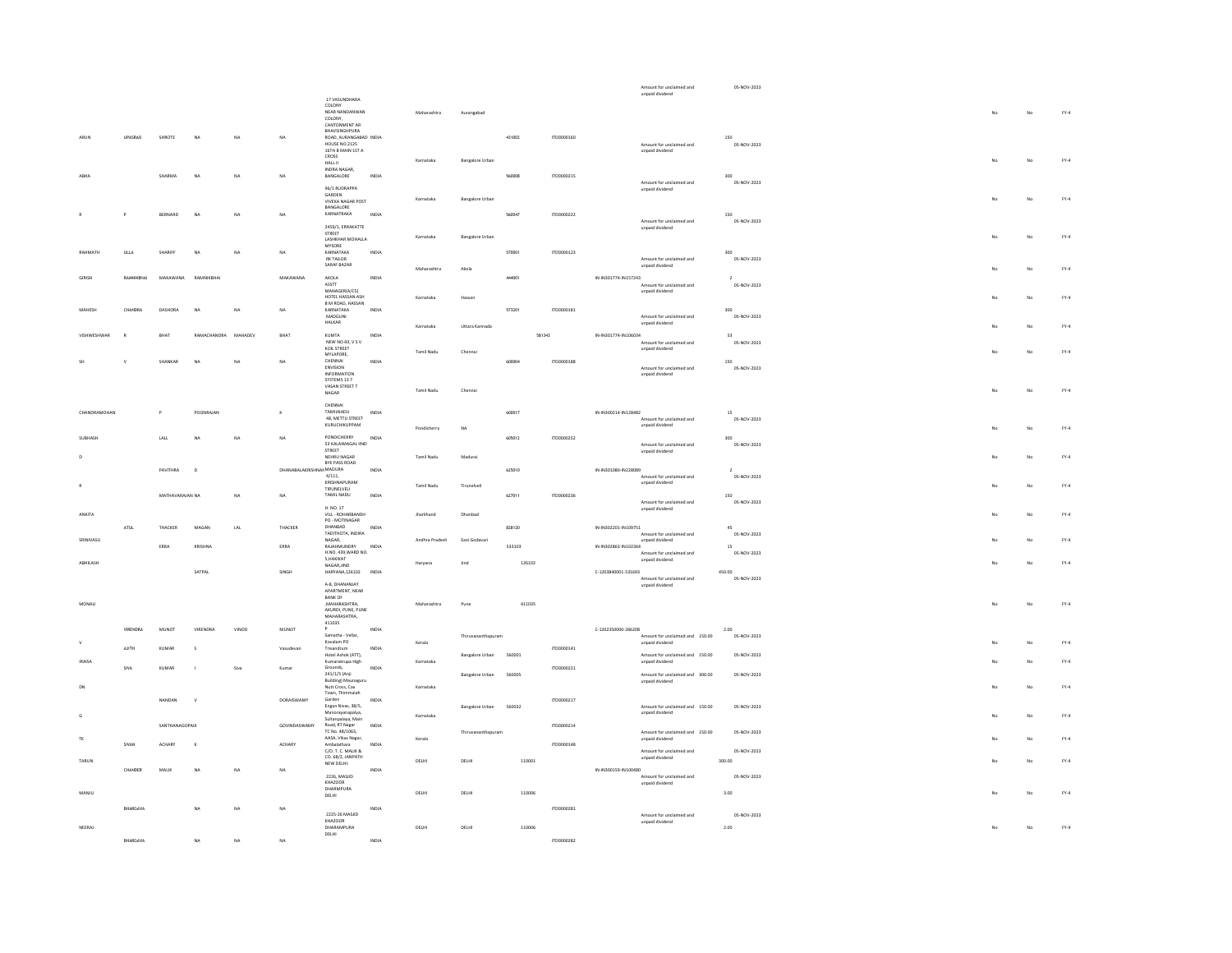|                                     |                  |              |                |    |           | 2225-26 MASJID<br>KHAZOOR                   |              |                      |                |        |            | Amount for unclaimed and                         | 05-NOV-2023                    |    |    |              |
|-------------------------------------|------------------|--------------|----------------|----|-----------|---------------------------------------------|--------------|----------------------|----------------|--------|------------|--------------------------------------------------|--------------------------------|----|----|--------------|
|                                     |                  |              |                |    |           | DHARAMPURA                                  |              | DELHI                | DELH           | 110006 |            | unpaid dividend                                  | 2.00                           |    | No | $FY-4$       |
|                                     | BHARGAVA         |              | <b>NA</b>      | NA | NA        | DELHI                                       | INDIA        |                      |                |        | ITD0000284 |                                                  |                                |    |    |              |
|                                     |                  |              |                |    |           |                                             |              |                      |                |        |            | Amount for unclaimed and                         | 05-NOV-2023                    |    |    |              |
| DEVOTEDLEASINGAN<br>DEINANCELIMITED |                  |              |                |    |           | C-63, 2nd FLOOR,<br>PANCHSHEEL              |              | DELHI                | DELHI          | 110017 |            | unpaid dividend                                  | 300.00                         |    | No | $FY-4$       |
|                                     |                  |              | <b>NA</b>      | NA | NA        | ENCLAVE, NEW DELHI INDIA                    |              |                      |                |        |            | IN-IN302316-IN100630                             |                                |    |    |              |
| ASHA                                |                  |              |                |    |           | G3/1.<br>MALVIYA NAGAR,                     |              | DELHI                | South Delhi    | 110017 |            | Amount for unclaimed and<br>unpaid dividend      | 05-NOV-2023                    |    | No | $FY-4$       |
|                                     | CHACHRA          |              | NA             | NA | NA        | NEW DELHI                                   | INDIA        |                      |                |        |            | C-1201130000-388452                              |                                |    |    |              |
|                                     |                  |              |                |    |           | HOUSE NO.B-44,<br>SANSAD VIHAR              |              |                      |                |        |            | Amount for unclaimed and<br>unpaid dividend      | 05-NOV-2023                    |    |    |              |
| RAVI                                |                  |              |                |    |           | COLONY, NORTH                               |              | DELHI                | North West     | 110034 |            |                                                  |                                |    | No | $FY-4$       |
|                                     | SHANKAR          | BAJPAI       | NA             | NA | NA        | PRITAM PURA, NEW<br>DELHI                   | INDIA        |                      |                |        | ITD0000207 |                                                  | 300                            |    |    |              |
|                                     |                  |              |                |    |           | BATRA TAILORS.                              |              |                      |                |        |            | Amount for unclaimed and                         | 05-NOV-2023                    |    |    |              |
| HARISH                              | KUMAR            | BATRA        | <b>NA</b>      | NA | NA        | CHAMELI MARKET.<br>ROHTAK HARYANA           | INDIA        | Haryana              | Robtak         | 124001 |            | unpaid dividend<br>C-1201910101-052741           | $\,$ 8 $\,$                    |    | No | $FY-4$       |
|                                     |                  |              |                |    |           | STREET NO - 1                               |              |                      |                |        |            | Amount for unclaimed and                         | 05-NOV-2023                    |    |    |              |
| RAMGOPAL                            |                  |              |                |    |           | H NO 302 W NO 5<br>NANDI COLONY             |              | Punjab               |                | 141401 |            | unpaid dividend                                  |                                |    | No | $FY-4$       |
|                                     | GUPTA            |              | <b>NA</b>      | NA | NA        | KHANNA                                      | INDIA        |                      |                |        |            | IN-IN301774-IN103433                             | 75                             |    |    |              |
| AVTAR                               |                  |              |                |    |           | $c$ $d/103$<br>SECTOR 31                    |              | <b>Uttar Pradesh</b> |                | 201301 |            | Amount for unclaimed and<br>unpaid dividend      | 05-NOV-2023                    |    | No | $FY-4$       |
|                                     | SINGH            |              | <b>NA</b>      | NA | NA        | NOIDA                                       | INDIA        |                      |                |        |            | IN-IN301330-IN188172                             | 1,254                          |    |    |              |
| ANOOP                               |                  |              |                |    |           | MAIN ROAD<br>SIRSAGANJ                      |              | Uttar Pradesh        |                | 205151 |            | Amount for unclaimed and<br>unpaid dividend      | 05-NOV-2023                    |    | No | $FY-4$       |
|                                     | KUMAR            | DONERIYA     | NA             | NA | NA        | SHIKOHABAD                                  | INDIA        |                      |                |        |            | IN-IN301653-IN103464                             | $\overline{2}$                 |    |    |              |
|                                     |                  |              |                |    |           | C/O ARIHANT                                 |              |                      |                |        |            | Amount for unclaimed and<br>unpaid dividend      | 05-NOV-2023                    |    |    |              |
| PRAVEEN                             |                  |              |                |    |           | ENTERPRISES<br>80/71 COOPER GANJ            |              | Uttar Pradesh        | Kanpur Nagar   | 208001 |            |                                                  |                                |    | No | $FY-4$       |
|                                     | JAIN             |              | NA             | NA | NA        | KANPUR                                      | INDIA        |                      |                |        |            | IN-IN301557-IN102690                             | $15\,$                         |    |    |              |
|                                     |                  |              |                |    |           | ROOP RANJAN<br>STUDIO                       |              |                      |                |        |            | Amount for unclaimed and                         | 05-NOV-2023                    |    |    |              |
| ANJU                                |                  |              |                |    |           | AUSHAN GANJ                                 |              | <b>Uttar Pradesh</b> | Varanasi       | 221001 |            | unpaid dividend                                  |                                | No | No | $FY-4$       |
|                                     | AGRAWAL          |              | <b>NA</b>      | NA | NA        | VARANASI<br>CHIMPA MARG                     | INDIA        |                      |                |        |            | IN-IN300888-IN141808                             | 23                             |    |    |              |
| RAMESH                              |                  |              |                |    |           | SARDARSHAHR                                 |              | Raiasthan            | Churu          | 331403 |            | Amount for unclaimed and<br>unpaid dividend      | 05-NOV-2023                    |    | No | $FY-4$       |
|                                     | CHANDRA          | MUNDHRA      | NA             | NA | NA        | DIST CHURU<br>RAJASTHAN                     | INDIA        |                      |                |        |            | IN-IN301127-IN166178                             | 38                             |    |    |              |
|                                     |                  |              |                |    |           | 186/11 ARYA PURI                            |              |                      |                |        |            | Amount for unclaimed and                         | 05-NOV-2023                    |    |    |              |
| ALPANA                              | GARG             |              | NA             | NA | NA        | MUZAFFARNAGAR<br>U.P.                       | INDIA        | <b>Uttar Pradesh</b> | Muzaffarnagar  | 251001 |            | unpaid dividend<br>C-1201060400-027677           | $\overline{2}$                 |    | No | $FY-4$       |
|                                     |                  |              |                |    |           | 186/11 ARYA PURL                            |              |                      |                |        |            | Amount for unclaimed and                         | 05-NOV-2023                    |    |    |              |
| PREM                                |                  | <b>BALA</b>  | VASANT         |    | GARG      | MUZAFFARNAGAR,<br>251001                    | <b>INDIA</b> | Uttar Pradesh        | Muzaffarnagar  | 251001 |            | unpaid dividend<br>C-1201060400-027700           | $\rightarrow$                  |    | No | ${\sf FY-4}$ |
|                                     |                  |              |                |    |           | 186/11 ARYA PURI                            |              |                      |                |        |            | Amount for unclaimed and                         | 05-NOV-2023                    |    |    |              |
| VASANT                              | GARG             |              | <b>NA</b>      | NA | NA        | MUZAFFARNAGAR<br>U.P.                       | INDIA        | <b>Uttar Pradesh</b> | Muzaffarnagar  | 251001 |            | unpaid dividend<br>C-1201060400-027721           |                                |    | No | $FY-4$       |
|                                     |                  |              |                |    |           | 186/11 ARYA PURI                            |              |                      |                |        |            | Amount for unclaimed and                         | 05-NOV-2023                    |    |    |              |
| VASANT                              | GARG.            |              | <b>NA</b>      | NA | NA.       | MUZAFFARNAGAR<br>U.P.                       | INDIA        | Uttar Pradesh        | Muzaffarnagar  | 251001 |            | unpaid dividend<br>C-1304140000-689772           | $\alpha$                       |    | No | $FY-4$       |
|                                     |                  |              |                |    |           | 186/11 ARYA PURI                            |              |                      |                |        |            | Amount for unclaimed and                         | 05-NOV-2023                    |    |    |              |
| MADHU                               | GARG             |              | <b>NA</b>      | NA | NA        | MUZAFFARNAGAR<br>$\mathsf{U}.\mathsf{P}.$   | INDIA        | Uttar Pradesh        | Muzaffarnagar  | 251001 |            | unpaid dividend<br>IN-IN301557-IN207957          | $\overline{2}$                 |    | No | $FY-4$       |
|                                     |                  |              |                |    |           | 93<br>KHATRI TOLA                           |              |                      |                |        |            | Amount for unclaimed and                         | 05-NOV-2023                    |    |    |              |
| SANDEEP                             | AGRAWAL          |              | <b>NA</b>      | NA | NA        | AZAMGARH UP                                 | INDIA        | Uttar Pradesh        | Azamgarh       | 276001 |            | unpaid dividend<br>C-1206140000-070488           | 120                            |    | No | $FY-4$       |
|                                     |                  |              |                |    |           |                                             |              |                      |                |        |            | Amount for unclaimed and                         | 05-NOV-2023                    |    |    |              |
| RATAN                               |                  |              |                |    |           | 42/40/2<br><b>SWARAN PATH</b>               |              | Rajasthan            | Jaipur         | 302020 |            | unpaid dividend                                  |                                |    | No | $FY-4$       |
|                                     |                  |              |                |    |           | MANSAROVER                                  |              |                      |                |        |            |                                                  |                                |    |    |              |
|                                     | KIMAR            | RAO          | NA             | NA | NA        | JAIPUR, RAJASTHAN INDIA<br>544, LILA CHOWK, |              |                      |                |        | 170000210  | Amount for unclaimed and                         | $300 -$<br>05-NOV-2023         |    |    |              |
| PRAVEEN                             |                  |              |                |    |           | PURANI ABADI.                               |              |                      |                | 335001 |            | unpaid dividend                                  |                                |    | No | $FY-4$       |
|                                     | KIMAR            | <b>GUPTA</b> | NA             | NA | <b>NA</b> | SRIGANGA NAGAR,<br>RAJASTHAN                | INDIA        |                      | Sri Ganganagar |        | 1700000109 |                                                  | 150                            |    |    |              |
|                                     |                  |              |                |    |           |                                             | INDIA        |                      |                |        |            | Amount for unclaimed and                         | 05-NOV-2023                    |    |    |              |
|                                     |                  |              |                |    |           | 25, RATANADA<br>EXTN.                       |              |                      |                |        |            | unpaid dividend                                  |                                |    |    |              |
| ANIL                                |                  |              |                |    |           | NEAR SABZI MANDI,                           |              | Rajasthan            | Jodhour        | 342001 |            |                                                  |                                |    | No | $FY-4$       |
|                                     | KUMAR            | GUPTA        | NA             | NA | NA        | RATANADA.<br>JODHPUR RAJ                    |              |                      |                |        |            | C-1201210100-225676                              | 29                             |    |    |              |
|                                     |                  |              |                |    |           |                                             | INDIA        |                      |                |        |            | Amount for unclaimed and                         | 05-NOV-2023                    |    |    |              |
| SURESHKUMAR                         |                  |              |                |    |           | STREET NO-1,<br>OLD LAXMIPURA,              |              | Guiarat              |                | 385001 |            | unpaid dividend                                  |                                |    | No | $FY-4$       |
|                                     |                  |              |                |    |           | PALANPUR                                    |              |                      |                |        |            |                                                  |                                |    |    |              |
|                                     | DALCHHARAM PATEL |              | N <sub>A</sub> | NA | NA        | PALANPUR GUJARAT                            | INDIA        |                      |                |        |            | C-1204780000-056734<br>Amount for unclaimed and  | 38<br>05-NOV-2023              |    |    |              |
|                                     |                  |              |                |    |           | C/O. DR. S.S. PATEL.                        |              |                      |                |        |            | unpaid dividend                                  |                                |    |    |              |
| PATEL                               |                  |              |                |    |           | SHANTI, NEAR<br>VIDYUT NAGAR.               |              | Guiarat              | Narmada        | 387001 |            |                                                  |                                |    | No | $FN-4$       |
|                                     |                  |              |                |    |           | PETLAD ROAD,                                |              |                      |                |        |            |                                                  |                                |    |    |              |
|                                     | PRAVIN           | $\mathbf{S}$ | <b>NA</b>      | NA | NA        | NADIAD GUIARAT<br>VRINDAVAN APPTT 1 INDIA   |              |                      |                |        |            | IN-IN300343-IN100139<br>Amount for unclaimed and | 20 <sub>1</sub><br>05-NOV-2023 |    |    |              |
|                                     |                  |              |                |    |           | ST FLR                                      |              |                      |                |        |            | unpaid dividend                                  |                                |    |    |              |
| RUTWA                               |                  |              |                |    |           | BLOCK NO 4                                  |              | Gujarat              | Valsad         | 396001 |            |                                                  |                                |    | No | $FY-4$       |
|                                     | YAGNESH          | DESAI        | <b>NA</b>      | NA | NA        | RAMWADI<br>VALSAD                           |              |                      |                |        |            | IN-IN301774-IN164513                             | $11\,$                         |    |    |              |
|                                     |                  |              |                |    |           | RAZAK CHHWAL NO - INDIA                     |              |                      |                |        |            | Amount for unclaimed and<br>unpaid dividend      | 05-NOV-2023                    |    |    |              |
|                                     |                  |              |                |    |           | ROOM NO - 04                                |              |                      |                |        |            |                                                  |                                |    |    |              |
| NARENDRA                            |                  |              |                |    |           | KHERWADI ROAD,<br>BANDRA (EAST)             |              | Maharashtra          | Bhandara       | 400051 |            |                                                  |                                | No | No | FY.4         |
|                                     |                  |              |                |    |           | MUMBAI                                      |              |                      |                |        |            |                                                  |                                |    |    |              |
|                                     | KHUSHAL          | SINGH        | NA             | NA | NA        | MAHARASHTRA<br>F/6 NEAR MARUTI              | INDIA        |                      |                |        |            | C-1202570000-095828<br>Amount for unclaimed and  | 150.00<br>05-NOV-2023          |    |    |              |
|                                     |                  |              |                |    |           | <b>TEMPLE</b><br>SUPREME AVENUE             |              |                      |                |        |            | unpaid dividend                                  |                                |    |    |              |
| <b>MEENA</b>                        |                  |              |                |    |           | DAVORLIM MARGAO                             |              | Goa                  | South Goa      | 403601 |            |                                                  |                                | No | No | $FY-4$       |
|                                     |                  |              |                |    | NA        | SALCETE                                     |              |                      |                |        |            |                                                  |                                |    |    |              |
|                                     | <b>BIPIN</b>     | THAKKER      | NA             | NA |           | MARGAO<br>1335. LAKSHTEERT INDIA            |              |                      |                |        |            | IN-IN301774-IN142131<br>Amount for unclaimed and | 2.00<br>05-NOV-2023            |    |    |              |
|                                     |                  |              |                |    |           | VASAHAT                                     |              |                      |                |        |            | unpaid dividend                                  |                                |    |    |              |
| SANGITA                             |                  |              |                |    |           | PHULEWADI<br>KOLHAPUR                       |              | Maharashtra          | Kolhapur       | 416010 |            |                                                  |                                |    | No | $FY-4$       |
|                                     | SACHIN           | JADHAV       | NA             | NA | NA        | MAHARASHTRA<br>BHARTESH BANGLA INDIA        |              |                      |                |        |            | C-1202000000-093518<br>Amount for unclaimed and  | 225.00<br>05-NOV-2023          |    |    |              |
|                                     |                  |              |                |    |           | OPP MARKET YARD                             |              |                      |                |        |            | unpaid dividend                                  |                                |    |    | $FY-4$       |
| SANDEEP                             |                  |              |                |    |           | SANGLI                                      |              | Maharashtra          | Sangl          | 416416 |            |                                                  |                                |    | No |              |
|                                     |                  |              |                |    |           |                                             |              |                      |                |        |            |                                                  |                                |    |    |              |
|                                     | BABASAHEB        | PATIL        | NA             | NA | NA        | MAHARASHTRA<br>19/A SHIRSOLI RD             | INDIA        |                      |                |        |            | C-1202000000-053052<br>Amount for unclaimed and  | 2.00<br>05-NOV-2023            |    |    |              |
| SANJAY                              |                  |              |                |    |           | <b>IFFVAN MOTI HSG</b>                      |              | Maharashtra          | Jalgao         | 425002 |            | unpaid dividend                                  |                                |    | No | $FY-4$       |
|                                     | UMAKANT          | YEOLE        | <b>NA</b>      | NA | NA        | SOC JALGAON<br>MAHARASHTRA                  |              |                      |                |        |            | C-1204920000-087493                              | 8.00                           |    |    |              |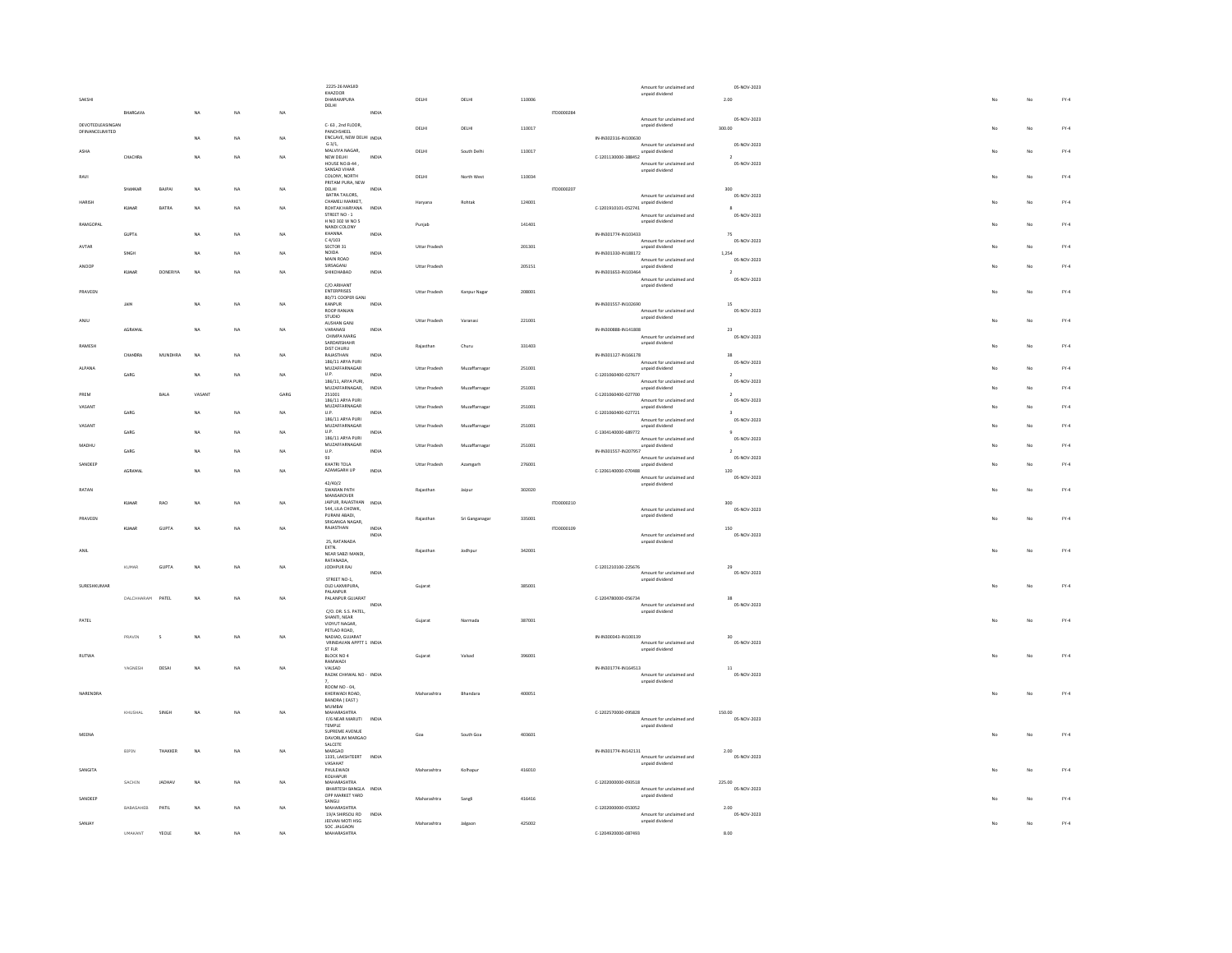|               |                            |                 |           |           |                         | SAMNER TAL.                               | INDIA        |                |                  |        |                       | Amount for unclaimed and                                         | 05-NOV-2023           |    |             |              |
|---------------|----------------------------|-----------------|-----------|-----------|-------------------------|-------------------------------------------|--------------|----------------|------------------|--------|-----------------------|------------------------------------------------------------------|-----------------------|----|-------------|--------------|
|               |                            |                 |           |           |                         | PACHORA<br>DIST. JALGAON                  |              | Maharashtra    | Jalgaon          | 425115 |                       | unpaid dividend                                                  |                       |    | No          | $FY-4$       |
|               |                            |                 |           |           |                         | PACHORA/JALGAON                           |              |                |                  |        |                       |                                                                  |                       |    |             |              |
|               | PANDURANG SHIRODE          |                 | NA        | NA        | $_{\rm NA}$             | MAHARASHTRA                               |              |                |                  |        | $C-1204920000-117531$ | Amount for unclaimed and                                         | 8.00                  |    |             |              |
|               |                            |                 |           |           |                         | MAYUR COLONY<br>MALKAPUR ROAD             | INDIA        |                |                  |        |                       | unpaid dividend                                                  | 05-NOV-2023           |    |             |              |
| KAILASHCHAND  |                            |                 |           |           |                         | AKOLA                                     |              | Maharashtra    | Akola            | 444001 |                       |                                                                  |                       |    | No          | $FY-4$       |
|               | RAMSWARUP                  | TIWARI          | NA        | NA        | NA                      | MAHARASHTRA<br>JANATA CLOTH               | INDIA        |                |                  |        | C-1203840001-240821   | Amount for unclaimed and                                         | 188.00<br>05-NOV-2023 |    |             |              |
|               |                            |                 |           |           |                         | STORES,                                   |              |                |                  |        |                       | unpaid dividend                                                  |                       |    |             | $FY-4$       |
| PUSHPA        |                            |                 |           |           |                         | S.R. MILL CHAWL                           |              | Maharashtra    | Akola            | 444001 |                       |                                                                  |                       |    | No          |              |
|               | HARICHAND                  | SAMA'           | NA        | NA        | NA                      | AKOLA M.S.<br>5. MAYUR COLONY             | INDIA        |                |                  |        | C-1302310000-006804   | Amount for unclaimed and                                         | 30.00<br>05-NOV-2023  |    |             |              |
| MINAL         |                            |                 |           |           |                         | MALKAPUR ROAD                             |              | Maharashtra    |                  | 444001 |                       | unpaid dividend                                                  |                       |    |             | $FY-4$       |
|               | YOGESH                     | TIWARI          | <b>NA</b> | NA        | NA                      | AKOLA MS                                  |              |                |                  |        | C-1302310000-054878   |                                                                  | 84.00                 |    |             |              |
|               |                            |                 |           |           |                         | PREM KALAS<br>MAYUR COLONY                | INDIA        |                |                  |        |                       | Amount for unclaimed and<br>unpaid dividend                      | 05-NOV-2023           |    |             |              |
| SURENDRA      |                            |                 |           |           |                         | MALKAPUR ROAD                             |              | Maharashtra    | Akola            | 444004 |                       |                                                                  |                       |    | No          | $FY-4$       |
|               | KAILASHCHAND TIWARI        |                 | NA        | NA        | NA                      | AKOLA MS                                  |              |                |                  |        | C-1302310000-091971   |                                                                  | 1.193.00              |    |             |              |
|               |                            |                 |           |           |                         | PLOT NO 44B<br>NEAR DR. WAGH S            | INDIA        |                |                  |        |                       | Amount for unclaimed and<br>unpaid dividend                      | 05-NOV-2023           |    |             |              |
| SHEELA        | DEVIDAS                    | MAHAJAN         |           |           |                         | HOSPITAL                                  |              | Maharashtra    | Amravati         | 444603 |                       |                                                                  |                       |    | $_{\rm No}$ | ${\sf FY-4}$ |
|               |                            |                 |           |           |                         | RATHI NAGAR VMV<br>ROAD                   |              |                |                  |        |                       |                                                                  |                       |    |             |              |
|               |                            |                 | <b>NA</b> | NA        | NA                      | AMRAVATI MS                               |              |                |                  |        | IN-IN300888-IN137824  |                                                                  | 38.00                 |    |             |              |
|               |                            |                 |           |           |                         | 79, Usha Ganj,                            | INDIA        |                |                  |        |                       | Amount for unclaimed and                                         | 05-NOV-2023           |    |             |              |
| Sharad        | Kumar                      | Agrawal         | <b>MA</b> | NA        | NA                      | Ali Manzil Chhawni<br>Indore M.P.         |              | Madhya Pradesh | Indore           | 452001 | C-1204370000-012243   | unpaid dividend                                                  | 600.00                |    | No          | $FY-4$       |
|               |                            |                 |           |           |                         | $15 - 2 - 253$                            | INDIA        |                |                  |        |                       | Amount for unclaimed and                                         | 05-NOV-2023           |    |             |              |
|               | PRASAD                     | MODAN           |           |           |                         | MAHARAJ GUNJ,                             |              | Andhra Pradesh |                  | 500012 |                       | unpaid dividend                                                  |                       |    | No          | $FY-4$       |
|               |                            |                 | NA        | NA        | NA                      | HYDERABAD.<br>ANDHRA PRADESH              |              |                |                  |        | C-1201350000-012296   |                                                                  | 75.00                 |    |             |              |
|               |                            |                 |           |           |                         | 7-7-87/1, ASHOK                           | <b>INDIA</b> |                |                  |        |                       | Amount for unclaimed and                                         | 05-NOV-2023           |    |             |              |
| PRAKASI       | KUMAR                      | INDRAM          |           |           |                         | NAGAR, JAGTAL<br>JAGTAL ANDHRA            |              | Andhra Pradesh |                  | 505327 |                       | unpaid dividend                                                  |                       |    | $_{\rm No}$ | $FY-4$       |
|               |                            |                 | NA        | <b>NA</b> | NA                      | PRADESH                                   |              |                |                  |        | C-1202770000-109771   |                                                                  | 638.00                |    |             |              |
|               |                            |                 |           |           |                         | ROOM NO 26                                | INDIA        |                |                  |        |                       | Amount for unclaimed and                                         | 05-NOV-2023           |    |             |              |
| SREE          | RAMANA                     | SIRUGUPPA       |           |           |                         | SIYFULLA COMPLEX                          |              | Andhra Pradesh | Anantapu         | 515005 |                       | unpaid dividend                                                  |                       |    | $_{\rm No}$ | $FY-4$       |
|               |                            |                 | NA        | NA        | NA                      | ANANTAPUR<br>ANDHRA PRADESH               |              |                |                  |        | C-1203500000-703425   |                                                                  | 150.00                |    |             |              |
|               | R                          | SATYALAKSHMI    |           |           |                         | 8-3-336 (19) MAIN                         | INDIA        | Andhra Pradesh | Anantapu         | 515201 |                       | Amount for unclaimed and                                         | 05-NOV-2023           |    | No          | $FY-4$       |
|               |                            |                 | NA        | <b>NA</b> | NA                      | BAZAAR HINDUPUR<br>D NO 201 PANDARI INDIA |              |                |                  |        |                       | IN-IN302148-IN100187 unpaid dividend<br>Amount for unclaimed and | 150.00<br>05-NOV-2023 |    |             |              |
|               |                            |                 |           |           |                         | PURAM                                     |              |                |                  |        |                       | unpaid dividend                                                  |                       |    |             |              |
|               | JAYATHI                    |                 |           |           |                         | WARD 28 ONGOLE                            |              | Andhra Pradesh |                  | 523001 |                       |                                                                  |                       |    | No          | $FY-4$       |
|               |                            |                 | NA        | NA        | NA                      | ANDHRA PRADESH<br>353                     | INDIA        |                |                  |        | IN-IN302269-IN137704  | -<br>Amount for unclaimed and                                    | 30.00<br>05-NOV-2023  |    |             |              |
|               |                            |                 |           |           |                         | SARASWATI                                 |              |                |                  |        |                       | unpaid dividend                                                  |                       |    |             |              |
| SURJIT        | SINGH                      | ALAG            |           |           |                         | BHANDAR COLONY                            |              | DELHI          | New Delhi        | 110031 |                       |                                                                  |                       |    | No          | $FY-4$       |
|               |                            |                 | <b>NA</b> | NA        | NA                      | GANDHI NAGAR<br>DELHI                     |              |                |                  |        | IN-IN300966-IN100779  |                                                                  | 5.00                  |    |             |              |
|               |                            |                 |           |           |                         | 13. LILLY                                 | INDIA        |                |                  |        |                       | Amount for unclaimed and                                         | 05-NOV-2023           |    |             |              |
|               |                            |                 |           |           |                         | APARTMENT,                                |              |                |                  |        |                       | unpaid dividend                                                  |                       |    |             |              |
| SATISH        | KUMAR                      | BHALA           |           |           |                         | MAHATMA NAGAR.<br>TRAMBAK ROAD,           |              | Maharashtra    | Nashik           | 422007 |                       |                                                                  |                       |    | No          | $FY-4$       |
|               |                            |                 |           |           |                         | <b>NASIK</b>                              |              |                |                  |        |                       |                                                                  |                       |    |             |              |
|               |                            |                 | <b>NA</b> | NA        | NA                      | MAHARASHTRA                               |              |                |                  |        | C-1201090700-006243   | Amount for unclaimed and                                         | 3.00<br>05-NOV-2023   |    |             |              |
|               |                            |                 |           |           |                         | 272/6532, SAMTA INDIA<br>COLONY,          |              |                |                  |        |                       | unpaid dividend                                                  |                       |    |             |              |
|               |                            |                 |           |           |                         | PANTNAGAR.                                |              |                |                  |        |                       |                                                                  |                       |    |             |              |
|               |                            |                 |           |           |                         |                                           |              |                |                  |        |                       |                                                                  |                       |    |             |              |
| INDRANIL      | SUDHAKAR                   | KATWANKAR       |           |           |                         | <b>GHATKOPAR</b> (EAST)                   |              | Maharashtra    | Mumbai City      | 400075 |                       |                                                                  |                       |    | No          | $FY-4$       |
|               |                            |                 | NA        |           | NA                      | <b>MUMBAI</b>                             |              |                |                  |        |                       |                                                                  | 90.00                 |    |             |              |
|               |                            |                 |           | NA        |                         | MAHARASHTRA                               | INDIA        |                |                  |        | C-1201200000-023175   | Amount for unclaimed and                                         | 05-NOV-2023           |    |             |              |
| <b>HEMAT</b>  |                            | SIKAWAT         |           |           |                         | BARLON KA CHOWK,                          |              | Rajasthar      | Jodhpur          | 342001 |                       | unpaid dividend                                                  |                       |    | No          | $FN-4$       |
|               |                            |                 | NA        | NA        | NA                      | JODHPUR RAJASTHAN                         |              |                |                  |        | C-1201210100-325073   |                                                                  |                       |    |             |              |
|               |                            |                 |           |           |                         | 9/38A                                     | INDIA        |                |                  |        |                       | Amount for unclaimed and                                         | 150.00<br>05-NOV-2023 |    |             |              |
| KRISHAN       | $_{\rm LAL}$               | CHADHA          |           |           |                         | MOTI NAGAR                                |              | Delhi          | West Delhi       | 110015 |                       | unpaid dividend                                                  |                       |    | No          | $FN-4$       |
|               |                            |                 | <b>NA</b> | NA        | NA                      | NEW DELHI<br>353                          | INDIA        |                |                  |        | C-1201410000-010073   | Amount for unclaimed and                                         | 3.00<br>05-NOV-2023   |    |             |              |
|               |                            |                 |           |           |                         | SARASWATI                                 |              |                |                  |        |                       | unpaid dividend                                                  |                       |    |             |              |
| AMANDEER      |                            | SINGH           |           |           |                         | BHANDAR COLONY<br><b>GANDHI NAGAR</b>     |              | Delhi          | East Delhi       | 110031 |                       |                                                                  |                       |    | No          | $FN-4$       |
|               |                            |                 | NA        | NA        | NA                      | DELHI                                     |              |                |                  |        | C-1202060000-297831   |                                                                  | 5.00                  |    |             |              |
| <b>MOTI</b>   |                            | CHADHA          |           |           |                         | 9/38A<br>MOTI NAGAR                       | INDIA        | Delhi          | West Delhi       | 110015 |                       | Amount for unclaimed and                                         | 05-NOV-2023           |    | No          | $FN-4$       |
|               |                            |                 | <b>NA</b> | NA        | NA                      | NEW DELHI                                 |              |                |                  |        | IN-IN300118-IN114048  | unpaid dividend                                                  | 3.00                  |    |             |              |
|               |                            |                 |           |           |                         | 2226 MASJID                               | INDIA        |                |                  |        |                       | Amount for unclaimed and                                         | 05-NOV-2023           |    |             |              |
| MANJU         |                            | <b>BHARGAVA</b> |           |           |                         | KHAZOOR<br>DHARMPURA                      |              | Delhi          | South West Delhi | 110006 |                       | unpaid dividend                                                  |                       |    | No          | $FY-4$       |
|               |                            |                 | <b>NA</b> | NA        | NA                      | DELHI                                     |              |                |                  |        | IN-IN300360-IN222136  |                                                                  | 2.00                  |    |             |              |
|               |                            |                 |           |           |                         | 2786, PEEPAL                              | INDIA        |                |                  |        |                       | Amount for unclaimed and                                         | 05-NOV-2023           |    |             |              |
| BHAVISHYA     |                            | SAREEN          |           |           |                         | MAHADEV<br>HAUZ QAZI                      |              | Delhi          | Central Delhi    | 110006 |                       | unpaid dividend                                                  |                       |    | No          | $FN-4$       |
|               |                            |                 | <b>NA</b> | NA        | $_{\rm NA}$             | DELHI                                     |              |                |                  |        | IN-IN301209-IN102129  |                                                                  | 2.00                  |    |             |              |
|               |                            |                 |           |           |                         | GRV AND PK OFFICE                         | INDIA        |                |                  |        |                       | Amount for unclaimed and<br>unpaid dividend                      | 05-NOV-2023           |    |             |              |
|               |                            |                 |           |           |                         | NO 205 2ND FLOOR                          |              |                |                  |        |                       |                                                                  |                       |    |             |              |
| G             | VIRCHAND                   | NAHAR           |           |           |                         | NO 22/23 JALA<br>SAMBHAVI COMPLEX         |              | Karnataka      | Bangalore Urban  | 560009 |                       |                                                                  |                       | No | No          | $FY-4$       |
|               |                            |                 |           |           |                         | 1ST MAIN                                  |              |                |                  |        |                       |                                                                  |                       |    |             |              |
|               |                            |                 |           |           |                         | GANDHINAGAR                               |              |                |                  |        |                       |                                                                  |                       |    |             |              |
|               |                            |                 | <b>NA</b> | NA        | NA                      | BANGALORE<br>$G - 12/3$                   | INDIA        |                |                  |        | IN-IN302148-IN100686  | Amount for unclaimed and                                         | 525.00<br>05-NOV-2023 |    |             |              |
| ATUL          |                            | MONGA           |           |           |                         | MALVIYA NAGAR                             |              | Delhi          | South Delh       | 110017 |                       | unpaid dividend                                                  |                       |    | No          | $FY-4$       |
|               |                            |                 | <b>NA</b> | NA        | NA                      | NEW DELHI                                 |              |                |                  |        | IN-IN302316-IN100981  |                                                                  | 654.00                |    |             |              |
|               |                            |                 |           |           |                         | H NO-08, THIRD                            | INDIA        |                |                  |        |                       | Amount for unclaimed and<br>unpaid dividend                      | 05-NOV-2023           |    |             |              |
|               |                            |                 |           |           |                         | <b>FLOOR</b>                              |              |                |                  |        |                       |                                                                  |                       |    |             |              |
| POOIA         |                            | RAIPLIT         |           |           |                         | ANMOL VATIKA,<br>CHAUKHANDI ROAD          |              | DELHI          | West Delhi       | 110018 |                       |                                                                  |                       |    | No          | $FY-4$       |
|               |                            |                 |           |           |                         | <b>TILAK NAGAR</b>                        |              |                |                  |        |                       |                                                                  |                       |    |             |              |
|               |                            |                 | NA        | NA        | NA                      | NEW DELHI                                 |              |                |                  |        | C-1201880000-003416   |                                                                  | 6.00                  |    |             |              |
|               |                            |                 |           |           |                         | C-37.1 1 CHHANI                           | INDIA        |                |                  |        |                       | Amount for unclaimed and                                         | 05-NOV-2023           |    |             |              |
| MEENABEN      | PUNAMBHAI                  | WAGHELA         |           |           |                         | TA VADODARA<br>OPP AKASH GANGA            |              | Gujarat        | Gandhinagar      | 390002 |                       | unpaid dividend                                                  |                       |    | No          | ${\sf FY-4}$ |
|               |                            |                 | NA        | NA        | NA                      | BARODA GUJARAT                            |              |                |                  |        | IN-IN303116-IN116054  |                                                                  | 23.00                 |    |             |              |
|               |                            |                 |           |           |                         | C-215, 2ND FLOOR INDIA<br>2ND TOWER       |              |                |                  |        |                       | Amount for unclaimed and<br>unpaid dividend                      | 05-NOV-2023           |    |             |              |
| ARLINACHALAM  |                            |                 |           |           |                         | <b>INTERNATIONAL</b>                      |              | Maharashtra    | Mumbai City      | 400705 |                       |                                                                  |                       |    | No          | $FY-4$       |
|               | ACHAMTHAVIRT PILLAI<br>HAN |                 |           |           |                         | <b>INFOTECH PARK</b>                      |              |                |                  |        |                       |                                                                  |                       |    |             |              |
|               |                            |                 | <b>NA</b> | NA        | $\overline{\mathbf{z}}$ | VASHI<br>MAHARASHTRA                      |              |                |                  |        | C-1201060000-593689   |                                                                  | 6.00                  |    |             |              |
|               |                            |                 |           |           |                         | C.47                                      | INDIA        |                |                  |        |                       | Amount for unclaimed and                                         | 05-NOV-2023           |    |             |              |
| <b>JINDER</b> | PALKAUR                    | DANDONA         |           |           |                         | FIRST FLOOR FATEH<br>NAGAR                |              | DELHI          | West Delhi       | 110018 |                       | unpaid dividend                                                  |                       |    | No          | $FN-4$       |
|               |                            |                 |           | NA        | NA                      | <b>JAIL ROAD</b><br>NEW DELHI             |              |                |                  |        | IN-IN300708-IN106228  |                                                                  | 3.00                  |    |             |              |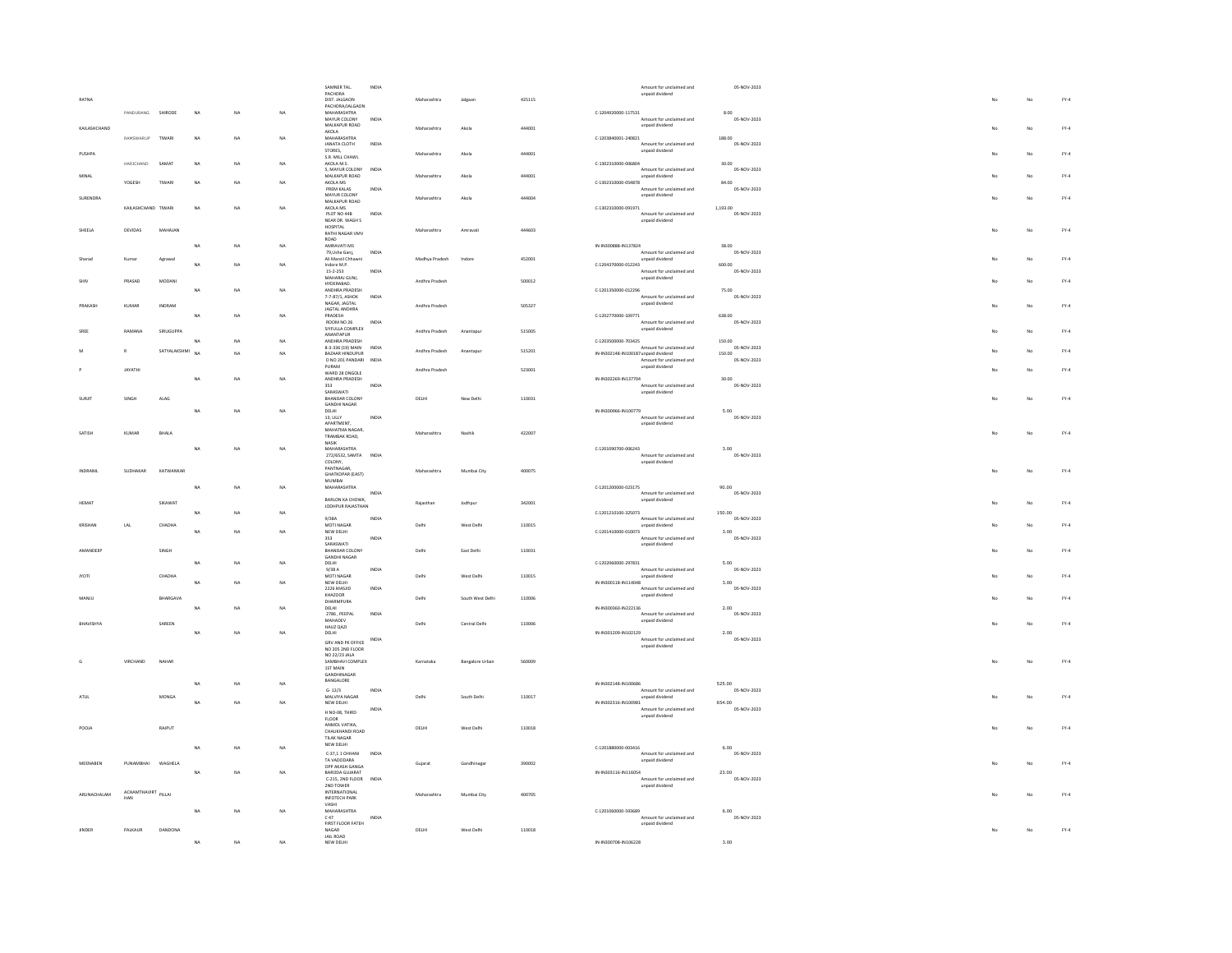|              |                      |                        |             |           |           | B/405 LUCKY TOWER INDIA                 |       |               |                        |        | Amount for unclaimed and                         | 05-NOV-2023           |    |    |        |
|--------------|----------------------|------------------------|-------------|-----------|-----------|-----------------------------------------|-------|---------------|------------------------|--------|--------------------------------------------------|-----------------------|----|----|--------|
| <b>RASHM</b> | DEEPAK               | SUBA                   |             |           |           | M G ROAD NO 4                           |       | Maharashtra   | Mumbai City            | 400067 | unpaid dividend                                  |                       |    | No | $FY-4$ |
|              |                      |                        |             |           |           | KANDIVALL WEST<br>MUMBAI                |       |               |                        |        |                                                  |                       |    |    |        |
|              |                      |                        | $_{\sf NA}$ | NA        | NA        | GLORIA AGASHI                           | INDIA |               |                        |        | IN-IN300888-IN147037<br>Amount for unclaimed and | 225.00<br>05-NOV-2023 |    |    |        |
|              |                      |                        |             |           |           | DHOBITALAO                              |       |               |                        |        | unpaid dividend                                  |                       |    |    |        |
| SWEEDAL      | CHAPEL               | DIAS                   |             |           |           | KOLHAPUR ROAD<br>VIA-VIRAR WEST         |       | Maharashtra   | Kolhapur               | 401301 |                                                  |                       |    | No | $FY-4$ |
|              |                      |                        | NA          | NA        | NA        | THANE                                   |       |               |                        |        | IN-IN301604-IN104493                             | 15.00                 |    |    |        |
|              |                      |                        |             |           |           | 5/2226 KATRA<br>KHUSHHAL ROY            | INDIA |               |                        |        | Amount for unclaimed and<br>unpaid dividend      | 05-NOV-2023           |    |    |        |
| NEERAJ       |                      | BHARGAVA               |             |           |           | CHANDINI CHOWK                          |       | DELHI         | North Delhi            | 110006 |                                                  |                       |    | No | $FY-4$ |
|              |                      |                        | <b>NA</b>   | NA        | NA        | DELHI                                   | INDIA |               |                        |        | IN-IN301774-IN162096<br>Amount for unclaimed and | 2.00<br>05-NOV-2023   |    |    |        |
|              |                      |                        |             |           |           | FLAT NO.1, 1ST FLR                      |       |               |                        |        | unpaid dividend                                  |                       |    |    |        |
|              |                      |                        |             |           |           | MIDTOWN CHS                             |       |               |                        |        |                                                  |                       |    |    |        |
| BUDDHAREDDY  |                      | ANANTREDDY KONDAMPALLY |             |           |           | BHANDARALI,<br>BEHIND VUAYA BANK        |       | Maharashtra   | Bhandara               | 401207 |                                                  |                       | No | No | $FY-4$ |
|              |                      |                        |             |           |           | PAPDY, VASAI WEST                       |       |               |                        |        |                                                  |                       |    |    |        |
|              |                      |                        |             |           |           | THANE<br>MAHARASHTRA                    |       |               |                        |        |                                                  |                       |    |    |        |
|              |                      |                        | NA          | <b>NA</b> | <b>NA</b> |                                         |       |               |                        |        | C-1202470000-152729                              | 38.00                 |    |    |        |
|              |                      |                        |             |           |           | 304- KHODIVAR<br>COMPLEX                | INDIA |               |                        |        | Amount for unclaimed and<br>unpaid dividend      | 05-NOV-2023           |    |    |        |
| ASHOKKUMAR   | SHANTARAM            | PAWAR                  |             |           |           | VED ROAD,                               |       | Gujarat       | Surat                  | 395004 |                                                  |                       |    | No | $FY-4$ |
|              |                      |                        | NA          | NA        | NA        | SURAT<br>SURAT GUJARAT                  |       |               |                        |        | C-1202470000-278271                              | 38.00                 |    |    |        |
|              |                      |                        |             |           |           | NO 335 1ST FLOOR INDIA                  |       |               |                        |        | Amount for unclaimed and                         | 05-NOV-2023           |    |    |        |
|              |                      |                        |             |           |           | 13TH CROSS                              |       |               |                        |        | unpaid dividend                                  |                       |    |    |        |
| RAVINDRANATH | $\ddot{\phantom{1}}$ | $\mathbb{R}$           |             |           |           | 2ND MAIN<br>MALLESWARAM                 |       | Karnataka     | <b>Bangalore Urban</b> | 560003 |                                                  |                       | No | No | $FY-4$ |
|              |                      |                        |             |           |           | BANGALORE                               |       |               |                        |        |                                                  |                       |    |    |        |
|              |                      |                        | $_{\sf NA}$ | NA        | NA        | KARNATAKA<br>560003                     |       |               |                        |        | IN-IN303077-IN106202                             | 300.00                |    |    |        |
|              |                      |                        |             |           |           | 9/38A                                   | INDIA |               |                        |        | Amount for unclaimed and                         | 05-NOV-2023           |    |    |        |
| CHETAN       |                      | CHADHA                 | <b>NA</b>   | NA        | NA        | MOTI NAGAR<br>NEW DELHI                 |       | DELHI         | West Delhi             | 110015 | unpaid dividend<br>IN-IN300118-IN108266          | 3.00                  |    | No | $FY-4$ |
|              |                      |                        |             |           |           | LIC OF INDIA                            | INDIA |               |                        |        | Amount for unclaimed and                         | 05-NOV-2023           |    |    |        |
| <b>JINEY</b> | <b>KUMAR</b>         | SHARMA                 |             |           |           | DIVISIONAL OFFICE                       |       | Uttarakhand   | Dehradun               | 248001 | unpaid dividend                                  |                       |    | No | $FY-4$ |
|              |                      |                        | NA          | NA        | NA        | HARIDWAR ROAD<br>DEHRADUN               |       |               |                        |        | IN-IN301774-IN167707                             | 38.00                 |    |    |        |
|              |                      |                        |             |           |           | 338 1ST PHASE                           | INDIA |               |                        |        | Amount for unclaimed and                         | 05-NOV-2023           |    |    |        |
|              |                      |                        |             |           |           | 3RD MAIN WOC                            |       |               |                        |        | unpaid dividend                                  |                       |    |    |        |
|              |                      | RAMAIAH                |             |           |           | $ROAD$<br>MANJUNATHANAGAR               |       | Karnataka     | <b>Bangalore Urban</b> | 560010 |                                                  |                       |    | No | $FY-4$ |
|              |                      |                        | NA          | NA        | NA        | BANGALORE                               |       |               |                        |        | IN-IN302148-IN103844                             | 150.00                |    |    |        |
|              |                      |                        |             |           |           | $1 - 1/11$                              | INDIA |               |                        |        | Amount for unclaimed and                         | 05-NOV-2023           |    |    |        |
| SANDHYA      |                      | JAIN                   |             |           |           | <b>BUDH VIHAR</b><br>PHASE-1            |       | DELHI         | West Delhi             | 110041 | unpaid dividend                                  |                       |    | No | $FY-4$ |
|              |                      |                        | NA          | NA        | NA        | DELHI<br>H.NO.200                       |       |               |                        |        | IN-IN303108-IN100068                             | 450.00                |    |    |        |
| GURWINDER    |                      | SINGH                  |             |           |           | AUT NAGAR                               | INDIA |               | Amritian               | 143001 | Amount for unclaimed and                         | 05-NOV-2023           |    | No | $FY-4$ |
|              |                      |                        | <b>NA</b>   | NA        | NA        | AMRITSAR PUNJAB                         |       | Punjab        |                        |        | unpaid dividend<br>C-1202890001-017978           | 8.00                  |    |    |        |
|              |                      |                        |             |           |           |                                         | INDIA |               |                        |        | Amount for unclaimed and                         | 05-NOV-2023           |    |    |        |
|              |                      |                        |             |           |           | AKSHAR TOWNSHIP,<br>NEAR PARVAT PATIA   |       |               |                        |        | unpaid dividend                                  |                       |    |    |        |
| GUNJAN       | SANJAY               | DAGA                   |             |           |           | NEAR INTERCITY                          |       | Gujarat       | Surat                  | 395010 |                                                  |                       |    | No | $FY-4$ |
|              |                      |                        |             |           |           | TOWN HALL                               |       |               |                        |        |                                                  |                       |    |    |        |
|              |                      |                        |             |           |           |                                         |       |               |                        |        |                                                  |                       |    |    |        |
|              |                      |                        | NA          | <b>NA</b> | NA        | SURAT GUJARAT                           |       |               |                        |        | C-1204150000-252697                              | 390.00                |    |    |        |
|              |                      |                        |             |           |           |                                         | INDIA |               |                        |        | Amount for unclaimed and                         | 05-NOV-2023           |    |    |        |
| anarsk       |                      |                        |             |           |           | $S \cdot 98$<br>GREATER KAILASH - I     |       |               |                        |        | unpaid dividend                                  |                       |    |    |        |
|              |                      | ARORA                  |             |           |           | NEW DELHI<br>NEW DELHI                  |       | DELHI         | South Delhi            | 110048 |                                                  |                       |    | No | $FY-4$ |
|              |                      |                        | <b>NA</b>   | NA        | NA        |                                         |       |               |                        |        | C-1204470000-153843                              | 2.00                  |    |    |        |
|              |                      |                        |             |           |           | SHARMA SAHKAR                           | INDIA |               |                        |        | Amount for unclaimed and<br>unpaid dividend      | 05-NOV-2023           |    |    |        |
|              |                      |                        |             |           |           | OLD PANDIT COLONY<br>SHARANPUR RD       |       |               |                        |        |                                                  |                       |    |    |        |
| SHASHANK     | YASHWANT             | MOHADKAR               |             |           |           | NASHIK                                  |       | Maharashtra   | Nashik                 | 422002 |                                                  |                       | No | No | $FY-4$ |
|              |                      |                        |             |           |           | <b>NASHIK</b><br><b>MAHARASHTRA</b>     |       |               |                        |        |                                                  |                       |    |    |        |
|              |                      |                        | NA          | NA        | NA        | <b>PLOT NO. 142</b>                     | INDIA |               |                        |        | C-1204920000-057027<br>Amount for unclaimed and  | 3.00<br>05-NOV-2023   |    |    |        |
|              |                      |                        |             |           |           | <b>BACK SIDE OF</b>                     |       |               |                        |        | unpaid dividend                                  |                       |    |    |        |
|              |                      |                        |             |           |           | <b>GEHLOT KA</b><br>BANGLOW             |       |               |                        |        |                                                  |                       |    |    |        |
| PURUSHOTTAM  |                      | GUPTA                  |             |           |           | BHARGU NAGAR.                           |       | Rajasthan     | Ajmer                  | 302021 |                                                  |                       |    | No | $FY-4$ |
|              |                      |                        |             |           |           | AIMER ROAD                              |       |               |                        |        |                                                  |                       |    |    |        |
|              |                      |                        | <b>NA</b>   | NA        | NA        | JAIPUR RAJASTHAN                        |       |               |                        |        | C-1201770100-002360                              | 300.00                |    |    |        |
|              |                      |                        |             |           |           | 9/38 A                                  | INDIA |               |                        |        | Amount for unclaimed and                         | 05-NOV-2023           |    |    |        |
| SUNITA       |                      | CHADHA                 |             | NA        | NA        | MOTI NAGAR<br>NEW DELHI                 |       | <b>DELHI</b>  | West Delhi             | 110015 | unpaid dividend<br>IN-IN300118-IN114047          | 3.00                  |    | No | $FY-4$ |
|              |                      |                        |             |           |           | D/14/51 BLOCK D                         | INDIA |               |                        |        | Amount for unclaimed and                         | 05-NOV-2023           |    |    |        |
| PARUL        |                      | DEEP                   |             |           |           | POCKET 14<br>SECTOR 8                   |       | DELHI         | North West             | 110085 | unpaid dividend                                  |                       |    | No | $FY-4$ |
|              |                      |                        |             |           |           | ROHINI                                  |       |               |                        |        |                                                  |                       |    |    |        |
|              |                      |                        | <b>NA</b>   | NA        | NA        | NEW DELHI                               | INDIA |               |                        |        | IN-IN301313-IN210176                             | 60.00<br>05-NOV-2023  |    |    |        |
|              |                      |                        |             |           |           | 529 K /234,<br>PANT NAGAR               |       |               |                        |        | Amount for unclaimed and<br>unpaid dividend      |                       |    |    |        |
|              |                      | PANDEY                 |             |           |           |                                         |       | Uttar Pradesh | Lucknow                | 226017 |                                                  |                       |    | No | $FY-4$ |
|              |                      |                        |             |           |           | COLONY,<br>SEC-A, KHURRAM<br>NAGAR.     |       |               |                        |        |                                                  |                       |    |    |        |
|              |                      |                        | NA          | NA        | NA        | LUCKNOW U.P.                            |       |               |                        |        | $C-1201090400-020801$                            | 750.00                |    |    |        |
|              |                      |                        |             |           |           |                                         | INDIA |               |                        |        | Amount for unclaimed and<br>unpaid dividend      | 05-NOV-2023           |    |    |        |
|              |                      |                        |             |           |           | H NO-08, THIRD<br>FLOOR<br>ANMOL VATIKA |       |               |                        |        |                                                  |                       |    |    |        |
|              | $\sf s$              | RAIPUT                 |             |           |           | CHAUKHANDI ROAD                         |       | DELHI         | West Delhi             | 110018 |                                                  |                       |    | No | $FY-4$ |
|              |                      |                        |             |           |           | TILAK NAGAR                             |       |               |                        |        |                                                  |                       |    |    |        |
|              |                      |                        | NA          | NA        | NA        | NEW DELHI<br>24. KALEWADI               | INDIA |               |                        |        | C-1201880000-002621<br>Amount for unclaimed and  | 9.00<br>05-NOV-2023   |    |    |        |
| COSTANCIO    | ANTHONY              | FERNANDES              |             |           |           | RAHEVASHI SANGH                         |       | Maharashtra   | Mumbai City            | 400033 | unpaid dividend                                  |                       |    | No | $FY-4$ |
|              |                      |                        | <b>NA</b>   |           |           | MUMRAL                                  |       |               |                        |        |                                                  |                       |    |    |        |
|              |                      |                        |             | NA        | NA        | MAHARASHTRA<br>14 NISHANT PRIDE         | INDIA |               |                        |        | C-1203440000-035252<br>Amount for unclaimed and  | 3.00<br>05-NOV-2023   |    |    |        |
|              |                      |                        |             |           |           | GANGAPUR ROAD                           |       |               |                        |        | unpaid dividend                                  |                       |    |    |        |
|              | SHANTARAM            | DHAMANE                |             |           |           | NEAR AKASHWANI<br>TOWER                 |       | Maharashtra   | Nashir                 | 422013 |                                                  |                       |    | No | $FY-4$ |
|              |                      |                        |             |           |           | ANAND NAGAR                             |       |               |                        |        |                                                  |                       |    |    |        |
|              |                      |                        | NA          | NA        | NA        | $\textsf{NASIK}$<br>MAHARASHTRA         |       |               |                        |        | C-1204920000-098771                              | 30.00                 |    |    |        |
|              |                      |                        |             |           |           | 701, B WING                             | INDIA |               |                        |        | Amount for unclaimed and                         | 05-NOV-2023           |    |    |        |
|              |                      |                        |             |           |           | HILL RESIDENCY,<br>AMAR NAGAR           |       |               |                        |        | unpaid dividend                                  |                       |    |    |        |
| KETAN        | MALSHI               | DEDHIA                 |             |           |           | MULUND (W)                              |       | Maharashtra   | Mumbai City            | 400080 |                                                  |                       | No | No | $FY-4$ |
|              |                      |                        |             | NA        | NA        | <b>MUMBAI</b><br>MAHARASHTRA            |       |               |                        |        | C-1203150000-128870                              | 15.00                 |    |    |        |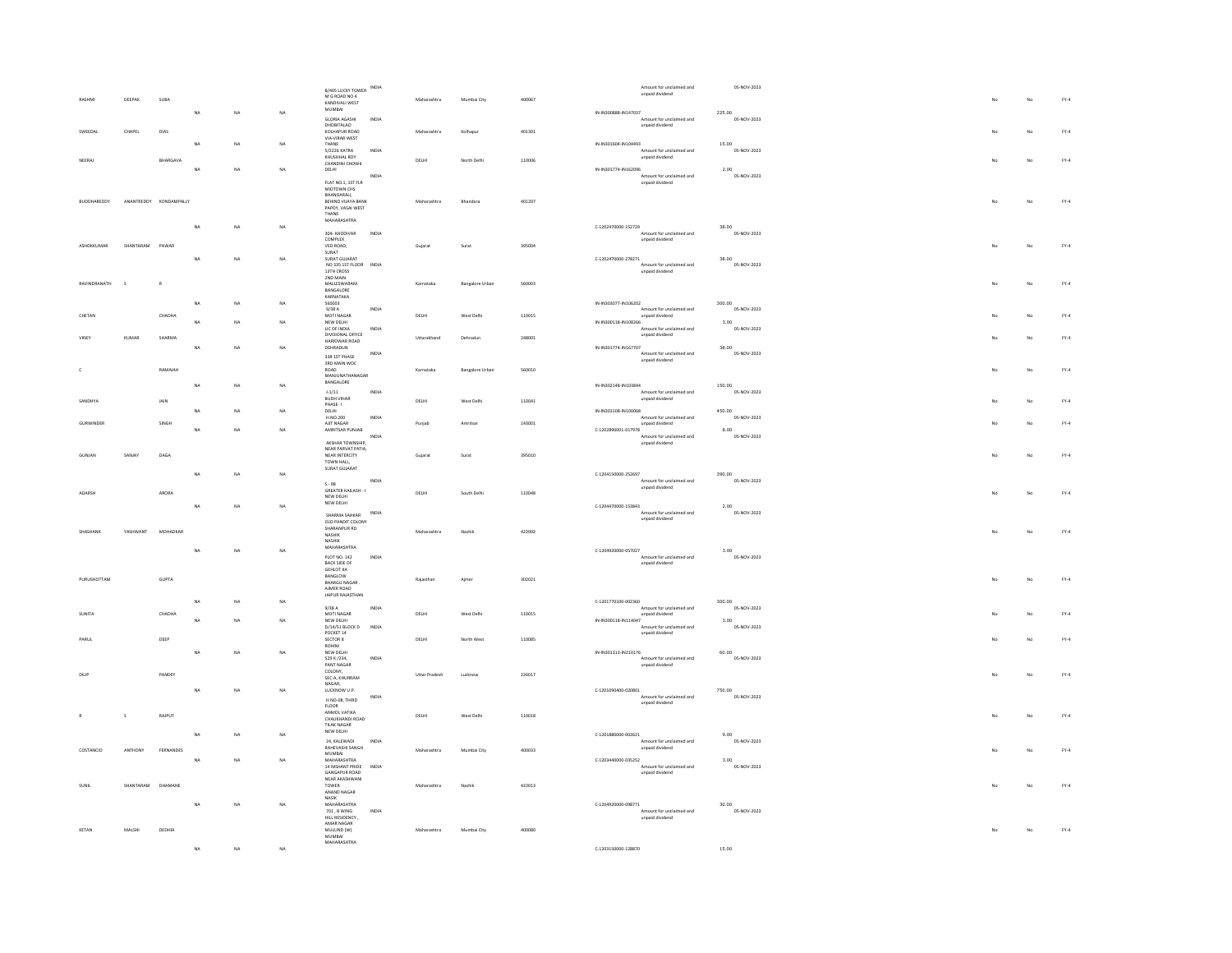| RAKESH         |                                | <b>BHANOT</b> |                     |           |           | $MU$ 13/D<br><b>PITAMPLIRA</b>                         | INDV         | DELHI          | North West  | 110088 | Amount for unclaimed and<br>unpaid dividend                                 | 05-NOV-2023           |    |    | $FY-4$       |
|----------------|--------------------------------|---------------|---------------------|-----------|-----------|--------------------------------------------------------|--------------|----------------|-------------|--------|-----------------------------------------------------------------------------|-----------------------|----|----|--------------|
|                |                                |               | NA                  | NA        | NA        | NEW DELHI<br>401- VASUNDHARA INDIA                     |              |                |             |        | IN-IN301696-IN105343<br>Amount for unclaimed and                            | 270.00<br>05-NOV-2023 |    |    |              |
|                |                                |               |                     |           |           | $FLAT,$<br>12-JAIN SOCIETY                             |              |                |             |        | unpaid dividend                                                             |                       |    |    |              |
| VAGHAJIBHAI    |                                | VORA          |                     |           |           | NEAR PRITAM<br>$\texttt{NAGAR}_\tau$                   |              | Gujarat        | Ahmedabad   | 380006 |                                                                             |                       |    | No | $FY-4$       |
|                |                                |               | NA                  | NA        | NA        | ELLIS BRIDGE.<br>AHMEDABAD                             | INDIA        |                |             |        | IN-IN302461-IN100736<br>Amount for unclaimed and                            | 6.00<br>05-NOV-2023   |    |    |              |
| SAVITA         |                                | ${\tt SETH}$  | NA                  | NA        | NA        | MALVIYA NAGAR<br>NEW DELHI                             |              | DELHI          | South Delhi | 110017 | unpaid dividend<br>IN-IN302822-IN100214                                     | 2.00                  |    | No | ${\sf FY-4}$ |
|                |                                |               |                     |           |           | NANIK NIWAS<br>SOCIETY                                 | INDIA        |                |             |        | Amount for unclaimed and<br>unpaid dividend                                 | 05-NOV-2023           |    |    |              |
| NARAIN         | GOPALDAS                       | KHEMANI       |                     |           |           | FLAT NO.8, DT.<br>SECTION,                             |              | Maharashtra    | Thane       | 421004 |                                                                             |                       |    | No | $FY-4$       |
|                |                                |               | NA                  | NA        | NA        | ULHASNAGAR,<br>THANE<br>MAHARASHTRA                    |              |                |             |        | C-1202810000-064401                                                         | 2.00                  |    |    |              |
|                |                                |               |                     |           |           | 30/2, BARGARI NI<br>POLE,                              | INDIA        |                |             |        | Amount for unclaimed and<br>unpaid dividend                                 | 05-NOV-2023           |    |    |              |
| ROONIT         | NARESHBHAI                     | SHAH          |                     |           |           | CHUNARA NO<br>KHANCHO.                                 |              | Gujarat        | Ahmedabad   | 380001 |                                                                             |                       |    | No | $FY-4$       |
|                |                                |               |                     |           |           | SHAHPUR,<br>AHMEDARAD                                  |              |                |             |        |                                                                             |                       |    |    |              |
|                |                                | CHADHA        | NA                  | NA        | NA        | GUJARAT<br>9/38A<br>MOTI NAGAR                         | <b>INDIA</b> | $DELHI$        | West Delhi  | 110015 | C-1203300000-079707<br>Amount for unclaimed and<br>unpaid dividend          | 300.00<br>05-NOV-2023 |    | No | ${\sf FY-4}$ |
|                |                                |               | NA                  | NA        | <b>NA</b> | NEW DELHI<br>81, SARVAMANGAL INDIA                     |              |                |             |        | IN-IN300118-IN114048<br>Amount for unclaimed and                            | 3.00<br>05-NOV-2023   |    |    |              |
| BHANDER        | DIPAKKUMAR LALJIBHAI           |               |                     |           |           | SOCIETY,<br>INDIA COLONY.                              |              | Guiarat        | Ahmedabad   | 380024 | unpaid dividend                                                             |                       |    | No | $FY-4$       |
|                |                                |               | NA                  | NA        | NA        | BAPUNAGAR,<br>AHMEDABAD.                               |              |                |             |        | IN-IN300343-IN107058                                                        | 38.00                 |    |    |              |
| AMITA          |                                | JAIN          |                     | NA        | NA        | $A-7$<br>C C COLONY<br>DELHI                           | INDIA        | DELHI          | South Delhi | 110007 | Amount for unclaimed and<br>unpaid dividend<br>IN-IN300394-IN125769         | 05-NOV-2023<br>2.00   |    | No | $FY-4$       |
|                |                                |               |                     |           |           | $C - 160$<br>PUSHPANJALI                               | <b>INDIA</b> |                |             |        | Amount for unclaimed and<br>unpaid dividend                                 | 05-NOV-2023           |    |    |              |
| <b>BHAGWA</b>  | SWAROOP                        | SHARMA        | NA                  | NA.       | NA        | PITAM PURA<br>DELHI                                    |              | DELHI          | North West  | 110034 | IN-IN301209-IN100991                                                        | 150.00                |    | No | $FY-4$       |
| <b>KRISHAN</b> | $\mathbf{L}$                   | VADEHRA       |                     |           |           | B-2 / 47C,<br>LAWRENCE ROAD,                           | INDIA        | DELHI          | North West  | 110035 | Amount for unclaimed and<br>unpaid dividend                                 | 05-NOV-2023           |    | No | $FY-4$       |
|                |                                |               | NA                  | NA        | NA        | DELHI<br>NEW LEELA TRADERS INDIA                       |              |                |             |        | IN-IN301766-IN100002<br>Amount for unclaimed and<br>unpaid dividend         | 15.00<br>05-NOV-2023  |    |    |              |
| SANGITAREN     | HITESHKUMAR PARIKH             |               |                     |           |           | HATHIKHANA<br>CHOWK                                    |              | Gujarat        | Ahmedahad   | 380001 |                                                                             |                       | No | No | $FY-4$       |
|                |                                |               | $_{\sf NA}$         | NA        | NA        | RATANPOLE<br>AHMEDABAD                                 |              |                |             |        | IN-IN302461-IN102071                                                        | 75.00                 |    |    |              |
|                |                                |               |                     |           |           | FLAT NO 301 B-10 INDIA<br>SECTOR NO 10                 |              |                |             |        | Amount for unclaimed and<br>unpaid dividend                                 | 05-NOV-2023           |    |    |              |
| MILAN          | NARAYANDAS MAKAWANA            |               |                     |           |           | SHANTINAGAR MIRA<br>ROAD (E)<br>MUMBAI                 |              | Maharashtra    | Thane       | 401107 |                                                                             |                       | No | No | ${\sf FY-4}$ |
|                |                                |               | NA                  | NA        | <b>NA</b> | MAHARASHTRA                                            | INDV         |                |             |        | C-1203320000-308414<br>Amount for unclaimed and                             | 45.00<br>05-NOV-2023  |    |    |              |
|                |                                |               |                     |           |           | 1102 BLDG NO 12<br>INDRA DARSHAN<br>SHREE SWAMI        |              |                |             |        | unpaid dividend                                                             |                       |    |    |              |
| RAJAT          |                                | KHANNA        |                     |           |           | SAMARTH PRASANNA<br>NO13 CHSL OFF LINK                 |              | Maharashtra    | Mumbai City | 400053 |                                                                             |                       |    | No | $FY-4$       |
|                |                                |               |                     |           |           | RD OSHIWARA<br>MUMBAI                                  |              |                |             |        |                                                                             |                       |    |    |              |
|                |                                |               | NA                  | NA.       | NA        | MAHARASHTRA<br>H.NO.216, MUKESH INDIA                  |              |                |             |        | C-1203320008-851509<br>Amount for unclaimed and                             | 75.00<br>05-NOV-2023  |    |    |              |
| <b>GIRVAR</b>  | PARSHAD                        | SHARMA        |                     |           |           | NAGAR.<br>GALI NO.4, CIRCULAR                          |              | DELHI          | North East  | 110032 | unpaid dividend                                                             |                       |    |    | $FN-4$       |
|                |                                |               | <b>NA</b>           | NA        | NA        | ROAD,<br>SHAHDARA,<br>DELHI                            |              |                |             |        | IN-IN302365-IN104220                                                        | 450.00                |    |    |              |
|                |                                |               |                     |           |           | $B-3/35$<br><b>HIGHWAYVIEW</b>                         | INDIA        |                |             |        | Amount for unclaimed and<br>unnaid dividend                                 | 05-NOV-2023           |    |    |              |
|                |                                |               |                     |           |           | <b>B BUILDING</b><br>SANTARAM TALAV                    |              |                |             |        |                                                                             |                       |    |    |              |
| VAISHALI       | MANISH                         | PATEL         |                     |           |           | KURAR VILLAGE,<br>MALAD EAST                           |              | Maharashtra    | Mumbai City | 400097 |                                                                             |                       |    | No | $FY-4$       |
|                |                                |               | NA                  | NA        | NA        | MUMBAI<br>MAHARASHTRA                                  |              |                |             |        | C-1201770000-041771                                                         | 2.00                  |    |    |              |
|                |                                |               |                     |           |           | G-2,SHIVSHAKTI<br>ENCLAVE.                             | INDIA        |                |             |        | Amount for unclaimed and<br>unpaid dividend                                 | 05-NOV-2023           |    |    |              |
| SANTOSE        | GAJANAN                        | <b>JOSHI</b>  |                     |           |           | E-WARD,<br><b>TARARAI PARK</b>                         |              | Maharashtra    | Kolhapur    | 416003 |                                                                             |                       |    | No | $FY-4$       |
|                |                                |               | NA                  | NA        | NA        | KOLHAPUR<br>MAHARASHTRA<br>H. NO. 33                   | INDIA        |                |             |        | C-1202000000-065942<br>Amount for unclaimed and                             | 300.00<br>05-NOV-2023 |    |    |              |
|                |                                | RATHI         |                     |           |           | PRIYADARSHINI<br>RISHI VALLEY                          |              | Madhya Pradesh | Bhopal      | 462039 | unpaid dividend                                                             |                       |    | No | $FY-4$       |
|                |                                |               | NA                  | NA        | NA        | BAWADIYA KALAN<br>BHOPAL M.P                           |              |                |             |        | C-1203160000-145152                                                         | 75.00                 |    |    |              |
|                |                                |               |                     |           |           | FLAT NO 27 MANGAL INDIA<br>VARSHA                      |              |                |             |        | Amount for unclaimed and<br>unpaid dividend                                 | 05-NOV-2023           |    |    |              |
| IMADO          | VITTALRAO                      | THONGE        |                     |           |           | B/H DATTA MANDIE<br>NEAR MADHUBAN<br>COLONY KATHE LANE |              | Maharashtra    | Nashik      | 422011 |                                                                             |                       |    | No | $FY-4$       |
|                |                                |               |                     |           |           | <b>DWARKA</b><br>NASHIK                                |              |                |             |        |                                                                             |                       |    |    |              |
|                |                                |               | NA                  | <b>NA</b> | NA        | MAHARASHTRA<br>3 ASHAY                                 | INDIA        |                |             |        | C-1204920000-062930<br>Amount for unclaimed and                             | 8.00<br>05-NOV-2023   |    |    |              |
| RANKIE         | MUKUNDBHAI DOSHI               |               |                     |           |           | APARTMENTS<br>ASHIRWAD SOC<br>GOVINDNAGAR              |              | Gujarat        | Dahod       | 389151 | unpaid dividend                                                             |                       |    | No | $FY-4$       |
|                |                                |               | NA                  | NA        | NA        | DAHOD GUJARAT<br>40 RAJ MAHAL                          | INDIA        |                |             |        | C-1201910102-090988<br>Amount for unclaimed and                             | 3.00<br>05-NOV-2023   |    |    |              |
| PURLISHOTTAM   |                                | CHANDWANI     |                     |           |           | COLONY<br>INDORE MADHYA                                |              | Madhya Pradesh | Indone      | 452001 | unpaid dividend                                                             |                       |    | No | $FY-4$       |
|                |                                |               | NA                  | NA        | <b>NA</b> | PRADESH<br>39-3 PEDDU STREET INDIA                     |              |                |             |        | C-1203320002-070737<br>Amount for unclaimed and                             | 75.00<br>05-NOV-2023  |    |    |              |
| <b>JEEVAN</b>  | KUMAR                          | LALWANI       | NA                  | NA        | NA        | <b>KONDHITHOPPU</b><br><b>WARD NO 23</b><br>CHENNAL    |              | Tamil Nadu     | Chenna      | 600079 | unpaid dividend<br>IN-IN301774-IN128468                                     | 600.00                |    | No | $FY-4$       |
|                |                                |               |                     |           |           | B-4 RD PARK                                            |              |                |             |        |                                                                             |                       |    |    |              |
| KALPESHKUMAR   | RAMESHCHAND PATEL<br><b>RA</b> |               | RAMESHCHANDRA PATEL |           |           | SOCIETY, ALTHAN<br>TENAMENT, BHATAR<br>SURAT GUIARAT   | INDIA        | GUJARAT        | SURAT       | 395009 | C12041500-12041500- Amount for unclaimed and<br>00275098<br>unpaid dividend | 4334.8 05-NOV-2024    |    | No | $FN-S$       |
|                |                                |               |                     |           |           |                                                        |              |                |             |        |                                                                             |                       |    |    |              |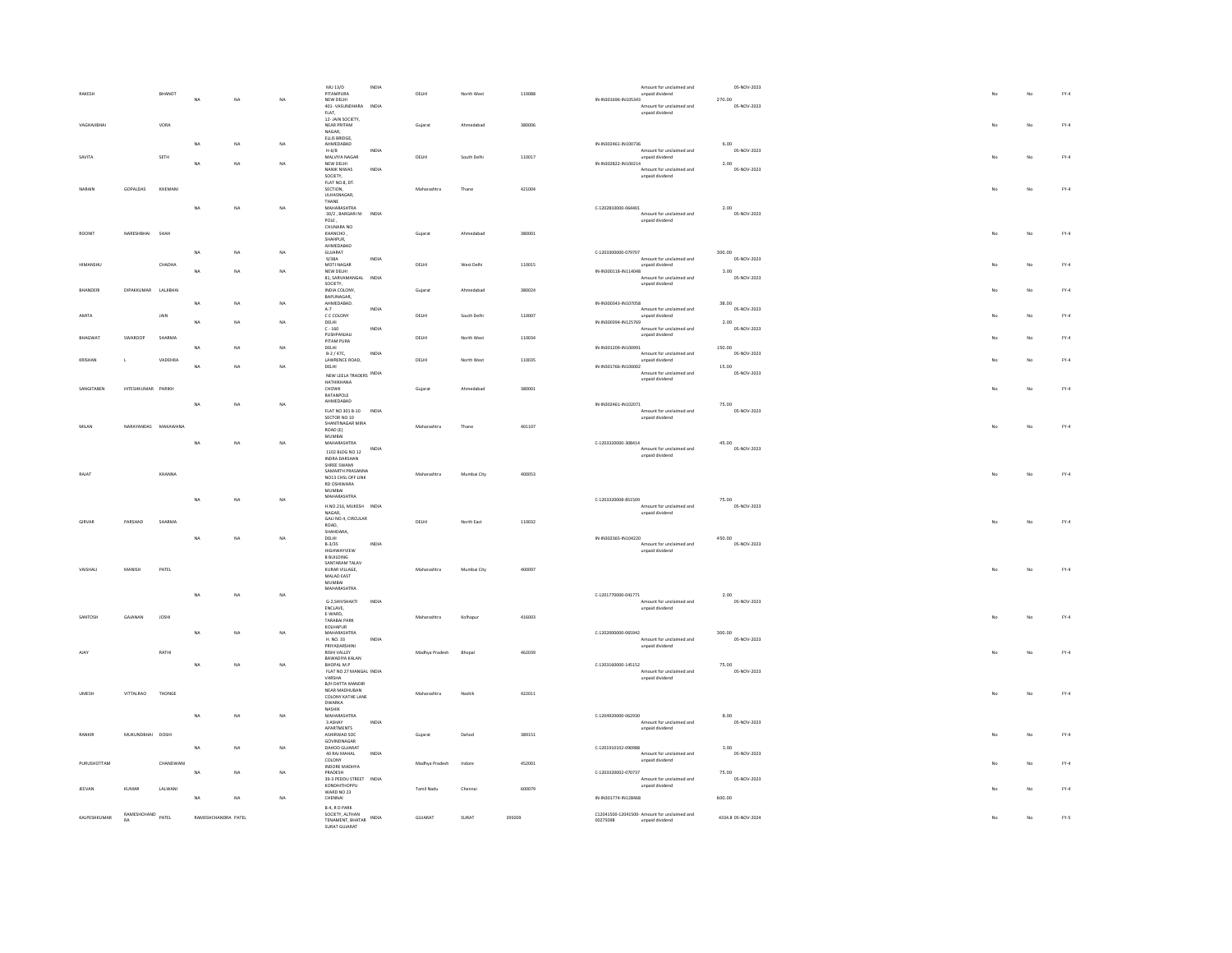|               |                   |                       |                           |                              |                    | 1360, BHAGWA'<br>APT NR SHETI                                                                                            |       |                         |               |        |            |                                     |                                                                           |             |    |    |               |
|---------------|-------------------|-----------------------|---------------------------|------------------------------|--------------------|--------------------------------------------------------------------------------------------------------------------------|-------|-------------------------|---------------|--------|------------|-------------------------------------|---------------------------------------------------------------------------|-------------|----|----|---------------|
| SHAILEJA      | PANDHARPURK<br>AR |                       | CHANDRAKANT PANDHARPURKAR |                              |                    | COMPOUND, POONA INDIA<br>ROAD NASHIK<br>MAHARASHTRA                                                                      |       | MAHARASHTRA             | NASIK         | 422001 |            | 00065360                            | C12017502-12017502- Amount for unclaimed and $79.8$<br>unpaid dividend    | 05-NOV-2024 |    | No | $FY.S$        |
| NIRMAL        | KUMAR             | KATARIA               | NA                        |                              |                    | 187. KASHI PURI.<br><b>BHILWARA</b><br>RAIASTHAN<br>THUNDUVILA                                                           | INDIA | RAJASTHAN               | BHILWARA      |        | ITD0000116 |                                     | Amount for unclaimed and<br>133<br>unpaid dividend                        | 05-NOV-2024 |    | No | FY.5          |
| RAJAN         | AMBAHAN           |                       | NA                        |                              |                    | PUTHEN VEEDU<br>MUTTACAUD,<br>KOVALAM P.O.<br>TRIVANDRUM                                                                 | INDIA | KERALA                  | KOVALAM       |        | ITD0000132 |                                     | Amount for unclaimed and<br>133<br>unpaid dividend                        | 05-NOV-2024 |    | No | FY-5          |
|               | SANKARA           | PILLAI                | <b>NA</b>                 |                              |                    | SIVASAILAM, VIKAS<br>NAGAR<br>AMBALATHARA.<br>TRIVANDRUM                                                                 | INDIA | KERALA                  | TRIVANDRUM    |        | ITD0000133 |                                     | Amount for unclaimed and<br>133<br>unpaid dividend                        | 05-NOV-2024 | No | No | $FY\text{-}S$ |
|               | KUMAR             |                       | NA                        |                              |                    | SAMATHA VELLAR<br>KOVALAM P.O.<br>THRIVANDRUM,<br>KERALA                                                                 | INDIA | KERALA                  | TRIVANDRUM    |        | ITD0000141 |                                     | Amount for unclaimed and<br>133<br>unpaid dividend                        | 05-NOV-2024 | No | No | $FY\text{-}S$ |
|               | NATH              | SINGH                 | <b>NA</b>                 |                              |                    | C/O SHRI ASHOK KR<br>SINGH, PANVAN<br>HANS HELICOPERS<br>LTD, NORTHERN<br><b>REGION SAFDARJUNG</b><br>AIRPORT, NEW DELHI | INDIA | DELHI                   | NEW DELHI     | 110010 | ITD0000163 |                                     | Amount for unclaimed and 266<br>unpaid dividend                           | 05-NOV-2024 | No | No | $FY-S$        |
|               | GEORGE            |                       | NA                        |                              |                    | KPXI/319 VADDAKKE<br>CHAMAKALAYIL<br>MANNADI LANE,<br>AMBALAMUKKU<br>TRIVANDRUM                                          | INDIA | KERALA                  | TRIVANDRUM    |        | ITD0000189 |                                     | Amount for unclaimed and 266<br>unpaid dividend                           | 05-NOV-2024 | No | No | $FY\text{-}S$ |
|               | KRISHNAMURTH      |                       | N <sub>A</sub>            |                              |                    | KONDAPI VILLAGE<br>PRAKASAM DISTRICT INDIA<br>ANDHRA PRADESH<br>1/46 SADAR RAZAR                                         |       | ANDHRA PRADESH PRAKASAM |               |        | ITD0000237 |                                     | Amount for unclaimed and 133<br>unpaid dividend                           | 05-NOV-2024 | No | No | FY-5          |
| RAJNEESH      | KUMAR             | UPMANYU               | NA                        |                              |                    | DELHI CANTT NEW INDIA<br>DELHL.                                                                                          |       | DELHI                   | NEW DELHI     | 110010 | ITD0000203 |                                     | Amount for unclaimed and<br>266<br>unpaid dividend                        | 05-NOV-2024 |    | No | $FY-5$        |
| SHASHI        | <b>BATRA</b>      |                       | NA                        |                              |                    | B-371, SUDERSHAN<br>PARK NEAR DR POPLI INDIA<br>NEW DELHI                                                                |       | DELHI                   | NEW DELHI     | 110015 | ITD0000192 |                                     | Amount for unclaimed and 133<br>unpaid dividend                           | 05-NOV-2024 |    | No | FY-5          |
| DEVOTED       | LEASING           | FINANCELIMITE NA<br>n |                           |                              |                    | C- 63 2nd FLOOR<br>PANCHSHEEL<br>ENCLAVE NEW DELHI                                                                       | INDIA | DELHI                   | NEW DELHI     | 110017 |            | 10063067                            | IN302316-IN302316- Amount for unclaimed and 133<br>unpaid dividend        | 05-NOV-2024 |    | No | FY-5          |
| PERMANAND     |                   |                       | LATE                      | HAR                          | SINGH              | RZ 535/24<br>TUGLAKABAD EXTN. INDIA<br>KALKAJI NEW DELHI                                                                 |       | DELHI                   | NEW DELHI     | 110019 |            | 10489618                            | IN300206-IN300206-Amount for unclaimed and $5.32$<br>unpaid dividend      | 05-NOV-2024 |    | No | $FY\text{-}S$ |
| PERMANAND     |                   |                       | HARI                      | SINGH                        |                    | RZ 535/24 GROUND<br>FLOOR TUGLAKABAD INDIA<br>EXTN NEW DELHI<br>HOLISE NO R-44                                           |       | DELHI                   | NEW DELHI     | 110019 |            | 10786596                            | IN301143-IN301143-Amount for unclaimed and<br>1.33<br>unnaid dividend     | 05-NOV-2024 | No | No | FY-5          |
| RAVI          | SHANKAR           | RAIPAL                | NA                        |                              |                    | SANSAD VIHAR<br>COLONY NORTH<br>PRITAM PURA NEW<br>DELHI                                                                 | INDIA | DELHI                   | NEW DELHI     | 110034 | ITD0000207 |                                     | Amount for unclaimed and<br>266<br>unpaid dividend                        | 05-NOV-2024 | No | No | FY-5          |
| MAN           | MOHAN             | <b>JINDAL</b>         | LATE                      | SH                           | ROSHANLAL          | C 4/14B, Keshav<br>Puram, New Delhi<br>BLOCK Z-II/42                                                                     | INDIA | DELHI                   | NEW DELHI     | 110035 |            | IN302349-IN302349-<br>10010578      | Amount for unclaimed and<br>266<br>unpaid dividend                        | 05-NOV-2024 |    | No | FY.5          |
| AFSHA         | ROOHI             |                       | MOHD                      | <b>IMRAN</b>                 | ANSARI             | WELCOME NEW<br>SEELAMPUR -III<br>DELHI<br>W7 146 2ND FLOOR                                                               | INDIA | DELHI                   | NEW DELHI     | 110053 | ITD0000273 |                                     | Amount for unclaimed and 266<br>unpaid dividend                           | 05-NOV-2024 |    | No | FY-5          |
| RAJINDER      | KAUR              | BINDRA                | G                         | s                            | BINDRA             | VIRENDER NAGAR<br>NEW DELHI<br>W2-182, VIRENDER                                                                          | INDIA | DELHI                   | NEW DELHI     | 110058 |            | IN300724-IN300724-<br>10114645      | Amount for unclaimed and<br>1.33<br>unpaid dividend                       | 05-NOV-2024 |    | No | $FY-5$        |
| PARMOD        | KUMAR             | AHLUWALIA             | NA                        |                              |                    | NAGAR POST OFFICE<br>JANAKPURI NEW<br>DELHI<br>$C-4C-14-120$                                                             | INDIA | DELHI                   | NEW DELHI     | 110058 | ITD0000158 |                                     | Amount for unclaimed and 133<br>unpaid dividend                           | 05-NOV-2024 |    | No | FY-5          |
| ANVINDER      | KAUR              | ARORA                 | NA                        |                              |                    | JANAKPURI NEW<br>DELHI                                                                                                   | INDIA | DELHI                   | NEW DELHI     | 110058 | ITD0000254 |                                     | Amount for unclaimed and<br>266<br>unpaid dividend                        | 05-NOV-2024 |    | No | FY-5          |
| ANIL          | MALIK             |                       | <b>NA</b>                 |                              |                    | C/O A D MALIK 6/41,<br>OLD RAJINDER<br>NAGAR NEW DELHI<br>HOUSE NO. F-138                                                | INDIA | DELHI                   | NEW DELHI     | 110060 | ITD0000212 |                                     | Amount for unclaimed and 266<br>unpaid dividend                           | 05-NOV-2024 |    | No | $FY-5$        |
| TARA          | CHAND             |                       | NA                        |                              |                    | SECTOR V DR<br>AMBEDKAR NAGAR<br>NEW DELHI                                                                               | INDIA | DELHI                   | NEW DELHI     | 110062 | ITD0000196 |                                     | Amount for unclaimed and 133<br>unpaid dividend                           | 05-NOV-2024 |    | No | FY-5          |
| DIMPLE        | CHAWLA            |                       | KISHAN                    | $_{\rm LAL}$                 | GAKHAR             | 163 B 5 PASCHIM<br>VIHAR NEW DELHI<br>DELHI<br>MOH.- AGGARWAL                                                            | INDIA | DELHI                   | NEW DELHI     | 110063 |            | 01749325                            | C12029900-12029900- Amount for unclaimed and<br>179.55<br>unpaid dividend | 05-NOV-2024 |    | No | FY-5          |
| ROHTASH       | <b>KUMAR</b>      |                       | JAGDISH                   | PARSHAD                      |                    | V.P.O.-GANGWA<br><b>HISSAR HARYANA</b><br>D-259 MULTANI                                                                  | INDIA | <b>HARYANA</b>          | HISSAR        | 125004 |            | 10518380                            | IN302365-IN302365- Amount for unclaimed and 126.35<br>unpaid dividend     | 05-NOV-2024 |    | No | FY-5          |
| DINESH        | MATHUR            |                       | UMA                       | SHANKER                      | MATHUR             | PURA MODI NAGAR<br><b>GHAZIABAD (UTTAR</b><br>PRADFESH)<br>BARA BAZAR                                                    | INDIA | UTTAR PRADESH           | GHAZIABAD     | 201204 |            | 10709025                            | IN300966-IN300966- Amount for unclaimed and 39.9<br>unpaid dividend       | 05-NOV-2024 |    | No | $FY.S$        |
| RHARAT        | KUMAR             | AGRAWAL               | SHAN                      | SHYAM                        | <b>DASSAGRAWAL</b> | SHIKOHARAD II. P<br>SIRSA GATE                                                                                           | INDIA | <b>LITTAR PRADESH</b>   | MAINPURI      | 205135 |            | 00052473                            | $C12016400-12016400$ - Amount for unclaimed and $266$<br>unpaid dividend  | 05-NOV-2024 |    | No | FY-5          |
| <b>NISHAN</b> | MITTAL            |                       | YOGESH                    | KUMAR                        | MITTAL             | SIRSAGANI<br>SIRSAGANJ UTTAR<br>PRADESH<br>VILLAGE & PO                                                                  | INDIA | UTTAR PRADESH           | MAINPUR       | 205151 |            | 00082542                            | C12016400-12016400- Amount for unclaimed and $66.5$<br>unpaid dividend    | 05-NOV-2024 |    | No | $FY-5$        |
| LIDAL         | RHAN              | TIWARI                | NA                        |                              |                    | DADRA, MUSAFIRA<br>KHANA DISTT SILTAN INDIA<br>PUR U.P                                                                   |       | UTTAR PRADESH           | RANTHRA       | 227813 | ITD0000159 |                                     | Amount for unclaimed and<br>133<br>unpaid dividend                        | 05-NOV-2024 |    | No | $FY-S$        |
| VIRENDRA      | <b>KUMAR</b>      | AGARWAL               | RAM                       | SWAROOF                      | AGARWAL            | 203/209 BEHARIPUR<br>KAROLAN BAREILLY INDIA<br>UTTAR PRADESH<br>H.NO.-186-11 ARYA                                        |       | UTTAR PRADESH           | BAREILLY      | 243001 |            | 00092493                            | C12061400-12061400-Amount for unclaimed and $6.65$<br>unpaid dividend     | 05-NOV-2024 |    | No | FY-5          |
| VASANT        | GARG              |                       | ATMA                      | RAM                          | GARG               | PURI MUZAFFAR<br>NAGAR UTTAR<br>PRADESH<br>H.NO-186/11, ARYA                                                             | INDIA | UTTAR PRADESH           | MUZAFFARNAGAR | 251001 |            | 10721886                            | IN302365-IN302365-Amount for unclaimed and<br>1.33<br>unpaid dividend     | 05-NOV-2024 |    | No | $FY-5$        |
| MADHU         | GARG              |                       | VASANT                    | $\ensuremath{\mathsf{GARS}}$ |                    | PURI, MUZAFFAR<br>NAGAR, UTTAR<br>PRADESH                                                                                | INDIA | UTTAR PRADESH           | MUZAFFARNAGAR | 251001 |            | 10722354                            | IN302365-IN302365-<br>Amount for unclaimed and<br>9.31<br>unpaid dividend | 05-NOV-2024 |    | No | $FY-S$        |
| <b>ALPANA</b> | GARG              |                       | SHRI                      | ATMA                         | RAMGARG            | 186/11 ARYA PURI<br>MUZAFFARNAGAR<br>UTTAR PRADESH<br>186/11, ARYA PURI.                                                 | INDIA | <b>LITTAR PRADESH</b>   | MUZAFFARNAGAR | 251001 |            | 00027677                            | $C12010604-12010604$ - Amount for unclaimed and $1.33$<br>unpaid dividend | 05-NOV-2024 |    | No | $FY-S$        |
| PREM          |                   | BALA                  | VASANT                    |                              | GARG               | MUZAFFARNAGAR,<br>251001                                                                                                 | INDIA | Uttar Pradesh           | Muzaffarnagar | 251001 |            | C-1201060400-027700 unpaid dividend | Amount for unclaimed and 1.33                                             | 05-NOV-2024 |    | No | $FY-5$        |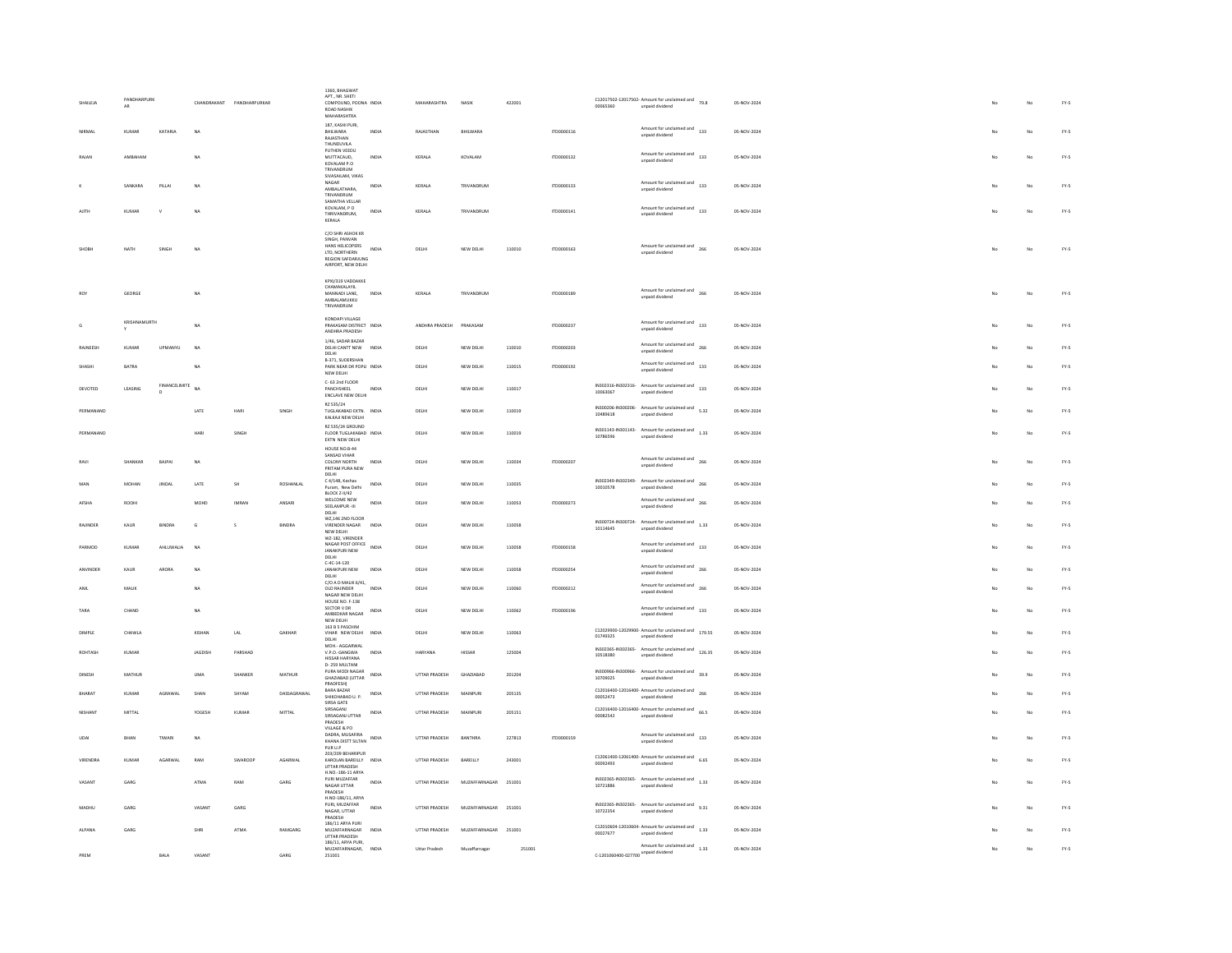| <b>MADHLE</b>       | GARG                 |                                | VASANT                             | GARG           |                  | 186-11, ARYA PURI                                        | INDIA        | UTTAR PRADESH      | MUZAFFARNAGAR      | 251001 |            |          | IN301557-IN301557- $\overline{A}$ Amount for unclaimed and 1.33           |      | 05-NOV-2024 |    | No | $FY-5$ |
|---------------------|----------------------|--------------------------------|------------------------------------|----------------|------------------|----------------------------------------------------------|--------------|--------------------|--------------------|--------|------------|----------|---------------------------------------------------------------------------|------|-------------|----|----|--------|
|                     |                      |                                |                                    |                |                  | MUZAFFARNAGAR<br><b>RASLI DEV RIHARI</b>                 |              |                    |                    |        |            | 20795767 | unpaid dividend                                                           |      |             |    |    |        |
| MAHESH              | BIHARI               | HANSDA                         | <b>BASUDEV</b>                     | BIHARI         | HANSDA           | HANSDA SAMSTIPUR INDIA<br>BIHAR BAZIDPUR                 |              | <b>BIHAR</b>       | SAMASTIPUR         | 848503 |            | 20135108 | IN301186-IN301186-Amount for unclaimed and<br>1.33<br>unpaid dividend     |      | 05-NOV-2024 |    | No | FY.5   |
| SANDEEP             | AGRAWAL              |                                | GYANESHVAR                         | PRASAD         | AGRAWAL          | 93 KHATRI TOLA<br>AZAMGARH UP                            | <b>INDIA</b> | UTTAR PRADESH      | AZAMGARH           | 276001 |            | 00070488 | C12061400-12061400- Amount for unclaimed and $106.4$<br>unpaid dividend   |      | 05-NOV-2024 |    | No | FY-5   |
| PURSOTTAN           | DAS                  | SHARMA                         | RAM                                | SWAROOF        | SHARMA           | H NO 216 KANPUR<br>ROAD TALPURA<br><b>JHANSI</b>         | INDIA        | UTTAR PRADESH      | <b>JHANS</b>       | 284001 |            | 10492532 | IN301696-IN301696- Amount for unclaimed and<br>unpaid dividend            | 133  | 05-NOV-2024 |    | No | $FY-5$ |
| PRIYANKA            | GUPTA                |                                | AMIT                               | KUMAR          | GUPTA            | A-137 HASAN KHAN<br>MEWATI NAGAR                         | INDIA        | RAJASTHAN          | ALWAR              | 301001 |            | 00160361 | C12036600-12036600- Amount for unclaimed and<br>179.55<br>unpaid dividend |      | 05-NOV-2024 |    | No | FY-5   |
| MAHENDRA            | KUMAR                | <b>BARDIA</b>                  | LATE                               | UMEED          | MALBARDIA        | ALWAR RAIASTHAN<br>17, BARDIA COLONY<br>MUSEUM ROAD      | INDIA        | RAIASTHAN          | JAIPUR             | 302004 |            |          | C12017701-12017701- Amount for unclaimed and $11.97$                      |      | 05-NOV-2024 |    | No | FY-5   |
|                     |                      |                                |                                    |                |                  | JAIPUR RAJASTHAN<br>LAXMI VILAS PALACE                   |              |                    |                    |        |            | 00543366 | unpaid dividend                                                           |      |             |    |    |        |
| <b>MEHTA</b>        | SWAROOF              |                                | NA                                 |                |                  | HOTEL SWAROOP INDIA<br>SAGAR ROAD                        |              | RAJASTHAN          | UDAIPUR            | 313001 | ITD0000199 |          | Amount for unclaimed and 133<br>unpaid dividend                           |      | 05-NOV-2024 |    | No | FY-5   |
|                     |                      |                                |                                    |                |                  | <b>UDAIPUR RAJASTHAN</b><br><b>BIBODI FALI OPP GALI</b>  |              |                    |                    |        |            |          |                                                                           |      |             |    |    |        |
| FARZANA             | ELIYAS               | KHATRI                         | ELIYAS                             | ABDULLA        | KHATRI           | OF CHOLA S STREET<br>JAMNAGAR<br><b>IAMNAGAR</b>         | INDIA        | GUJARAT            | <b>IAMNAGAR</b>    | 361001 |            | 24346282 | IN301039-IN301039- Amount for unclaimed and 13.3<br>unpaid dividend       |      | 05-NOV-2024 |    | No | FY-5   |
| VINODRAL            | PREMIRHAL            | VANSIALIYA                     | PREMIRHAL                          |                |                  | YAMUNA KUNJ<br>PANCHNATH - PARK<br>TALALA TALALA-GIR     | INDIA        | GUJARAT            | <b>ILINAGADH</b>   | 362150 |            | 01214319 | C12033200-12033200- Amount for unclaimed and 26.6<br>unpaid dividend      |      | 05-NOV-2024 |    | No | FY-5   |
|                     |                      |                                |                                    |                |                  | GUJARAT<br>NEW PLOT AREA AT                              |              |                    |                    |        |            |          |                                                                           |      |             |    |    |        |
| MANISHBHA           | BHIKHABHAI           | VERMORA                        | BHIKHABHAI                         | MAGANBHA       | VERMORA          | & POST- MAI VAN TA-<br>DRANGADHRA DI- INDIA              |              | GUJARAT            | SURENDRANAGAR      | 363310 |            |          | $C12033200-12033200$ - Amount for unclaimed and $133$                     |      | 05-NOV-2024 |    | No | $FY-S$ |
|                     |                      |                                |                                    |                |                  | SURENDRANAGAR<br>MALVAN GUJARAT                          |              |                    |                    |        |            | 04267387 | unpaid dividend                                                           |      |             |    |    |        |
| <b>JITENDRA</b>     | KARSAN               | ODHWANI                        | $\mathbf x$                        | $\kappa$       | ODHWANI          | 26, BHAKTINAGAR,<br>KALVAN ROAD,<br>MANDVI-KUTCH.        | INDIA        | GUJARAT            | MANDVI             | 370465 |            | 10733026 | IN300974-IN300974- Amount for unclaimed and 13.3<br>unpaid dividend       |      | 05-NOV-2024 |    | No | $FY-5$ |
|                     |                      |                                |                                    |                |                  | H/SS GOKULDHAM                                           |              |                    |                    |        |            |          |                                                                           |      |             |    |    |        |
| RANJANBEN           | s                    | MODI                           | SOMABHAI                           | $\mathbf{v}$   | MODI             | NR VEJALPUR POLICE<br>CHOWKI VEJALPUR INDIA<br>AHMEDABAD |              | GUJARAT            | AHMEDABAD          | 380051 |            | 13368495 | IN300513-IN300513- Amount for unclaimed and 10.64<br>unpaid dividend      |      | 05-NOV-2024 |    | No | FY-5   |
|                     |                      |                                |                                    |                |                  | GUJARAT                                                  |              |                    |                    |        |            |          |                                                                           |      |             |    |    |        |
| SURESHKUMAR         | DALCHHARAM PATEL     |                                | DALCHHARAM                         | $\overline{B}$ | PATEL            | STREET NO-1, OLD<br>LAXMIPURA,<br>PALANPUR               | INDIA        | GUJARAT            | PALANPUR           | 385001 |            | 00056734 | C12047800-12047800- Amount for unclaimed and 33.25<br>unpaid dividend     |      | 05-NOV-2024 |    | No | $FY-5$ |
|                     |                      |                                |                                    |                |                  | PALANPUR GUJARAT<br><b>IAWAHAR SOCIETY</b>               |              |                    |                    |        |            |          |                                                                           |      |             |    |    |        |
| PREMSINGH           | G                    | LABANA                         | <b>GURMUKH</b>                     | SINGH          | SUNDERSINGHLABAN | OPP.TULSI CINEMA<br>ANAND GUJARAT                        | INDIA        | <b>GUJARAT</b>     | ANAND              | 388001 |            | 00256560 | C12011300-12011300- Amount for unclaimed and<br>78.47<br>unpaid dividend  |      | 05-NOV-2024 |    | No | FY-5   |
| <b>SHRIKRISHNA</b>  | SAHADU               | SANDANSHIV                     | NA                                 |                |                  | C/O JAYSHREEBEN O<br>SHAH 40, KUNJ<br>SOCIETY ALKAPURI   | INDIA        | GUJARAT            | VADODARA           | 39000  |            | 00040786 | C12038200-12038200- Amount for unclaimed and 26.6<br>unpaid dividend      |      | 05-NOV-2024 |    | No | $FY-5$ |
|                     |                      |                                |                                    |                |                  | BARODA<br>C/O. JAYSHREE O                                |              |                    |                    |        |            |          |                                                                           |      |             |    |    |        |
|                     |                      |                                |                                    |                |                  | SHAH 40, KUNJ<br>SOCIETY BESIDE                          |              |                    |                    |        |            |          | $C12038200-12038200$ - Amount for unclaimed and $93.1$                    |      |             |    |    |        |
| JAYSHREE            | <b>GOVINDBHAI</b>    | BHARUCHI                       | <b>GOVINDBHAI</b>                  | B              | BHARUCHI         | ARUNODAY SOC.<br>ALKAPURI                                | <b>INDIA</b> | GUJARAT            | VADODARA           | 390007 |            | 00076589 | unpaid dividend                                                           |      | 05-NOV-2024 |    | No | FY-5   |
|                     |                      |                                |                                    |                |                  | VADODARA GUJARAT<br>SONI POLE NO 4                       |              |                    |                    |        |            |          | IN300513-IN300513- Amount for unclaimed and                               |      |             |    |    |        |
| <b>BHARAT</b>       | VYAS                 |                                | BHATUKLAL                          | VYAS           |                  | WADI VADODARA<br>GUJARAT                                 | INDIA        | GUJARAT            | VADODAR            | 390017 |            | 14311705 | unpaid dividend                                                           | 1.33 | 05-NOV-2024 |    | No | $FY-5$ |
| RAJENDRA            | VIRBHANBHAI          | PUNJABI                        | <b>VIRRHANRHAI</b>                 | LAXMIDAS       | PUNJABI          | I/36, SAPTGIRI<br>DUPLEX OPP: TAJ                        | INDIA        | GUJARAT            | VADODARA           | 391240 |            |          | C12010600-12010600- Amount for unclaimed and 166.25                       |      | 05-NOV-2024 |    | No | FY-5   |
|                     |                      |                                |                                    |                |                  | HOTEL AKOTA<br>VADODARA GUJARAT                          |              |                    |                    |        |            | 00493616 | unpaid dividend                                                           |      |             |    |    |        |
| PATEL               | <b>VIBHUTIBEN</b>    |                                | <b>UTTAMBHAI</b>                   | SOMARHA        | PATEL            | AT POST MULI<br>JALARAM STREET<br>VALSAD GUJARAT         | INDIA        | GUJARAT            | VALSAD             | 396045 |            | 13308503 | IN300484-IN300484- Amount for unclaimed and 399<br>unpaid dividend        |      | 05-NOV-2024 |    | No | $FY-5$ |
|                     |                      |                                |                                    |                |                  | C/3, H-WING, FLAT<br>NO-81 3RD FLOOR,<br>MAHAVIR NAGAR   |              |                    |                    |        |            |          |                                                                           |      |             |    |    |        |
| NEENA               | KIRTI                | SHAH                           | KIRTI                              | $\mathbf{I}$   | SHAH             | SHANKER LANE,<br>KANDIVALI - WEST                        | INDIA        | MAHARASHTRA        | MUMBAI             | 400067 |            | 10001622 | IN303735-IN303735- Amount for unclaimed and 1.33<br>unpaid dividend       |      | 05-NOV-2024 |    | No | $FY-S$ |
|                     |                      |                                |                                    |                |                  | MUMBAI,<br><b>MAHARASHTRA</b>                            |              |                    |                    |        |            |          |                                                                           |      |             |    |    |        |
|                     |                      |                                |                                    |                |                  | B-3/35 HIGHWAY<br>VIEW R RUILDING<br>SHANTARAM TALAO     |              |                    |                    |        |            |          |                                                                           |      |             |    |    |        |
| MANISH              | POPATBHAI            | PATEL                          | POPATBHAI                          |                |                  | KURAR VILLAGE<br>MALAD EAST                              | <b>INDIA</b> | MAHARASHTRA        | MUMBAI             | 400097 |            | 00041786 | C12017700-12017700- Amount for unclaimed and $1.33$<br>unpaid dividend    |      | 05-NOV-2024 |    | No | FY-5   |
|                     |                      |                                |                                    |                |                  | <b>MUMBAI</b><br>MAHARASHTRA<br>F/6 NEAR MARUTI          |              |                    |                    |        |            |          |                                                                           |      |             |    |    |        |
| MEENA               | BIPIN                | THAKKER                        | BIPIN                              | THAKKER        |                  | TEMPLE SUPREME<br>AVENUE DAVORLIM INDIA                  |              | GOA                | MARGAON            | 403601 |            |          | IN301774-IN301774- Amount for unclaimed and                               | 1.33 | 05-NOV-2024 | No | No | FY-5   |
|                     |                      |                                |                                    |                |                  | MARGAO SALCETE<br>MARGAO                                 |              |                    |                    |        |            | 14213147 | unpaid dividend                                                           |      |             |    |    |        |
| NARAYANI AI         | MISHRILAI            | SARADA                         | MISHRILAI                          | $\mathbb{R}$   | SARDA            | 10/7898, MADHUKUN<br>J. AWADE NAGAR<br>ICHALKARANJI      | INDIA        | MAHARASHTRA        | <b>ICHALKARANI</b> | 416115 |            | 00038631 | $C12020000-12020000$ - Amount for unclaimed and $66.5$<br>unpaid dividend |      | 05-NOV-2024 |    | No | FY-5   |
|                     |                      |                                |                                    |                |                  | <b>MAHARASHTRA</b><br>1360 BHAGAT                        |              |                    |                    |        |            |          |                                                                           |      |             |    |    |        |
| PANDHARPURKAR UMESH |                      |                                | CHANDRAKANT CHANDRAKANT DATTATRAYA |                | PANDHARPURKAR    | APARTMENT NEAR<br>SETHI COMPOUND<br>ROAD NASHIK          | INDIA        | MAHARASHTRA        | NASIK              | 422001 |            | 11304394 | IN300513-IN300513- Amount for unclaimed and 14.63<br>unpaid dividend      |      | 05-NOV-2024 |    | No | FY-5   |
|                     |                      |                                |                                    |                |                  | SAKINA MANZIL<br>MOHANLAL NAGAR                          |              |                    |                    |        |            |          | Amount for unclaimed and 133                                              |      |             |    |    |        |
| <b>BILGRAMI</b>     | SYED                 | MAHMOOD                        | NA                                 |                |                  | DAMDI MAHEL<br>AURANGABAD<br>MAHARASTHRA                 | INDIA        | <b>MAHARASHTRA</b> | AURANGARAD         | 431001 | 1700000161 |          | unpaid dividend                                                           |      | 05-NOV-2024 |    | No | FY-5   |
|                     |                      |                                |                                    |                |                  | 79 CHITRAKOOT<br><b>BUILDING RAM</b>                     |              |                    |                    |        |            |          | $C12010900-12010900$ - Amount for unclaimed and $66.5$                    |      |             |    |    |        |
| GOVIND              | ONKARDAS             | KELA                           | ONKARDAS                           | RAMGOPALII     | KELA             | NAGAR DIST. : AKOLA INDIA<br>AKOLA<br>MAHARASHTRA        |              | MAHARASHTRA        | AKOLA              | 444001 |            | 00855636 | unpaid dividend                                                           |      | 05-NOV-2024 |    | No | FY-5   |
| MOHANIDEVI          | LAXMINARAYAN CHANDAK |                                | LAXMINARAYAN                       | <b>V</b>       | CHANDAR          | DNYANESHWAR<br>NAGAR DABKI ROAD INDIA                    |              | MAHARASHTRA        | AKOLA              | 444001 |            | 14746077 | IN301774-IN301774- Amount for unclaimed and $13.3$<br>unpaid dividend     |      | 05-NOV-2024 |    | No | $FY-S$ |
| GIRISH              |                      | RAMNIKBHAI MAKAWANA RAMNIKBHAI |                                    | MAKAWANA       | MITHABHAI        | AKOLA<br><b>RK TAILOR SARAF</b>                          | INDIA        | MAHARASHTRA        | AKOLA              | 444001 |            |          | IN301774-IN301774- Amount for unclaimed and $1.33$                        |      | 05-NOV-2024 |    | No | FY-5   |
|                     |                      |                                |                                    |                |                  | BAZAR AKOLA<br>PREM KALAS MAYUR                          |              |                    |                    |        |            | 15724323 | unpaid dividend<br>$C13023100-13023100$ - Amount for unclaimed and $931$  |      |             |    |    |        |
| SURENDRA            | KAILASHCHAND TIWARI  |                                | NA                                 |                |                  | COLONY MALKAPUR INDIA<br><b>POAD AVOI A MS</b>           |              | MAHARASHTRA        | AKOLA              | 444004 |            | 00091971 | unpaid dividend                                                           |      | 05-NOV-2024 |    | No | $FY-S$ |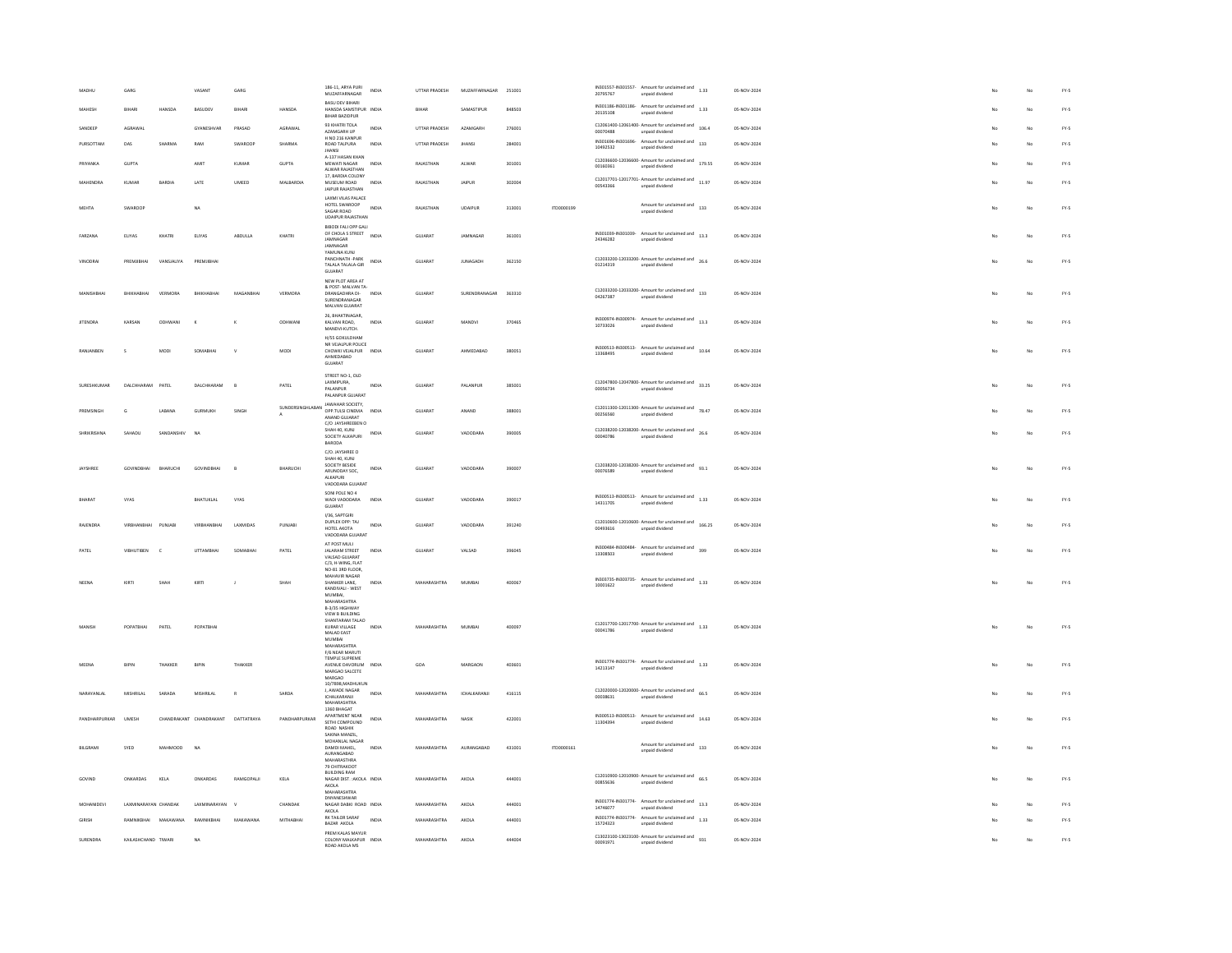| SHEELA        | DEVIDAS                | MAHAJAN     | NA                        |                        |              | PLOT NO 44B NEAR<br>DR. WAGH'S<br>HOSPITAL RATHI<br>NAGAR VMV ROAD<br>AMRAVATI MS       | INDIA | MAHARASHTRA          | AMRAVATHI        | 444603 |            | 13782462 | IN300888-IN300888- Amount for unclaimed and 33.25<br>unpaid dividend                                                                                                                                                               | 05-NOV-2024 | No  | No          | $FY-5$ |
|---------------|------------------------|-------------|---------------------------|------------------------|--------------|-----------------------------------------------------------------------------------------|-------|----------------------|------------------|--------|------------|----------|------------------------------------------------------------------------------------------------------------------------------------------------------------------------------------------------------------------------------------|-------------|-----|-------------|--------|
| HARAD         | KUMAR                  | AGRAWAL     | MR                        | NANDKISHOREAGRA<br>WAL |              | 79.Usha Gani, Ali<br>Manzil Chhawni<br>Indore M.P.                                      | INDIA | MADHYA PRADESH       | INDORE           | 452001 |            | 00012243 | C12043700-12043700- Amount for unclaimed and 532<br>unpaid dividend                                                                                                                                                                | 05-NOV-2024 |     | No          | FY-5   |
| SHITALA       | PRASAD                 | SINGHCHOUHA | MAHANT                    | PRATAP                 | SINGHCHOUHAN | M.P. NAGAR SECTOR-<br>2 MUKHTIYARGANJ<br>SATNA Madhya<br>Pradesh                        | INDIA | MADHYA PRADESH SATNA |                  | 485001 |            | 01274489 | C12019101-12019101- Amount for unclaimed and $79.8$<br>unpaid dividend                                                                                                                                                             | 05-NOV-2024 |     | No          | $FY-S$ |
| PRAKASH       | KUMAR                  | INDRAM      | LAXMAN                    | RAO                    | INDRAM       | 7-7-87/1, ASHOK<br>NAGAR, JAGTAL<br>JAGTAL ANDHRA<br>PRADESH                            | INDIA | TELANGANA            | <b>JAGTIAL</b>   | 505327 |            | 00109771 | C12027700-12027700- Amount for unclaimed and 505.4<br>unpaid dividend                                                                                                                                                              | 05-NOV-2024 | No  | No          | $FY-5$ |
| TATIPALLI     | VIDYASAGAF             |             | VAIKUNTAM                 |                        |              | 15.4.198/3 SWAMI<br>VIVEKANANDA<br>VEEDHI BLOCK 4<br>WARANGAL                           | INDIA | TELANGANA            | WARANGAL         | 506002 |            | 12844418 | IN300239-IN300239-<br>Amount for unclaimed and<br>66.5<br>unpaid dividend                                                                                                                                                          | 05-NOV-2024 | No  | No          | FY-5   |
| GOP           | KRISHNA                | ESARAPU     | RAMA                      | CHANDER                | ESARAPU      | H NO 25-5-141<br>VISHNUPURI<br>KAZIPET Telangana                                        | INDIA | TELANGANA            | WARANGAI         | 506003 |            | 00205880 | C12044700-12044700- Amount for unclaimed and<br>19.95<br>unpaid dividend                                                                                                                                                           | 05-NOV-2024 |     | No          | FY-5   |
|               | RAMANA                 | SIRUGUPPA   | VENKATESWARLU SIRIGUPPA   |                        |              | ROOM NO 26<br>SIYFULLA COMPLEX<br>ANANTAPUR<br>ANDHRA PRADESH                           | INDIA | ANDHRA PRADESH       | ANANTHAPUR       | 515005 |            | 00703425 | C12035000-12035000- Amount for unclaimed and $66.5$<br>unpaid dividend                                                                                                                                                             | 05-NOV-2024 |     | No          | $FY-5$ |
|               | SHARMA                 |             | NA                        |                        |              | <b>HOUSE NO.2125</b><br>16TH B MAIN 1ST A<br>CROSS HALL II INDRA<br>NAGAR, BANGALORE    | INDIA | KARNATAKA            | BANGALORE        | 560008 | ITD0000215 |          | Amount for unclaimed and<br>266<br>unpaid dividend                                                                                                                                                                                 | 05-NOV-2024 | No  | No          | FY-5   |
|               |                        |             |                           |                        |              | NO:80/1, STH CROSS<br>BANK<br>AVENUE, BABUSAB                                           |       |                      |                  |        |            |          | Amount for unclaimed and<br>266                                                                                                                                                                                                    |             | No  |             |        |
|               | N                      | NANDAN      | NA                        |                        |              | PALYA KALYAN<br>$\texttt{NAGAR}\xspace$ - $\texttt{POST}$<br>BANGALORE<br>96/1 RUDRAPPA | INDIA | KARNATAKA            | BANGALORE        | 560043 | ITD0000217 |          | unpaid dividend                                                                                                                                                                                                                    | 05-NOV-2024 |     | No          | FY-5   |
|               |                        | BERNARD     | NA                        |                        |              | <b>GARDEN VIVEKA</b><br>NAGAR POST<br>BANGALORE<br>KARNATRAKA                           | INDIA | KARNATAKA            | BANGALORI        | 560047 | ITD0000222 |          | Amount for unclaimed and<br>133<br>unpaid dividend                                                                                                                                                                                 | 05-NOV-2024 |     |             | FY-5   |
|               | RAHMATHULLAS<br>HARIFF |             | <b>NA</b>                 |                        |              | 2459/1, ERRAKATTE<br>STREET LASHKHAR<br>MOHALLA MYSORE<br>KARNATAKA                     | INDIA | KARNATAKA            | MYSORE           | 570001 | ITD0000123 |          | Amount for unclaimed and<br>266<br>unpaid dividend                                                                                                                                                                                 | 05-NOV-2024 |     | No          | FY-5   |
| MAHESH        | CHANDRA                | DASHORA     | <b>NA</b>                 |                        |              | ASSTT<br>MANAGER(A/CS)<br>HOTEL HASSAN ASH B INDIA<br>M ROAD, HASSAN                    |       | KARNATAKA            | HASSAN           | 573201 | 1700000181 |          | Amount for unclaimed and<br>266<br>unpaid dividend                                                                                                                                                                                 | 05-NOV-2024 | No  | No          | $FY-5$ |
|               |                        |             |                           |                        |              | KARNATAKA<br>SREE LAKSHMI<br>NARAYANA NILAYAM                                           |       |                      |                  |        |            |          |                                                                                                                                                                                                                                    |             |     |             |        |
| KONANGI       | RAVI                   | SHEKHAR     | VENKAT                    | RAO                    | KONANGI      | 15TH WARD MMTC<br>COLONY M J NAGAR<br>HOSPET KARNATAKA<br>INDIA                         | INDIA | KARNATAKA            | HOSPET           | 583203 |            | 13225196 | IN302269-IN302269- Amount for unclaimed and 33.25<br>unpaid dividend                                                                                                                                                               | 05-NOV-2024 | No  | No          | $FY-5$ |
| CHANDRAMOHAN  |                        |             | POONRAJAN                 | $\kappa$               |              | ENVISION<br>INFORMATION<br>INFORMATION<br>SYSTEMS 13 7 VASAN<br>Company INDIA           |       | TAMIL NADU           | CHENNA           | 600017 |            |          | IN300214-IN300214-<br>Amount for unclaimed and<br>13.3                                                                                                                                                                             | 05-NOV-2024 |     | No          | $FY-S$ |
|               |                        |             |                           |                        |              | STREET T NAGAR<br>CHENNAI<br>TAMILNADU<br>NO 1: ELANGO<br>STREET GANDHI                 |       |                      |                  |        |            | 12848265 | unpaid dividend                                                                                                                                                                                                                    |             |     |             |        |
| <b>SMT</b>    |                        |             |                           |                        |              |                                                                                         |       |                      | CHENNA           | 600093 |            |          |                                                                                                                                                                                                                                    |             |     |             |        |
|               | VIMALA                 | SASIDHARAN  | NA                        |                        |              | NAGAR SALIGRAM<br>MADRAS.<br>TAMILNADU                                                  | INDIA | TAMIL NADU           |                  |        | ITD0000186 |          | Amount for unclaimed and<br>266<br>unpaid dividend                                                                                                                                                                                 | 05-NOV-2024 |     | No          | $FY-5$ |
| SUBHASH       | $_{\rm LALL}$          |             | NA                        |                        |              | 48. METTU STREET<br>KURUCHIKUPPAM<br>PONDICHERRY                                        | INDIA | TAMIL NADU           | PONDICHERRY      | 605012 | ITD0000252 |          | Amount for unclaimed and<br>266<br>unpaid dividend                                                                                                                                                                                 | 05-NOV-2024 |     | No          | $FY-5$ |
|               | JAGADEESH              |             | GOVINDARAJULU RENGARAJULA |                        |              | 2 50 A Perumal North<br>Street Therizhandur<br>Post Mayiladuthurai<br>TK.               | INDIA | TAMIL NADU           | MAYILADUTHURAI   | 609808 |            | 10103056 | IN301774-IN301774- Amount for unclaimed and 39.9<br>unpaid dividend                                                                                                                                                                | 05-NOV-2024 |     | No          | FY-5   |
|               | PAVITHRA               |             | $\overline{D}$            | DHANABALAKRISHNA       |              | 53 KALAIMAGAL IIND<br>STREET NEHRU<br>NAGAR BYE PASS<br>ROAD MADURAL                    | INDIA | TAMIL NADU           | MADURA           | 625010 |            | 22808915 | $\nonumber \begin{tabular}{ll} \bf 1N301080\textcolor{black}{\color{black} \textbf{1N301080}} & \textcolor{red}{\bf 1N301080} & \textcolor{red}{\bf 1N301080} & \textcolor{red}{\bf 1N33} \\ \bf \end{tabular}$<br>unpaid dividend | 05-NOV-2024 |     | No          | FY.5   |
|               | MATHAVARAJA            |             | NA                        |                        |              | 4/111,<br>KRISHNAPURAM<br>TIRUNELVELI TAMIL<br>NADIL                                    | INDIA | TAMIL NADU           | TIRUNELVELI      | 627011 | ITD0000236 |          | $A {monot} for \text{ uncalained} and \begin{array}{cc} & \\ 133 \end{array}$<br>unpaid dividend                                                                                                                                   | 05-NOV-2024 |     | No          | FY-5   |
| SHABEERALI    |                        | $\mathbf k$ | MOYINKUTTYHAJI P          |                        |              | PULAYAKALATHIL<br>HOUSE<br>KIZHAKUMPADAM<br>(PO) MELATTUR                               | INDIA | KERALA               | OTTAPALAM        | 679326 |            | 13725810 | IN300239-IN300239- Amount for unclaimed and 33.25<br>Innehivib history                                                                                                                                                             | 05-NOV-2024 |     | No          | FY-5   |
| <b>BILOY</b>  | A.                     | $\kappa$    | KUMARAN                   |                        |              | MALAPPURAM<br>ANANDHATHUPARA<br>MBIL KORUMBISSERI INDIA<br>IRINJALAKUDA PO              |       | KERALA               | TRICHUR          | 680121 |            | 40094193 | IN301637-IN301637- Amount for unclaimed and 1.33<br>unpaid dividend                                                                                                                                                                | 05-NOV-2024 | No  | No          | FY-5   |
| SHYAMAI       | KUMAR                  | BOSE        | DEBENDRA                  | KUMAR                  | <b>BOSE</b>  | THRISSUR<br>PIROJPUR, 1st LANE.<br>P.O.& DIST-MALDA, INDIA<br>MALDA W.B.                |       | WEST BENGAL          | MALDA            | 732101 |            | 00046701 | C12035000-12035000- Amount for unclaimed and 26.6<br>unpaid dividend                                                                                                                                                               | 05-NOV-2024 |     | No          | $FY-S$ |
| MOHD          | SAJJAD                 |             | MOHAMMED                  | NEMAT                  | UILLAH       | GLORAL SECURITIES<br><b>ROSY SHOPPING</b><br>CENTER MAIN ROAD                           | INDIA | ORISSA               | ROURKELA         | 769001 |            | 01075155 | $C12033200-12033200$ - Amount for unclaimed and $133$<br>unpaid dividend                                                                                                                                                           | 05-NOV-2024 | No. | No          | FY-5   |
| <b>ANKITA</b> | <b>ATUL</b>            | THACKER     | MAGAN                     | LAL                    | THACKER      | ROURKELA ORISSA<br>H. NO. 17 VILL -<br>ROHARBANDH PO -                                  | INDIA | <b>IHARKHAND</b>     | <b>BALLAPLIR</b> | 828120 |            |          | IN302201-IN302201- Amount for unclaimed and 33.25                                                                                                                                                                                  | 05-NOV-2024 |     | No          | FY-5   |
| RATNA         | DEVI                   |             | MANOHAR                   | LAL                    |              | MOTINAGAR<br>DHANRAD<br>NR. BLOCK OFFICE (<br>PATRATU) RAMGARH                          | INDIA | <b>JHARKHAND</b>     | RAMGARH CANTT    | 829122 |            | 10975199 | unpaid dividend<br>C12013200-12013200- Amount for unclaimed and 79.8                                                                                                                                                               | 05-NOV-2024 |     | No          | FY-5   |
|               | GOPI                   |             | NA                        |                        |              | CANTT. RAMGARH<br>CANTT JHARKHAND<br>SYAMALA SADANAM<br>KOVALAM P O                     | INDIA | KERALA               | TRIVANDRUM       |        | ITD0000143 | 00108120 | unpaid dividend<br>Amount for unclaimed and<br>266                                                                                                                                                                                 | 05-NOV-2024 | No  | $_{\rm No}$ | $FY-S$ |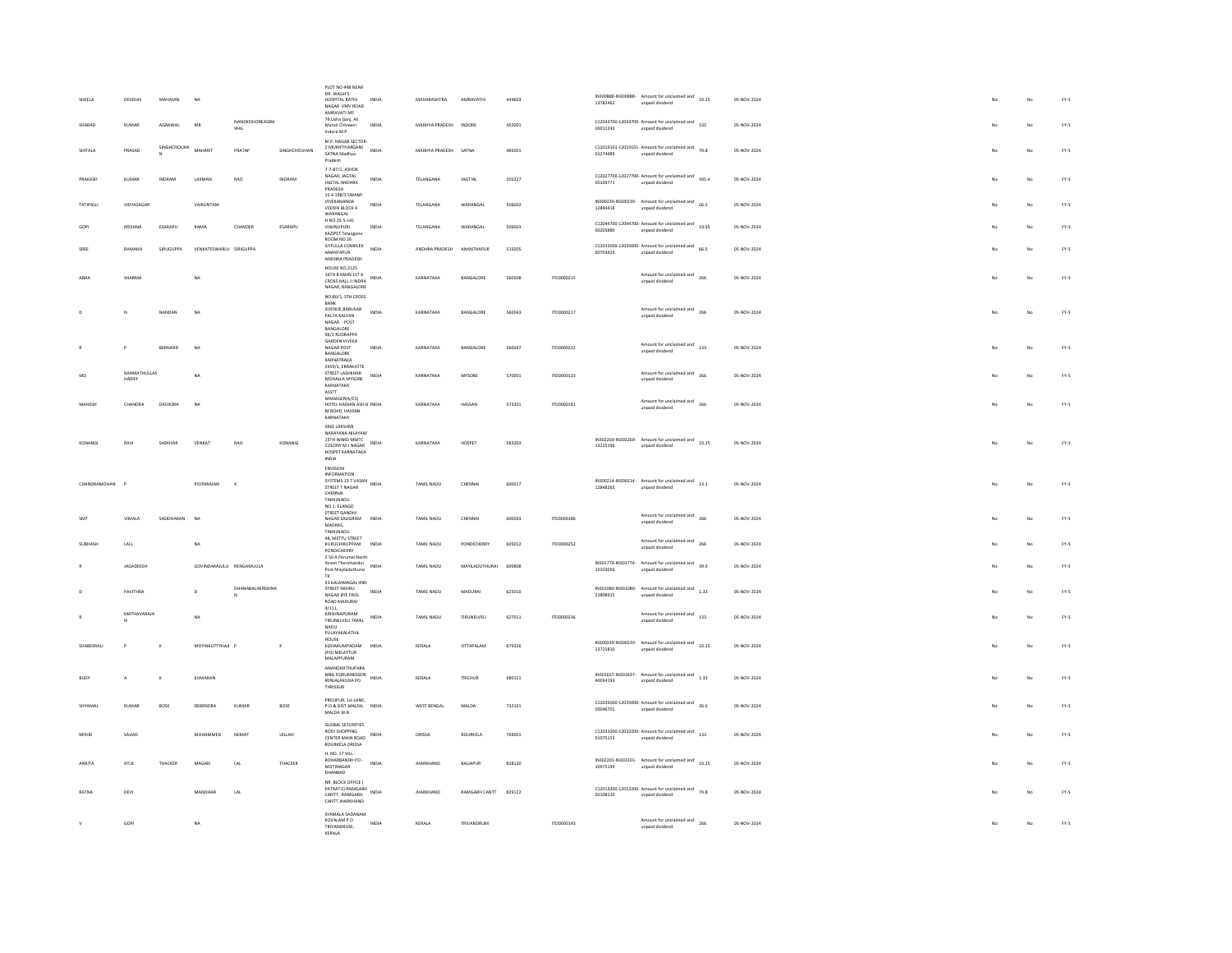| ARUN          | UPASRAO                    | SHROTE        | NA              |              |                            | 17 VASUNDHARA<br>COLONY NEAR<br>NANDANWAN<br>COLONY.<br>CANTONMENT AR<br>BHAVSINGHPURA<br>ROAD, AURANGABAD   | <b>INDIA</b>   | MAHARASHTRA      | AURANGABAD | 431002 | ITD0000160 |                            | Amount for unclaimed and<br>133<br>unpaid dividend                      | 05-NOV-2024        | No          | No | $FY-5$ |
|---------------|----------------------------|---------------|-----------------|--------------|----------------------------|--------------------------------------------------------------------------------------------------------------|----------------|------------------|------------|--------|------------|----------------------------|-------------------------------------------------------------------------|--------------------|-------------|----|--------|
| ARUNACHALAM   | ACHAMTHAVIRT PILLAI<br>HAN |               |                 |              | ACHAMTHAVIRTHAN 2ND TOWER, | C-215, 2ND FLOOR<br><b>INFOTECH PARK</b><br>D - 879 PHASE - 2                                                | INDIA          | Maharashtra      | Aurangabad | 400705 |            | C-1201060000-<br>593689    | Amount for unclaimed and<br>unpaid dividend                             | 5.32 05-NOV-2024   |             | No | $FY-5$ |
| SADHANA       |                            | GAUR          | BALKRISHNA      |              | GAUR                       | OPPOSITE LOKESH<br>CINEMA<br>NANGLOI NO.2<br>NEW DELHI<br>110041                                             | INDIA          | DELHI            | New Delhi  | 110041 |            | IN-IN300589<br>IN10194249  | Amount for unclaimed and<br>unpaid dividend                             | 1.33 05-NOV-2024   | No          | No | FY-5   |
| SADHANA       |                            | GAUR          | BALKRISHNA      |              | GAUR                       | D - 879 PHASE - II<br>OPP. LOKESH CINEMA<br>NANGLOI NO.2<br>NEW DELHI<br>110041                              | INDIA          | Delhi            | New Delhi  | 110041 |            | IN-IN300589-<br>IN10197585 | Amount for unclaimed and<br>unpaid dividend                             | 1.33 05-NOV-2024   | No          | No | FY-5   |
| SUDHA         |                            | GOSAIN        | $\mathsf{P}$    | $\mathsf{s}$ | GOSAIN                     | V-1/53 RAJOURI<br>GARDEN<br>NEW DELHI<br>110027<br>B/25, CHANDANVAN<br>SOC                                   | INDIA          | Delhi            | New Delhi  | 110027 |            | IN-IN301356<br>IN30050820  | Amount for unclaimed and<br>unpaid dividend<br>266.00                   | 05-NOV-2024        | No          | No | FY-5   |
| MUNNADEVI     | SURESHKUMAR KOTHARI        |               | SURESHKUMAF     |              |                            | NR. UDHNA SOUTH<br>ZONEOFFICE,<br><b>UDHNA</b><br>SURAT GUJARAT<br>394210                                    | INDIA          | Gujarat          | Surat      | 394210 |            | C-1204150000-<br>098531    | Amount for unclaimed and<br>unpaid dividend<br>325.85                   | 05-NOV-2024        | No          | No | $FY-5$ |
| UMESH         | VITTALRAD                  | THONGE        | N <sub>A</sub>  | NA           | <b>NA</b>                  | FLAT NO 27 MANGAL<br>VARSHA<br><b>B/H DATTA MANDIR</b><br>NEAR MADHUBAN<br>COLONY KATHE LANE INDIA           |                | Maharashtra      | Nashik     | 422011 |            | C-1204920000-<br>062930    | Amount for unclaimed and<br>unpaid dividend                             | 6.65 05-NOV-2024   | No          | No | FY-5   |
|               |                            |               |                 |              |                            | DWARKA<br><b>NASHIK</b><br>MAHARASHTRA<br>MAHARASHTRA<br>NARUKURU CENTRE<br>GUDIPALLIPADU                    |                |                  |            |        |            |                            |                                                                         |                    |             |    |        |
|               |                            | MADHAVI       | $\mathbf{v}$    | PRASANNA     | KUMAR                      | NELLORE DIST<br>NELIORE<br>524002<br>H. NO. 33<br>PRIYADARSHINI                                              | INDIA          | Andhra Pradesh   | Nellore    | 524002 |            | IN-IN302324<br>IN11192857  | Amount for unclaimed and<br>unpaid dividend                             | 29.26 05-NOV-2024  | No          | No | $FY-5$ |
| AIAY          |                            | RATHI         | KAMAL           |              | NARAYAN                    | <b>RISHLVALLEY</b><br>BAWADIYA KALAN<br>BHOPAL M.P<br>462039<br>MU 13/D                                      | INDIA<br>INDIA | Madhya Pradesh   | Bhopal     | 462039 |            | 0.1203160000<br>145152     | Amount for unclaimed and<br>unpaid dividend<br>Amount for unclaimed and | 13.30 05-NOV-2024  |             | No | $FY-S$ |
| <b>RAKESH</b> |                            | BHANOT        |                 | NA           | NA                         | PITAMPURA<br>NEW DELHI<br>$31\,\mathrm{A}\,\mathrm{B}$<br>PARSHWANATH<br>NAGAR                               |                | DELHI            | North West | 110088 |            | IN-IN301696-IN105343       | unpaid dividend<br>Amount for unclaimed and<br>unpaid dividend          | 38.57 05-NOV-2024  |             | No | $FY-5$ |
| RACHANA       |                            | SANGHVI       | NA              | NA           | NA                         | KESHARBAGH ROAD<br>INDORE MATHA                                                                              | INDIA          | Madhya Pradesh   | Indore     | 452001 |            |                            |                                                                         | 53.20 05-NOV-2024  |             | No | $FY-5$ |
|               |                            |               |                 |              |                            |                                                                                                              |                |                  |            |        |            |                            |                                                                         |                    |             |    |        |
|               |                            |               |                 |              |                            | PRADESH<br>102                                                                                               |                |                  |            |        |            | C-1203790000-093464        |                                                                         |                    |             |    |        |
| SHASHANI      |                            | BHARDWAJ      | SHAILENDRA      |              | BHARDWAJ                   | KOYLA VIHAR<br>KANKE ROAD<br>RANCHI<br>834001<br>40 RAJ MAHAL                                                | INDIA          | <b>JHARKHAND</b> | Ranchi     | 834001 |            | IN-IN302902-<br>IN44338036 | Amount for unclaimed and<br>unpaid dividend<br>Amount for unclaimed and | 494.76 05-NOV-2024 |             | No | $FY-5$ |
| PURUSHOTTAM   |                            | CHANDWANI     | N <sub>A</sub>  | <b>NA</b>    | NA                         | COLONY<br>INDORE MADHYA<br>PRADESH<br>H-1 FIRST FLR VUAYA<br>COMPLEX<br>NR CITY CIVIC                        | INDIA          | Madhya Pradesh   | Indore     | 452001 |            | C-1203320002-070737        | unpaid dividend                                                         | 13.30 05-NOV-2024  | No          | No | FY-5   |
| <b>USHA</b>   | KIRAN                      | <b>MISTRY</b> | CHHIBUBHAI      | GOVINDJI     | MISTRY                     | ${\tt CENTRE}$<br>JODHPUR GAM<br>AMRAWADI VISTAR<br>AHMEDABAD<br>GUIARAT<br>380015                           | INDIA          | Guiarat          | Ahmedabad  | 380015 |            | C-1207950000-<br>076687    | Amount for unclaimed and<br>unpaid dividend                             | 13.30 05-NOV-2024  | No          | No | FY-5   |
| KRISHNAREN    | RAMESHCHAND PATEL<br>RA    |               | RAMESHCHANDRA R |              | SHAH                       | 28. CHAMUNDA<br>ESTATE,<br>G H B ROAD.<br>PANDESARA,<br>SURAT GUJARAT                                        | INDIA          | Gujarat          | Surat      | 394220 |            | C-1204150000-<br>264282    | Amount for unclaimed and<br>unpaid dividend                             | 682.29.05-NOV-2024 | No          | No | FY-5   |
| GEETA         |                            | DEVI          | NARINDER        |              | KUMAR                      | 394220<br>16/590 H<br>RAPA NAGAR<br>HARDHIAN SINGH<br>ROAD KAROL BAGH<br>NEW DELHI                           | INDIA          | Delhi            | New Delhi  | 110005 |            | IN-IN300118-<br>IN10173082 | Amount for unclaimed and<br>unpaid dividend                             | 133.00 05-NOV-2024 | No          | No | $FY-5$ |
| SANGITABEN    | HITESHKUMAR PARIKH         |               | NA              | NA           | NA                         | 110005<br>NEW LEELA TRADERS<br>HATHIKHANA<br>CHOWK<br><b>RATANPOLE</b>                                       | INDIA          | Gujarat          | Ahmedabad  | 380001 |            | IN-IN302461<br>IN10207158  | Amount for unclaimed and<br>unpaid dividend                             | 33.25 05-NOV-2024  | No          | No | $FY-5$ |
| DINESH        |                            | KALRA         | JAGDISH         | CHANDER      | KALRA                      | AHMEDABAD<br>12 MOOL CHAND<br>COLONY<br>ADARSH NAGAR<br>AZAD NAGAR<br>NEW DELHI                              | INDIA          | Delhi            | New Delhi  | 110033 |            | IN-IN301774<br>15213552    | Amount for unclaimed and<br>unpaid dividend                             | 6.65 05-NOV-2024   |             | No | $FY-S$ |
| ABDUL         |                            | SHAKIL        | ABDUL           |              | AZIZ                       | 110033<br><b>B-45, R.A.C.</b><br>ROADLINES<br>AMRIT PURI, NEAR<br>MASZID<br>ADARSH NAGAR<br>JAIPUR RAJASTHAN | INDIA          | Rajastha         | JAIPUR     | 302004 |            | C-1201060500-<br>069821    | Amount for unclaimed and<br>unpaid dividend                             | 66.50 05-NOV-2024  |             | No | $FY-S$ |
| RAJU          |                            |               | PERMANAND       |              |                            | 302004<br>RZ - 535/24<br>TUGLKABAD<br><b>EXTENSION</b><br>KALKAJI<br>NEW DELHI<br>110019                     | INDIA          | <b>DELHI</b>     | New Delhi  | 110019 |            | IN-IN300206<br>IN10907608  | Amount for unclaimed and<br>unpaid dividend                             | 1.33.05-NOV-2024   | $M_{\rm C}$ | No | FY-5   |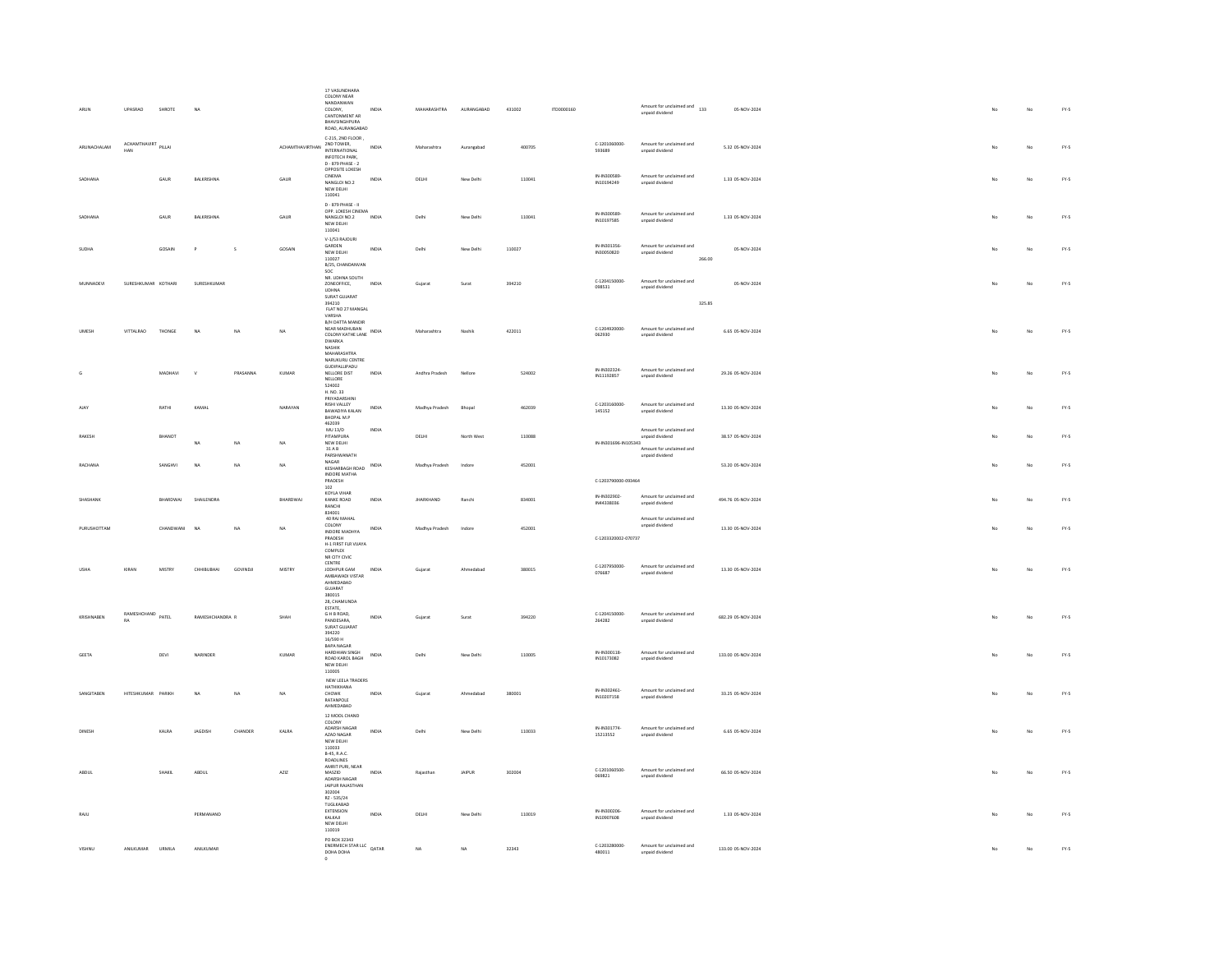| GIRVAR       | PARSHAI                |           | NA           | NA             | NA.         | H.NO.216, MUKESH<br>NAGAR,<br>Nasan, CIRCULAR INDIA<br>ROAD,<br>SHAHDARA.<br>DELHI<br>NO 2584 NAI BASTI                                       |              | DELHI        | North East             | 110032 | IN-IN302365-<br>IN10422079 | Amount for unclaimed and<br>unpaid dividend | 399.00 05-NOV-2024  |     | No          | $FY.S$ |
|--------------|------------------------|-----------|--------------|----------------|-------------|-----------------------------------------------------------------------------------------------------------------------------------------------|--------------|--------------|------------------------|--------|----------------------------|---------------------------------------------|---------------------|-----|-------------|--------|
| SANGEETA     |                        | MITTAL    | VAIDPRAKESH  |                | GOEL        | NEAR NOVELTY<br>CINEMA<br>S P MUKHERJEE<br>MARG<br>DELHI Delhi<br>110006<br>401-VASUNDHARA                                                    | INDIA        | DELHI        | NEW DELHI              | 110006 | C-1304140006-<br>569293    | Amount for unclaimed and<br>unpaid dividend | 7885.57 05-NOV-2024 | No  | $_{\rm No}$ | $FY-S$ |
| VAGHAJIBHA   |                        | VORA      | NA           | NA             | NA.         | $FLAT$<br>12-JAIN SOCIETY.<br><b>NEAR PRITAM</b><br>NAGAR.<br>ELLIS BRIDGE.<br>AHMEDABAD                                                      | INDIA        | Gujarat      | Ahmedabad              | 380006 | IN-IN302461<br>IN10073684  | Amount for unclaimed and<br>unpaid dividend | 5.32 05-NOV-2024    |     | No          | FY.5   |
| SUREKHA      |                        | VASANTH   | VASANTH      |                | SRINIVASAN  | SOUTH BAY TERRACE<br><b>GB</b><br>G B<br>NO 5 IST MAIN ROAD<br>NDIA<br>GANDHI NAGAR<br>ADYAR CHENNAL<br>600020                                |              | Tamil Nadu   | Chennai                | 600020 | IN-IN301080<br>IN22048177  | Amount for unclaimed and<br>unpaid dividend | 66.50 05-NOV-2024   | No  | No          | $FY.S$ |
| SANGEETA     |                        | AGGARWAL  | PREMNATH     |                | GOEL        | NO 2584<br>NAI BASTI<br>S P MUKHERJEE<br>$\ensuremath{\mathsf{MARG}}$<br>DELHI Delhi<br>110006                                                | INDIA        | DELHI        | NEW DELHI              | 110006 | C-1304140006<br>570731     | Amount for unclaimed and<br>unpaid dividend | 6204.45 05-NOV-2024 | No  | No          | $FY.S$ |
| ARUP         | KUMAR                  | RARUA     | NA           | N <sub>A</sub> | <b>NA</b>   | HARSH APARTMENT<br>311 SARAT<br>CHATTERIEF ROAD INDIA<br>GROUND FLOOR<br>HOWRAH                                                               |              | West Bengal  | Howrah                 | 711102 | IN-IN301250-<br>IN28825112 | Amount for unclaimed and<br>unpaid dividend | 199.50.05-NOV-2024  | Mo. | No          | $FN-5$ |
| SANDEEP      |                        | JAIN      | <b>BIMAL</b> | PERSHAD        | <b>IAIN</b> | $A-7$<br>C C COLONY<br>DELHI<br>ASH KUNJ RAM                                                                                                  | INDIA        | <b>DELHI</b> | South Delhi            | 110007 | IN-IN300206<br>IN10663286  | Amount for unclaimed and<br>unpaid dividend | 1.33.05-NOV-2024    |     | No          | FY-5   |
| BHAVANA      | NITESH                 | BHUTADA   | NITESHL      |                | BHUTADA     | NAGAR, NEAR LIC<br>OFFICE<br>RATANLAL PLOT,                                                                                                   | INDIA        | Maharashtra  | Akola                  | 444001 | IN-IN301774<br>IN17330567  | Amount for unclaimed and<br>unpaid dividend | 133.00 05-NOV-2024  |     | No          | $FY-5$ |
|              | VIRCHAND               | NAHAR     | GIRIDHARILAL |                |             | GRY AND PK OFFICE<br>NO 205 2ND FLOOR<br>NO 22/23 JALA<br>SAMBHAVI COMPLEX<br>1ST MAIN<br>GANDHINAGAR<br>BANGALORE<br>560009                  | INDIA        | KARNATAKA    | <b>Bangalore Urban</b> | 560009 | IN-IN302148<br>IN10068612  | Amount for unclaimed and<br>unpaid dividend | 66.50 05-NOV-2024   | No. | No          | $FN-5$ |
| ADITYA       | PRAKASH                | BHAIYA    | PRAKASH      | RADHAKISHAN    | BHAIYA      | GORE APPARTMENT<br>$NO3$<br>BIRLA ROAD<br>SATAV CHOWK<br>AKOLA<br>444001<br><b>B-405 SHREE LUCKY</b>                                          | INDIA        | MAHARASHTRA  | AKOLA                  | 444001 | IN-IN301774<br>IN17735333  | Amount for unclaimed and<br>unpaid dividend | 6.65 05-NOV-2024    | No  | No          | $FN-5$ |
| RASHM        | DEEPAK                 | SUBA      | DEEPAK       |                |             | TOWER CHS<br>$\mathsf{M}\xspace$ G ROAD NO 4<br>NEAR PATEL NAGAR<br>KANDIVALI(WEST)<br>MUMBAI<br>Maharashtra<br>400067                        | INDIA        | MAHARASHTRA  | Mumbai City            | 400067 | C-1201690000-<br>081996    | Amount for unclaimed and<br>unpaid dividend | 199.50 05-NOV-2024  | No  | No          | $FY-5$ |
|              | JANAK                  | PRAJAPATI | JANA)        |                | PRAJAPATI   | 40-B, VISHVAKARMA<br>SOCI.<br>N/R ANATH ASHRAM INDIA<br>KATARGAM<br>SURAT GUJARAT<br>395004                                                   |              | GUJARAT      | Surat                  | 395004 | C-1202470000-<br>178929    | Amount for unclaimed and<br>unpaid dividend | 13.30 05-NOV-2024   | No  | No          | $FN-5$ |
|              | MANISK                 | PATEL     | MANISH       |                | PATEL       | $B-3/35$<br>HIGHWAYVIEW<br><b>B BUILDING</b><br>SANTARAM TALAV<br>KURAR VILLAGE,<br>MALAD EAST<br>MUMBAI<br>MAHARASHTRA<br>400097             | INDIA        | MAHARASHTRA  | Mumbai City            | 400097 | C-1201770000-<br>041771    | Amount for unclaimed and<br>unpaid dividend | 1.33 05-NOV-2024    |     | No          | $FY-5$ |
| RAGHUBIR     |                        | SINGH     | BHOPAL       |                | SINGH       | $A - 43$<br>STREET NO-6<br>EAST VINOD NAGAR INDIA<br><b>DELHI</b><br>110091                                                                   |              | DELHI        | NEW DELHI              | 110091 | IN-IN300966<br>IN10252857  | Amount for unclaimed and<br>unpaid dividend | 133.00 05-NOV-2024  | No  | No          | $FN-5$ |
| MEETA        | PRAKASH                | JAGANI    | PRAKASH      | $\bar{1}$      | JAGANI      | 204-205, Ghanshyam<br>Park Plot No 218.<br>Jawahar Road No-14,<br>Jawahar Nagar<br>GOREGAON (WEST),<br><b>MUMBAI</b><br>MAHARASHTRA<br>400104 | INDIA        | MAHARASHTRA  | Mumbai City            | 400104 | C-1201290000-<br>002944    | Amount for unclaimed and<br>unpaid dividend | 133.00 05-NOV-2024  |     | No          | $FN-5$ |
| KULDIR       |                        | KUMAR     | <b>UMRAO</b> | SINGH          | PINGOLIA    | 61/13B<br>RAMIAS ROAD<br>KAROL BAGH<br>NEW DELHI<br>110005<br>104 BELLA CASSA<br>APPT AVENUE                                                  | INDIA        | DELHI        | New Delhi              | 110005 | IN-IN302453-<br>IN10004867 | Amount for unclaimed and<br>unpaid dividend | 266.00 05-NOV-2024  |     | No          | $FN-5$ |
| <b>FIROZ</b> | MOHAMMADZIK<br><br>AR. |           | MOHAMADIIKAR |                | MEMON       | NIOKI NO 9 DERRIERE<br>GARRE<br>CENTRAL GOMBE<br>KINSHASA<br>DEMOCRATIC<br>REQUBLIC OF CO.<br>CONGO<br>111111                                 | <b>OATAR</b> | NA           | <b>NA</b>              | 111111 | C-1204720013-<br>342545    | Amount for unclaimed and<br>unpaid dividend | 66.50.05-NOV-2024   | No  | No          | $FY-S$ |
| RAJNI        |                        | MOHAM     | NARINDER     |                | NATH        | $B - 146$<br>KALKAJI<br>NEW DELHI<br>110019                                                                                                   | INDIA        | DELHI        | New Delhi              | 110019 | IN-IN300589<br>IN10191692  | Amount for unclaimed and<br>unpaid dividend | 266.00 05-NOV-2024  |     | No          | $FY-S$ |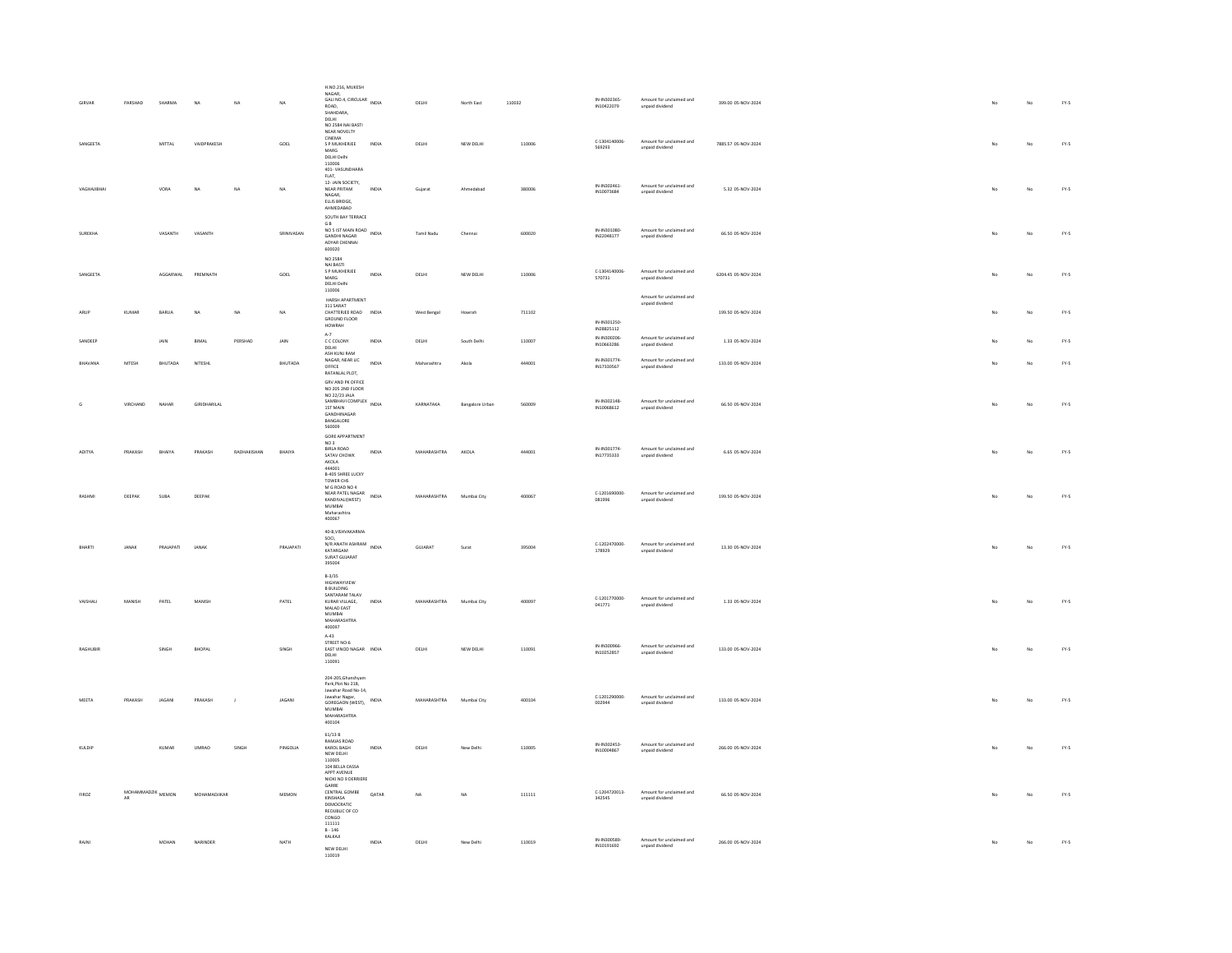|                          |                            |                |              |              |                           | 403 KANCHAN<br>APARTMENT<br>133 ANOOP NAGAR |       |                |                    |        |                       |                            |                                                                |                     |    |                |        |
|--------------------------|----------------------------|----------------|--------------|--------------|---------------------------|---------------------------------------------|-------|----------------|--------------------|--------|-----------------------|----------------------------|----------------------------------------------------------------|---------------------|----|----------------|--------|
|                          | KISHORE                    | PARWAL         | GAUR         | SHANKER      | PARWAL                    | INDORE MADHYA                               | INDU  | Madhya Pradesh | <b>INDORE</b>      | 452001 |                       | C-1203350001<br>207047     | Amount for unclaimed and<br>unpaid dividend                    | 33.25 05-NOV-2024   |    | No             | FY.5   |
|                          |                            |                |              |              |                           | PRADESH<br>452001                           |       |                |                    |        |                       |                            |                                                                |                     |    |                |        |
|                          |                            |                |              |              |                           | 9 VIRESHWARA<br>DHARA                       |       |                |                    |        |                       |                            |                                                                |                     |    |                |        |
| DHARMISTA                | JAYDEEP                    | BHATT          | JAYDEEP      | NAVINCHANDRA | BHATT                     | BAJAJ ROAD<br>VILEPARLE (WEST)              | INDU  | MAHARASHTRA    | Mumbai City        | 400056 |                       | IN-IN300239-<br>IN10771025 | Amount for unclaimed and<br>unpaid dividend                    | 66.50 05-NOV-2024   |    | .<br>No        | FY.5   |
|                          |                            |                |              |              |                           | <b>MUMBAI</b>                               |       |                |                    |        |                       |                            |                                                                |                     |    |                |        |
|                          |                            |                |              |              |                           | 400056<br>RZ-535/24                         |       |                |                    |        |                       |                            |                                                                |                     |    |                |        |
| PERMANAND                |                            |                | HARI         |              | SINGH                     | TUGLKABAD<br><b>EXTENSION</b>               | INDIA | DELHI          | New Delhi          | 110019 |                       | IN-IN300966                | Amount for unclaimed and                                       | 1.33 05-NOV-2024    | No | No             | $FY-5$ |
|                          |                            |                |              |              |                           | KALKAJI<br>NEW DELHI                        |       |                |                    |        |                       | IN10272595                 | unpaid dividend                                                |                     |    |                |        |
|                          |                            |                |              |              |                           | 110019<br>D/14/51 BLOCK D                   |       |                |                    |        |                       |                            |                                                                |                     |    |                |        |
| PARUL                    |                            | DEER           | NA           |              | NA                        | POCKET 14<br>SECTOR 8                       | INDIA | DELHI          | North West         | 110085 |                       | IN-IN301313-               | Amount for unclaimed and                                       | 53.20 05-NOV-2024   |    | No             | $FY-5$ |
|                          |                            |                |              |              |                           | ROHINI<br>NEW DELHI                         |       |                |                    |        |                       | IN21017622                 | unpaid dividend                                                |                     |    |                |        |
| ANANDJIT                 |                            | SINGH          |              |              | $\boldsymbol{\mathsf{x}}$ | NA                                          | INDIA | DELHI          | New Delhi          | 110001 | $\mathbf{x}$          |                            | Amount for unclaimed and<br>unpaid dividend                    | 33.25 05-NOV-2024   |    | No             | FY-5   |
| SURBHI                   | BIPIN                      | MEHTA          |              |              | $\mathbf{x}$              | NA                                          | INDIA | DELHI          | New Delhi          | 110001 | $\boldsymbol{\times}$ |                            | Amount for unclaimed and<br>unpaid dividend                    | 66.50 05-NOV-2024   | No | No             | $FY-S$ |
| AMOL                     | RAJARAM                    | MAHAJAN        |              |              | $\mathbf{x}$              | NA                                          | INDIA | DELHI          | New Delhi          | 110001 |                       |                            | Amount for unclaimed and                                       | 9.31 05-NOV-2024    | No | No             | FY.5   |
| THYAGARAJAN              | MANAKATTIL                 | KRISHNA        |              |              | $\mathbf{x}$              | NA                                          | INDIA | DELHI          | New Delhi          | 110001 |                       |                            | unpaid dividend<br>Amount for unclaimed and<br>unpaid dividend | 13.30 05-NOV-2024   |    | No             | FY.5   |
| SAJAN                    |                            | <b>JOSEPH</b>  |              |              |                           | .<br>Na                                     | INDIA | DELHI          | New Delhi          | 110001 | x                     |                            | Amount for unclaimed and<br>unpaid dividend                    | 4.99 05-NOV-2024    |    | No             | $FY.S$ |
| NITIN                    | SURESH                     | SANGLIKAF      |              |              |                           | NA                                          | INDIA | DELHI          | New Delhi          | 110001 |                       |                            | Amount for unclaimed and<br>unpaid dividend                    | 99.75 05-NOV-2024   |    | No             | $FY.S$ |
|                          | PARSARAM                   | CHABRU         |              |              |                           | NA                                          | INDU  | DELH           | New Delhi          | 110001 |                       |                            | Amount for unclaimed and                                       | 66.50 05-NOV-2024   |    | No             | FY.5   |
| RUPA                     | B                          | SHAH           |              |              |                           | NA                                          | INDU  | DELH           | New Delh           | 110001 |                       |                            | unpaid dividend<br>Amount for unclaimed and                    | 399.00 05-NOV-2024  |    | No             | FY.5   |
| RITH                     |                            | MAHESHWARI     |              |              |                           | NA                                          | INDIA | DELHI          | New Delhi          | 110001 |                       |                            | unpaid dividend<br>Amount for unclaimed and                    | 1330.00 05-NOV-2024 |    | $\mathbf{M}$   | $FY-S$ |
| SHEETAL                  | $\mathbf{u}$               | <b>JAIN</b>    |              |              |                           | NA                                          | INDIA | DELHI          | New Delhi          | 110001 | $\mathbf x$           |                            | unpaid dividend<br>Amount for unclaimed and                    | 180.88 05-NOV-2024  |    | No             | FY-5   |
| PITAMCHANDJI             | GULABCHANDJI GANDHIHUF     |                |              |              |                           | NA                                          | INDIA | DELHI          | New Delhi          | 110001 |                       |                            | unpaid dividend<br>Amount for unclaimed and                    | 94.43 05-NOV-2024   |    | No             | FY-5   |
| POORNIMARAN              |                            | MATURY         |              |              | $\mathbf{x}$              | NA                                          | INDIA | DELHI          | New Delhi          | 110001 | x                     |                            | unpaid dividend<br>Amount for unclaimed and                    | 665.00 05-NOV-2024  | No | No             | $FY-S$ |
| INTERSTATEOILCARRI       |                            |                |              |              |                           | <b>NA</b>                                   |       |                |                    |        |                       |                            | unpaid dividend<br>Amount for unclaimed and                    | 33.25 05-NOV-2024   |    |                | FY.5   |
| ERLTD<br>DIPAKKUMARRAMES |                            |                |              |              | $\boldsymbol{\mathsf{x}}$ |                                             | INDIA | DELHI          | New Delhi          | 110001 | x                     |                            | unpaid dividend<br>Amount for unclaimed and                    |                     |    | No             |        |
| <b>HBHAIPATEL</b>        |                            |                |              |              |                           | NA                                          | INDIA | DELHI          | New Delhi          | 110001 |                       |                            | unpaid dividend<br>Amount for unclaimed and                    | 3118.85 05-NOV-2024 |    | No             | FY.5   |
| PASANG                   | <b>TSHERING</b>            | <b>BHUTIA</b>  |              |              | $\boldsymbol{\mathsf{x}}$ | N <sub>A</sub>                              | INDIA | DELHI          | New Delhi          | 110001 |                       |                            | unpaid dividend<br>Amount for unclaimed and                    | 266.00 05-NOV-2024  |    | No             | $FY.S$ |
| SURESH                   | KUMAR<br><b>IMAMAHESWA</b> | GARG           |              |              |                           | NA                                          | INDU  | DELHI          | New Delhi          | 110001 |                       |                            | unpaid dividend<br>Amount for unclaimed and                    | 19.95 05-NOV-2024   |    | No             | $FY-S$ |
|                          | RI                         |                |              |              | $\boldsymbol{\mathsf{x}}$ | NA                                          | INDIA | DELHI          | New Delhi          | 110001 |                       |                            | unpaid dividend<br>Amount for unclaimed and                    | 31.92 05-NOV-2024   |    | No             | FY-5   |
| SRIVIDYA                 |                            |                |              |              |                           | NA                                          | INDIA | DELHI          | New Delhi          | 110001 |                       |                            | unpaid dividend<br>Amount for unclaimed and                    | 266.00 05-NOV-2024  |    | $\mathbf{M}$   | $FY-S$ |
| HARSHAP                  | v                          | SHAH           |              |              | $\mathbf{x}$              | NA                                          | INDIA | <b>DELHI</b>   | New Delhi          | 110001 | x                     |                            | unpaid dividend                                                | 13.30 05-NOV-2024   |    | N <sub>0</sub> | $FY-S$ |
| A1AY                     | <b>RASIKLAL</b>            | SHAH           |              |              |                           | NA                                          | INDIA | <b>DELHI</b>   | New Delhi          | 110001 |                       |                            | Amount for unclaimed and<br>unpaid dividend                    | 2.66.05-NOV-2024    |    | No             | $FN-5$ |
| PRIYANKA                 |                            | KOTHARI        |              |              | $\boldsymbol{\mathsf{x}}$ | NA                                          | INDIA | DELHI          | New Delhi          | 110001 | x                     |                            | Amount for unclaimed and<br>unpaid dividend                    | 1330.00 05-NOV-2024 |    | No             | $FY-5$ |
| KUMUD                    | RANJAN                     | SINGH          |              |              | $\boldsymbol{\mathsf{x}}$ | NA                                          | INDIA | DELHI          | New Delhi          | 110001 |                       |                            | Amount for unclaimed and<br>unpaid dividend                    | 66.50 05-NOV-2024   |    | No             | FY.5   |
| JAYESH                   | CHANDRAKANT                | PATEL          |              |              |                           | NA                                          | INDIA | DELHI          | New Delhi          | 110001 |                       |                            | Amount for unclaimed and<br>unpaid dividend                    | 66.50 05-NOV-2024   |    | No             | FY.5   |
| SHAH                     | CHIRAG                     | NAVIN          |              |              | X                         | <b>NA</b>                                   | INDIA | DELHI          | New Delhi          | 110001 |                       |                            | Amount for unclaimed and<br>unpaid dividend                    | 13.30 05-NOV-2024   |    | No             | FY.5   |
| AMITA                    |                            | <b>JAIN</b>    |              |              |                           | $\overline{M}$                              | INDIA | DELHI          | New Delhi          | 110001 |                       |                            | Amount for unclaimed and<br>unpaid dividend                    | 1.33 05-NOV-2024    |    | No             | $FY.S$ |
| SUTARIYA                 | PINALEE                    | LALAN          |              |              | $\mathbf{x}$              | NA                                          | INDIA | DELHI          | New Delhi          | 110001 |                       |                            | Amount for unclaimed and<br>unpaid dividend                    | 39.90 05-NOV-2024   |    | No             | $FY.5$ |
| CHANDRASEKAR             |                            | $\mathbf{M}$   |              |              |                           | NA                                          | INDIA | DELHI          | New Delhi          | 110001 |                       |                            | Amount for unclaimed and<br>unpaid dividend                    | 73.15 05-NOV-2024   |    | No             | FY-5   |
| SARAT                    | CHANDRA                    | REHERA         |              |              |                           | NA                                          | INDIA | <b>DELHI</b>   | New Delhi          | 110001 | x                     |                            | Amount for unclaimed and<br>unpaid dividend                    | 43.89 05-NOV-2024   |    | No             | $FY-5$ |
| SYKESRAYEQUITIESIL<br>m  |                            |                |              |              | $\mathbf{x}$              | NA                                          | INDIA | DELHI          | New Delhi          | 110001 |                       |                            | Amount for unclaimed and                                       | 66.50 05-NOV-2024   | No | No             | $FN-5$ |
| URMILA                   | c                          | MEHTA          |              |              | $\boldsymbol{\mathsf{x}}$ | <b>NA</b>                                   | INDIA | DELHI          | New Delhi          | 110001 | x                     |                            | unpaid dividend<br>Amount for unclaimed and                    | 332.50 05-NOV-2024  | No | No             | $FN-5$ |
| DINESH                   | s                          | SHAH           |              |              | $\boldsymbol{\mathsf{x}}$ | NA                                          | INDIA | DELHI          | New Delhi          | 110001 |                       |                            | unpaid dividend<br>Amount for unclaimed and                    | 31.92 05-NOV-2024   |    | No             | $FY-5$ |
| MANJIT                   |                            | SINGH          |              |              | $\boldsymbol{\mathsf{x}}$ | <b>NA</b>                                   | INDIA | DELHI          | New Delhi          | 110001 |                       |                            | unpaid dividend<br>Amount for unclaimed and                    | 2.66 05-NOV-2024    |    | No             | FY.5   |
| SHALIN                   |                            | NAHATA         |              |              | $\boldsymbol{\mathsf{x}}$ | NA                                          | INDIA | DELHI          | New Delhi          | 110001 |                       |                            | unpaid dividend<br>Amount for unclaimed and                    | 66.50 05-NOV-2024   |    | No             | FY.5   |
| VARAIN                   | GOPALDAS                   | KHEMAN         |              |              |                           | <b>NA</b>                                   | INDIA | DELHI          | New Delh           | 110001 |                       |                            | unpaid dividend<br>mount for unclaimed and                     | 1.33 05-NOV-2024    |    | No             | FY.5   |
|                          |                            |                |              |              |                           | B/S<br>ADARSH NAGAR                         |       |                |                    |        |                       |                            | unpaid dividend                                                |                     |    |                |        |
| RAMESH                   | <b>KUMAR</b>               | SHARMA         | BHAGWAN      | CHAND        | SHARMA                    | <b>JAIPUR</b>                               | INDIA | Rajasthan      | JAIPUR             | 302004 |                       | IN-IN302236-<br>IN10134020 | Amount for unclaimed and<br>1850.00                            | 05-NOV-2025         | No | No             | $FY-6$ |
|                          |                            |                |              |              |                           | 302004<br>PH: 2602286                       |       |                |                    |        |                       |                            | unpaid dividend                                                |                     |    |                |        |
|                          |                            |                |              |              |                           | NO. 94,                                     |       |                |                    |        |                       |                            |                                                                |                     |    |                |        |
|                          |                            |                |              |              |                           | THIRUVALLUVAR<br>SALAI                      |       |                |                    |        |                       |                            |                                                                |                     |    |                |        |
| PRABHAKARAN              |                            |                | NAGARATHINAM |              |                           | SOODAMANIPURAM<br>KARAIKUDI                 | INDIA | TAMIL NADU     | CHENNA             | 630003 |                       | C-1302340000-<br>084240    | Amount for unclaimed and<br>2405.00<br>unpaid dividend         | 05-NOV-2025         |    | No             | $FY-6$ |
|                          |                            |                |              |              |                           | KARAIKUDI.<br>TAMILNADU                     |       |                |                    |        |                       |                            |                                                                |                     |    |                |        |
|                          |                            |                |              |              |                           | 630003<br>Samatha - Vellar                  |       |                | Thiruvananthapuran |        |                       |                            | Amount for unclaimed and 185.00                                |                     |    |                |        |
|                          | A ITH                      | KUMAR          |              |              | 1/m                       | Kovalam PO<br>Trivandrum                    | INDIA | Kerala         |                    |        | 1700000141            |                            | unpaid dividend                                                | 05-NOV-2025         |    | No             | $FY-6$ |
| SHOBH                    | NATH                       | SINGH          | RATI         | PAL          | SINGH                     | Shri Ashok Kr Singh,                        | INDIA | Delhi          | Delhi              |        | ITD0000163            |                            | Amount for unclaimed and 370.00                                |                     |    |                |        |
|                          |                            |                |              |              |                           | Pawan Hous<br>Helicopters Ltd.              |       |                |                    |        |                       |                            | unpaid dividend                                                | 05-NOV-2025         |    | No             | $FY-6$ |
|                          |                            |                |              |              |                           | Northern region<br>2225-26 MASJID           |       |                |                    |        |                       |                            | Amount for unclaimed and                                       |                     |    |                |        |
| NEERAL                   |                            |                |              |              |                           | KHAZOOR<br><b>DHARAMPURA</b>                |       | DELH           | DELHI              | 110006 |                       |                            | unpaid dividend<br>1.85                                        | 05-NOV-2025         |    | No             | $FY-6$ |
|                          |                            | <b>BHARGAV</b> |              | NA           |                           | DELHI                                       |       |                |                    |        | ITD0000282            |                            |                                                                |                     |    |                |        |
|                          |                            |                |              |              |                           | B-371, SUDERSHAN<br>PARK                    |       | Delhi          | New Delhi          |        |                       |                            | Amount for unclaimed and<br>unpaid dividend                    | 05-NOV-2025         |    | No             | $FY-6$ |
| SHASH                    |                            | RATRA          |              | NA           | NA                        | NEAR DR POPLI<br>NEW DELHI                  | INDIA |                |                    | 110015 | ITD0000192            |                            | 185                                                            |                     |    |                |        |
|                          |                            |                |              |              |                           |                                             |       |                |                    |        |                       |                            |                                                                |                     |    |                |        |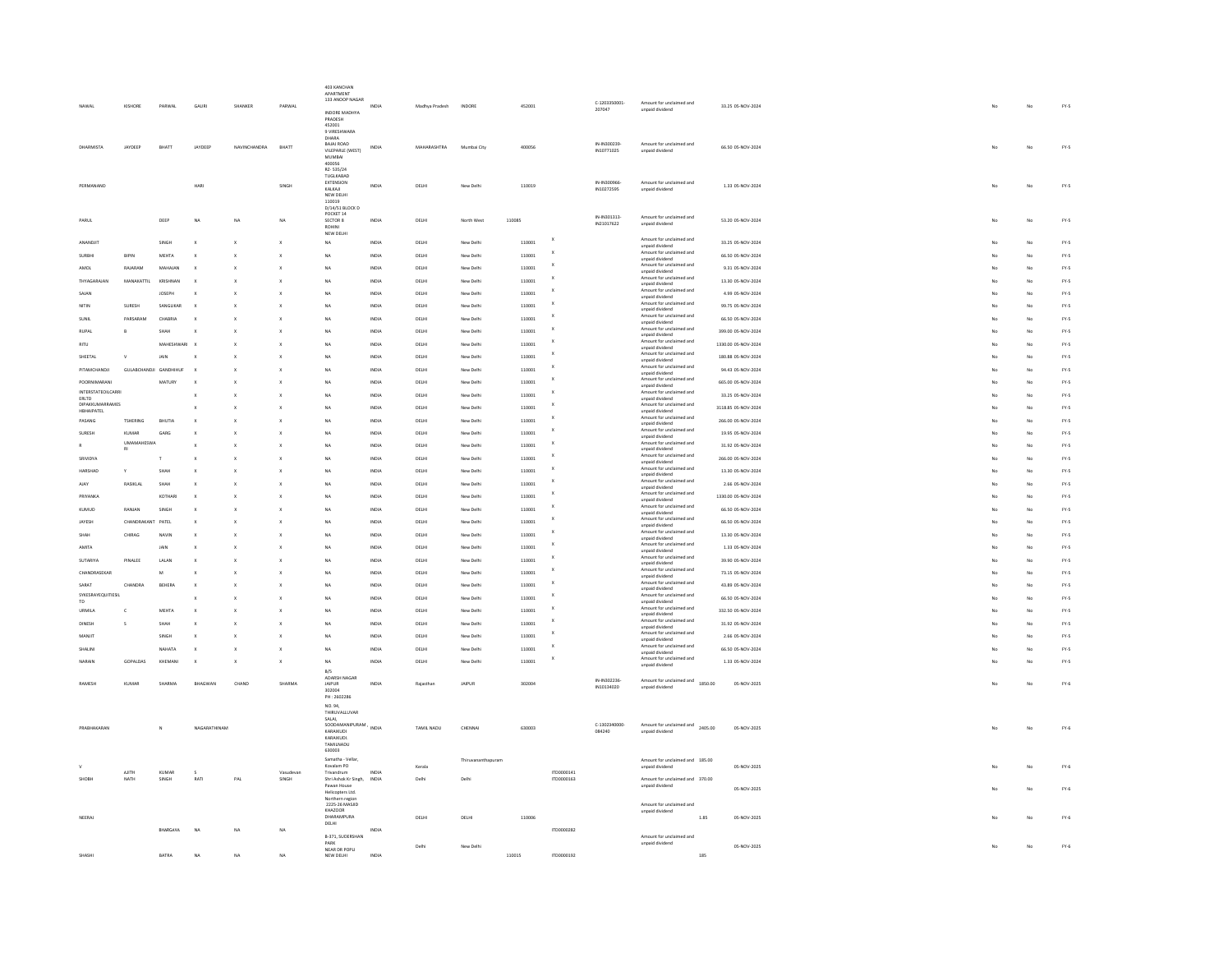|                  | SHANKAR           | BAJPAI        | PR                     |              | Baipai      | B-44, Sansad Vihar<br>Colony Pitampura<br>R-Z-290 M<br><b>RAINAGAR</b><br>PART II | INDIA | Delhi<br>Delh        | North West<br>New Delhi             | 110034           | ITD0000207 |                                     | Amount for unclaimed and 370.00<br>unpaid dividend<br>Amount for unclaimed and<br>unpaid dividend    |         | 05-NOV-2025<br>05-NOV-2025 |  |                         | No<br>No       | $FY-6$<br>$FY-6$ |
|------------------|-------------------|---------------|------------------------|--------------|-------------|-----------------------------------------------------------------------------------|-------|----------------------|-------------------------------------|------------------|------------|-------------------------------------|------------------------------------------------------------------------------------------------------|---------|----------------------------|--|-------------------------|----------------|------------------|
| NIRMALA          |                   | DEVI          | <b>NA</b>              | NA           | NA          | PALAM COLONY.<br>NEW DELHI                                                        | INDIA |                      |                                     | 110045           | ITD0000253 |                                     |                                                                                                      |         |                            |  |                         |                |                  |
| PARMOD           |                   |               |                        |              |             | WZ-182, VIRENDER                                                                  |       |                      |                                     | 110058           | TT0000158  |                                     | Amount for unclaimed and 185.00<br>unpaid dividend                                                   |         | 05-NOV-2025                |  |                         | No             | $FY-6$           |
|                  | <b>KUMAR</b>      | AHLUWALIA     |                        |              | NA          | NAGAR, POST<br>OFFICE, ANAKPURI, INDIA                                            |       | $_{\rm DELHI}$       | NEW DELHI                           |                  |            |                                     |                                                                                                      |         |                            |  |                         |                |                  |
| ANIL             | MALIK             |               |                        |              |             | C/O A.D. Malik, 6/41, INDIA<br>Old Rajinder Nagar,                                |       | Delhi                | Delhi                               | 110060           | ITD0000212 |                                     | Amount for unclaimed and<br>unpaid dividend                                                          | 370.00  | 05-NOV-2025                |  |                         | No             | $FY-6$           |
| TARA             |                   | CHAND         | <b>NA</b><br>LATEBASTI | NA           | NA<br>RANUL | New Delhi<br>H. No F 138 Sector V INDIA                                           |       | Delhi                | Delhi                               | 110062           | ITD0000196 |                                     | Amount for unclaimed and 185.00                                                                      |         |                            |  |                         |                |                  |
|                  |                   |               |                        |              |             | Dr. Ambedkar Nagar                                                                |       |                      |                                     |                  |            |                                     | unpaid dividend                                                                                      |         | 05-NOV-2025                |  |                         | No             | $FY-6$           |
|                  |                   |               |                        |              |             | J-175, R $\rm B$ I                                                                |       |                      |                                     | 110063           |            |                                     | Amount for unclaimed and 370.00<br>unpaid dividend                                                   |         |                            |  |                         |                |                  |
| RENI             |                   |               |                        |              |             | ENCLAVE, PASHIM<br>VIHAR, NEW DELHI                                               |       |                      |                                     |                  | ITD0000193 |                                     |                                                                                                      |         | 05-NOV-2025                |  | No                      | No             | $FY-6$           |
|                  |                   | <b>TANDON</b> |                        |              | NA          | 241/1/3 (Anii                                                                     | INDIA | DELHI                | NEW DELHI<br><b>Bangalore Urban</b> | 560005           |            |                                     | Amount for unclaimed and 370.00                                                                      |         |                            |  |                         |                |                  |
| DN               |                   |               |                        |              |             | <b>Building) Maunaguru</b><br>Nutt Cross, Cox                                     |       | Karnataka            |                                     |                  |            |                                     | unpaid dividend                                                                                      |         | 05-NOV-2025                |  |                         | No             | $FY-6$           |
|                  |                   | NANDAN        |                        |              | DORAISWAMY  | Town, Thimmaiah<br>Garden                                                         | INDIA |                      |                                     |                  | (TD0000217 |                                     |                                                                                                      |         |                            |  |                         |                |                  |
|                  |                   | BERNARD       |                        |              | Rayapran    | 96/1 Rudrappa<br>Garden, Vivekanagar                                              | INDIA | Karnataka            | <b>Bangalore Rural</b>              | 560047           | ITD0000222 |                                     | Amount for unclaimed and 185.00<br>unpaid dividend                                                   |         | 05-NOV-2025                |  |                         | No             | $FY-6$           |
|                  |                   |               |                        |              |             | Post<br>NO 1: ELANGO                                                              |       |                      |                                     |                  |            |                                     |                                                                                                      |         |                            |  |                         |                |                  |
| SM               | VIMALA            | SASIDHARAN NA |                        |              |             | STREET GANDHI<br>NAGAR SALIGRAM                                                   | INDIA | TAMIL NADU           | CHENNAL                             | 600093           | ITD0000186 |                                     | Amount for unclaimed and 370.00                                                                      |         | 05-NOV-2025                |  |                         | No             | $FY-6$           |
|                  |                   |               |                        |              |             | MADRAS,<br>TAMILNADU                                                              |       |                      |                                     |                  |            |                                     | unpaid dividend                                                                                      |         |                            |  |                         |                |                  |
|                  | MATHAVARAJA       |               |                        |              |             | 4/111,<br>KRISHNAPURAM                                                            |       |                      |                                     |                  |            |                                     |                                                                                                      |         |                            |  |                         |                |                  |
|                  |                   |               | <b>NA</b>              |              |             | TIRUNELVELI TAMIL                                                                 | INDIA | TAMIL NADU           | TIRUNELVELI                         | 627011           | ITD0000236 |                                     | Amount for unclaimed and 185.00<br>unpaid dividend                                                   |         | 05-NOV-2025                |  | No                      | No             | $FY-6$           |
|                  |                   | GOPL          | $\mathbb{R}$           | Velaudhan    | Pillai      | NADU<br>Syamala Sadanam                                                           | INDIA | Kerala               | Thinwananthanuram                   |                  | ITD0000143 |                                     | Amount for unclaimed and                                                                             |         |                            |  |                         |                |                  |
|                  |                   |               |                        |              |             | Kovalam P.O.<br>Trivandurm                                                        |       |                      |                                     |                  |            |                                     | unpaid dividend                                                                                      | 370.00  | 05-NOV-2025                |  |                         | No             | $FY-6$           |
| ARUN             | UPASRAO           | SHROTE        | $\mathsf{UR}$          |              | SHROTE      | 17 Vasundhara<br>Colony, Cantonment                                               | INDIA | Maharashtra          | Aurangabad                          | 431002           | ITD0000160 |                                     | Amount for unclaimed and<br>unpaid dividend                                                          | 185.00  | 05-NOV-2025                |  |                         | N <sub>0</sub> | $FY-6$           |
|                  |                   |               |                        |              |             | Area, Bhavsinghpura<br>road                                                       |       |                      |                                     |                  |            |                                     |                                                                                                      |         |                            |  |                         |                |                  |
|                  |                   |               |                        |              |             | 2226 MASJID<br>KHAZOOR                                                            |       |                      |                                     |                  |            |                                     | Amount for unclaimed and<br>unpaid dividend                                                          |         |                            |  |                         |                |                  |
| MANJU            |                   | BHARGAVA      | NA                     |              |             | DHARMPURA<br>DELHI-                                                               | INDIA | DELHI                | DELHI                               | 110006           | ITD0000275 |                                     |                                                                                                      | 3.70    | 05-NOV-2025                |  |                         | No             | $FY-6$           |
|                  |                   |               |                        | NA           | NA          | 110006                                                                            |       |                      |                                     |                  |            |                                     |                                                                                                      |         |                            |  |                         |                |                  |
|                  |                   |               |                        |              |             | W7-108-A/1<br><b>BASAI DARAPUR</b>                                                |       |                      |                                     |                  |            |                                     | Amount for unclaimed and                                                                             |         |                            |  |                         |                |                  |
| AJA)             |                   | AJMANI        | <b>INDER</b>           | SAIN         | AIMANI      | MOTI NAGAR<br>NEW DELHI                                                           | INDIA | DELHI                | DELHI                               | 110015           |            | IN-IN300940<br>10074880             | unpaid dividend                                                                                      | 1.85    | 05-NOV-2025                |  | $M_{\odot}$             | No             | $FY-6$           |
|                  |                   |               |                        |              |             | 110015<br>RZ 535/24                                                               |       |                      |                                     |                  |            |                                     | Amount for unclaimed and                                                                             |         |                            |  |                         |                |                  |
| PERMANAND        |                   |               |                        |              |             | TUGLAKABAD EXTN                                                                   | INDIA |                      |                                     |                  |            | IN-IN300206                         | unpaid dividend                                                                                      |         |                            |  |                         |                |                  |
|                  |                   |               | <b>NA</b>              |              |             | KALKAJI<br>NEW DELHI                                                              |       | DELHI                | DELHI                               | 110019           |            | 10489618                            |                                                                                                      | 7.40    | 05-NOV-2025                |  |                         | No             | $FY-6$           |
|                  |                   |               |                        | NA.          | NA          | 110019                                                                            |       |                      |                                     |                  |            |                                     |                                                                                                      |         |                            |  |                         |                |                  |
|                  |                   |               |                        |              |             | 163 B 5 PASCHIM                                                                   |       |                      |                                     |                  |            |                                     |                                                                                                      |         |                            |  |                         |                |                  |
| <b>DIMPLE</b>    | CHAWLA            |               | KISHAN                 | LAL          | GAKHAR      | VIHAR NEW DELHI INDIA<br>DELHI                                                    |       | DELHI                | NEW DELHI                           | 110063           |            | 01749325                            | C12029900-12029900- Amount for unclaimed and 249.75<br>unpaid dividend                               |         | 05-NOV-2025                |  |                         | No             | $FY-6$           |
|                  |                   |               |                        |              |             | PLOT NO 45 PASCHIM                                                                |       |                      |                                     |                  |            |                                     |                                                                                                      |         |                            |  |                         |                |                  |
| <b>ANIL</b>      | KUMAR             | BATRA         | KRISHAN                | LAL          | BATRA       | VIHAR<br>EXTN<br>DELHI DELHI                                                      | INDIA | DELHI                | NEW DELHI                           | 110063           |            | C-120299000<br>3708500              | Amount for unclaimed and 38.85<br>unpaid dividend                                                    |         | 05-NOV-2025                |  |                         | No             | $FY-6$           |
|                  |                   |               |                        |              |             | 110063<br>MOH .- AGGARWAL                                                         |       |                      |                                     |                  |            |                                     |                                                                                                      |         |                            |  |                         |                |                  |
| ROHTASH          | KUMAR             |               | JAGDISH                | PARSHAD      |             | V.P.O.-GANGWA<br>HISSAR HARYANA                                                   | INDIA | HARYANA              | HISSAR                              | 125004           |            | IN-IN302365-<br>IN10518380          | Amount for unclaimed and<br>129.5<br>unpaid dividend                                                 |         | 05-NOV-2025                |  |                         | No             | $FY-6$           |
|                  |                   |               |                        |              |             | D-259 MULTANI                                                                     |       |                      |                                     |                  |            |                                     |                                                                                                      |         |                            |  |                         |                |                  |
| DINESH           | MATHUR            |               | UMA                    | SHANKER      | MATHUR      | PURA MODI NAGAR<br><b>GHAZIABAD (UTTAR</b>                                        | INDIA | UTTAR PRADESH        | GHAZIARAD                           | 201204           |            | 10709025                            | IN300966-IN300966- Amount for unclaimed and<br>unpaid dividend                                       | 55.5    | 05-NOV-2025                |  |                         | No             | $FY-6$           |
| <b>BHARAT</b>    | KUMAR             | AGRAWAL       | SHAM                   | SHYAM        | DASSAGRAWAL | PRADFESH)<br>BARA BAZAR                                                           | INDIA | UTTAR PRADESH        | MAINPUR                             | 205135           |            |                                     |                                                                                                      |         | 05-NOV-2025                |  |                         | No             | $FY-6$           |
|                  |                   |               |                        |              |             | SHIKOHABAD U. P.                                                                  |       |                      |                                     |                  |            | 00052473                            | C12016400-12016400- Amount for unclaimed and $370.00$<br>unpaid dividend<br>Amount for unclaimed and |         |                            |  |                         |                |                  |
| <b>UDAI</b>      |                   |               |                        |              |             | VILLAGE & PO<br>DADRA, MUSAFIRA<br>KHANA                                          |       |                      |                                     |                  | ITD0000159 |                                     | unpaid dividend                                                                                      | 185.00  | 05-NOV-2025                |  | No                      | No             | $FY-6$           |
|                  | BHAN              | TIWARI        |                        |              | NA          | DISTT<br>39 SHAKTI VIHAR                                                          | INDIA | Uttar Pradesh        | Saharanpu                           |                  |            |                                     | Amount for unclaimed and                                                                             |         |                            |  |                         |                |                  |
| AMIT             |                   | JAIN          | VIJAY                  | KUMAR        | JAIN        | DEHRADUN<br>UTARAKHAND                                                            |       | Uttarakhand          | Dehradun                            | 248001           |            | C12080800<br>120808000-0008201      | unpaid dividend                                                                                      | 1110.00 | 05-NOV-2025                |  | No                      | No             | $FY-6$           |
|                  |                   |               |                        |              |             | 248001<br>81 C RAJPUR ROAD                                                        | INDM  |                      |                                     |                  |            |                                     | Amount for unclaimed and                                                                             |         |                            |  |                         |                |                  |
| <b>BHITVNESE</b> |                   | ARORA         | $\mathbf{R}$           |              | ARORA       | DEHRADUN<br>248001                                                                | INDIA | Uttarakhand          | Debradun                            | 248001           |            | IN-IN300888-<br>IN14285657          | unpaid dividend                                                                                      | 925.00  | 05-NOV-2025                |  | $\overline{\mathbf{M}}$ | No             | $FY-6$           |
|                  |                   |               |                        |              |             | 186/11 ARYA PURL                                                                  | INDIA | Uttar Pradesh        | Muzaffarnagar                       |                  |            |                                     | Amount for unclaimed and                                                                             | 1.85    |                            |  |                         |                |                  |
| PREM             |                   | RAI A         | VASANT                 |              | GARG        | MUZAFFARNAGAR,<br>251001                                                          |       |                      |                                     | 251001<br>284001 |            | C-1201060400-027700 unpaid dividend |                                                                                                      |         | 05-NOV-2025                |  |                         | $_{\rm No}$    | $\text{FY-6}$    |
| PURSOTTAM        | DAS               | SHARMA        | RAM                    | SWAROOP      | SHARMA      | H NO 216, KANPUR<br>ROAD, TALPURA, INDIA                                          |       | <b>Uttar Pradesh</b> | Jhansi                              |                  |            | IN-IN301696-<br>IN10492532          | Amount for unclaimed and 185.00<br>unpaid dividend                                                   |         | 05-NOV-2025                |  |                         | No             | $FY-6$           |
|                  |                   |               |                        |              |             | 19 PURANA KUMBHA<br>NAGAR                                                         |       |                      |                                     |                  |            |                                     | Amount for unclaimed and<br>unpaid dividend                                                          |         |                            |  |                         |                |                  |
| VUAY             |                   | AGAL          | SATYA                  | NARAYAN      | AGAL        | KARANI MATA KA<br>WARD NUMBER 8                                                   |       | Rajasthar            | Chittorgarh                         | 312601           |            | IN-IN301055-<br>IN10525147          |                                                                                                      | 146.15  | 05-NOV-2025                |  |                         | No             | $FY-6$           |
|                  |                   |               |                        |              |             | DISTT. CHITTORGARH<br>312601                                                      |       |                      |                                     |                  |            |                                     |                                                                                                      |         |                            |  |                         |                |                  |
| SWAROOF          |                   | MEHTA         | BC                     |              | Mehta       | LVPH, Swaroop Sagar INDIA                                                         | INDIA | Rajasthan            | Udaipur                             | 313001           | ITD0000199 |                                     | Amount for unclaimed and 185.00                                                                      |         | 05-NOV-2025                |  |                         | No             | $FY-6$           |
|                  |                   |               |                        |              |             | Road                                                                              |       |                      |                                     |                  |            |                                     | unpaid dividend<br>Amount for unclaimed and 185.00                                                   |         |                            |  |                         |                |                  |
|                  |                   |               |                        |              |             | noad<br>544, LILA CHOWK,<br>PURANI ABADI,<br>SRIGANGA NAGAR                       |       | Rajasthar            | Sri Ganganagar                      |                  |            |                                     | unpaid dividend                                                                                      |         | 05-NOV-2025                |  |                         | No             | $FY-6$           |
| ANIL             | KUMAR             | <b>GUPTA</b>  | NA                     | NA           | NA          | RAJASTHAN                                                                         | INDIA |                      |                                     | 335001<br>380051 | ITD0000108 |                                     | Amount for unclaimed and 14.80                                                                       |         |                            |  |                         |                |                  |
| <b>RANJANBEN</b> |                   |               | SOMABHAI               |              |             | H/55 GOKULDHAM,<br>NR VEJALPUR                                                    |       |                      |                                     |                  |            | $IN-IN300513-$<br>IN13368495        | unpaid dividend                                                                                      |         | 05-NOV-2025                |  |                         | No             | $FY-6$           |
|                  | $\mathsf{s}$      | MODI          |                        | $\mathbf{v}$ | MODI        | <b>POLICE</b><br>CHOWKI, VEJALPUR INDIA                                           |       | Gujarat              | Ahmedabad                           |                  |            |                                     |                                                                                                      |         |                            |  |                         |                |                  |
| PREMSINGH        | G                 | LABANA        | <b>GURMUKH</b>         | SINGH        |             | <b>JAWAHAR SOCIETY,</b>                                                           | INDIA | GUJARAT              | ANAND                               | 388001           |            | 00256560                            | C12011300-12011300- Amount for unclaimed and $109.15$<br>unnaid dividend                             |         | 05-NOV-2025                |  |                         | No             | $FY-6$           |
|                  |                   |               |                        |              |             | SUNDERSINGHLABAN OPP.TULSI CINEMA<br>ANAND GUJARAT<br>C/O. JAYSHREE O             |       |                      |                                     |                  |            |                                     |                                                                                                      |         |                            |  |                         |                |                  |
|                  |                   |               |                        |              |             | SHAH 40, KUNJ                                                                     |       |                      |                                     |                  |            |                                     |                                                                                                      |         |                            |  |                         |                |                  |
| <b>IAYSHREE</b>  | <b>GOVINDBHAI</b> | BHARUCHI      | <b>GOVINDRHAL</b>      | R            | BHARUCHI    | SOCIETY BESIDE<br>ARUNODAY SOC,<br>ALKAPURI                                       | INDIA | GUJARAT              | VADODARA                            | 390007           |            | 00076589                            | C12038200-12038200- Amount for unclaimed and 129.5<br>unpaid dividend                                |         | 05-NOV-2025                |  | No                      | No             | $FY-6$           |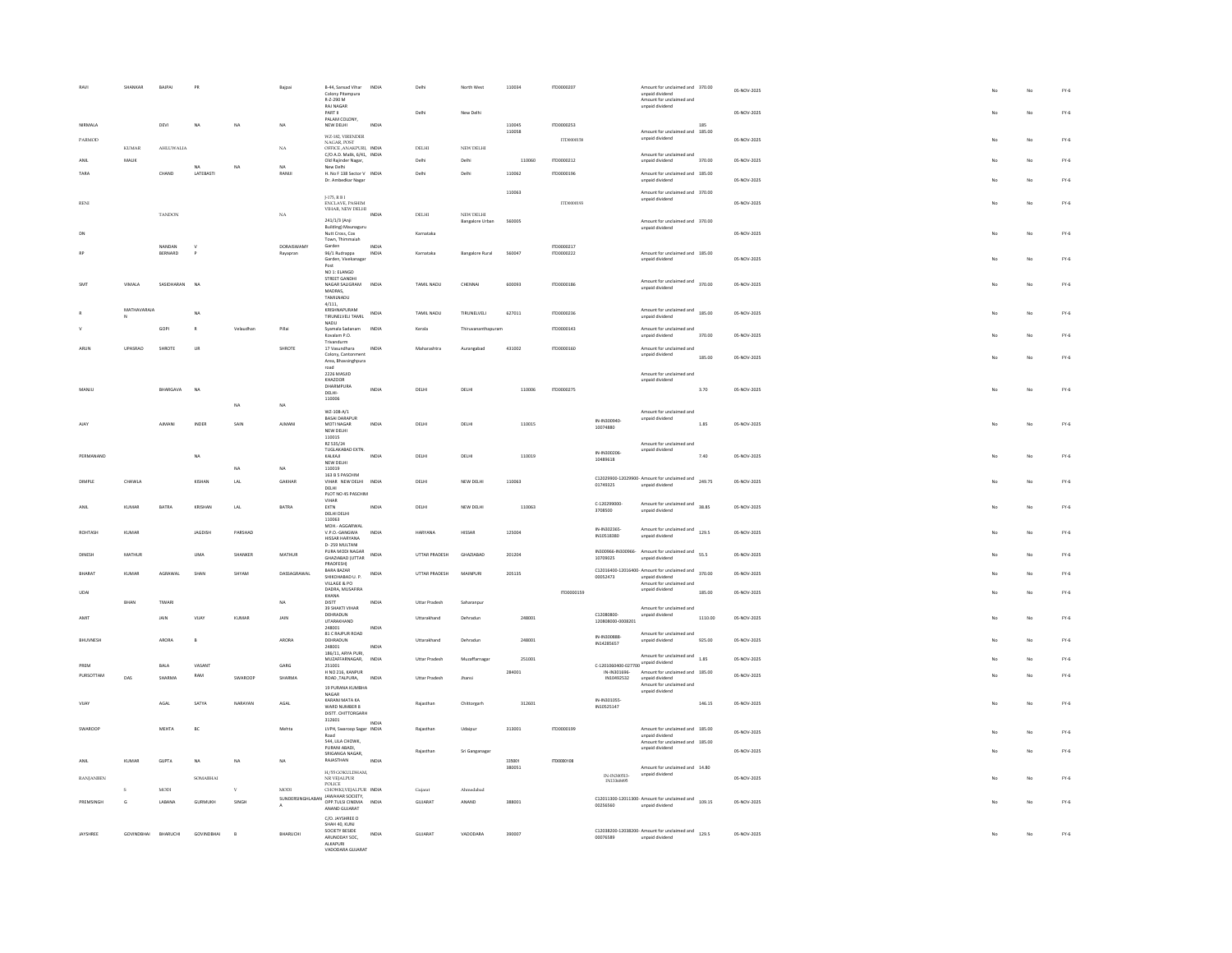| BHARAT                  |                                                                                                                            | <b>VYAS</b>          | BHATUKLAL          |               | <b>VYAS</b>  | ONI POLE NO 4,<br>WADI, VADODARA, INDIA<br>D/11, ARUNACHAL<br>SOCIETY.                        |              | Gujarat        | Vadodara               | 390017 |            | IN-IN300513-<br>IN14311705     | Amount for unclaimed and<br>unpaid dividend<br>Amount for unclaimed and<br>unpaid dividend         | 1.85     | 05-NOV-2025 |  |    | No             | $FY-6$        |
|-------------------------|----------------------------------------------------------------------------------------------------------------------------|----------------------|--------------------|---------------|--------------|-----------------------------------------------------------------------------------------------|--------------|----------------|------------------------|--------|------------|--------------------------------|----------------------------------------------------------------------------------------------------|----------|-------------|--|----|----------------|---------------|
| ATULKUMA                | GAJANAND                                                                                                                   | PANDYA               | GAJANAND           | G             | PANDAYA      | <b>SUBHANPURA</b><br>VADODARA GUJARAT<br>390023                                               |              |                |                        | 390023 |            | C38200-1203820000<br>092364    |                                                                                                    | 129.5    | 05-NOV-2025 |  |    | No             | $FY-6$        |
|                         |                                                                                                                            |                      |                    |               |              | I/36, SAPTGIRI                                                                                | INDIA        | Gujarat        | Vadodara               |        |            |                                |                                                                                                    |          |             |  |    |                |               |
| RAJENDRA                |                                                                                                                            | PUNJAB               | <b>VIRBHANBHAI</b> | LAXMIDAS      | PUNJABI      | DUPLEX OPP: TAJ<br>HOTEL AKOTA<br>VADODARA GUIARAT                                            | INDIA        | GUJARAT        | VADODARA               | 391240 |            | 00493616                       | C12010600-12010600- Amount for unclaimed and 231.25<br>unpaid dividend                             |          | 05-NOV-2025 |  |    | No             | $FY-6$        |
|                         |                                                                                                                            |                      |                    |               |              | A/19 BUSSA SOCIETY<br>NEAR NANDEWAL                                                           |              |                |                        |        |            |                                |                                                                                                    |          |             |  |    |                |               |
| KHLISHMANREN            | RAMESHRHAI MEHTA                                                                                                           |                      | RAMESHRHA          |               | <b>METHA</b> | CHAR RASTA<br>BHARUCH<br>GUJARAT<br>392001                                                    | INDIA        | GUIARAT        | Bharuch                | 392001 |            | IN-IN300513<br>IN11739720      | Amount for unclaimed and 425.50<br>unpaid dividend                                                 |          | 05-NOV-2025 |  |    | N <sub>0</sub> | $FY-6$        |
|                         |                                                                                                                            |                      |                    |               |              | A 3 DHANLAXMI<br>PARK<br><b>GADKHOL</b>                                                       |              |                |                        |        |            |                                |                                                                                                    |          |             |  |    |                |               |
|                         | RAMDAS                                                                                                                     | PATEL                | RAMDAS             | MAKKAN        | PATEL        | ANKLESHWAR<br><b>BHRUCH GUJARAT</b><br>$\sf INDIA$<br>393010                                  | INDIA        | GUJARAT        | Bharuch                | 393010 |            | IN-IN300513<br>IN14850422      | Amount for unclaimed and 46.25<br>unpaid dividend                                                  |          | 05-NOV-2025 |  |    | No             | $\text{FY-6}$ |
|                         | POPATBHAI                                                                                                                  | PATEL                | POPATBHA           |               |              | B-3/35 HIGHWAY<br>VIEW B BUILDING<br>SHANTARAM TALAO<br>KURAR VILLAGE                         | INDIA        | MAHARASHTRA    | MUMBAI                 | 400097 |            |                                | $C12017700-12017700$ - Amount for unclaimed and $1.85$                                             |          | 05-NOV-2025 |  |    | No             | $\text{FY-6}$ |
|                         |                                                                                                                            |                      |                    |               |              | MALAD EAST<br>MUMBAI<br>MAHARASHTRA<br>1360, BHAGWAT                                          |              |                |                        |        |            | 00041786                       | unpaid dividend                                                                                    |          |             |  |    |                |               |
| SHAILEJA                | PANDHARPUR                                                                                                                 |                      | CHANDRAKANT        | PANDHARPURKAR |              | APT NR SHETI<br>COMPOUND, POONA INDIA                                                         |              | MAHARASHTRA    | NASIK                  | 422001 |            |                                | C12017502-12017502- Amount for unclaimed and<br>18.5                                               |          | 05-NOV-2025 |  |    | No             | $\text{FY-6}$ |
|                         | AR                                                                                                                         |                      |                    |               |              | ROAD NASHIK<br>MAHARASHTRA<br><b>ULTIMATE TOWER</b>                                           |              |                |                        |        |            | 00065360                       | unpaid dividend                                                                                    |          |             |  |    |                |               |
| RAJESH                  | JAWAHARLAL SHAH                                                                                                            |                      | JAWAHARLAL         |               |              | 2ND FLOOR, COLLEGE<br>ROAD.<br>NASIR                                                          | INDIA        | MAHARASHTRA    | NASIK                  | 422005 |            | 0.12017000<br>1201700000004163 | Amount for unclaimed and 92.50<br>unpaid dividend                                                  |          | 05-NOV-2025 |  |    | No             | $FY-6$        |
|                         |                                                                                                                            |                      |                    |               |              | <b>MAHARASHTRA</b><br>422005                                                                  |              |                |                        |        |            |                                |                                                                                                    |          |             |  |    |                |               |
|                         |                                                                                                                            |                      |                    |               |              | F/6 NEAR MARUTI INDIA<br>TEMPLE                                                               |              |                |                        |        |            |                                | Amount for unclaimed and<br>unpaid dividend                                                        |          |             |  |    |                |               |
| MEENA                   | <b>RIPIN</b>                                                                                                               | THAKKER              |                    |               |              | SUPREME AVENUE<br>DAVORLIM MARGAO<br>SALCETE                                                  |              | Goa            | South Goa              | 403601 |            | IN-IN301774<br>IN14213147      |                                                                                                    |          | 05-NOV-2025 |  |    | No             | $FY-6$        |
|                         |                                                                                                                            |                      | $_{\sf NA}$        | NA            | NA           | MARGAO<br>100/4,AURANGABAD                                                                    |              |                |                        |        |            |                                | Amount for unclaimed and                                                                           | 1.85     |             |  |    |                |               |
| <b>BALASAHEB</b>        | <b>MARUTI</b>                                                                                                              | JADHAV               | MARUTI             |               |              | KAR BUILDING,<br>MODI<br>SOLAPUR                                                              | INDIA        | MAHARASHTRA    | Solapur                | 413001 |            | C-12047200<br>1204720010230169 | unpaid dividend                                                                                    |          | 05-NOV-2025 |  | No | No             | $FY-6$        |
|                         |                                                                                                                            |                      |                    |               |              | Maharashtra<br>413001                                                                         |              |                |                        |        |            |                                |                                                                                                    | 1.85     |             |  |    |                |               |
| PLISHPA                 | HARICHAND                                                                                                                  | SAMAT                |                    |               |              | <b>JANATA CLOTH</b><br>STORES.                                                                | INDIA        | Maharashtra    | Akola                  | 444001 |            | C-1302310000-                  | Amount for unclaimed and<br>unpaid dividend                                                        |          | 05-NOV-2025 |  |    | No             | $FY-6$        |
|                         |                                                                                                                            |                      | <b>NA</b>          | NA            | NA           | S.R. MILL CHAWL<br>AKOLA M.S.<br>DNYANESHWAR                                                  |              |                |                        |        |            | 006804                         |                                                                                                    | 37.00    |             |  |    |                |               |
| MOHANIDEVI              | LAXMINARAYAN CHANDAK                                                                                                       |                      | LAXMINARAYAN       | $\mathbf{v}$  | CHANDAR      | NAGAR DABKI ROAD INDIA<br><b>AKOLA</b>                                                        |              | MAHARASHTRA    | AKOLA                  | 444001 |            | IN301774-IN301774-<br>14746077 | Amount for unclaimed and 18.5<br>unpaid dividend                                                   |          | 05-NOV-2025 |  |    | No             | $FY-6$        |
| <b>GIRISHRAMNIKBHAI</b> |                                                                                                                            | <b>MAKAWANA</b>      | RAMNIKBHAI         |               | MAKAWANA     | K TAILOR SARAF<br>BAZAR.<br>RING ROAD, NEAR<br>PARIWAR COLONY                                 | INDIA        | Maharashtra    | Akola                  | 444001 |            | IN-IN301774<br>IN15724323      | Amount for unclaimed and<br>1.85<br>unpaid dividend<br>Amount for unclaimed and<br>unpaid dividend |          | 05-NOV-2025 |  |    | No             | $FY-6$        |
| DHANANJAY               | AMBADAS                                                                                                                    | BARDE                | AMBADAS            | WAYADHAN      | BARDE        | MARATHA COLONY,<br><b>KESHOV NAGAR</b><br>CHANDUR, GANDHI<br>NAGAR                            |              | Maharashtra    | Akola                  | 444004 |            | C-12038400<br>1203840001683804 |                                                                                                    | 44.40    | 05-NOV-2025 |  | No | No             | $FY-6$        |
|                         |                                                                                                                            |                      |                    |               |              | PREM KALAS, MAYUR                                                                             | INDIA        |                |                        |        |            |                                | Amount for unclaimed and                                                                           |          |             |  |    |                |               |
|                         |                                                                                                                            |                      |                    |               |              | COLONY, MALKAPUR INDIA<br>ROAD, AKOLA MS                                                      |              | Maharashtra    | Akola                  | 444004 |            |                                | unpaid dividend                                                                                    |          | 05-NOV-2025 |  |    | No             | $FY-6$        |
| SURENDRA                | KAILASHCHAND TIWARI                                                                                                        |                      | <b>NA</b>          | NA            | NA           | 444004<br>PLOT NO 44B                                                                         | <b>INDIA</b> |                |                        |        |            | C-1302310000-091971            | Amount for unclaimed and                                                                           | 1,295.00 |             |  |    |                |               |
| SHEELA                  | DEVIDAS                                                                                                                    | MAHAJAN              |                    |               |              | NEAR DR. WAGH S<br>HOSPITAL<br>RATHI NAGAR VMV                                                |              | Maharashtra    | Amravat                | 444603 |            |                                | unpaid dividend                                                                                    |          | 05-NOV-2025 |  |    | No             | $FY-6$        |
|                         |                                                                                                                            |                      | NA                 | NA            | NA           | ROAD<br>AMRAVATI MS                                                                           |              |                |                        |        |            | IN-IN300888-IN137824           |                                                                                                    | 46.25    |             |  |    |                |               |
|                         |                                                                                                                            |                      |                    |               |              | C O SHARAD<br>DHAMNIKAR<br>NEAR SHRIRAM                                                       | INDIA        |                |                        |        |            |                                | Amount for unclaimed and<br>unpaid dividend                                                        |          |             |  |    |                |               |
| <b>DINES</b>            | <b>VISHNUDAS</b>                                                                                                           | CHANDRAYAN VISHNUDAS |                    | RHANIIDAS     | CHANDRAYAN   | PROVISION<br><b>RAM NAGAR</b><br>AMRAVATI<br>444606                                           |              | Maharashtra    | Amravat                | 444505 |            | IN-IN303116-<br>IN10197714     |                                                                                                    | 185.00   | 05-NOV-2025 |  |    | No             | $FY-6$        |
| Sharad                  | Kumar                                                                                                                      | Agrawa               |                    |               |              | 79.Usha Gani.<br>Ali Manzil Chhawni                                                           | <b>INDIA</b> | Madhya Pradesh | Indore                 | 452001 |            | C-1204370000<br>012243         | Amount for unclaimed and<br>unpaid dividend                                                        |          | 05-NOV-2025 |  |    | No             | $FY-6$        |
|                         |                                                                                                                            |                      | NA                 | NA            | NA           | Indore M P                                                                                    | INDIA        |                |                        |        |            |                                | Amount for unclaimed and                                                                           | 740.00   |             |  |    |                |               |
|                         |                                                                                                                            |                      |                    |               |              | NEAR SHIV SAGAR                                                                               |              |                |                        |        |            |                                |                                                                                                    |          |             |  |    |                | $FY-6$        |
|                         | $_{\rm LAL}$                                                                                                               | VISHWAKARMA          |                    |               |              | TALAB<br>KHAJURAHO                                                                            |              | Madhya Pradesh | Khargon                | 471606 | ITD0000202 |                                | unpaid dividend                                                                                    | 370.00   | 05-NOV-2025 |  |    | No             |               |
|                         |                                                                                                                            |                      | NA                 | NA            | NA           | MADHYA PRADESH<br>471606<br>Hotel Ashok (ATT),                                                |              |                | <b>Bangalore Urban</b> |        |            |                                | Amount for unclaimed and                                                                           |          |             |  |    |                |               |
| <b>IRAISA</b>           | $\ensuremath{\mathsf{S}}\xspace\ensuremath{\mathsf{I}}\xspace\ensuremath{\mathsf{V}}\xspace\ensuremath{\mathsf{A}}\xspace$ | KUMAR                |                    | Siva          | Kumar        | Kumarakrupa High<br>Grounds,                                                                  | INDIA        | Karnataka      |                        | 560001 | ITD0000221 |                                | unpaid dividend                                                                                    | 185.00   | 05-NOV-2025 |  |    | No             | $FY-6$        |
| TATIPALLI               | VIDYASAGAR                                                                                                                 |                      | VAIKUNTAM          |               |              | 15.4.198/3 SWAMI<br>VIVEKANANDA<br><b>VEEDHI BLOCK 4</b><br>WARANGAL                          | INDIA        | TELANGANA      | WARANGAL               | 506002 |            | 12844418                       | IN300239-IN300239- Amount for unclaimed and 185.00<br>unpaid dividend                              |          | 05-NOV-2025 |  |    | No             | $FY-6$        |
|                         | KRISHNA                                                                                                                    | ESARAPL              | RAMA               | CHANDER       | ESARAPU      | H NO 25-5-141<br>VISHNUPURI<br>KAZIPET Telangana                                              | INDIA        | TELANGANA      | WARANGAL               | 506003 |            | 00205880                       | C12044700-12044700- Amount for unclaimed and 53.65<br>unpaid dividend                              |          | 05-NOV-2025 |  |    | No             | $FY-6$        |
| SREE                    | RAMANA                                                                                                                     | SIRUGUPPA            | <b>NA</b>          | NA            | NA           | ROOM NO 26<br>SIYFULLA COMPLEX<br>ANANTAPUR                                                   | <b>INDIA</b> | Andhra Pradesh | Anantapur              | 515005 |            | C-1203500000-<br>703425        | Amount for unclaimed and 92.50<br>unpaid dividend                                                  |          | 05-NOV-2025 |  |    | No             | $FY-6$        |
|                         | SRINIVASA                                                                                                                  | REDDY                | SAMBI              |               | REDDY        | ANDHRA PRADESH<br>10 64A<br>MUNNANGI POST<br>KOLLIPARA MANDAL INDIA<br><b>GUNTUR DISTRICT</b> |              | Andhra Pradesh | Guntu                  | 522304 |            | IN-IN301022<br>IN21070297      | Amount for unclaimed and<br>7.40<br>unpaid dividend                                                |          | 05-NOV-2025 |  |    | No             | $FY-6$        |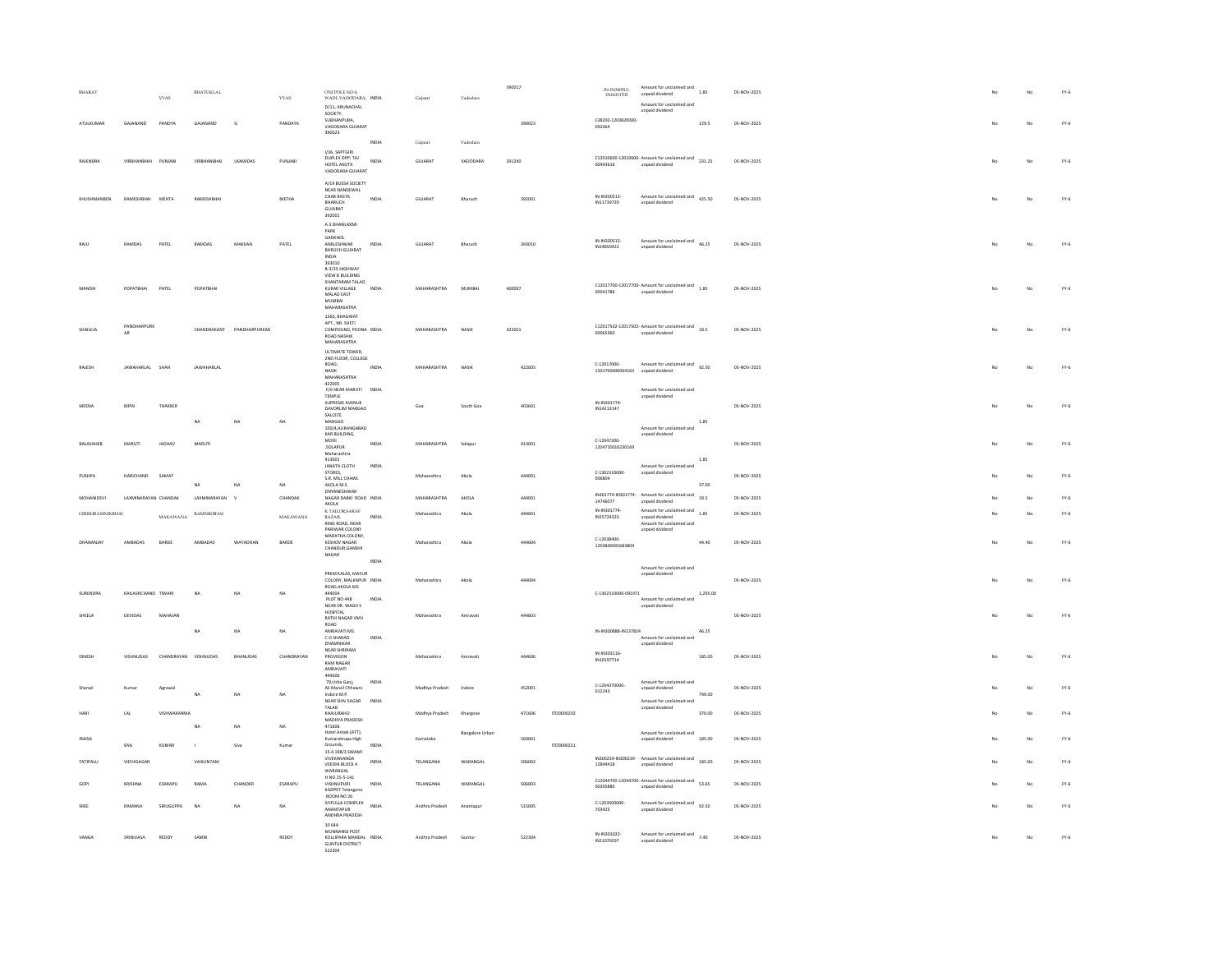| SANTHANAGOPALAN |                    |          |                  |            | NA                           | EX DY GM (E&M).<br>ENGAN NIVAS, 38/5,<br><b>MANORAYANA</b><br>PALYA, SULTANPALYA INDIA<br>MAIN ROAD, R.T.<br>NAGAR,      |              | Karnataka        | <b>Bangalore Urban</b> | 560032  | ITD0000214 |                                            | Amount for unclaimed and<br>185.00<br>unpaid dividend                                |                 | 05-NOV-2025 |    | No          | $FY-6$        |
|-----------------|--------------------|----------|------------------|------------|------------------------------|--------------------------------------------------------------------------------------------------------------------------|--------------|------------------|------------------------|---------|------------|--------------------------------------------|--------------------------------------------------------------------------------------|-----------------|-------------|----|-------------|---------------|
| KONANGI         | RAVI               | SHEKHAR  | VENKAT           | <b>RAO</b> | KONANGI                      | SREE LAKSHMI<br>NARAYANA NILAYAM<br>15TH WARD MMTC<br>COLONY M J NAGAR INDIA<br>HOSPET KARNATAKA<br>INDIA                |              | KARNATAKA        | HOSPET                 | 583203  |            | 13225196                                   | IN302269-IN302269- Amount for unclaimed and 46.25<br>unpaid dividend                 |                 | 05-NOV-2025 | No | No          | $FY-6$        |
| AFFAN           |                    |          | MOHAMMED         |            | SHAKEEL                      | 6/13 KARPURA<br>STREET<br>2 FLOOR PERIAMET<br>NEAR CORPORATION<br>OFFICE<br>CHENNAI TAMIL<br>NADU<br>600003              | INDIA        | Tamil Nadu       | Chennai                | 600003  |            | IN-IN300513-<br>IN21394680                 | Amount for unclaimed and 5.55<br>unpaid dividend                                     |                 | 05-NOV-2025 | No | $_{\rm No}$ | $FY-6$        |
| CHANDRAMOHAN    |                    |          | POONRAIAN        |            |                              | ENVISION<br>INFORMATION<br>SYSTEMS 13.7<br>VASAN STREET T<br>NAGAR.<br>PLOT NO 1641                                      | <b>INDIA</b> | Tamil Nadu       | Chenna                 | 600017  |            | IN-IN300214<br>IN12848265                  | Amount for unclaimed and 18.50<br>unpaid dividend                                    |                 | 05-NOV-2025 |    | No          | $FY-6$        |
| BRAMESH         |                    |          | CITYBABU         |            |                              | LIG II TNHB<br>AVADI<br>CHENNAL<br>600054<br>53 KALAIMAGAL IIND                                                          | INDIA        | Tamil Nadu       | Chennai                | 600054  |            | IN-IN301637<br>IN40711427                  | Amount for unclaimed and<br>59.20<br>unpaid dividend                                 |                 | 05-NOV-2025 |    | No          | $FY-6$        |
|                 |                    | PAVITHRA | $\sim$           |            | DHANABALAKRISHNA NEHRU NAGAR | STREET<br>BYE PASS ROAD<br>MADURA                                                                                        | INDIA        | Tamil Nadu       | Madurai                | 625010  |            | IN-IN301080-<br>IN22808915                 | Amount for unclaimed and 1.85<br>unpaid dividend                                     |                 | 05-NOV-2025 |    | No          | $FY-6$        |
| SHABEERALI      | P                  | $\kappa$ | MOYINKUTTYHAJI P |            | $\kappa$                     | PULAYAKALATHIL<br>HOUSE<br>KIZHAKUMPADAM INDIA<br>(PO) MELATTUR<br>MALAPPURAM                                            |              | KERALA           | <b>OTTAPALAM</b>       | 679326  |            | 13725810                                   | IN300239-IN300239-Amount for unclaimed and<br>46.25<br>unpaid dividend               |                 | 05-NOV-2025 | No | No          | $FY-6$        |
| <b>BUOY</b>     | A                  |          | KUMARAN          |            |                              | ANANDHATHUPARA<br>MBIL KORUMBISSERI<br>MBIL KORUMBISSERI INDIA<br>IRINJALAKUDA PO<br>THRISSUR                            |              | KERALA           | TRICHUR                | 680121  |            | 40094193                                   | IN301637-IN301637- Amount for unclaimed and<br>unpaid dividend                       | $1.85\,$        | 05-NOV-2025 |    | No          | FY.6          |
| MOHD            | SAILAD             |          | <b>MOHAMMED</b>  | NEMAT      | UILLAH                       | <b>GLOBAL SECURITIES</b><br>ROSY SHOPPING<br>CENTER MAIN ROAD<br>ROURKELA ORISSA                                         | INDIA        | ORISSA           | ROURKELA               | 769001  |            | 01075155                                   | C12033200-12033200- Amount for unclaimed and<br>unpaid dividend                      | 185.00          | 05-NOV-2025 |    | No          | $FY-6$        |
| ANKITA          | ATUL               | THACKER  | MAGAN            | LAL        | THACKER                      | H. NO. 17 VILL<br>ROHARBANDH PO -<br>MOTINAGAR<br>DHANBAD                                                                | INDIA        | <b>IHARKHAND</b> | BALIAPUR               | 828120  |            | 10975199                                   | IN302201-IN302201- Amount for unclaimed and 18.5<br>unpaid dividend                  |                 | 05-NOV-2025 |    | No          | $\text{FY-6}$ |
| RATNA           | DEVI               |          | MANOHAR          | LAL        |                              | NR. BLOCK OFFICE (<br>PATRATU) RAMGARH<br>CANTT, RAMGARH<br>CANTT JHARKHAND<br>D/14/51 BLOCK D                           | INDIA        | <b>JHARKHAND</b> | RAMGARH CANTT          | 829122  |            | 00108120                                   | C12013200-12013200- Amount for unclaimed and<br>92.50<br>unpaid dividend             |                 | 05-NOV-2025 | No | No          | $FY-6$        |
| PARUL           |                    | DEEP     | <b>NA</b>        | NA         | NA                           | POCKET 14<br>SECTOR 8<br>ROHINI<br>NEW DELHI<br>5/2226 KATRA                                                             | INDIA        | $DELHI$          | North Wes              | 110085  |            | IN-IN301313-<br>IN21017622                 | Amount for unclaimed and<br>$74.00$<br>unpaid dividend                               |                 | 05-NOV-2025 |    | No          | $\text{FY-6}$ |
| NEERAJ          |                    | BHARGAVA | NA               | NA         | NA                           | KHUSHHAL ROY<br>CHANDINI CHOWK<br>DELHI<br>9/38A                                                                         | INDIA        | DELHI            | North Delhi            | 110006  |            | IN-IN301774-<br>IN16209618<br>IN-IN300118- | Amount for unclaimed and<br>1.85<br>unpaid dividend<br>Amount for unclaimed and 3.70 |                 | 05-NOV-2025 |    | No          | $FY-6$        |
| <b>IYOTI</b>    |                    | CHADHA   | <b>NA</b>        | NA         | NA                           | MOTI NAGAR<br>NEW DELHI<br>9/38A                                                                                         | INDIA        | Delhi            | West Delh              | 110015  |            | IN11404856                                 | unpaid dividend                                                                      |                 | 05-NOV-2025 |    | No          | $\text{FY-6}$ |
| <b>HIMANSHI</b> |                    | CHADHA   | <b>NA</b>        | NA         | NA                           | MOTI NAGAR<br>NEW DELHI<br>401- VASUNDHARA<br>FLAT, 12- JAIN                                                             | INDIA        | DELHI            | West Delhi             | 110015  |            | IN-IN300118-<br>IN11404807                 | Amount for unclaimed and<br>3.70<br>unpaid dividend                                  |                 | 05-NOV-2025 |    | No          | $FY-6$        |
| VAGHAJIBHAI     |                    | VORA     | MALUKCHAND       |            | VORA                         | SOCIETY NEAR<br>PRITAM NAGAR, ELLIS INDIA<br>BRIDGE,<br>2226 MASJID                                                      |              | Gujarat          | Ahmedabad              | 380006  |            | IN-IN302461-<br>IN10073684                 | Amount for unclaimed and 7.40<br>unpaid dividend                                     |                 | 05-NOV-2025 | No | $_{\rm No}$ | $FY-6$        |
| MANJU           |                    | BHARGAVA | NA               | NA         | NA                           | KHAZOOR<br>DHARMPURA<br>DELHI<br>ASH KUNJ RAM                                                                            | <b>INDIA</b> | Delhi            | South West Delhi       | 110006  |            | IN-IN300360-<br>IN22213616                 | Amount for unclaimed and<br>1.85<br>unpaid dividend                                  |                 | 05-NOV-2025 | No | No          | $FY-6$        |
| BHAVANA         | NITESH             | BHUTADA  | NITESHL          |            | BHUTADA                      | NAGAR, NEAR LIC<br>OFFICE<br>RATANLAL PLOT.                                                                              | INDIA        | Maharashtra      | Akola                  | 444001  |            | IN-IN301774-<br>IN17330567                 | Amount for unclaimed and 185.00<br>unpaid dividend                                   |                 | 05-NOV-2025 |    | No          | $FY-6$        |
| KRISHAN         | LAL                | CHADHA   | <b>GURDAS</b>    | MAL        | CHADHA                       | 9/38A, MOTI NAGAR,<br>NEW DELHI,                                                                                         | INDIA        | Delhi            | New Delhi              | 110015  |            | $C-14100-$<br>1201410000010073             | Amount for unclaimed and<br>unpaid dividend                                          | 3.70            | 05-NOV-2025 |    | No          | $FY-6$        |
| <b>SUNITA</b>   |                    | CHADHA   | NA               | NA         | NA                           | 9/38A<br>MOTI NAGAR<br>NEW DELHI                                                                                         | INDIA        | DELHI            | West Delh              | 110015  |            | IN-IN300118-<br>IN11404784                 | Amount for unclaimed and<br>unpaid dividend                                          | 3.70            | 05-NOV-2025 |    | No          | FY.6          |
|                 | VIRCHAND           | NAHAR    | NA               | NA.        | NA                           | GRV AND PK OFFICE<br>NO 205 2ND FLOOR<br>NO 22/23 JALA<br>SAMBHAVI COMPLEX INDIA<br>1ST MAIN<br>GANDHINAGAR<br>BANGALORE |              | Karnataka        | <b>Bangalore Urban</b> | \$60009 |            | IN-IN302148-<br>IN10068612                 | Amount for unclaimed and<br>unpaid dividend                                          | 92.50           | 05-NOV-2025 |    | No          | $\text{FY-6}$ |
| PURUSHOTTAM     |                    | CHANDWAN | NA               | NA         | NA                           | 40 RAJ MAHAL<br>COLONY<br>INDORE MADHYA<br>PRADESH                                                                       | INDIA        | Madhya Pradesh   |                        | 452001  |            | C-1203320002<br>070737                     | Amount for unclaimed and<br>unpaid dividend                                          | 18.50           | 05-NOV-2025 |    | No          | $FY-6$        |
| SANGITAREN      | HITESHKUMAR PARIKH |          | NA               | NA         | <b>NA</b>                    | NEW LEELA TRADERS<br>HATHIKHANA<br>CHOWK<br>RATANPOLE<br>AHMEDABAD                                                       | INDIA        | Gujarat          | Ahmedahad              | 380001  |            | IN-IN302461<br>IN10207158                  | Amount for unclaimed and<br>unpaid dividend                                          |                 | 05-NOV-2025 | No | No          | $FY-6$        |
| <b>BHAGWAT</b>  | <b>SWAROOF</b>     | SHARMA   | NA               | NA         | NA                           | $C - 160$<br>PUSHPANJALI<br>PITAM PURA<br>DELHI                                                                          | INDIA        | DELHI            | North West             | 110034  |            | IN-IN301209<br>IN10099107                  | Amount for unclaimed and<br>unpaid dividend                                          | 46.25<br>185.00 | 05-NOV-2025 |    | No          | $FY-6$        |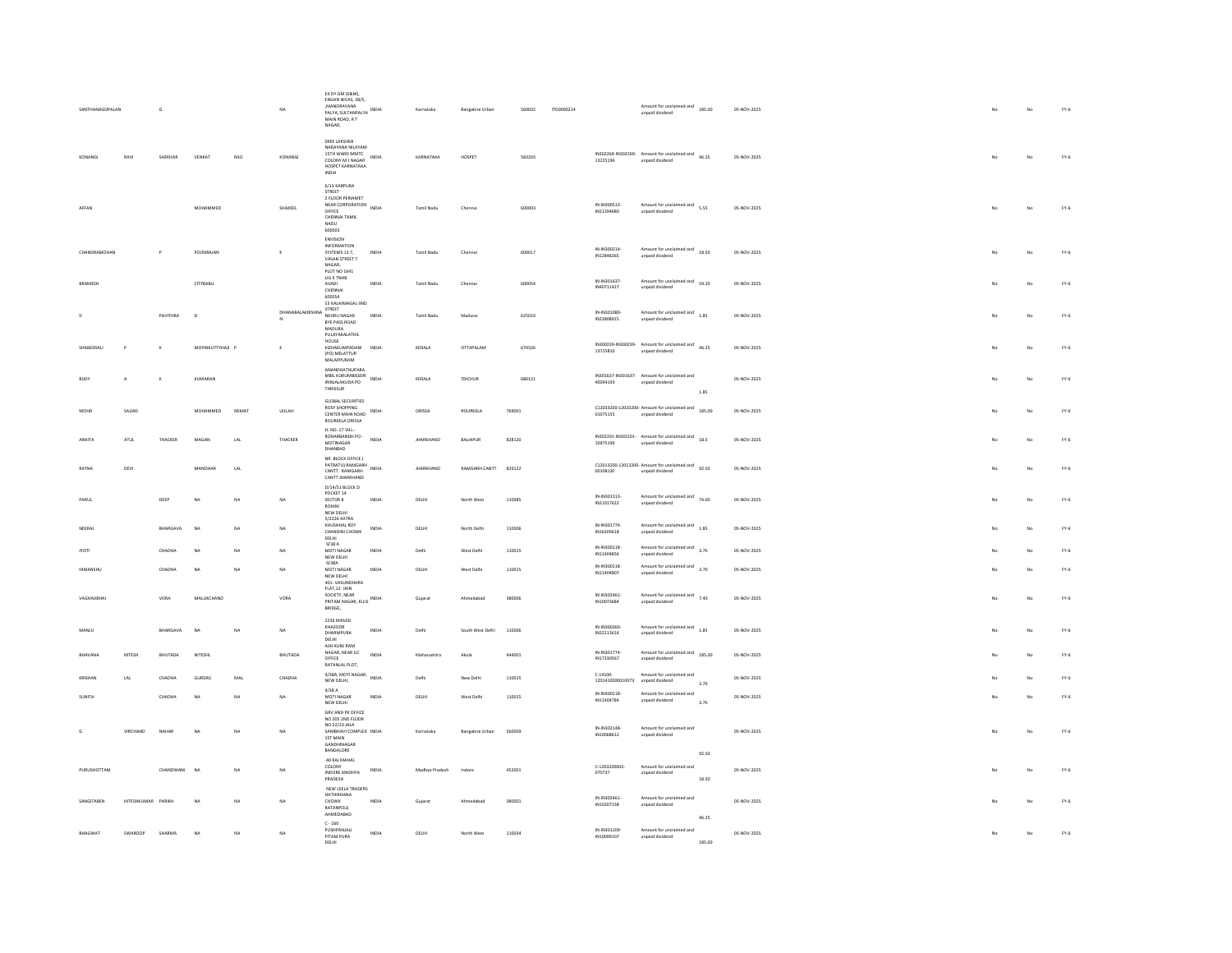| VAISHALI         | MANISH              | PATEL         | $_{\sf NA}$        | $_{\rm NA}$ | $_{\rm NA}$       | $B-3/35$<br>HIGHWAYVIEW<br><b>BRUILDING</b><br>SANTARAM TALAV<br>KURAR VILLAGE,<br>INDIA<br>MALAD EAST<br>MUMBAI<br>MAHARASHTRA                  | Maharashtra        | Mumbai City | 400097 | C-1201770000-<br>041771   | Amount for unclaimed and<br>unpaid dividend                      | 05-NOV-2025 | $_{\rm No}$ | $_{\rm No}$ | $FY-6$ |
|------------------|---------------------|---------------|--------------------|-------------|-------------------|--------------------------------------------------------------------------------------------------------------------------------------------------|--------------------|-------------|--------|---------------------------|------------------------------------------------------------------|-------------|-------------|-------------|--------|
| <b>TANLISREE</b> |                     | RAKSHIT       | <b>IAGARANDHLI</b> |             | RAKSHIT           | VILL-CHOTOTAJPUR,<br>P.O.-BEGAMPUR.<br>INDIA<br>DIST.-HOOGHLY<br>712306                                                                          | <b>WEST BENGAL</b> | Hooghly     | 712306 | IN-IN302105<br>IN10277839 | $1.85\,$<br>Amount for unclaimed and<br>unpaid dividend<br>37.00 | 05-NOV-2025 | No          | No          | $FY-6$ |
| <b>SUDHA</b>     |                     | GOSAIN        |                    | s           | GOSAIN            | V-1/53 RAJOURI<br>GARDEN<br>INDIA<br>NEW DELHI                                                                                                   | Delhi              | New Delhi   | 110027 | IN-IN301356<br>IN30050820 | Amount for unclaimed and<br>unpaid dividend                      | 05-NOV-2025 |             | No          | $FY-6$ |
| PREETI           |                     | <b>MITTAL</b> | ANUPAM             |             | $\mathsf{MITTAL}$ | 110027<br>C 3 6 JANAK PURI<br>NEWDELHI Delhi<br>INDIA<br>110058                                                                                  | Delhi              | New Delhi   | 110058 | C-1304140006<br>473026    | 370.00<br>Amount for unclaimed and<br>unpaid dividend<br>234.95  | 05-NOV-2025 |             | No          | $FY-6$ |
| VISHNU           | ANILKUMAR           | URMILA        | ANILKUMAR          |             |                   | PO ROX 32343<br>PO BOX 32345<br>ENERMECH STAR LLC<br>CALL DALL<br>DOHA DOHA<br>$^{\circ}$                                                        | NA                 | NA          | 32343  | C-1203280000-<br>480011   | Amount for unclaimed and<br>unpaid dividend                      | 05-NOV-2025 | No          | No          | $FY-6$ |
| VINANTI          | KIRITKUMAR SHAH     |               | KIRITKUMAR         | PANALAL     | SHAH              | 12, RAVIDARSHAN<br>APTT SOCIETY<br>NEAR DEX PLAZA,<br><b>INDIA</b><br>WAGHODIA ROAD<br><b>BARODA GUJARAT</b><br>390019<br>B-45, R.A.C.           | Gujarat            | VADODARA    | 390019 | C-1203820000-<br>049020   | 185.00<br>Amount for unclaimed and<br>unpaid dividend<br>185.00  | 05-NOV-2025 | No          | No          | $FY-6$ |
| ABDUL            |                     | SHAKIL        | ABDUL              |             | AZIZ              | ROADLINES<br>AMRIT PURI, NEAR<br>MASZID<br>INDIA<br>ADARSH NAGAR<br>JAIPUR RAJASTHAN                                                             | Rajasthan          | JAIPUR      | 302004 | C-1201060500<br>069821    | Amount for unclaimed and<br>unpaid dividend                      | 05-NOV-2025 | No          | No          | $FY-6$ |
|                  |                     |               |                    |             |                   | 302004<br>40-B, VISHVAKARMA                                                                                                                      |                    |             |        |                           | 92.50                                                            |             |             |             |        |
| BHARTI           | JANAK               | PRAJAPATI     | JANAK              |             | PRAJAPATI         | SOCI.<br>NJU.,<br>N/R ANATH ASHRAM INDIA<br>KATARGAM<br>SURAT GUJARAT<br>395004                                                                  | Gujarat            | Surat       | 395004 | C-1202470000-<br>178929   | Amount for unclaimed and<br>unpaid dividend                      | 05-NOV-2025 | No          | No          | $FY-6$ |
|                  |                     |               |                    |             |                   | NEW HAJI KASAM<br>BLDG NO.2.                                                                                                                     |                    |             |        |                           | 18.50                                                            |             |             |             |        |
| RATAN            | <b>R</b>            | CHHAJER       | GISULAL            | FOJMAL      | RANAWATH          | 1ST FLOOR, LALBAUG INDIA<br><b>MUMRAL</b><br>MAHARASHTRA<br>400012                                                                               | MAHARASHTRA        | Mumbai City | 400012 | $C-1201120000$<br>229835  | Amount for unclaimed and<br>unpaid dividend<br>37.00             | 05-NOV-2025 | No          | No          | $FY-6$ |
|                  |                     |               |                    |             |                   | NO 104 1ST<br>FLOR, KADAMBARI<br>APT<br>N.R.NAGAR, DIVA                                                                                          |                    |             |        |                           |                                                                  |             |             |             |        |
| PARESH           | VASANTLAL           | PAREKH        | VASANTLAL          |             | PAREKH            | <b>INDIA</b><br>[WEST]<br>THANE<br><b>MAHARASHTRA</b><br>400612                                                                                  | MAHARASHTRA        | Thane       | 400612 | C-1204520000-<br>069811   | Amount for unclaimed and<br>unpaid dividend<br>185.00            | 05-NOV-2025 | No          | No          | $FY-6$ |
| MUNNADEVI        | SURESHKUMAR KOTHARI |               | SURESHKUMAR        |             |                   | B/25, CHANDANVAN<br>son<br>NR. UDHNA SOUTH<br>ZONEOFFICE,<br>INDIA<br><b>UDHNA</b><br>SURAT GUJARAT<br>394210                                    | Gujarat            | Surat       | 394210 | C-1204150000-<br>098531   | Amount for unclaimed and<br>unpaid dividend<br>453.25            | 05-NOV-2025 | No          | No          | $FY-6$ |
| SANJEEVANI       | SATISH              | AUTY          | SATISH             |             |                   | D-601, CRYSTAL<br>GARDEN, BANER<br>PASHAN LINK ROAD<br>NR WHISPERING<br>WIND SOCIETY,<br>INDIA<br>BANER<br>PASHAN,<br>PUNE MAHARASHTRA<br>411021 | MAHARASHTRA        | Pune        | 411021 | C-1205810000-<br>117121   | Amount for unclaimed and<br>unpaid dividend                      | 05-NOV-2025 | No          | No          | $FY-6$ |
|                  |                     |               |                    |             |                   | D 601, CRYSTAL<br>GARDEN, BANER                                                                                                                  |                    |             |        |                           | 37.00                                                            |             |             |             |        |
| SATISH           | BAPU                | AUTY          | BAPU               |             |                   | PASHAN LINK RD, NR<br>WHISPERING<br><b>INDIA</b><br>WIND SOCIETY<br><b>BANER PASHAN</b><br>PUNE MAHARASHTRA                                      | MAHARASHTRA        | Pune        | 411021 | C-1205810000-<br>123566   | Amount for unclaimed and<br>unpaid dividend                      | 05-NOV-2025 | No          | No          | $FY-6$ |
|                  |                     |               |                    |             |                   | 411021<br>16/590 H<br>RAPA NAGAR<br>HARDHIAN SINGH                                                                                               |                    |             |        | IN-IN300118-              | 92.50<br>Amount for unclaimed and                                |             |             |             |        |
| GEETA            |                     | DEVI          | NARINDER           |             | KUMAR             | <b>INDIA</b><br>ROAD KAROL BAGH<br>NEW DELHI<br>110005<br>$M-175$                                                                                | Delhi              | New Delhi   | 110005 | IN10173082                | unpaid dividend<br>185.00                                        | 05-NOV-2025 | No          | No          | $FY-6$ |
| <b>AMIT</b>      | KUMAR               | JAIN          | GYAN               | CHAND       | JAIN              | <b>GURU HARKISHAN</b><br>NAGAR<br><b>INDIA</b><br>PASCHIM VIHAR<br>NEW DELHI<br>110087                                                           | Delhi              | New Delhi   | 110087 | IN-IN302566<br>IN10047629 | Amount for unclaimed and<br>unpaid dividend<br>370.00            | 05-NOV-2025 | No          | No          | $FY-6$ |
| DINESH           |                     | KALRA         | JAGDISH            | CHANDER     | KALRA             | 12 MOOL CHAND<br>COLONY<br>ADARSH NAGAR<br>INDIA<br>AZAD NAGAR<br>NEW DELHI                                                                      | Delhi              | New Delhi   | 110033 | IN-IN301774<br>IN15213552 | Amount for unclaimed and<br>unpaid dividend                      | 05-NOV-2025 | No.         | No          | $FY-6$ |
|                  |                     |               |                    |             |                   | 110033<br>NARUKURU CENTRE<br>GUDIPALLIPADU                                                                                                       |                    |             |        | IN-IN302324-              | 7.40<br>Amount for unclaimed and                                 |             |             |             |        |
| G                |                     | MADHAVI       | $\mathbf{v}$       | PRASANNA    | KUMAR             | NELLORE DIST<br>INDIA<br>NELLORE<br>524002                                                                                                       | Andhra Pradesh     | Nellore     | 524002 | IN11192857                | unpaid dividend<br>46.25                                         | 05-NOV-2025 |             | No          | $FY-6$ |
| SADHANA          |                     | GAUR          | BALKRISHNA         |             | GAUR              | D - 879 PHASE - II<br>OPP. LOKESH CINEMA<br>NANGLOI NO.2<br>INDIA<br>NEW DELHI<br>110011                                                         | Delhi              | New Delhi   | 110041 | IN-IN300589<br>IN10197585 | Amount for unclaimed and<br>unpaid dividend                      | 05-NOV-2025 | No          | No          | $FY-6$ |

1.85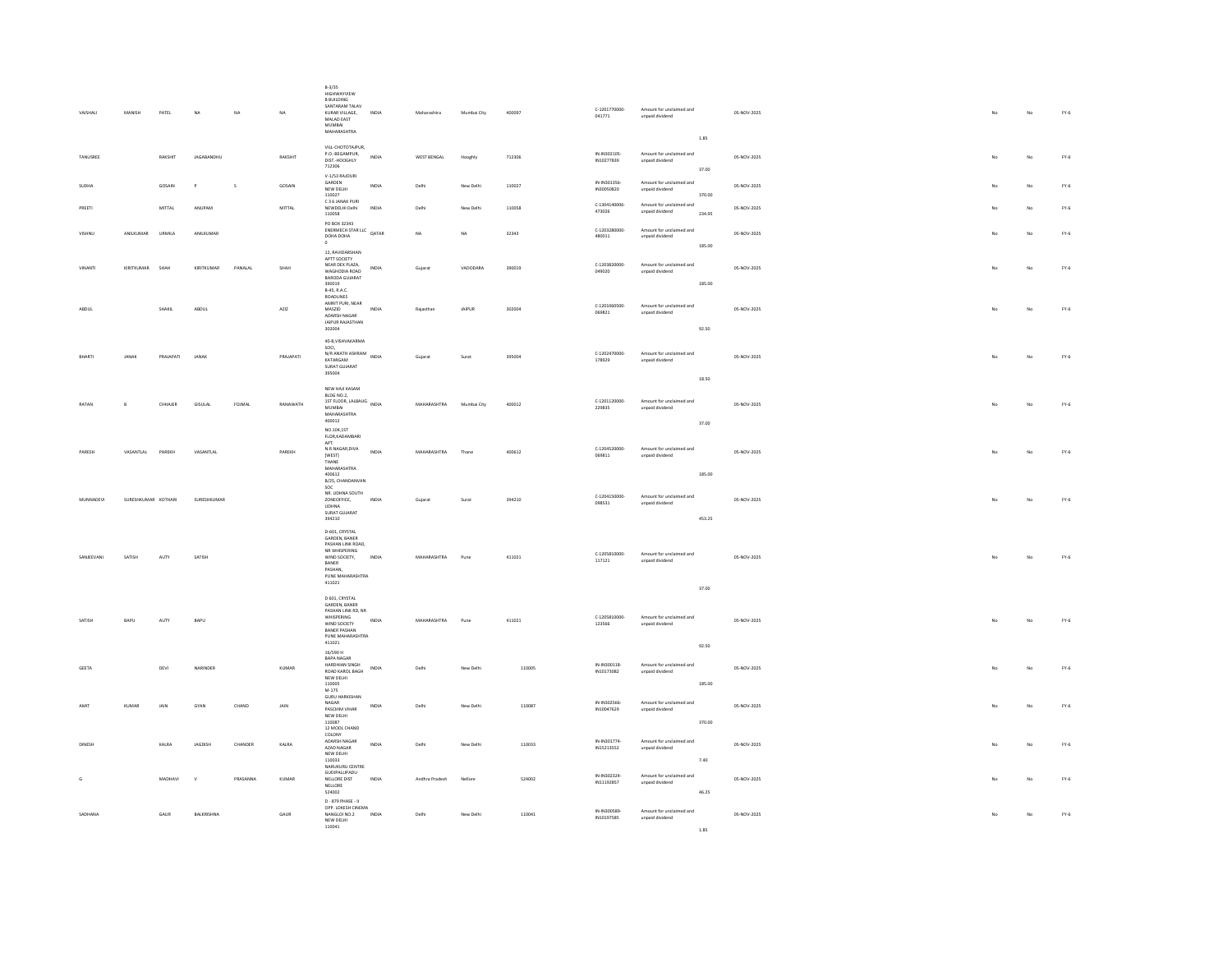|                                  |              |         |               |               |                            | <b>H.NO 202 WEST</b><br>LAYOUT                                 |                                      |                  |             |        |                           |                                             |          |             |    |             |        |
|----------------------------------|--------------|---------|---------------|---------------|----------------------------|----------------------------------------------------------------|--------------------------------------|------------------|-------------|--------|---------------------------|---------------------------------------------|----------|-------------|----|-------------|--------|
| MANISHA                          |              | SINGH   | ASHOK         | <b>KUMAR</b>  | SINGH                      | ROAD NO D SONARI<br><b>JAMSHEDPUR</b><br>JAMSHEDPUR, JHARK     | INDIA                                | <b>JHARKHAND</b> |             | 831011 | IN-IN300610<br>IN11132822 | Amount for unclaimed and<br>unpaid dividend |          | 05-NOV-2025 | No | No          | $FY-6$ |
|                                  |              |         |               |               |                            | HAND<br>831011<br>367 MINARVA                                  |                                      |                  |             |        |                           |                                             | 66.60    |             |    |             |        |
| <b>SHASHIKANT</b>                |              | JOSH    | DALPATRAM     |               |                            | MANSION<br>S V P ROAD                                          | INDIA                                | Maharashtra      | Mumbai City | 400004 | IN-IN300749               | Amount for unclaimed and                    |          | 05-NOV-2025 |    | No          | $FY-6$ |
|                                  |              |         |               |               |                            | <b>MUMBAI</b><br>400004                                        |                                      |                  |             |        | IN10168739                | unpaid dividend                             | 9.25     |             |    |             |        |
|                                  |              |         |               |               |                            | RZ-535/24<br>TUGLKABAD<br>EXTENSION                            |                                      |                  |             |        | IN-IN300966               | Amount for unclaimed and                    |          |             |    |             |        |
| PERMANAND                        |              |         | HARI          |               | SINGH                      | KALKAJI<br>NEW DELHI                                           | INDIA                                | DELHI            | New Delhi   | 110019 | IN10272595                | unpaid dividend                             |          | 05-NOV-2025 | No | No          | $FY-6$ |
|                                  |              |         |               |               |                            | 110019<br>D - 879 PHASE - 2<br>OPPOSITE LOKESH                 |                                      |                  |             |        |                           |                                             | 1.85     |             |    |             |        |
| SADHANA                          |              | GAUR    | BALKRISHNA    |               | GAUR                       | CINEMA<br>NANGLOLNO 2                                          | INDIA                                | DELHI            | New Delhi   | 110041 | IN-IN300589<br>IN10194249 | Amount for unclaimed and<br>unpaid dividend |          | 05-NOV-2025 | No | No          | $FY-6$ |
|                                  |              |         |               |               |                            | NEW DELHI<br>110041                                            |                                      |                  |             |        |                           |                                             | 1.85     |             |    |             |        |
|                                  |              |         |               |               |                            | HOUSE NO 3263<br>SECTOR 3                                      |                                      |                  |             |        | IN-IN300513               |                                             |          |             |    |             |        |
| YOGENDRA<br>PAL                  |              | SINGH   | IAI           | RAM           | SINGH                      | NEAR PETROL PUMP<br>FARIDABAD<br>HARYANA                       | INDIA                                | HARYANA          | Faridabad   | 121004 | IN19748901                | Amount for unclaimed and<br>unpaid dividend |          | 05-NOV-2025 | No | No          | $FY-6$ |
|                                  |              |         |               |               |                            | 121004<br>KL6-A-2-15, SECTOR-                                  |                                      |                  |             |        |                           |                                             | 37.00    |             |    |             |        |
|                                  |              |         |               |               |                            | PANCHVATI CHS.                                                 |                                      |                  |             |        | IN-IN302269               | Amount for unclaimed and                    |          |             |    |             |        |
| <b>UMES</b>                      |              | AGARWAL | BIRENDRA      | KUMAR         | AGARWAL                    | KALAMBOLI,<br>NAVI MUMBAI<br>MAHARASHTRA.                      | INDM                                 | Maharashtra      | Mumbai City | 410218 | IN11702382                | unpaid dividend                             |          | 05-NOV-2025 |    | No          | $FY-6$ |
|                                  |              |         |               |               |                            | 410218<br>63/2 HARISH                                          |                                      |                  |             |        |                           |                                             | 490.25   |             |    |             |        |
| SHAILESH                         |              | MEHTA   | NAGARDAS      |               | MEHTA                      | CHATTERIEE STREET<br>KOLKATA<br>700025                         | <b>INDIA</b>                         | WEST BENGAL      | Kolkata     | 700025 | IN-IN301372<br>IN10002690 | Amount for unclaimed and<br>unpaid dividend | 92.50    | 05-NOV-2025 |    | No          | $FY-6$ |
|                                  |              |         |               |               |                            | J-503, VISHWAS CITY-                                           |                                      |                  |             |        |                           |                                             |          |             |    |             |        |
| RUCHIKA                          | MANOJ        | BAID    | SUSHILKUMAR   |               | RANKA                      | OPP, SAYONA CITY<br><b>GHATLODIA</b><br>AHMEDABAD              | INDIA                                | Gujarat          | Ahmedabad   | 380061 | IN-IN302201<br>IN10587226 | Amount for unclaimed and<br>unpaid dividend |          | 05-NOV-2025 | No | No          | $FY-6$ |
|                                  |              |         |               |               |                            | 380061<br>RZ - 535/24                                          |                                      |                  |             |        |                           |                                             | 37.00    |             |    |             |        |
| RAJU                             |              |         | PERMANAND     |               |                            | TUGLKABAD<br>EXTENSION<br>KAIKAIL                              | INDIA                                | DELHI            | New Delhi   | 110019 | IN-IN300206<br>IN10907608 | Amount for unclaimed and<br>unpaid dividend |          | 05-NOV-2025 | No | No          | $FY-6$ |
|                                  |              |         |               |               |                            | NEW DELHI<br>110019                                            |                                      |                  |             |        |                           |                                             | 1.85     |             |    |             |        |
|                                  |              |         |               |               |                            | BHOLA NATH NAGAR<br>RAMA BLOCK QTR NO-                         |                                      |                  |             |        |                           |                                             |          |             |    |             |        |
| NEELAM                           |              | SHARMA  | KRISHAN       | DEV           | SHARMA                     | 1900<br>GALI NO. 5,<br>SHAHADARA                               | INDIA                                | DELHI            | New Delhi   | 110032 | C-1204190000<br>129504    | Amount for unclaimed and<br>unpaid dividend |          | 05-NOV-2025 | No | No          | $FY-6$ |
|                                  |              |         |               |               |                            | DELHI DELHI<br>110032                                          |                                      |                  |             |        |                           |                                             | 46.25    |             |    |             |        |
|                                  |              |         |               |               |                            | A - 1703, SEA FLAMA<br>DOSTI FLMINGOS, TJ                      |                                      |                  |             |        |                           |                                             |          |             |    |             |        |
| SANJAY                           |              | MITTAL  | <b>NA</b>     |               |                            | ROAD<br>SEWREE WEST                                            | INDIA                                | Maharashtra      | Mumbai City | 400015 | IN-IN300476<br>IN41774413 | Amount for unclaimed and<br>unpaid dividend |          | 05-NOV-2025 | No | No          | $FY-6$ |
|                                  |              |         |               |               |                            | MUMBAI<br>400015                                               |                                      |                  |             |        |                           |                                             | 138.75   |             |    |             |        |
| ARUNACHALAM<br>HAN               | ACHAMTHAVIRT | PILLAI  |               |               | ACHAMTHAVIRTHAN 2ND TOWER, | C-215, 2ND FLOOR<br>INTERNATIONAL                              | <b>INDIA</b>                         | Maharashtra      | Aurangabad  | 400705 | C-1201060000<br>593689    | Amount for unclaimed and<br>unpaid dividend |          | 05-NOV-2025 | No | No          | $FY-6$ |
|                                  |              |         |               |               |                            | INFOTECH PARK,<br>$A-7$                                        |                                      |                  |             |        | IN-IN300394               | Amount for unclaimed and                    | 7.40     |             |    |             |        |
| AMITA                            |              | JAIN    | NA            | NA            | <b>NA</b>                  | C C COLONY<br>$DELHI$<br>$A-7$                                 | <b>INDIA</b>                         | DELHI            | South Delhi | 110007 | IN12576926                | unpaid dividend                             | $1.85\,$ | 05-NOV-2025 | No | No          | $FY-6$ |
| AMITA                            |              | JAIN    | <b>NA</b>     | NA            | NA                         | C C COLONY<br>DELHI                                            | INDIA                                | DELHI            | South Delhi | 110007 | IN-IN300206<br>IN10806220 | Amount for unclaimed and<br>unpaid dividend | 1.85     | 05-NOV-2025 |    | No          | $FY-6$ |
| AMITA                            |              | JAIN    | NA            | NA            | NA                         | $A-7$<br>C C COLONY<br>DELHI                                   | <b>INDIA</b>                         | DELHI            | South Delhi | 110007 | IN-IN300206<br>IN10806324 | Amount for unclaimed and<br>unpaid dividend | 1.85     | 05-NOV-2025 |    | $_{\rm No}$ | $FY-6$ |
| SANDEEP                          |              | JAIN    | BIMAL         | PERSHAD       | JAIN                       | $A-7$<br>C C COLONY                                            | <b>INDIA</b>                         | DELHI            | South Delhi | 110007 | IN-IN300206<br>IN10663286 | Amount for unclaimed and<br>unpaid dividend |          | 05-NOV-2025 | No | No          | $FY-6$ |
|                                  |              |         |               |               |                            | DELHI<br>74<br>SECOND FLOOR                                    |                                      |                  |             |        |                           |                                             | 1.85     |             |    |             |        |
| SACHIN                           |              | MAGON   | SRI           | $\mathsf{OP}$ | MAGON                      | SECOND PLUGA<br>GAGAN VIHAR , NEAR INDIA<br><b>BSES OFFICE</b> |                                      | DELHI            | South Delhi | 110051 | IN-IN300724<br>IN10004878 | Amount for unclaimed and<br>unpaid dividend |          | 05-NOV-2025 | No | No          | $FY-6$ |
|                                  |              |         |               |               |                            | DELHI<br>110051                                                |                                      |                  |             |        |                           |                                             | 1.85     |             |    |             |        |
| RAJEEVKUMARJALAN<br>HUF          |              |         | <b>MAKHAN</b> | LAL           | JALAN                      | I C R ROAD<br>DARIEE MOHALLA<br><b>GIRIDIH JHARKHAND</b>       | $\ensuremath{\mathsf{INDIA}}\xspace$ | <b>JHARKHAND</b> | Giridih     | 815301 | IN-IN302978<br>IN10486723 | Amount for unclaimed and<br>unpaid dividend |          | 05-NOV-2025 | No | No          | $FY-6$ |
|                                  |              |         |               |               |                            | 815301                                                         |                                      |                  |             |        |                           |                                             | 18.50    |             |    |             |        |
| REMYA                            |              | RAJESH  | RAJAGOPALAN   |               |                            | GEETHANJALI<br>KOODALAPPADU<br>KOOVAPPADY                      | INDIA                                | KERALA           | Ernakulam   | 683544 | IN-IN301895               | Amount for unclaimed and                    |          | 05-NOV-2025 | No | No          | $FY-6$ |
|                                  |              |         |               |               |                            | FRNAKLIJAM KERALA<br>683544                                    |                                      |                  |             |        | IN11174718                | unpaid dividend                             | 185.00   |             |    |             |        |
|                                  |              |         |               |               |                            | KARTHIKA, HOUSE<br>NO. 31/1812                                 |                                      |                  |             |        |                           |                                             |          |             |    |             |        |
| SHORHA                           |              | SENOY   | PB            |               | RAO                        | KARNAKODAM<br>THAMMANAM<br>ERNAKULAM                           | INDIA                                | KERALA           | Frnakulam   | 682032 | IN-IN300896<br>IN10332778 | Amount for unclaimed and<br>unpaid dividend |          | 05-NOV-2025 | No | No          | $FY-6$ |
|                                  |              |         |               |               |                            | 682032<br>ARAKKAPARAMBIL                                       |                                      |                  |             |        |                           |                                             | 46.25    |             |    |             |        |
|                                  |              |         |               |               |                            | HOUSE<br><b>BTS MAMANGALAM</b>                                 |                                      |                  |             |        |                           |                                             |          |             |    |             |        |
| <b>GITHENDRA</b><br>$\mathbf{G}$ |              | MENON   | GOVINDANKUTTY |               | MENON                      | CROSS ROAD<br>EDAPALLY PO<br>FRNAKLIJ AM                       | INDIA                                | KERALA           | Ernakulam   | 682024 | C-1203320011-<br>555066   | Amount for unclaimed and<br>unpaid dividend |          | 05-NOV-2025 |    | No          | $FY-6$ |
|                                  |              |         |               |               |                            | ERNAKULAM KERALA<br>682024                                     |                                      |                  |             |        |                           |                                             | 27.75    |             |    |             |        |
|                                  |              |         |               |               |                            |                                                                |                                      |                  |             |        |                           |                                             |          |             |    |             |        |

27.75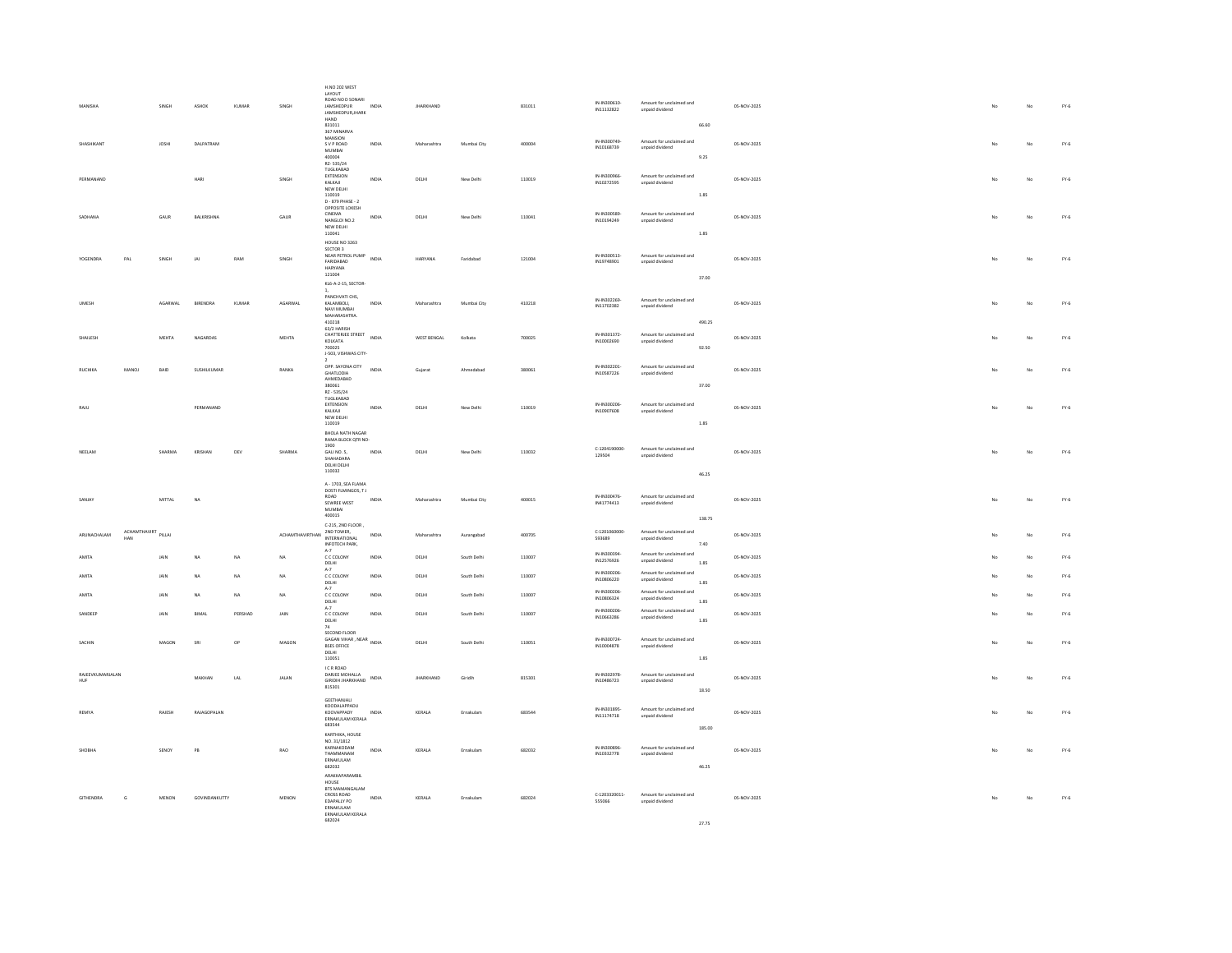|                  | D                    | TOMY          | P             | $\mathbf{r}$ | DAVASIA       | POUVATH HOUSE<br>KOODATHAI BAZAR P<br>$^{\circ}$<br>THAMARASSERY VIA INDIA<br>KOZHIKODE, KERALA<br>673573                    |              | KERALA            | Kozhikode              | 673573 | IN-IN301895<br>IN10014178 | Amount for unclaimed and<br>unpaid dividend |                 | 05-NOV-2025 |                | No          | $FY-6$        |
|------------------|----------------------|---------------|---------------|--------------|---------------|------------------------------------------------------------------------------------------------------------------------------|--------------|-------------------|------------------------|--------|---------------------------|---------------------------------------------|-----------------|-------------|----------------|-------------|---------------|
| ADEIVAM          |                      |               | KARUN         |              |               | 21 G ANNA NAGAR<br>SARADA COLLEGE<br>ROAD<br>SALEM TAMILNADU<br>636007                                                       | INDIA        | <b>Tamil Nadu</b> | Salem                  | 636007 | C-1204450000<br>413901    | Amount for unclaimed and<br>unpaid dividend | 740.00<br>55.50 | 05-NOV-2025 | No             | No          | $FY-6$        |
|                  | SIVARAMAKRISH<br>NAN |               | $\mathbf{L}$  |              | PATTABHIRAMAN | <b>RAMESH MAHESH</b><br>APARTMENTS<br>18/39 VEDANTH<br>DESIGAR SWAMY<br>STREET<br><b>GROUND FLOOR</b><br>MYLAPORE<br>CHENNAI | INDIA        | Tamil Nadu        | Chennai                | 600004 | IN-IN301080<br>IN22803267 | Amount for unclaimed and<br>unpaid dividend |                 | 05-NOV-2025 | No             | No          | $FY-6$        |
| NAYYAR           |                      | JAHAN         | QURBAN        |              | ALI           | 600004<br><b>GB GGH GULBARGA</b><br>GULBARGA<br>GULBARGA<br>KARNATAKA<br>585105                                              | INDIA        | Karnataka         | Gulbarga               | 585105 | C-1204940000-<br>247648   | Amount for unclaimed and<br>unpaid dividend | 27.75<br>185.00 | 05-NOV-2025 | No             | No          | $FY-6$        |
| ANKITHA          | s                    | SHARMA        | BV            | AKSHAJ       | KUMAR         | NO 566<br>2ND RAMACHANDRA<br>AGRAHARA<br>MYSORE<br>570004                                                                    | INDIA        | Karnataka         | MYSORE                 | 570004 | IN-IN302148<br>IN11124989 | Amount for unclaimed and<br>unpaid dividend | 46.25           | 05-NOV-2025 | No             | No          | $FY-6$        |
| RAMESH           | ROSHAN               | <b>BORANA</b> | ROSHAN        | LAL          | BORANA        | NO 5 2ND CROSS<br>MODEL COLONY<br>BANGALORE<br>BANGALORE<br>560022                                                           | <b>INDIA</b> | Karnataka         | <b>Bangalore Urban</b> | 560022 | IN-IN300896<br>IN10266603 | Amount for unclaimed and<br>unpaid dividend | 1.85            | 05-NOV-2025 | No             | No          | $FY-6$        |
| VENKATA          | SURYANARAYAN GORLA   |               | <b>SUBBA</b>  | <b>RAO</b>   | GORLA         | QR NO JE 123<br>A COLONY VTPS<br><b>IBRAHIMPATNAM</b><br>VIJAYAWADA<br>521456<br>H NO 8 3 30 B 1                             | INDIA        | Andhra Pradesh    |                        | 521456 | IN-IN301774<br>IN16128078 | Amount for unclaimed and<br>unpaid dividend | 370.00          | 05-NOV-2025 |                | No          | $FY-6$        |
| <b>BESWARA</b>   | BHARGAV              | NAIDU         | SATYANARAYANA |              | BANDARU       | METTUGADDA<br>MAHABUBNAGAR<br>TELANGANA<br>509001<br>5 43 MOTHEY                                                             | INDIA        | Telangana         | Mahbubnagar            | 509001 | C-1204720012-<br>696210   | Amount for unclaimed and<br>unpaid dividend | 53.65           | 05-NOV-2025 | No             | No          | $FY-6$        |
| SAIDULU          |                      | KOLA          | CHALAMANDA    |              | KOLA          | RAGHAVPUR<br>NALGONDA<br>NALGONDA<br>TELANGANA<br>508212                                                                     | INDIA        | Telangana         | Nalgonda               | 508212 | C-1208160000-<br>466353   | Amount for unclaimed and<br>unpaid dividend | 20.35           | 05-NOV-2025 | No             | No          | $FY-6$        |
| <b>KVS</b>       | RAMA                 | RAO           | <b>SV</b>     | KSHIRA       | SAGAR         | QR NO MC 142<br>PV COLONY<br>MANUGURU<br>KHAMMAM DIST<br>507125                                                              | <b>INDIA</b> | Telangana         | Khammam                | 507125 | IN-IN301022<br>IN20378729 | Amount for unclaimed and<br>unpaid dividend | 92.50           | 05-NOV-2025 | No             | No          | $FY-6$        |
| INDIRA           |                      | LAHOT         | MOOLCHAND     |              | CHITLANGIA    | H NO 2 2 163 1<br>AAMBAZAR<br>YELLANDU<br>TELANGANA<br>507123                                                                | INDIA        | Telangana         | Khammam                | 507123 | C-1203500001<br>073752    | Amount for unclaimed and<br>unpaid dividend | 18.50           | 05-NOV-2025 |                | No          | $FY-6$        |
| AHMED            |                      | MOHD          | HANEER        |              | <b>MOHD</b>   | H NO 10-2-317/11/1<br>VIJAYA NAGAR<br>COLONY<br>BESIDE OWAISI PARK INDIA<br>HYDERABAD<br>TELANGANA                           |              | Telangana         | Hyderabad              | 500067 | C-1207020000-<br>931381   | Amount for unclaimed and<br>unpaid dividend | 370.00          | 05-NOV-2025 | N <sub>0</sub> | No          | $\text{FY-6}$ |
| <b>SUBBA</b>     | REDDY                | N             | <b>NA</b>     | NA           | NA            | 36603<br><b>HIMAYATNAGAR</b><br><b>HYDERABAD</b><br>AP<br>500029                                                             | <b>INDIA</b> | Telangana         | Hyderabad              | 500029 | IN-IN301022<br>IN20038453 | Amount for unclaimed and<br>unpaid dividend | 9.25            | 05-NOV-2025 | No             | No          | $FY-6$        |
| HEMANT           | PRAKASH              | PHALKE        | PRAKASH       | APPASAHEB    | PHALKE        | AT PIMPALSUTI POST<br><b>INAMGAON</b><br>TAL SHIRUR DIST<br>PUNE<br>PUNE Maharashtra                                         | <b>INDIA</b> | MAHARASHTRA       | Pune                   | 412210 | C-1204720002-<br>177861   | Amount for unclaimed and<br>unpaid dividend |                 | 05-NOV-2025 | No             | No          | $FY-6$        |
| <b>GHANSHYAN</b> |                      | TAPARIA       | NA            | NA           | NA            | 412210<br>K2/11, VISHNU<br>MANDIR CHS.<br>BANGUR NAGAR<br>GOREGAON (WEST)<br>MUMBAL<br>400090                                | INDIA        | MAHARASHTRA       | Mumbai City            | 400090 | IN-IN300271<br>IN10167958 | Amount for unclaimed and<br>unpaid dividend | 5.55<br>96.20   | 05-NOV-2025 | No             | $_{\rm No}$ | $\text{FY-6}$ |
| MANJULA          | $\mathbf H$          | SHAH          | HARSHADRAI    |              | SHAH          | 502, SHRI RAM APRT<br>94.S V ROAD, OPP.<br>RAM GALI<br>KANDIVALI (WEST)<br>MUMBAI<br>400067                                  | INDIA        | MAHARASHTRA       | Mumbai City            | 400067 | IN-IN300271<br>IN10141995 | Amount for unclaimed and<br>unpaid dividend |                 | 05-NOV-2025 | No             | No          | $FY-6$        |
| SAVITA           |                      | RATHOD        | SARDARMALJI   |              | SURANA        | 505 DARSHAN HIGHT<br>, B M MARG<br>NEAR HOLLY CRSS<br>SCHOOL<br>LOWER PAREL,<br>MUMBAI<br>MUMBAI                             | INDIA        | MAHARASHTRA       | Mumbai City            | 400013 | C-1206290000-<br>095422   | Amount for unclaimed and<br>unpaid dividend | 9.25            | 05-NOV-2025 |                | No          | $FY-6$        |
| SHAILESHKUMAR    | <b>JAYKUMAR</b>      | SHETH         | JAYKUMAR      | $\kappa$     | SHETH         | MAHARASHTRA<br>400013<br>PLOT BAZAR<br>AT&PO-<br>SANTRAMPUR<br>DIST-PANCHMAHAL INDIA<br>SANTRAMPUR<br>GUJARAT                |              | GUJARAT           | Panch Mahals           | 389260 | C-1205430000-<br>022031   | Amount for unclaimed and<br>unpaid dividend | 18.50           | 05-NOV-2025 |                | No          | $FY-6$        |
| CHANCHAL         | MAI                  | TATIA         | <b>IOHR</b>   | MAL          | TATIA         | 389260<br>H.NO.149<br>LAXMI NAGAR<br><b>JODHPUR</b><br><b>JODHPUR</b><br>342001                                              | <b>INDIA</b> | Rajasthar         | Jodhpur                | 342001 | C-1201210100-<br>678612   | Amount for unclaimed and<br>unpaid dividend | 46.25<br>18.50  | 05-NOV-2025 |                | No          | $FY-6$        |
|                  |                      |               |               |              |               |                                                                                                                              |              |                   |                        |        |                           |                                             |                 |             |                |             |               |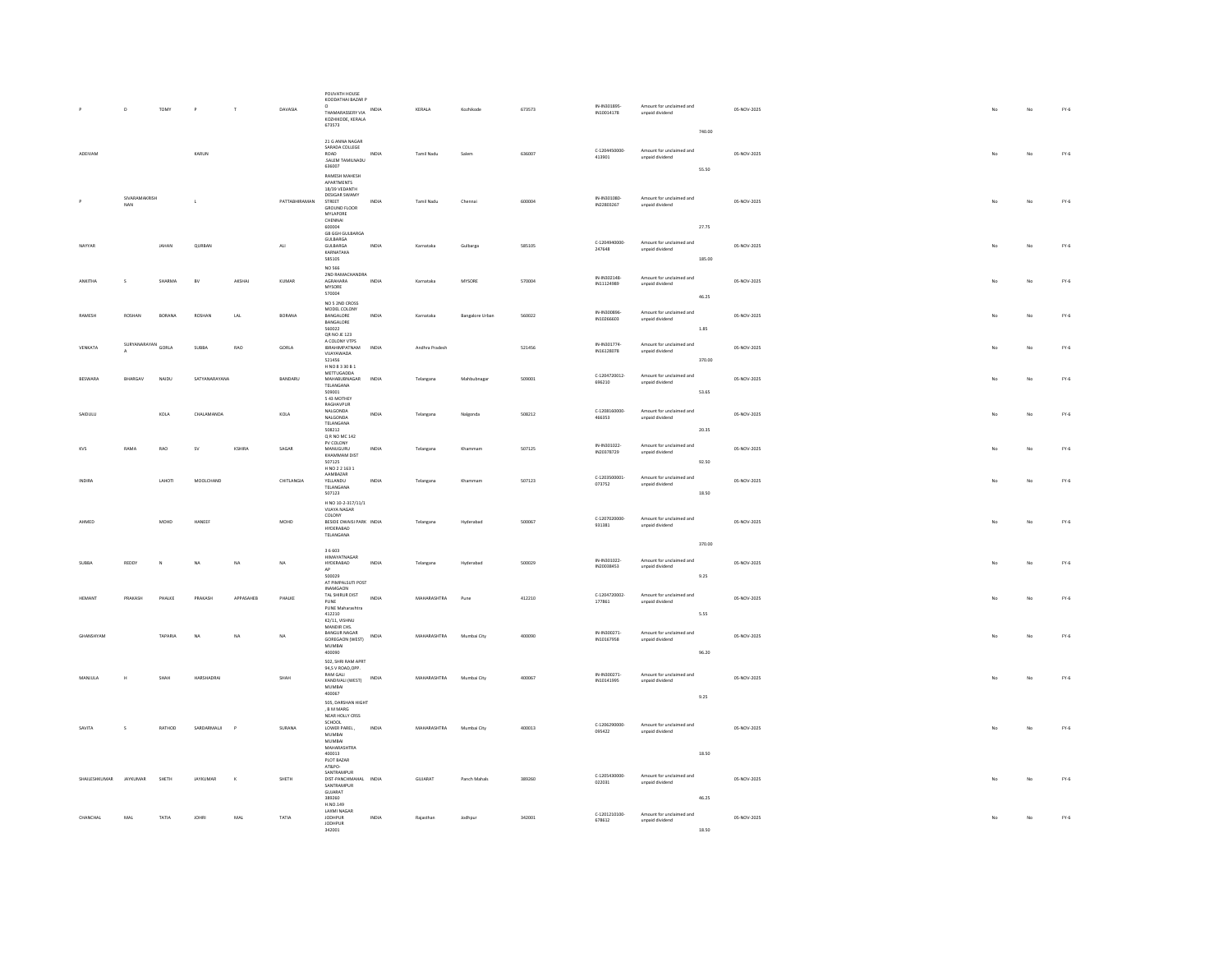| YOGITA      |                                |              | NARENDRA               | KUMAF              | JAIN            | <b>JUNI BAGAR</b><br>NEAR RAVJI KI<br>HAVELI<br>JODHPUR RAJASTHAN<br>342001                                                                                                                 | INDIA        |                   |                        | 342001 | C-1201210100-<br>590105    | Amount for unclaimed and<br>unpaid dividend |                 | 05-NOV-2025 |    | No | $FY-6$        |
|-------------|--------------------------------|--------------|------------------------|--------------------|-----------------|---------------------------------------------------------------------------------------------------------------------------------------------------------------------------------------------|--------------|-------------------|------------------------|--------|----------------------------|---------------------------------------------|-----------------|-------------|----|----|---------------|
| HANUMAN     | DAN                            | <b>BITHU</b> | BHANWAR                | DAN                | BITHU           | <b>ILB 1</b><br>J. N. VYAS COLONY<br>BIKANER<br>334003                                                                                                                                      | INDIA        | Rajasthan         | Bikaner                | 334003 | IN-IN301330-<br>IN18640231 | Amount for unclaimed and<br>unpaid dividend | 37.00<br>370.00 | 05-NOV-2025 |    | No | $FY-6$        |
| PRIYA       |                                | SETHI        | PAWAN                  | KUMRA              | SETHI           | SETHI SADANJAIN<br>COLONY,<br>KISHANGARH<br>RAJASTHAN                                                                                                                                       | INDIA        | Raiasthan         | Aimer                  | 305801 | C-1205220000-<br>009550    | Amount for unclaimed and<br>unpaid dividend |                 | 05-NOV-2025 |    | No | $FY-6$        |
| ROHIT       |                                | SHARMA       | HANUMAN                | PRASAD             | SHARMA          | 305801<br>94 / 85, PRATAP<br>MARG<br>AGARWAL FARM                                                                                                                                           | INDIA        | Rajasthan         | JAIPUR                 | 302020 | IN-IN302201-               | Amount for unclaimed and                    | 185.00          | 05-NOV-2025 | No | No | $FY-6$        |
|             |                                |              |                        |                    |                 | MANSAROVAR<br>$\ensuremath{\mathsf{I}}\ensuremath{\mathsf{A}}\ensuremath{\mathsf{I}}\ensuremath{\mathsf{P}}\ensuremath{\mathsf{U}}\ensuremath{\mathsf{R}}$<br>302020<br>$610$ Sector $61\,$ |              |                   |                        |        | IN1153396                  | unpaid dividend                             | 1,850.00        |             |    |    |               |
| PREM        |                                | DUA          | JEEVAN                 | $_{\texttt{DASS}}$ | DUA             | Indraprasth Vila<br>Sector 58<br>Gautam Buddha<br>Nagar<br>201301                                                                                                                           | INDIA        | Uttar Pradesh     | Gautam Buddha<br>Nagar | 201301 | IN-IN302236-<br>IN12261644 | Amount for unclaimed and<br>unpaid dividend | 268.25          | 05-NOV-2025 | No | No | $FY-6$        |
| AMAN        |                                | RAI          | ASHOK                  | KUMAR              | RAI             | COOPERATIVE<br><b>COLONY NEW</b><br>AMGHAT<br>GHAZIPUR UTTAR                                                                                                                                | INDIA        | Uttar Pradesh     | Ghazipur               | 233001 | C-1203320011-<br>004381    | Amount for unclaimed and<br>unpaid dividend |                 | 05-NOV-2025 |    | No | $\text{FY-6}$ |
|             |                                |              |                        |                    |                 | PRADESH<br>233001<br>H-1 FIRST FLR VUAYA<br>COMPLEX<br>NR CITY CIVIC                                                                                                                        |              |                   |                        |        |                            |                                             | 16.65           |             |    |    |               |
| <b>USHA</b> | KIRAN                          | MISTRY       | CHHIBUBHAI             | GOVINDJI           | MISTRY          | ${\tt CENTRE}$<br>JODHPUR GAM<br>AMBAWADI VISTAR<br>AHMEDARAD                                                                                                                               | INDIA        | Gujarat           | Ahmedabad              | 380015 | C-1207950000-<br>076687    | Amount for unclaimed and<br>unpaid dividend |                 | 05-NOV-2025 | No | No | $FY-6$        |
|             |                                |              |                        |                    |                 | $GUIARAT$<br>380015<br>N-224, NAGARVADO                                                                                                                                                     |              |                   |                        |        |                            |                                             | 18.50           |             |    |    |               |
| SHREYABEN   | DAKSHESHKUM KATWALA<br>AR      |              | DAKSHESHKUMAR MANIBHAI |                    | KATWALA         | ANAND<br>KHAMBHAT<br>388620<br>28. CHAMUNDA                                                                                                                                                 | INDIA        | Gujarat           |                        | 388620 | IN-IN300636-<br>IN40059618 | Amount for unclaimed and<br>unpaid dividend | 185.00          | 05-NOV-2025 |    | No | FY.6          |
| KRISHNAREN  | RAMESHCHAND PATEL<br><b>RA</b> |              | RAMESHCHANDRA R        |                    | SHAH            | ESTATE,<br>G H B ROAD.<br>PANDESARA,<br>SURAT GUJARAT                                                                                                                                       | INDIA        | Guiarat           | Surat                  | 394220 | C-1204150000-<br>264282    | Amount for unclaimed and<br>unpaid dividend |                 | 05-NOV-2025 | No | No | $FY-6$        |
|             |                                |              |                        |                    |                 | 394220<br>1407, 4TH FLOOR,<br>CESA GRANDE BLDG<br>$\mathbf{2}$                                                                                                                              |              |                   |                        |        |                            |                                             | 24.05           |             |    |    |               |
| PARESH      | TULSIDAS                       | VORA         | TULSIDAS               |                    | VORA            | S BAPAT MARG,<br>LOWER PAREL,<br>MUMBAI<br>MAHARASHTRA<br>400013                                                                                                                            | INDIA        | Maharashtra       | Mumbai City            | 400013 | C-1205420000<br>002516     | Amount for unclaimed and<br>unpaid dividend | 370.00          | 05-NOV-2025 | No | No | $FY-6$        |
| LEELA       | $\overline{M}$                 | AGARWAL      | MOHAN                  | LALO               | AGARWAL         | A 5 BHAGYODAYA<br>SAROUNLROAD<br>VILE PARLE WEST<br>MUMBAI                                                                                                                                  | INDIA        | Maharashtra       | Mumbai City            | 400056 | IN-IN301127-<br>IN16920880 | Amount for unclaimed and<br>unpaid dividend |                 | 05-NOV-2025 | No | No | $FY-6$        |
|             |                                |              |                        |                    |                 | 400056<br>A-502, ABHIREKHA<br>MATHURADAS EXT.<br>ROAD.                                                                                                                                      |              |                   |                        |        |                            |                                             | 231.25          |             |    |    |               |
| SURESH      | PARMANANDAS GODA               |              | PARMANANDAS            |                    |                 | NR ATUL TOWER,<br>KANDIVALI (W)<br>MUMBAI<br>MAHARASHTRA<br>400067                                                                                                                          | <b>INDIA</b> | Maharashtra       | Mumbai City            | 400067 | C-1201750000<br>031995     | Amount for unclaimed and<br>unpaid dividend |                 | 05-NOV-2025 | No | No | $FY-6$        |
| MAHENDRA    | PARMANAND AHUJA                |              | PARMANAND              |                    |                 | 202 ACHALKUTI<br>ABOVE OZONE GYM<br>NEAR KOPRI BRIDGE                                                                                                                                       | INDIA        | Maharashtra       | Thane                  | 400602 | IN-IN301330-               | Amount for unclaimed and                    | 92.50           | 05-NOV-2025 |    | No | $FY-6$        |
|             |                                |              |                        |                    |                 | $M$ G ROAD<br>THANE WEST.<br>400602<br>H. NO. 33                                                                                                                                            |              |                   |                        |        | IN19874958                 | unpaid dividend                             | 27.75           |             |    |    |               |
| <b>ALAY</b> |                                | RATHI        | KAMAL                  |                    | NARAYAN         | PRIYADARSHINI<br>RISHI VALLEY<br>BAWADIYA KALAN<br>BHOPAL M.P                                                                                                                               | INDIA        | Madhya Pradesh    | <b>Rhonal</b>          | 462039 | C-1203160000<br>145152     | Amount for unclaimed and<br>unpaid dividend |                 | 05-NOV-2025 |    | No | $FY-6$        |
|             |                                |              |                        |                    |                 | 462039<br>462039<br>36/1 HOUSE NO 3 TO<br>427/6<br>TUMARIKOPPA                                                                                                                              |              |                   |                        |        |                            |                                             | 18.50           |             |    |    |               |
| KALLANAGAUD | $\mathbf{v}$                   | PATIL        | VIRABHADRAGAO C<br>UD  |                    | PATIL           | KALAGHATAGI<br>DHARWAD DIST<br>DHARWAD<br>KARNATAKA                                                                                                                                         | INDIA        | Karnataka         | Dharwad                | 581204 | IN-IN300513-<br>IN21778624 | Amount for unclaimed and<br>unpaid dividend |                 | 05-NOV-2025 |    | No | $FY-6$        |
|             |                                |              |                        |                    |                 | 581204<br>SOUTH BAY TERRACE<br>$\mathsf{G}\,\mathsf{B}$                                                                                                                                     |              |                   |                        |        |                            |                                             | 9.25            |             |    |    |               |
| SURFKHA     |                                | VASANTH      | VASANTH                |                    | SRINIVASAN      | NO 5 IST MAIN ROAD INDIA<br>GANDHI NAGAR<br>ADYAR CHENNAL<br>600020                                                                                                                         |              | Tamil Nadu        | Chenna                 | 600020 | IN-IN301080-<br>IN22048177 | Amount for unclaimed and<br>unpaid dividend | 92.50           | 05-NOV-2025 |    | No | $FY-6$        |
|             |                                |              | VENKATARAMANA          |                    |                 | FLAT NO 7 NO 1/16<br>SHREE DURGA<br>APARTMENTS                                                                                                                                              |              |                   |                        |        | C-1301440001               | Amount for unclaimed and                    |                 |             |    |    |               |
|             |                                | SHANKAR      |                        |                    |                 | SHYAMALAVARDHAN INDIA<br>A STREET WESTMA<br>CHENNAI TAMIL<br>NADU<br>600033                                                                                                                 |              | <b>Tamil Nadu</b> | Chennai                | 600033 | 540783                     | unpaid dividend                             | 185.00          | 05-NOV-2025 | No | No | $FY-6$        |
|             |                                | RHARDWAL     | SHAILENDRA             |                    | <b>BHARDWAL</b> | 102<br>KOYLA VIHAR                                                                                                                                                                          | INDIA        | <b>IHARKHAND</b>  |                        |        | IN-IN302902-               | Amount for unclaimed and                    |                 |             |    | No |               |
|             |                                |              |                        |                    |                 | KANKE ROAD<br>RANCHI<br>834001<br>2584 NAI BASTI<br>SHYAMA PRASHAD                                                                                                                          |              |                   | Ranchi                 | 834001 | IN44338036                 | unpaid dividend                             | 688.20          | 05-NOV-2025 |    |    | $FY-6$        |
| AMUL        |                                | AGGARWAL     | BRU                    | MOHAN              | MITTAL          | MUKHERJI MARG<br>DELHI<br>DELHI DELHI<br>110006                                                                                                                                             | INDIA        | DELHI             | New Delhi              | 110006 | C-1304140007<br>917355     | Amount for unclaimed and<br>unpaid dividend | 1.85            | 05-NOV-2025 |    | No | $FY-6$        |
|             |                                |              |                        |                    |                 |                                                                                                                                                                                             |              |                   |                        |        |                            |                                             |                 |             |    |    |               |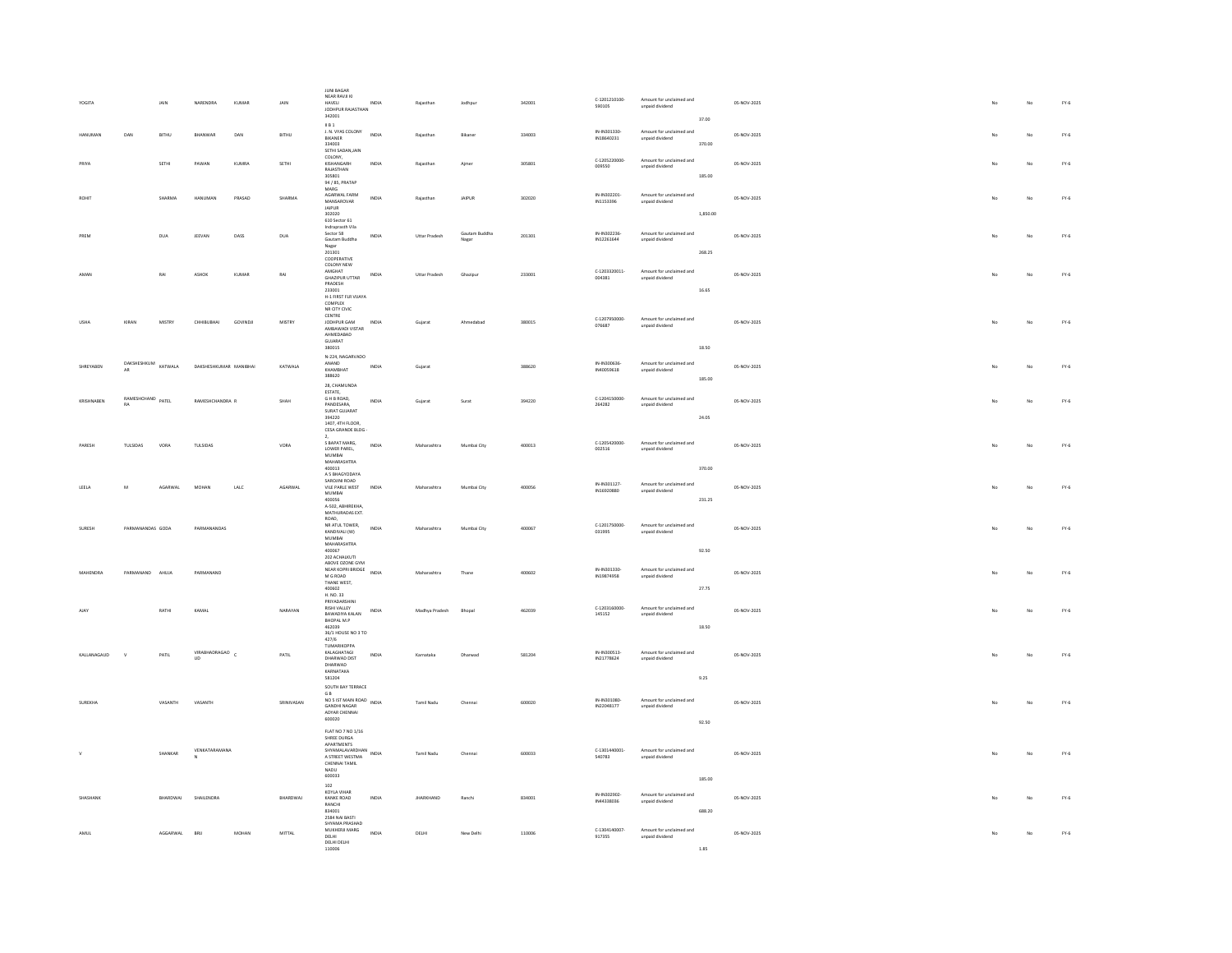| DEEPAR                        |                  | MEHRA                 | SHOR          | LAL          | MEHRA                     | F6/27<br>KRISHAN NAGAR<br>DELHI                  | INDIA          | DELHI          | New Delhi              | 110051           |               | $c - 120299000$<br>1265957 | Amount for unclaimed and<br>unpaid dividend                                     |        | 05-NOV-2025                             |    | $\overline{M}$ | $FY-6$           |
|-------------------------------|------------------|-----------------------|---------------|--------------|---------------------------|--------------------------------------------------|----------------|----------------|------------------------|------------------|---------------|----------------------------|---------------------------------------------------------------------------------|--------|-----------------------------------------|----|----------------|------------------|
|                               |                  |                       |               |              |                           | 110051<br>F6/27                                  |                |                |                        |                  |               |                            |                                                                                 | 740.00 |                                         |    |                |                  |
| DEEPAK                        |                  | <b>MEHRA</b>          | SHORI         | LAL          | MEHRA                     | KRISHAN NAGAR<br>DELHI<br>110051                 | INDIA          | DELHI          | New Delhi              | 110051           |               | IN-IN300239<br>IN14258303  | Amount for unclaimed and<br>unpaid dividend                                     | 370.00 | 05-NOV-2025                             |    | No             | $FY-6$           |
|                               |                  |                       |               |              |                           | WZ-10A GALI NO 1<br><b>SHIV NAGAR</b>            |                |                |                        |                  |               | IN-IN301143-               | Amount for unclaimed and                                                        |        |                                         |    |                |                  |
| NAVNEET                       | KAUR             | REEN                  | RANJEET       |              | SINGH                     | NEW DELHI<br>DELHI                               | INDIA          | DELHI          | New Delhi              | 110058           |               | IN11174404                 | unpaid dividend                                                                 |        | 05-NOV-2025                             | No | No             | $\text{FY-6}$    |
|                               |                  |                       |               |              |                           | 110058<br>D 204 UNIQUE<br>APARTMENT              |                |                |                        |                  |               |                            |                                                                                 | 1.85   |                                         |    |                |                  |
|                               |                  |                       |               |              |                           | SECTOR 6 PLOT NO                                 |                |                |                        |                  |               |                            |                                                                                 |        |                                         |    |                |                  |
| KRISHNA                       | DUTTA            | SINGH                 | BASUDEO       |              | SINGH                     | DWARKA DWARKA                                    | INDIA          | DELHI          | New Delhi              | 110075           |               | IN-IN300513-<br>IN19052032 | Amount for unclaimed and<br>unpaid dividend                                     |        | 05-NOV-2025                             |    | No             | $FY-6$           |
|                               |                  |                       |               |              |                           | PLAZA<br>NEW DELHI DELHI<br>110075               |                |                |                        |                  |               |                            |                                                                                 | 18.50  |                                         |    |                |                  |
|                               |                  |                       |               |              |                           | H NO-46-376<br>SHALIMAR BAGH                     |                |                |                        |                  |               |                            |                                                                                 |        |                                         |    |                |                  |
| ASHA                          |                  | RANI                  | PARKASH       |              | SITAL                     | DELHL<br>DELHI DELHI                             | INDIA          | DELHI          | New Delhi              | 110088           |               | C-1204910000<br>437845     | Amount for unclaimed and<br>unpaid dividend                                     |        | 05-NOV-2025                             |    | No             | $FY-6$           |
|                               |                  |                       |               |              |                           | 110088                                           |                |                |                        |                  |               |                            |                                                                                 | 3.70   |                                         |    |                |                  |
|                               |                  |                       |               |              |                           | H NO 7B GROUND<br><b>FLOOR</b><br>GALI NO 9 NEAR |                |                |                        |                  |               |                            |                                                                                 |        |                                         |    |                |                  |
| VISHA                         |                  | BANSAL                | <b>RAIFFV</b> |              | BANSAL                    | <b>HAIDERPUR</b><br>SHALIMAR BAGH                | INDIA          | DELHI          | New Delhi              | 110088           |               | IN-IN300513-<br>IN23182791 | Amount for unclaimed and<br>unpaid dividend                                     |        | 05-NOV-2025                             |    | $\mathbf{M}$   | $FY-6$           |
|                               |                  |                       |               |              |                           | NORTH DELHI<br>DELHI DELHI                       |                |                |                        |                  |               |                            |                                                                                 |        |                                         |    |                |                  |
|                               |                  |                       |               |              |                           | 110088<br><b>IKAS 12 JIND</b>                    |                |                |                        |                  |               |                            |                                                                                 | 18.50  |                                         |    |                |                  |
| KULBIR                        | SINGH            | DHULL                 | GAZE          | SINGH        | DHULL                     | IIND<br>JIND HARYANA                             | INDIA          | HARYANA        | JIND                   | 126102           |               | C-1203230001<br>453186     | Amount for unclaimed and<br>unpaid dividend                                     |        | 05-NOV-2025                             | No | No             | $FY-6$           |
|                               |                  |                       |               |              |                           | 126102<br><b>HNO 128</b>                         |                |                |                        |                  |               |                            |                                                                                 | 323.75 |                                         |    |                |                  |
|                               |                  |                       |               |              |                           | GURU GOVIND SINGH<br>NAGAR                       |                |                |                        |                  |               | IN-IN300966                | Amount for unclaimed and                                                        |        |                                         |    |                |                  |
| <b>TEGPREET</b>               | SINGH            | MAAN                  | HARJINDER     | SINGH        | MAAN                      | <b>JALANDHAR</b><br>PUBJAB                       | INDIA          | Punjab         | Jalandhar              | 144003           |               | IN10553501                 | unpaid dividend                                                                 |        | 05-NOV-2025                             | No | No             | $FY-6$           |
|                               |                  |                       |               |              |                           | 144003<br>KD <sub>5</sub>                        |                |                |                        |                  |               |                            |                                                                                 | 46.25  |                                         |    |                |                  |
| SHAILLY                       |                  | JAIN                  | LOVE          | KUMA         | <b>JAI</b>                | KAVI NAGAR<br>GHAZIABAD                          | INDIA          | Uttar Pradesh  | GHAZIABAD              | 201001           |               | IN-IN300214<br>IN12302711  | Amount for unclaimed and<br>unpaid dividend                                     |        | 05-NOV-2025                             |    | No             | $FY-6$           |
| URMILA                        | $\mathbf{c}$     | MEHTA                 |               |              | $\mathsf{x}$              | 201001<br><b>NA</b>                              | INDIA          | DELHI          | New Delhi              | 110001           |               |                            | Amount for unclaimed and                                                        | 92.50  | 05-NOV-2025                             |    | No             | $FY-6$           |
| MANJI'                        |                  | SINGH                 |               |              |                           | <b>NA</b>                                        | INDIA          | DELHI          | New Delhi              | 110001           | x             |                            | unpaid dividend<br>Amount for unclaimed and                                     | 462.50 | 1.85 05-NOV-2025                        |    | No             | $FY-6$           |
| PRAFULLA                      | KUMAR            | SINHA                 |               |              | X                         | <b>NA</b>                                        | INDIA          | DELHI          | New Delhi              | 110001           |               |                            | unpaid dividend<br>Impaid divide<br>Amount for unclaimed and<br>46.25           |        | 05-NOV-2025                             |    | No             | $FY-6$           |
| SHEELA                        |                  | SHAF                  |               |              |                           | NA                                               | INDIA          | DELHI          | New Delhi              | 110001           |               |                            | unpaid dividend<br>Inpaid universalismed and<br>Amount for unclaimed and 185.00 |        | 05-NOV-2025                             |    | No             | $FY-6$           |
| <b>GAURA</b>                  |                  | KHAJURI               |               |              |                           | NA                                               | INDIA          | DELHI          | New Delhi              | 110001           |               |                            | unpaid dividend<br>Amount for unclaimed and                                     |        | 185.00 05-NOV-2025                      |    | No             | $FY-6$           |
| PRERNA                        |                  | PATWA                 |               |              |                           | NA                                               | INDIA          | DELHI          | New Delhi              | 110001           |               |                            | unpaid dividend<br>Amount for unclaimed and                                     |        | 1.85 05-NOV-2025                        |    | No             | $FY-6$           |
| SHALINI                       |                  | NAHATA                |               |              |                           | <b>NA</b>                                        | INDIA          | DELHI          | New Delhi              | 110001           |               |                            | unpaid dividend<br>Amount for unclaimed and                                     |        | 185.00 05-NOV-2025                      |    | No             | $FY-6$           |
| MUKTA                         |                  | SAXENA                |               |              |                           | NA                                               | INDIA          | DELHI          | New Delhi              | 110001           |               |                            | unpaid dividend<br>Amount for unclaimed and                                     |        | 199.80 05-NOV-2025                      |    | No             | $FY-6$           |
| GC                            |                  | SINGH                 |               |              |                           | <b>NA</b>                                        | INDIA          | DELHI          | New Delhi              | 110001           |               |                            | unpaid dividend<br>Amount for unclaimed and<br>unpaid dividend                  |        | 18.50 05-NOV-2025                       |    | No             | $FY-6$           |
| PARTHASARATHY                 |                  | M                     |               |              |                           | <b>NA</b>                                        | INDIA          | DELHI          | New Delhi              | 110001           |               |                            | Amount for unclaimed and                                                        |        | 83.25 05-NOV-2025                       |    | No             | $FY-6$           |
| <b>KUMAR</b>                  | <b>HARISH</b>    | <b>ARORA</b>          |               |              |                           | <b>NA</b>                                        | INDIA          | DELHI          | New Delhi              | 110001           |               |                            | unpaid dividend<br>Amount for unclaimed and<br>unpaid dividend                  |        | 5.55 05-NOV-2025                        |    | No             | $FY-6$           |
| <b>ASHUTOSHMALVIYA</b><br>HUF |                  |                       |               |              |                           | NA                                               | INDIA          | DELHI          | New Delhi              | 110001           |               |                            | Amount for unclaimed and<br>unpaid dividend                                     |        | 92.50 05-NOV-2025                       |    | No             | $FY-6$           |
| TARUN                         | SINGH            | SWARNKAF              |               |              |                           | NA                                               | INDIA          | DELHI          | New Delhi              | 11000            |               |                            | Amount for unclaimed and<br>unpaid dividend                                     |        | 259.00 05-NOV-2025                      |    | No             | $FY-6$           |
| JANMEJAY                      | ARUNBHAI         | <b>JOSHI</b>          |               |              |                           | NA                                               | INDIA          | DELHI          | New Delhi              | 11000            |               |                            | Amount for unclaimed and<br>unpaid dividend                                     |        | 9.25 05-NOV-2025                        |    | No             | $FY-6$           |
| SHAH                          | SHILPA           | MUKESI                |               |              |                           | NA                                               | INDIA          | DELHI          | New Delhi              | 110001           |               |                            | Amount for unclaimed and<br>unpaid dividend                                     |        | 185.00 05-NOV-2025                      |    | No             | $FY-6$           |
| VERTOOLCONSULTA<br>NCYLLP     |                  |                       |               |              |                           | <b>NA</b>                                        | INDIA          | DELHI          | New Delhi              | 110001           |               |                            | Amount for unclaimed and<br>unpaid dividend                                     |        | 185.00 05-NOV-2025                      |    | No             | $FY-6$           |
| DINESH<br>SYKESRAYEOUTTIESU   |                  |                       |               |              |                           | NA                                               | INDIA          | DELHI          | New Delhi              | 110001           |               |                            | Amount for unclaimed and<br>unpaid dividend                                     |        | 92.50 05-NOV-2025                       |    | No             | $FY-6$           |
| TD.                           |                  |                       |               |              |                           | <b>NA</b>                                        | INDIA          | DELHI          | New Delhi              | 110001           |               |                            | Amount for unclaimed and<br>unpaid dividend                                     |        | 185.00 05-NOV-2025                      |    | No             | $FY-6$           |
| SUIARHA                       | SUDHIR           | <b>IOSHI</b>          |               |              |                           | $\overline{M}$                                   | INDIA          | DELHI          | New Delhi              | 110001           | ×             |                            | Amount for unclaimed and<br>unpaid dividend<br>Amount for unclaimed and         |        | 277.50 05-NOV-2025                      |    | No             | $FY-6$           |
| SANJAY                        | SUBHASH          | PATWA                 |               |              |                           | <b>NA</b>                                        | INDIA          | DELHI          | New Delhi              | 110001           |               |                            | unpaid dividend<br>Amount for unclaimed and                                     |        | 1110.00 05-NOV-2025                     |    | No             | $FY-6$           |
| NARAIN                        | GOPALDAS         | KHEMANI               |               |              |                           | NA                                               | INDIA          | <b>DELHI</b>   | New Delhi              | 110001           |               |                            | unpaid dividend<br>Amount for unclaimed and                                     |        | 1.85 05-NOV-2025                        |    | No             | $FY-6$           |
| <b>GURMUKH</b>                |                  | MOTWAN                |               |              |                           | <b>NA</b>                                        | INDIA          | DELHI          | New Delhi              | 110001           |               |                            | unpaid dividend<br>Amount for unclaimed and                                     |        | 18.50 05-NOV-2025                       |    | No             | $FY-6$           |
| VISHNUMURTHY                  |                  | G                     |               |              |                           | <b>NA</b>                                        | INDIA          | DELHI          | New Delhi              | 110001           |               |                            | unpaid dividend<br>Amount for unclaimed and                                     |        | 1748.25 05-NOV-2025                     |    | No             | $FY-6$           |
| <b>AIOY</b>                   |                  | SHARMA                |               |              |                           | <b>NA</b>                                        | INDIA          | DELHI          | New Delhi              | 110001           |               |                            | unpaid dividend<br>Amount for unclaimed and                                     |        | 249.75 05-NOV-2025                      |    | No             | $FY-6$           |
| BUALI<br>SARAT                |                  | SAHA                  |               |              |                           | NA<br>NA                                         | INDIA          | DELHI          | New Delhi              | 110001           |               |                            | unpaid dividend<br>Amount for unclaimed and                                     |        | 37.00 05-NOV-2025                       |    | No<br>No       | $FY-6$           |
| SUDARSAN                      | CHANDRA<br>KUMAF | <b>BEHER</b><br>VERMA |               |              |                           | NA                                               | INDIA<br>INDIA | DELHI<br>DELHI | New Delhi<br>New Delhi | 110001<br>110001 |               |                            | unpaid dividend<br>Amount for unclaimed and                                     |        | 246.05 05-NOV-2025<br>92.50 05-NOV-2025 |    | No             | $FY-6$<br>$FY-6$ |
| SUDHIR                        |                  | KUMA                  |               |              |                           |                                                  | INDIA          | DELHI          | New Delhi              | 11000            |               |                            | unpaid dividend<br>Amount for unclaimed and                                     |        | 37.00 05-NOV-2025                       |    | No             | $FY-6$           |
| NAIYANA                       |                  | JANGI                 |               |              |                           | NA                                               | INDIA          | DELHI          | New Delhi              | 110001           |               |                            | unpaid dividend<br>Amount for unclaimed and                                     |        | 18.50 05-NOV-2025                       |    | No             | $FY-6$           |
| MADHURI                       |                  | GORLA                 |               |              |                           | <b>NA</b>                                        | INDIA          | DELHI          | New Delhi              | 110001           |               |                            | unpaid dividend<br>Amount for unclaimed and                                     |        | 185.00 05-NOV-2025                      |    | No             | $FY-6$           |
| SAVITHRAMMA                   |                  |                       |               |              |                           | <b>NA</b>                                        | INDIA          | DELHI          | New Delhi              | 110001           |               |                            | unpaid dividend<br>Amount for unclaimed and                                     |        | 55.50 05-NOV-2025                       |    | No             | $FY-6$           |
| CR                            |                  | PRADEEP               |               |              |                           | NA                                               | INDIA          | <b>DELHI</b>   | New Delhi              | 110001           |               |                            | unpaid dividend<br>Amount for unclaimed and<br>unpaid dividend                  |        | 27.75 05-NOV-2025                       |    | No             | $FY-6$           |
| SELVAMS                       |                  |                       |               |              |                           | NA                                               | INDIA          | DELHI          | New Delhi              | 110001           | x             |                            | Amount for unclaimed and<br>unpaid dividend                                     |        | 18.50 05-NOV-2025                       |    | No             | $FY-6$           |
| SURESH                        |                  | NALUMAKKAL            | $\mathbf{x}$  |              | $\mathbf{x}$              | <b>NA</b>                                        | INDIA          | DELHI          | New Delhi              | 110001           |               |                            | Amount for unclaimed and<br>unpaid dividend                                     |        | 55.50 05-NOV-2025                       |    | No             | $FY-6$           |
| BIMAL                         | PERSHAD          |                       |               |              | JAIN                      | A/7<br>C C COLONY                                | INDIA          | DELHI          | New Delhi              | 110007           |               | C-1302070000-<br>066031    | Amount for unclaimed and<br>unpaid dividend                                     |        | 1.85 05-NOV-2025                        |    | No             | $FY-6$           |
|                               |                  |                       |               |              |                           | DELHI<br>110007                                  |                |                |                        |                  |               |                            |                                                                                 |        |                                         |    |                |                  |
| ANITA                         | RANI             | RASTOGI               | $\mathbf{x}$  | $\mathsf{x}$ | $\boldsymbol{\mathsf{x}}$ | NA                                               | INDIA          | DELHI          | New Delhi              | 110001           | $\,$ $\times$ |                            | Amount for unclaimed and<br>unpaid dividend                                     |        | 1.85 05-NOV-2025                        |    | No             | $FY-6$           |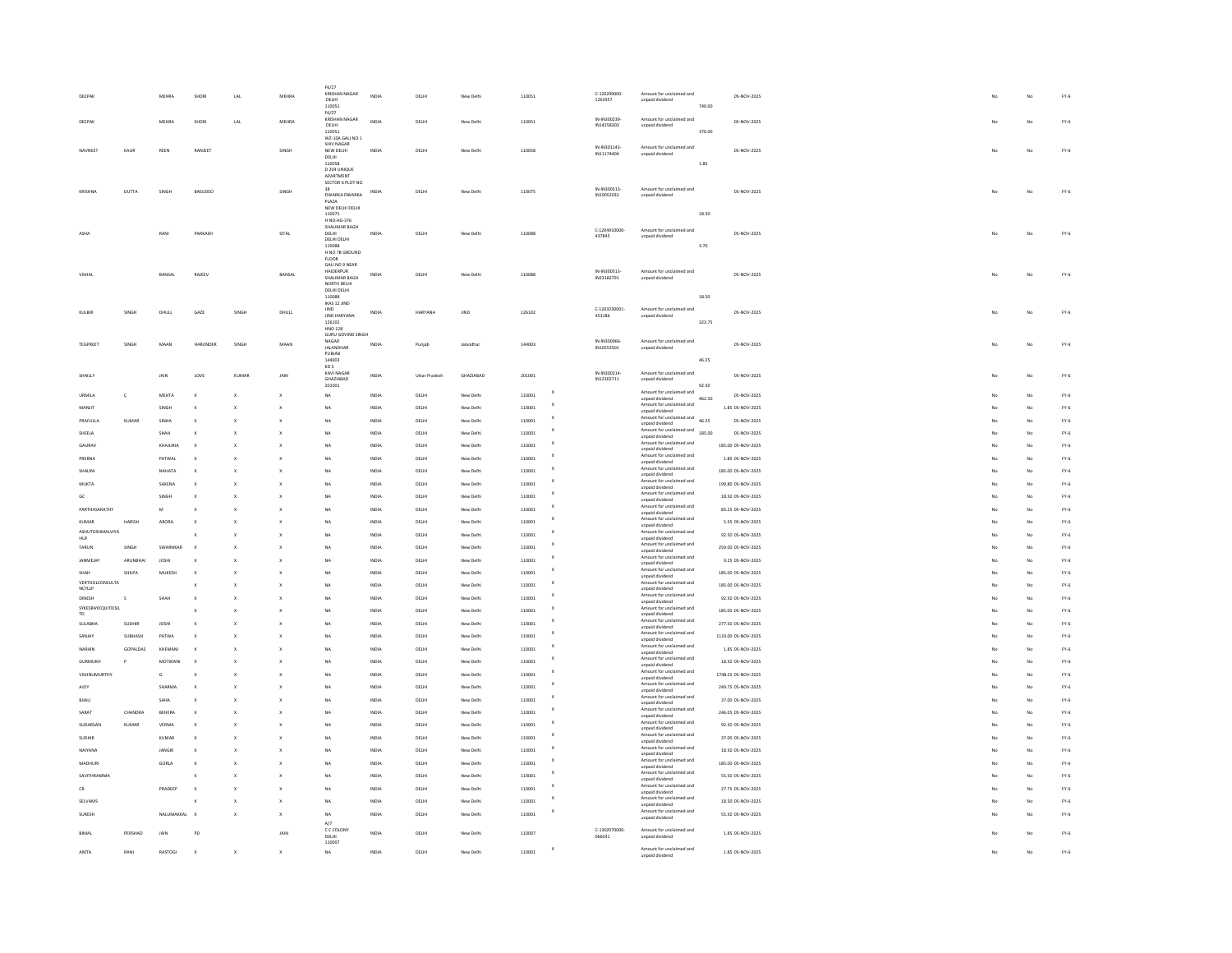| RAIINDER         | KALIR            | <b>RINDRA</b>    | $\epsilon$                | $\hat{\mathbf{c}}$        | <b>RINDRA</b>  | WZ,146 2ND FLOOR<br>VIRENDER NAGAR<br>NEW DELHI                     | INDIA | DELHI                | NEW DELHI          | 110058 |                           | 10114645                | IN300724-IN300724- Amount for unclaimed and<br>unpaid dividend                                                        | 3.70 05-NOV-2025      |    | No | $FY-6$                          |
|------------------|------------------|------------------|---------------------------|---------------------------|----------------|---------------------------------------------------------------------|-------|----------------------|--------------------|--------|---------------------------|-------------------------|-----------------------------------------------------------------------------------------------------------------------|-----------------------|----|----|---------------------------------|
| VINOD            | PRASAD           | MAMGAIL          |                           |                           |                | NA                                                                  | INDIA | DELH                 | New Delh           | 110001 |                           |                         | Amount for unclaimed and<br>unpaid dividend                                                                           | 12.95 05-NOV-2025     |    | No | $FY-6$                          |
| KUMA             |                  | DEV              |                           |                           |                | NA                                                                  | INDIA | DELH                 | New Delh           | 110001 |                           |                         | Amount for unclaimed and<br>unpaid dividend                                                                           | 40.70 05-NOV-2025     |    | No | $FY-6$                          |
| SHAKUNTALA       |                  | GUPTA            |                           |                           |                | <b>NA</b>                                                           | INDIA | DELH                 | New Delh           | 11000  |                           |                         | Amount for unclaimed and<br>unpaid dividend                                                                           | 314.50 05-NOV-2025    |    | No | $FY-6$                          |
| PRITI            |                  | AGARWAI          |                           | x                         |                | NA                                                                  | INDIA | DELHI                | New Delhi          | 110001 |                           |                         | Amount for unclaimed and<br>unpaid dividend                                                                           | 46.25 05-NOV-2025     |    | No | $FY-6$                          |
| PRADEEP          | KUMAR            | TIWARI           | $\boldsymbol{\mathsf{x}}$ |                           |                | <b>NA</b>                                                           | INDIA | DELHI                | New Delhi          | 11000  |                           |                         | Amount for unclaimed and<br>unpaid dividend                                                                           | 185.00 05-NOV-2025    |    | No | $FY-6$                          |
| <b>GEETA</b>     | DHAVAL           | GALA             | $\mathbf x$               |                           |                | <b>NA</b>                                                           | INDIA | DELHI                | New Delhi          | 110001 |                           |                         | Amount for unclaimed and<br>unpaid dividend                                                                           | 37.00 05-NOV-2025     |    | No | $FY-6$                          |
| SANKABHAI        | s                | PATEL            | $\mathbf x$               |                           |                | <b>NA</b>                                                           | INDIA | DELHI                | New Delhi          | 110001 | $\mathbf x$               |                         | Amount for unclaimed and<br>unpaid dividend                                                                           | 92.50 05-NOV-2025     |    | No | $FY-6$                          |
| PRASHANT         |                  | <b>JAJOO</b>     | $\mathbf{x}$              | $\mathbf{x}$              |                | <b>NA</b>                                                           | INDIA | DELHI                | New Delhi          | 110001 |                           |                         | Amount for unclaimed and<br>unpaid dividend                                                                           | 925.00 05-NOV-2025    |    | No | $FY-6$                          |
| THAILA           |                  | SHARADHA         | $\mathbf{x}$              |                           |                | <b>NA</b>                                                           | INDIA | DELHI                | New Delhi          | 110001 |                           |                         | Amount for unclaimed and<br>unpaid dividend                                                                           | 37.00 05-NOV-2025     |    | No | $FY-6$                          |
| MOHAN            | KUMAR            |                  |                           |                           |                | <b>NA</b>                                                           | INDIA | DELHI                | New Delhi          | 11000  | $\mathbf{x}$              |                         | Amount for unclaimed and<br>unpaid dividend                                                                           | 35.15 05-NOV-2025     |    | No | $FY-6$                          |
| DARLEY           | <b>JAYAKUMAR</b> |                  |                           |                           | $\mathbf{x}$   | <b>NA</b>                                                           | INDIA | <b>DELHI</b>         | New Delhi          | 110001 | $\boldsymbol{\mathsf{x}}$ |                         | Amount for unclaimed and<br>unpaid dividend                                                                           | 555.00 05-NOV-2025    |    | No | $FY-6$                          |
| RAJAN            | $_{\rm OV}$      |                  |                           |                           | $\mathbf{x}$   | <b>NA</b>                                                           | INDIA | DELHI                | new Delhi          | 110001 |                           |                         | Amount for unclaimed and<br>unpaid dividend                                                                           | 1.85 05-NOV-2025      |    | No | $FY-6$                          |
| SANTOSH          | BOTHRA           | PANNALA          |                           |                           | BOTHRA         | AT/PO-SAINTHIA                                                      | INDM  | West Bengal          |                    | 731234 |                           | IN-3002631-0160736      | Amount for unclaimed and<br>unpaid dividend                                                                           | 185.00 05-NOV-2025    |    | No | $FY-6$                          |
| NIRMAL           |                  | SINGH            | x                         | $\boldsymbol{\mathsf{x}}$ |                | <b>NA</b>                                                           | INDIA | $DELHI$              | New Delh           | 110001 |                           |                         | Amount for unclaimed and<br>unpaid dividend                                                                           | 14.80 05-NOV-2025     |    | No | $FY-6$                          |
| ABHAS            |                  | <b>MEHROTRA</b>  | <b>ABHAY</b>              | KUMA                      | <b>MEHROTR</b> | 3 - A CHAKRATA<br>ROAD                                              | INDIA | Uttarakhan           | Dehradu            | 24800  |                           | C-1201640400<br>010890  | Amount for unclaimed and<br>unpaid dividend                                                                           | 138.75 05-NOV-2025    |    |    | $FY-6$                          |
| KRISHNA          |                  | <b>RAJPUROHI</b> |                           | $\mathbf{x}$              |                | <b>NA</b>                                                           | INDIA | DELHI                | New Delh           | 110001 | $\boldsymbol{\mathsf{x}}$ |                         | Amount for unclaimed and<br>unpaid dividend                                                                           | 185.00 05-NOV-2025    |    | No | $FY-6$                          |
|                  |                  |                  |                           |                           |                | HOUSE NO. F-138,                                                    |       |                      |                    | 110062 |                           |                         | Amount for unclaimed and 210.00<br>unpaid dividend                                                                    | 22-OCT-2026           |    |    |                                 |
| TARA             |                  | <b>CHAND</b>     |                           |                           | $_{\rm NA}$    | SECTOR V, DR<br>AMBEDKAR NAGAR<br>NEW DELHI,                        | INDIA | DELHI                | NEW DELHI          |        | ITD0000196                |                         |                                                                                                                       |                       |    | No | FY.7                            |
| SEEMA            |                  | GOYAL            | PRAVEEN                   |                           | KUMAR          | 37, LEKHRAJ NAGAR INDIA                                             |       | <b>Uttar Pradesh</b> | Aligarh            | 202001 | $\mathbf{x}$              | IN-3012091-0082484      | Amount for unclaimed and<br>unpaid dividend                                                                           | 25.20 22-OCT-2026     |    | No | FY.7                            |
|                  |                  |                  |                           |                           |                | 186/11, ARYA PURI.<br>MUZAFFARNAGAR,                                | INDIA | Uttar Pradesh        | Muzaffarnagar      | 25100  |                           |                         | Amount for unclaimed and<br>unpaid dividend                                                                           | 22-OCT-2026<br>2.10   |    | No | FY.7                            |
| PREM             |                  | BALA             | VASANT                    |                           | GARG           | 251001                                                              |       |                      |                    | 380051 |                           | C-1201060400-027700     |                                                                                                                       | 22-OCT-2026           |    |    |                                 |
| <b>RANJANBEN</b> |                  |                  | SOMABHAI                  |                           |                | H/55 GOKULDHAM,<br>NR VEJALPUR                                      |       |                      |                    |        | $\boldsymbol{\mathsf{x}}$ | IN-3005131-3368495      | Amount for unclaimed and<br>unpaid dividend                                                                           | 16.80                 |    | No | FY.7                            |
|                  | $\,$ s           | $_{\rm MODI}$    |                           | $\mathbf{v}$              | MODI           | <b>POLICE</b><br>CHOWKI, VEJALPUR INDIA                             |       | Gujara               | Ahmedaba           |        |                           |                         |                                                                                                                       |                       |    |    |                                 |
| BHARAT           |                  | <b>VYAS</b>      | <b>BHATUKLAL</b>          |                           | <b>VYAS</b>    | SONI POLE NO 4.<br>WADI, VADODARA, INDIA                            |       | Gujara               | Vadodara           | 390017 | $\mathbf{x}$              |                         | $\begin{array}{ll} \text{M-3005131-4311705} & \text{Amount for uncalaimed and} \\ \text{unpaid dividend} \end{array}$ | 22-OCT-2026<br>2.10   |    | No | $FY-7$                          |
|                  |                  |                  |                           |                           |                | C/3, H-WING, FLAT<br>NO-81 3RD FLOOR,                               |       |                      |                    |        |                           |                         |                                                                                                                       | 22-OCT-2026           |    |    |                                 |
| NEENA            | KIRT             |                  | KIRT                      |                           | SHAH           | MAHAVIR NAGAR<br>SHANKER LANE,                                      | INDIA | MAHARASHTRA          | MUMBAI             | 400067 |                           | IN-3037351-0001622      | Amount for unclaimed and                                                                                              | 2.10                  |    |    | FY.7                            |
|                  |                  |                  |                           |                           |                | KANDIVALI - WEST<br>MUMBAI,                                         |       |                      |                    |        |                           |                         | unpaid dividend                                                                                                       |                       |    |    |                                 |
|                  |                  |                  |                           |                           |                | MAHARASHTRA<br>SAKINA MANZIL,                                       |       |                      |                    | 431001 |                           |                         | Amount for unclaimed and                                                                                              | 22-OCT-2026           |    |    |                                 |
| BILGRAMI         |                  |                  |                           |                           |                | MOHANLAL<br>NAGAR, DAMDI                                            |       |                      |                    |        | ITD0000161                |                         | unpaid dividend                                                                                                       | 210.00                | No | No | $FY-7$                          |
|                  | <b>SYED</b>      | MARMOOD          |                           |                           | NA             | MAHEL,<br>SIDDHIVINAYAK                                             | INDIA | Maharashtra          | Auraneabad         |        |                           |                         |                                                                                                                       | 22-OCT-2026           |    |    |                                 |
|                  |                  |                  |                           |                           |                | HOSPITAL AND TEST<br>TUBE                                           |       |                      |                    |        |                           |                         |                                                                                                                       |                       |    |    |                                 |
| ARUN             | RATANLAL         | RATH             |                           | NA                        | NA             | BABY<br>CENTER.RUKMINI                                              | INDIA | Maharashtra          | Akola              | 444001 | $\boldsymbol{\mathsf{x}}$ |                         | IN-3030441-0079345 Amount for unclaimed and                                                                           | 735.00                |    |    | $\text{FY-}7$                   |
|                  |                  |                  |                           |                           |                | NAGAR<br>NEAR NEW BUS                                               |       |                      |                    |        |                           |                         |                                                                                                                       |                       |    |    |                                 |
|                  |                  |                  |                           |                           |                | STAND                                                               |       |                      |                    |        |                           |                         |                                                                                                                       | 22-OCT-2026           |    |    |                                 |
| DINESH           | VISHNI IDAS      | CHANDRAYAN       | VISHNUDAS                 | <b>RHANIIDAS</b>          | CHANDRAYAN     | C O SHARAD<br>DHAMNIKAR, NEAR<br>SHRIRAM PROVISION, INDIA           |       | Maharashtra          | Amravati           | 444505 | $\mathbf{x}$              | IN-3031161-0197714      | Amount for unclaimed and<br>unpaid dividend                                                                           | 210.00                |    | No | $FY-7$                          |
|                  |                  |                  |                           |                           |                | <b>RAM NAGAR</b>                                                    |       |                      |                    |        |                           |                         |                                                                                                                       |                       |    |    |                                 |
| <b>MANISHA</b>   |                  | <b>JAIN</b>      | MANOL                     | KUMAR                     | <b>JAIN</b>    | LAO CUTPIECE SADI,<br>SADAN VARNI<br>COLONY                         | INDIA | Madhya Pradesh       | Sagar              | 470002 | $\mathbf{x}$              | C-1203160000<br>124600  | Amount for unclaimed and<br>unpaid dividend                                                                           | 22-OCT-2026<br>12.60  |    | No | FY.7                            |
|                  |                  |                  |                           |                           |                | TC No. 48/1063.<br>AASA, Vikas Nagar,                               |       |                      | Thiruvananthapuram |        |                           |                         | Amount for unclaimed and                                                                                              | 22-OCT-2026           |    |    | $FY-7$                          |
| <b>TK</b>        | <b>SIVA!</b>     | ACHARY           |                           |                           | <b>ACHARY</b>  | Ambalathara<br>4/111,                                               | INDU  | Kerala               |                    | 627011 | ITD0000148                |                         | unpaid dividend                                                                                                       | 210.00<br>22-OCT-2026 |    | No |                                 |
|                  |                  | MATHAVARAJAN     |                           |                           | NA             | <b>KRISHNAPURAM</b>                                                 | INDIA | Tamil Nadu           | Tirunelveli        |        | TTM0002%                  |                         | Amount for unclaimed and<br>unpaid dividend                                                                           | 210.00                |    | No | $FY-7$                          |
|                  |                  |                  |                           |                           |                | TIRUNELVELL,<br>Samatha - Vellar,<br>Kovalam PO                     |       | Kerala               | Thiruvananthapuram |        |                           |                         | Amount for unclaimed and                                                                                              | 22-OCT-2026<br>210.00 |    | No | $\mathsf{FY}\text{-}\mathsf{7}$ |
|                  | <b>AJITH</b>     | <b>KUMAR</b>     | $\mathsf{s}$              |                           | Vasudevan      | Trivandrum<br>163 B 5 PASCHIM                                       | INDIA |                      |                    |        | ITD0000141                |                         | unpaid dividend                                                                                                       | 22-OCT-2026           |    |    |                                 |
| <b>DIMPLE</b>    | CHAWLA           |                  | KISHAN                    | LAL                       | GAKHAR         | VIHAR NEW DELHI<br>DELHI                                            | INDIA | DELHI                | NEW DELHI          | 110063 |                           | C-1202990074-9325       | Amount for unclaimed and<br>unpaid dividend                                                                           | 283.50                |    | No | FY.7                            |
|                  |                  |                  |                           |                           |                | J-175, R B I<br>ENCLAVE, PASHIM                                     |       |                      |                    | 110063 |                           |                         | Amount for unclaimed and                                                                                              | 22-OCT-2026           |    |    |                                 |
| RENI             |                  | <b>TANDON</b>    |                           |                           | NA             | VIHAR, NEW DELHI                                                    | INDIA | DELHI                | NEW DELHI          |        | ITD0000193                |                         | unpaid dividend                                                                                                       | 420.00                |    | No | $\text{FY-}7$                   |
|                  |                  |                  |                           |                           |                | 19 PURANA KUMBHA                                                    |       |                      |                    |        |                           |                         |                                                                                                                       | 22-OCT-2026           |    |    |                                 |
| VIIAY            |                  | AGAL             | SATYA                     | NARAYAN                   | AGAI           | NAGAR<br>KARANI MATA KA                                             |       | Rajasthar            | Chittorearh        | 312601 |                           | IN-3010510-525147       | Amount for unclaimed and                                                                                              | 165.90                | No | No | $FY-7$                          |
|                  |                  |                  |                           |                           |                | WARD NUMBER 8<br>DISTT. CHITTORGARH                                 |       |                      |                    |        |                           |                         | unpaid dividend                                                                                                       |                       |    |    |                                 |
|                  |                  |                  |                           |                           |                | 312601<br>401-VASUNDHARA                                            | INDIA |                      |                    |        |                           |                         |                                                                                                                       | 22-OCT-2026           |    |    |                                 |
|                  |                  |                  |                           |                           |                | FLAT.<br>12- JAIN SOCIETY,                                          |       |                      |                    |        |                           |                         |                                                                                                                       |                       |    |    |                                 |
|                  |                  |                  |                           |                           |                |                                                                     | INDIA |                      | Ahmedabad          | 380006 |                           |                         | Amount for unclaimed and<br>unpaid dividend                                                                           | 8.40                  | No | No | $\text{FY-}7$                   |
| VAGHAJIBHAI      |                  | VORA             | NA                        | NA                        | NA             | NEAR PRITAM                                                         |       | Gujarat              |                    |        |                           |                         |                                                                                                                       |                       |    |    |                                 |
|                  |                  |                  |                           |                           |                | NAGAR,<br>ELLIS BRIDGE.                                             |       |                      |                    |        |                           |                         |                                                                                                                       |                       |    |    |                                 |
|                  |                  |                  |                           |                           |                | AHMEDABAD<br>I/36, SAPTGIRI                                         |       |                      |                    |        |                           | IN-3024611-0073684      |                                                                                                                       | 22-OCT-2026           |    |    |                                 |
| RAJENDRA         | VIRBHANBHAI      | PUNJABI          | VIRRHANRHAI               | LAXMIDAS                  | PUNJABI        | DUPLEX OPP: TAJ<br>HOTEL AKOTA                                      | INDIA | GUJARAT              | VADODARA           | 391240 |                           | C-1201060000<br>493616  | Amount for unclaimed and<br>unpaid dividend                                                                           | 262.50                |    | No | $\mathsf{FY}\text{-}\mathsf{7}$ |
|                  |                  |                  |                           |                           |                | VADODARA GUJARAT                                                    |       |                      |                    |        |                           |                         |                                                                                                                       | 22-OCT-2026           |    |    |                                 |
| MOHD             | SAJJAD           |                  | MOHAMMED                  | NEMAT                     | UILLAH         | GLOBAL SECURITIES<br><b>ROSY SHOPPING</b><br>CENTER MAIN ROAD INDIA |       | ORISSA               | ROURKELA           | 769001 |                           | C-1203320001-<br>075155 | Amount for unclaimed and<br>unpaid dividend                                                                           | 210.00                |    | No | $\mathsf{FY}\text{-}\mathsf{7}$ |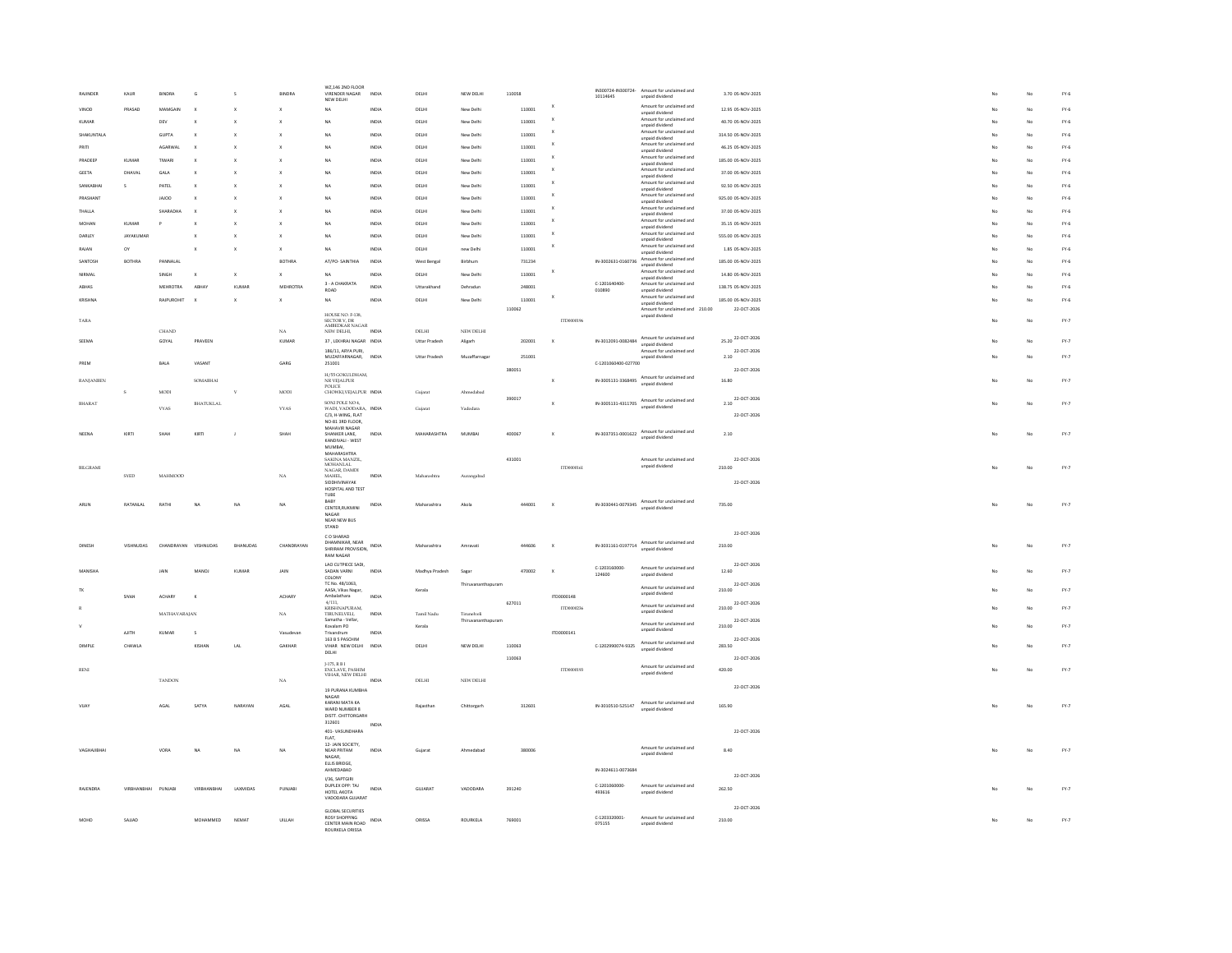|                         |                |                   |                     |              |                | 17 VASUNDHARA                                                               |                |                  |                    |                  |              |                                     |                                                                                                                      |         | 22-OCT-2026                                  |             |    |                                 |
|-------------------------|----------------|-------------------|---------------------|--------------|----------------|-----------------------------------------------------------------------------|----------------|------------------|--------------------|------------------|--------------|-------------------------------------|----------------------------------------------------------------------------------------------------------------------|---------|----------------------------------------------|-------------|----|---------------------------------|
| $\Lambda\text{RUN}$     |                |                   |                     |              |                | LI VASONDINAN<br>COLONY, NANDANWAN<br>COLONY, CANTONMENT AR,                |                |                  |                    |                  | ITD0000160   |                                     | Amount for unclaimed and<br>unpaid dividend                                                                          | 210.00  |                                              |             | No | $FY-7$                          |
|                         | <b>UPASRAO</b> | <b>SHROTE</b>     |                     |              | $_{\rm NA}$    | BHAVSINGHPURA<br>ROAD.                                                      | INDIA          | Maharashtra      | Aurangabad         |                  |              |                                     |                                                                                                                      |         |                                              |             |    |                                 |
|                         |                |                   |                     |              |                | A-10, SRI AGRSEN<br>APARTMENTS<br>PLOT NO.10                                |                | Delhi            | New Delhi          |                  |              |                                     | Amount for unclaimed and                                                                                             | 210.00  | 22-OCT-2026                                  |             | No | $FY-7$                          |
| SNEHLATA                |                | <b>GUPTA</b>      | <b>NA</b>           | NA           | NA             | SECTOR 7, DWARKA<br>NEW DELHI                                               | INDIA          |                  |                    | 110045           | ITD0000194   |                                     | unpaid dividend                                                                                                      |         |                                              |             |    |                                 |
| PURSOTTAM               | DAS            | SHARMA            | RAM                 | SWAROOP      | SHARMA         | H NO 216, KANPUR<br>ROAD, TALPURA,<br>544, LILA CHOWK,                      | INDIA          | Uttar Pradesh    | thans              | 284001           |              |                                     | IN-3016961-0492532 Amount for unclaimed and<br>$unpaid dividend$                                                     |         | 210.00 <sup>22-OCT-2026</sup><br>22-OCT-2026 |             | No | $FY-7$                          |
|                         |                |                   |                     |              |                | PURANI ABADI.<br>SRIGANGA NAGAR,                                            |                | Rajasthar        | Sri Ganganaga      |                  |              |                                     | Amount for unclaimed and<br>unpaid dividend                                                                          | 210.00  |                                              |             | No | $FY-7$                          |
| ANIL                    | <b>KUMAR</b>   | GUPTA             | NA                  | NA           | NA             | RAJASTHAN<br>10 64A                                                         | INDIA          |                  |                    | 335001           | ITD0000108   |                                     |                                                                                                                      |         | 22-OCT-2026                                  |             |    |                                 |
| VANGA                   | SRINIVASA      | REDDY             | SAMBI               |              | REDDY          | MUNNANGI POST<br>KOLLIPARA MANDAL INDIA<br><b>GUNTUR DISTRICT</b><br>522304 |                | Andhra Pradesh   | Guntur             | 522304           |              | IN-3010222-1070297                  | Amount for unclaimed and<br>unpaid dividend                                                                          | 8.40    |                                              | No          | No | $FY-7$                          |
| PATTANASFTTY            |                | NAGARAIA          | VEERAPPA            |              | PATTANASETTY   | HOUSE NO 53,<br>RRAMIN STREET 7TH INDIA                                     |                | Karnataka        | Rellary            | 583119           |              |                                     | $IN-3011352-6727712 \quad \begin{array}{c} \text{Amount for uncalaimed and} \\ \text{unpald dividedend} \end{array}$ | 6.30    | 22-OCT-2026                                  | $M_{\odot}$ | No | $FV-7$                          |
|                         |                |                   |                     |              |                | WARD, SANDUR                                                                |                |                  |                    |                  |              |                                     |                                                                                                                      |         | 22-OCT-2026                                  |             |    |                                 |
| KONANG                  | RAVI           | SHEKHAR           | VENKAT              | RAO          | KONANGI        | SREE LAKSHMI<br>NARAYANA NILAYAM<br>15TH WARD MMTC                          | INDIA          | KARNATAKA        | HOSPET             | 583203           |              | IN-3022691-3225196                  | Amount for unclaimed and                                                                                             | 52.50   |                                              | No          | No | FY.7                            |
|                         |                |                   |                     |              |                | COLONY M J NAGAR<br>HOSPET KARNATAKA<br>INDIA                               |                |                  |                    |                  |              |                                     | unpaid dividend                                                                                                      |         |                                              |             |    |                                 |
| RAJAN                   | ov             |                   | x                   |              | $\mathsf x$    | $_{\sf NA}$<br>TC 9/860,                                                    | INDIA          | DELHI            | new Delhi          | 110001           | $\mathbf{x}$ |                                     | Amount for unclaimed and<br>unpaid dividend                                                                          |         | 2.10 22-OCT-2026<br>22-OCT-2026              |             | No | FY.7                            |
|                         | SASIDHARAN     | NAIR              | <b>NA</b>           |              | NA             | KALAPAKAVADI<br>HOUSE,<br>SASTHAMANGALAM<br>P.O                             | INDM           | Kerala           |                    | 695510           | ITD0000117   |                                     | Amount for unclaimed and<br>unpaid dividend                                                                          | 420.00  |                                              |             | No | $FY-7$                          |
|                         |                |                   |                     |              |                | NR. BLOCK OFFICE (<br>PATRATU) RAMGARH                                      |                |                  |                    |                  |              | C-1201320000-                       |                                                                                                                      |         | 22-OCT-2026                                  |             |    |                                 |
| RATNA                   | DEVI           |                   | MANOHAR             | LAL          |                | CANTT, RAMGARH<br>CANTT JHARKHAND                                           | INDIA          | <b>JHARKHAND</b> | RAMGARH CANTT      | 829122           |              | 108120                              | Amount for unclaimed and<br>unpaid dividend                                                                          | 105.00  |                                              | No          | No | $FY-7$                          |
| DINESH                  | MATHUR         |                   | UMA                 | SHANKER      | MATHUR         | D-259 MULTANI<br>PURA MODI NAGAR                                            | INDIA          | UTTAR PRADESH    | GHAZIABAD          | 201204           |              | IN-3009661-0709025                  | Amount for unclaimed and                                                                                             | 105.00  | 22-OCT-2026                                  |             | No | $FY-7$                          |
|                         |                |                   |                     |              |                | GHAZIABAD (UTTAR<br>PRADFESH)<br>EX DY GM (E&M)                             |                |                  |                    | 560032           |              |                                     | unpaid dividend                                                                                                      |         | 22-OCT-2026                                  |             |    |                                 |
|                         |                |                   |                     |              |                | ENGAN NIVAS,<br>38/5,<br>,MANORAYANA                                        |                |                  |                    |                  |              |                                     |                                                                                                                      |         |                                              |             |    |                                 |
| SANTHANAGOPALAN         |                |                   |                     |              |                | PALYA,<br>SULTANPALYA                                                       |                |                  |                    |                  | ITD0000214   |                                     | Amount for unclaimed and<br>unpaid dividend                                                                          | 210.00  |                                              |             | No | FY.7                            |
|                         |                | $\mathbf G$       |                     |              | NA             | MAIN ROAD, RT<br>NAGAR,<br>79, Usha Ganj,                                   | INDIA<br>INDIA | Kamataka         | Bangalore Urbar    |                  |              |                                     |                                                                                                                      |         | 22-OCT-2026                                  |             |    |                                 |
|                         | Kumar          | Agrawa            | NA                  | NA           | NA             | Ali Manzil Chha<br>Indore M.P.                                              |                | Madhya Pradesh   | Indore             | 452001<br>444001 |              | C-1204370000-<br>012240             | Amount for unclaimed and<br>unpaid dividend<br>Amount for unclaimed and                                              | 840.00  |                                              |             | No | $FY-7$                          |
| <b>GIRISHRAMNIKBHAI</b> |                | $\text{MAXAWANA}$ | $\text{RAMNIKBHAI}$ |              | MAKAWANA       | K TAILOR, SARAF<br>BAZAR,<br>3 - A CHAKRATA                                 | INDM           | Maharashtra      | Akola              |                  |              | IN-3017741-5724323<br>C-1201640400- | unpaid dividend<br>Amount for unclaimed and                                                                          |         | 2.10 22-OCT-2026<br>157.50 22-OCT-2026       |             | No | $FY-7$                          |
| ABHAS                   |                | MEHROTRA          | <b>ARHAY</b>        | KUMAF        | MEHROTRA       | $_{\text{ROAD}}$<br>PLOT NO 1641                                            | INDIA          | Uttarakhand      | Dehradu            | 248001           |              | 010890                              | unpaid dividend                                                                                                      |         | 22-OCT-2026                                  |             | No | $\mathsf{FY}\text{-}\mathsf{7}$ |
| <b>BRAMESH</b>          |                |                   | CITYBABU            |              |                | LIG II TNHB<br>AVADI<br>CHENNAI<br>600054                                   | <b>INDIA</b>   | Tamil Nadu       | Chennai            | 600054           |              | IN-3016374-0711427                  | Amount for unclaimed and<br>unnaid dividend                                                                          | 67.20   |                                              |             | No | $FY-7$                          |
|                         |                |                   |                     |              |                | SYAMALA SADANAM<br>KOVALAM P O                                              |                | Kerala           | Thiruvananthapuram |                  |              |                                     | Amount for unclaimed and                                                                                             | 420.00  | 22-OCT-2026                                  | No          | No | $FY-7$                          |
|                         |                | GOPL              | NA                  | NA           | NA             | TRIVANDRUM,<br>KERALA                                                       | INDIA          |                  |                    | 695527           | ITD0000143   |                                     | unpaid dividend                                                                                                      |         |                                              |             |    |                                 |
|                         |                |                   |                     |              |                | 100/4,AURANGABAD<br>KAR BUILDING,<br>MODI                                   |                |                  |                    |                  |              | C-1204720010-                       | Amount for unclaimed and                                                                                             |         | 22-OCT-2026                                  |             |    |                                 |
| BALASAHEB               | MARUTI         | JADHAV            | MARUTI              |              |                | SOLAPUR<br>Maharashtra<br>413001                                            | INDIA          | MAHARASHTRA      | Solapur            | 413001           |              | 230169                              | unpaid dividend                                                                                                      | 2.10    |                                              |             | No | FY.7                            |
|                         | MALIK          |                   | <b>NA</b>           |              |                | $C/O$ A D MALIK $6/41$ ,<br>OLD RAJINDER                                    | INDIA          | DELHI            | NEW DELHI          | 110060           | ITD0000212   |                                     | Amount for unclaimed and<br>unpaid dividend                                                                          | 420.00  | 22-OCT-2026                                  |             | No | $FY-7$                          |
|                         |                |                   |                     |              |                | NAGAR NEW DELHI<br>53 KALAIMAGAL IIND<br>STREET                             |                |                  |                    |                  |              |                                     | Amount for unclaimed and                                                                                             |         | 22-OCT-2026                                  |             |    |                                 |
|                         |                | PAVITHRA          | $\overline{D}$      |              | DHANABALAKRISI | NEHRU NAGAR<br>BYE PASS ROAD<br><b>IANMADURA</b>                            | INDIA          | Tamil Nadu       | Madurai            | 625010           |              | IN-3010802-2808915                  | unpaid dividend                                                                                                      | 2.10    |                                              |             | No | $FY-7$                          |
|                         | KUMAR          | JAIN              | BAI                 | KISHAN       | JAIN           | 263/7, ТНАРРАВ<br>NAGAR                                                     | INDIA          | Uttar Pradesh    | Meeru              | 250001           |              |                                     | IN-3001181-1051535 Amount for unclaimed and<br>unpaid dividend                                                       |         | 210.00 <sup>22-OCT-2026</sup>                |             | No | FY.7                            |
|                         |                |                   |                     |              |                | 2/34, NEW<br><b>VIDHADHAR NAGAR</b>                                         |                | Rajasthan        | Jaipur             |                  |              |                                     | Amount for unclaimed and                                                                                             | 420.00  | 22-OCT-2026                                  |             | No | $FY-7$                          |
| GIRIRAJ                 | KISHORE        | SHARMA            | NA                  | NA           | NA             | JAIPUR<br>RAJASTHAN                                                         | <b>INDIA</b>   |                  |                    | 302012           | ITD0000209   |                                     | unpaid dividend                                                                                                      |         |                                              |             |    |                                 |
|                         |                |                   |                     |              |                | A/19 BUSSA SOCIETY<br>NEAR NANDEWAL<br>CHAR RASTA                           |                |                  |                    |                  |              |                                     |                                                                                                                      |         | 22-OCT-2026                                  |             |    |                                 |
| KHUSHMANBEN             | RAMESHBHAI     | MEHTA             | RAMESHBHAI          |              | METHA          | BHARUCH<br>GUJARAT<br>392001                                                | INDIA          | GUJARAT          | Bharuch            | 392001           |              |                                     | IN-30051311-739720 Amount for unclaimed and                                                                          | 588.00  |                                              | No          | No | $FY-7$                          |
| SREE                    | RAMANA         | SIRUGUPPA         |                     |              |                | ROOM NO 26<br>SIYFULLA COMPLEX                                              | INDIA          | Andhra Pradesh   |                    | 515005           |              | C-1203500000                        | Amount for unclaimed and                                                                                             | 105.00  | 22-OCT-2026                                  |             | No | $FY-7$                          |
|                         |                |                   | <b>NA</b>           | NA           | <b>NA</b>      | ANANTAPUR<br>ANDHRA PRADESH                                                 |                |                  | Anantapur          |                  |              | 703420                              | unpaid dividend<br>Amount for unclaimed and                                                                          |         |                                              |             |    |                                 |
| SANTOSH                 | <b>BOTHRA</b>  | PANNALAL          |                     |              | BOTHRA         | AT/PO- SAINTHIA<br>B/S                                                      | <b>INDIA</b>   | West Bengal      | Birbhum            | 731234           |              | IN-3002631-0160736                  | unpaid dividend                                                                                                      |         | 168.00 <sup>22-OCT-2026</sup><br>22-OCT-2026 |             | No | $FY-7$                          |
| RAMESH                  | KUMAR          | SHARMA            | <b>BHAGWAM</b>      | CHAND        | <b>SHARMA</b>  | <b>ADARSH NAGAR</b><br>JAIPUR<br>302004                                     | INDM           | Rajasthar        | JAIPUR             | 302004           |              |                                     | IN-3022361-0134020 Amount for unclaimed and<br>unpaid dividend                                                       | 2100.00 |                                              |             | No | FY.7                            |
|                         |                |                   |                     |              |                | PH: 2602286<br>$A-7$                                                        | INDIA          |                  |                    |                  |              |                                     | Amount for unclaimed and                                                                                             |         | 22-OCT-2026                                  |             |    |                                 |
| MITA                    |                | JAIN              | <b>NA</b>           | NA           | NA             | C C COLONY<br>DELHI<br>NO.9, BRAHMPURI                                      |                | DELHI            | South Delh         | 110007           |              | IN-3003941-2576926                  | unpaid dividend                                                                                                      | 2.10    | 22-OCT-2026                                  |             | No | FY.7                            |
| PUSHPA                  |                | SHARMA            | <b>JITENDRA</b>     | <b>KUMAR</b> | SHARMA         | COLONY.<br>OPPOSIT.PANCHAYAT INDIA                                          |                | Rajasthan        | Dausa              | 303303           |              |                                     | $IN-3003941-0416018 \quad \begin{array}{l} \text{Amount for uncalained and} \\ \text{unpald divided} \end{array}$    | 315.00  |                                              |             | No | $FY-7$                          |
|                         |                |                   |                     |              |                | SAMITI                                                                      |                |                  |                    |                  |              |                                     |                                                                                                                      |         |                                              |             |    |                                 |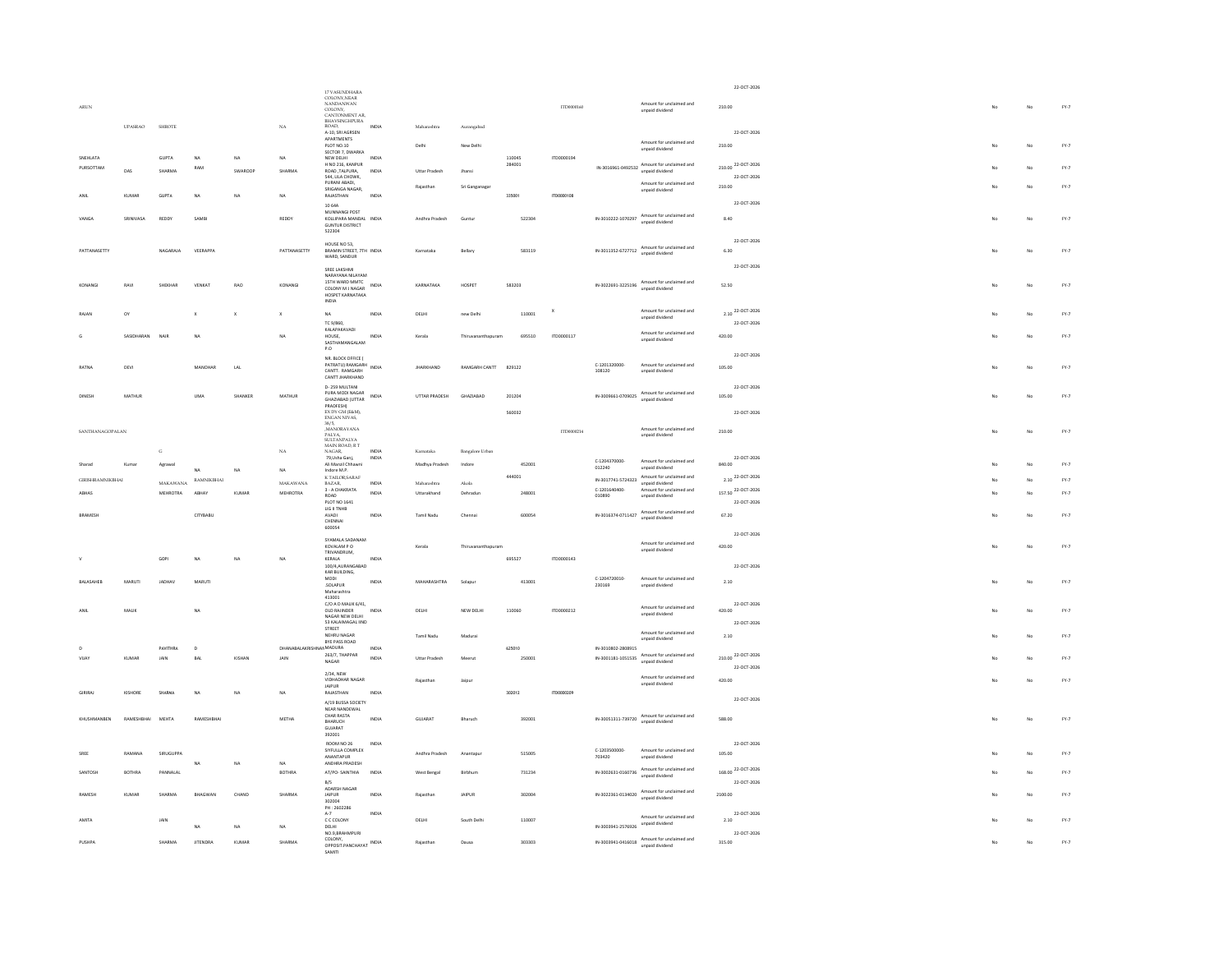|               |                      |                  | <b>NA</b>      |              |             | 187, KASHI PURI,                                               |                       |                            |                        |        |            |                         | Amount for unclaimed and                                                                                                     | 22-OCT-2026           |    |                |               |
|---------------|----------------------|------------------|----------------|--------------|-------------|----------------------------------------------------------------|-----------------------|----------------------------|------------------------|--------|------------|-------------------------|------------------------------------------------------------------------------------------------------------------------------|-----------------------|----|----------------|---------------|
|               | KUMAR                | KATARIA          |                |              |             | <b>BHILWARA</b><br>RAJASTHAN                                   | INDIA                 | RAJASTHAN                  | BHILWARA               |        | ITD0000116 |                         | unpaid dividend                                                                                                              | 210.00                |    |                | FY.7          |
| <b>MEHTA</b>  |                      |                  |                |              |             | LAXMI VILAS PALACE                                             |                       |                            |                        | 313001 | 170000199  |                         | Amount for unclaimed and                                                                                                     | 22-OCT-2026<br>210.00 |    | $\overline{M}$ | $FY-7$        |
|               |                      | SWARDOP          |                |              | NA          | HOTEL, SWAROOP<br>SAGAR ROAD,                                  | INDIA                 | Rajasthan                  | Udaipur                |        |            |                         | unpaid dividend                                                                                                              |                       |    |                |               |
| FARZANA       | ELIYAS               | KHATRI           | ELIYAS         | ABDULLA      | KHATRI      | <b>BIBODI FALI OPP GALI</b><br>OF CHOLA S STREET               | INDIA                 | GUJARAT                    | JAMNAGAR               | 361001 |            |                         | IN-3010392-4346282 Amount for unclaimed and                                                                                  | 22-OCT-2026<br>21.00  |    | No             | $FY-7$        |
|               |                      |                  |                |              |             | -<br>JAMNAGAR<br>JAMNAGAR<br>D NO 7/451-A,N G O                |                       |                            |                        |        |            |                         | unpaid dividend                                                                                                              |                       |    |                |               |
|               |                      |                  |                |              |             | COLONY.                                                        |                       |                            |                        | 516001 |            | TN-3006691-0092803      | Amount for unclaimed and                                                                                                     | 22-OCT-2026<br>882.00 |    | N <sub>0</sub> | $FY-7$        |
|               |                      | <b>DASTAGIRI</b> |                |              | $_{\rm NA}$ | $\texttt{CUDDAPAH}$                                            | INDIA                 | Andhra Pradesh             | Kadapa                 |        |            |                         | unpaid dividend                                                                                                              |                       |    |                |               |
|               |                      |                  |                |              |             | 48, METTU STREET<br>KURUCHIKUPPAM                              |                       | Pondicherry                | NA                     |        |            |                         | Amount for unclaimed and                                                                                                     | 22-OCT-2026<br>420.00 |    | No             | $FY-7$        |
| SURHASH       |                      | LALL             | <b>NA</b>      | NA.          | NA          | PONDICHERRY                                                    | INDIA                 |                            |                        | 605012 | 1TD0000252 |                         | unpaid dividend                                                                                                              |                       |    |                |               |
|               |                      |                  |                |              |             | H. NO. 17                                                      |                       |                            |                        |        |            |                         | Amount for unclaimed and                                                                                                     | 22-OCT-2026           |    |                |               |
|               |                      |                  |                |              |             | VILL - ROHARBANDH<br>PO - MOTINAGAR                            |                       | Jharkhand                  | Dhanbad                |        |            |                         | unpaid dividend                                                                                                              | 21.00                 |    | No             | $FY-7$        |
| <b>ANKITA</b> | ATUL                 | THACKER          | MAGAN          | LAL          | THACKER     | DHANBAD<br>VILLAGE & PO                                        | INDIA                 |                            |                        | 828120 |            | IN-3022011-0975199      |                                                                                                                              | 22-OCT-2026           |    |                |               |
| UDA           |                      |                  |                |              |             | DADRA, MUSAFIRA<br>KHANA                                       |                       |                            |                        |        | ITD0000159 |                         | Amount for unclaimed and<br>unpaid dividend                                                                                  | 210.00                |    | No             | $FY-7$        |
| RAINESH       | BHAN                 | TIWAR<br>GOYAL   | GANESH         | LAL          | NA<br>GOYAL | DISTT<br>H. N. 111, SHASTRI                                    | INDIA<br><b>INDIA</b> | Uttar Pradesh<br>Rajasthan | Saharanpur<br>Kota     | 324009 |            | IN-3010551-0011570      | Amount for unclaimed and                                                                                                     | 252.00 22-OCT-2026    |    | No             | $FY-7$        |
|               |                      |                  |                |              |             | NAGAR, DADABARI<br>C/O MSSL MIDDLE                             |                       |                            |                        |        |            |                         | unpaid dividend                                                                                                              | 22-OCT-2026           |    |                |               |
| RAJNISH       |                      | VERMA            | SEEMA          | RANI         | VERMA       | EAST FZE, H316 SAIF UNITED ARAB<br>ZONE, P O BOX 8510 EMIRATES |                       | NA                         | NA                     | 111111 |            | IN-30051323-592901      | Amount for unclaimed and<br>unpaid dividend                                                                                  | 420.00                |    | No             | FY.7          |
|               |                      |                  |                |              |             | SHARIAH I JAF<br>DNYANESHWAR                                   |                       |                            |                        |        |            |                         |                                                                                                                              | 22-OCT-2026           |    |                |               |
| MOHANIDEVI    | LAXMINARAYAN CHANDAK |                  | LAXMINARAYAN   | $\mathbf{v}$ | CHANDAK     | NAGAR DABKI ROAD INDIA<br>AKOLA<br>RING ROAD, NEAR             |                       | MAHARASHTRA                | AKOLA                  | 444001 |            |                         | IN-3017741-4746077 Amount for unclaimed and<br>unpaid dividend                                                               | 21.00                 |    | No             | $FY-7$        |
|               |                      |                  |                |              |             | PARIWAR COLONY                                                 |                       |                            |                        |        |            |                         |                                                                                                                              | 22-OCT-2026           |    |                |               |
| DHANANIAY     | <b>AMRADAS</b>       | <b>BARDE</b>     | AMRADAS        | WAYADHAN     | BARDE       | MARATHA COLONY,<br>KESHOV NAGAR                                |                       | Maharashtra                | Akola                  | 444004 |            |                         | $\textbf{C-1203840016-83804} \begin{array}{l} \textbf{Amount for uncalained and} \\ \textbf{unpaid divided end} \end{array}$ | 50.40                 | No | No             | $FY-7$        |
|               |                      |                  |                |              |             | CHANDUR, GANDHI<br>NAGAR                                       |                       |                            |                        |        |            |                         |                                                                                                                              |                       |    |                |               |
|               |                      |                  |                |              |             | <b>ENVISION</b>                                                | INDIA                 |                            |                        | 600017 |            |                         |                                                                                                                              | 22-OCT-2026           |    |                |               |
| CHANDRAMOHAN  |                      |                  | POONRAJAN      |              |             | <b>INFORMATION</b><br>SYSTEMS 137,<br>VASAN STREET T<br>NAGAR, |                       |                            |                        |        |            | IN-3002141-2848265      | Amount for unclaimed and<br>unpaid dividend                                                                                  | 21.00                 |    | No             | $FY-7$        |
|               |                      |                  |                |              | $_{\rm K}$  | NO 1: ELANGO                                                   | INDIA                 | Tamil Nadu                 | Chennai                |        |            |                         |                                                                                                                              | 22-OCT-2026           |    |                |               |
|               | VIMALA               | SASIDHARAN       | N <sub>A</sub> |              |             | STREET GANDHI<br>NAGAR SALIGRAM                                | INDIA                 | TAMIL NADU                 | CHENNAL                | 600093 | ITD0000186 |                         | Amount for unclaimed and                                                                                                     | 420.00                |    | No             | FY.7          |
|               |                      |                  |                |              |             | MADRAS,<br>TAMILNADU                                           |                       |                            |                        |        |            |                         | unpaid dividend                                                                                                              |                       |    |                |               |
|               |                      |                  |                |              |             | ANANDHATHUPARA                                                 |                       |                            |                        |        |            |                         |                                                                                                                              | 22-OCT-2026           |    |                |               |
| <b>BILOV</b>  | $\mathbf{A}$         |                  | KUMARAN        |              |             | MBIL KORUMBISSERI<br>IRINJALAKUDA PO                           | INDIA                 | KERALA                     | TRICHUR                | 680121 |            | IN-3016374-0094193      | Amount for unclaimed and<br>unpaid dividend                                                                                  | 2.10                  |    | No             | FY.7          |
|               |                      |                  |                |              |             | THRISSUR                                                       |                       |                            |                        |        |            |                         |                                                                                                                              | 22-OCT-2026           |    |                |               |
|               |                      |                  |                |              |             | C/O SHRI ASHOK KR<br>SINGH, PANVAN                             |                       |                            |                        |        |            |                         |                                                                                                                              |                       |    |                |               |
|               |                      |                  |                |              |             | HANS<br>HELICOPERS LTD,                                        |                       | Delhi                      | New Delhi              |        |            |                         | Amount for unclaimed and<br>unpaid dividend                                                                                  | 420.00                |    | No             | $FY-7$        |
|               |                      |                  |                |              |             | NORTHERN REGION<br>SAFDARJUNG                                  |                       |                            |                        |        |            |                         |                                                                                                                              |                       |    |                |               |
|               | NATH                 | SINGH            | NA             | NA.          | NA          | AIRPORT, NEW DELHI INDIA<br>WZ-108-A/1                         |                       |                            |                        | 110003 | ITD0000163 |                         |                                                                                                                              | 22-OCT-2026           |    |                |               |
|               |                      | AJMANI           | INDER          | SAIN         | AIMANI      | <b>BASAI DARAPUR</b><br>MOTI NAGAR                             | INDIA                 | DELHI                      | DELHI                  | 110015 |            |                         | IN-3009401-0074880 Amount for unclaimed and                                                                                  | 2.10                  |    | No             | $FY-7$        |
|               |                      |                  |                |              |             | NEW DELHI<br>110015                                            |                       |                            |                        |        |            |                         | unpaid dividend                                                                                                              |                       |    |                |               |
|               |                      |                  |                |              |             | HOUSE NO.B-44<br>SANSAD VIHAR                                  |                       |                            |                        |        |            |                         |                                                                                                                              | 22-OCT-2026           |    |                |               |
| RAVI          |                      |                  |                |              |             | COLONY NORTH<br>PRITAM PURA, NEW                               |                       | DELHI                      | North West             | 110034 |            |                         | Amount for unclaimed and<br>unpaid dividend                                                                                  | 420.00                |    | No             | $FY-7$        |
|               | SHANKAR              | BAJPAI           | NA             | NA           | <b>NA</b>   | DELHI<br>263/7 THAPAR                                          | <b>INDIA</b>          |                            |                        |        | ITD0000207 |                         | Amount for unclaimed and                                                                                                     | 273.00 22-OCT-2026    |    |                |               |
| PRIYANSHU     |                      | JAIN             | VIJAY          | KUMAR        | JAIN        | NAGAR                                                          | INDIA                 | <b>Uttar Pradesh</b>       | Meerut                 | 250001 |            | IN-3001181-1197575      | unpaid dividend                                                                                                              | 22-OCT-2026           |    | No             | $FY-7$        |
|               |                      |                  |                |              |             | D/11, ARUNACHAL<br>SOCIETY,<br>SUBHANPURA,                     |                       |                            |                        |        |            |                         |                                                                                                                              |                       |    |                |               |
| ATULKUMAR     | GAJANAND             | PANDYA           | GAJANAND       | G            | PANDAYA     | VADODARA GUJARAT                                               |                       |                            |                        | 390023 |            | C-1203820000-<br>092360 | Amount for unclaimed and<br>unpaid dividend                                                                                  | 199.50                |    | No             | $FY-7$        |
|               |                      |                  |                |              |             | 390023                                                         | INDIA                 | Guiarat                    | Vadodara               |        |            |                         |                                                                                                                              |                       |    |                |               |
|               |                      |                  |                |              |             | F/6 NEAR MARUTI<br><b>TEMPLE</b>                               | INDIA                 |                            |                        |        |            |                         |                                                                                                                              | 22-OCT-2026           |    |                |               |
| MEENA         |                      |                  |                |              |             | SUPREME AVENUE<br>DAVORLIM MARGAO                              |                       | Goa                        | South Goa              | 403601 |            |                         | Amount for unclaimed and<br>unpaid dividend                                                                                  | 2.10                  |    | No             | $FY-7$        |
|               | <b>BIPIN</b>         | THAKKER          | NA             | NA           | NA          | SALCETE<br>MARGAO                                              |                       |                            |                        |        |            | IN-3017741-4213147      |                                                                                                                              |                       |    |                |               |
|               |                      |                  |                |              |             | NEAR SHIV SAGAR<br>TALAB                                       | INDV                  |                            |                        |        |            |                         | Amount for unclaimed and                                                                                                     | 22-OCT-2026           |    |                |               |
| <b>MAD</b>    | LAL                  | VISHWAKARMA      |                |              |             | KHAJURAHO<br>MADHYA PRADESH                                    |                       | Madhya Pradesh             | Khargone               | 471606 | ITD0000202 |                         | unpaid dividend                                                                                                              | 420.00                |    | No             | FY.7          |
|               |                      |                  | NA             | NA           | NA          | 471606                                                         |                       |                            |                        |        |            |                         |                                                                                                                              | 22-OCT-2026           |    |                |               |
|               |                      |                  |                |              |             | 96/1 RUDRAPPA<br>GARDEN                                        |                       | Karnataka                  | <b>Bangalore Urban</b> |        |            |                         | Amount for unclaimed and                                                                                                     | 210.00                |    | No             | FY.7          |
|               |                      |                  |                |              |             | <b>VIVEKA NAGAR POST</b><br>BANGALORE                          |                       |                            |                        |        |            |                         | unpaid dividend                                                                                                              |                       |    |                |               |
|               | P                    | BERNARD          | NA             | NA           | NA          | KARNATRAKA<br>ULTIMATE TOWER,                                  | INDIA                 |                            |                        | 560047 | ITD0000222 |                         |                                                                                                                              | 22-OCT-2026           |    |                |               |
| RAJESH        | <b>JAWAHARLAL</b>    | SHAH             | JAWAHARLAL     |              |             | 2ND FLOOR, COLLEGE<br>ROAD,<br>NASIK                           | INDIA                 | MAHARASHTRA                | NASI                   | 422005 |            | C-1201700000            | Amount for unclaimed and                                                                                                     | 105.00                |    | No             | $\text{FY-}7$ |
|               |                      |                  |                |              |             | <b>MAHARASHTRA</b>                                             |                       |                            |                        |        |            | 004163                  | unpaid dividend                                                                                                              |                       |    |                |               |
|               |                      |                  |                |              |             | 422005<br>SIVASAILAM, VIKAS                                    |                       |                            |                        |        |            |                         |                                                                                                                              | 22-007-2026           |    |                |               |
|               | SANKARA              | PILLAI           | <b>NA</b>      |              |             | $NAGAR$<br>AMBALATHARA.                                        | INDIA                 | KERALA                     | TRIVANDRUM             |        | ITD0000133 |                         | Amount for unclaimed and<br>unpaid dividend                                                                                  | 210.00                |    | No             | FY.7          |
|               |                      |                  |                |              |             | TRIVANDRUM<br>PLOT NO.11, OLD                                  |                       |                            |                        |        |            |                         |                                                                                                                              | 22-OCT-2026           |    |                |               |
| SUBRAMANIAN   | s                    | $\mathsf{s}$     | NA             |              |             | NO.13 DOOR, NO.2A,<br>III STREET E B,                          | INDIA                 | <b>Tamil Nadu</b>          | Chennai                | 600088 |            | IN-3016374-1264539      | Amount for unclaimed and                                                                                                     | 52.50                 |    | No             | $FY-7$        |
|               |                      |                  |                |              |             | COLONY.<br>ADAMBAKKAM<br>CHENNAL                               |                       |                            |                        |        |            |                         | unpaid dividend                                                                                                              |                       |    |                |               |
|               |                      |                  |                |              |             | FLAT NO.803 TOWER-                                             |                       |                            |                        |        |            |                         |                                                                                                                              | 22-OCT-2026           |    |                |               |
| KUMAR         |                      | DEV              | $_{\sf NA}$    |              |             | 8 SUSHANT ESTATE INDIA<br>SECTOR-52<br>GURGAON                 |                       | Haryana                    | Gurgaon                | 122001 |            | C-1204720011-<br>225420 | Amount for unclaimed and<br>unpaid dividend                                                                                  | 105.00                |    | No             | $FY-7$        |
|               |                      |                  |                |              |             |                                                                |                       |                            |                        |        |            |                         |                                                                                                                              |                       |    |                |               |